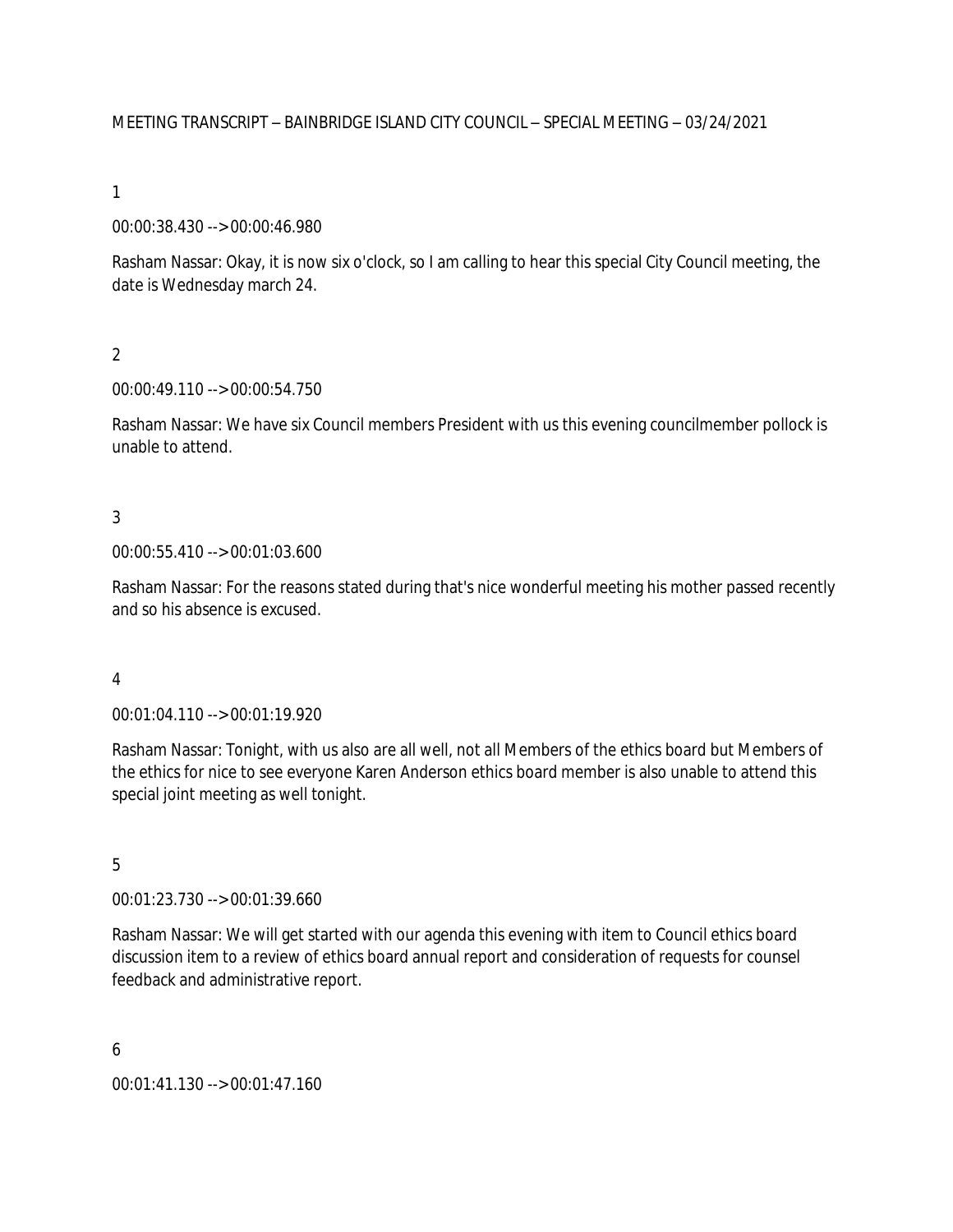Rasham Nassar: So I believe Tyler and Chair of the ethics Board will be leading us off.

7

00:01:48.360 --> 00:01:54.480

Tyler Weaver: Right hi i'm Tyler Weaver I think i've met most of you, at one point, but if not below.

8

00:01:57.000 --> 00:02:01.710

Tyler Weaver: So we said, our annual report to you on February 9 and i'm not going to read go through and read it.

9

00:02:02.850 --> 00:02:13.020

Tyler Weaver: You know verbatim I thought, maybe I would go through kind of the action items little bit of the history of what we've been doing, and then the action items that.

10

00:02:14.550 --> 00:02:16.830

Tyler Weaver: We identify that we want to talk about.

11

00:02:18.540 --> 00:02:23.460

Tyler Weaver: The ethics board newly reconstituted has been we've been meeting since September.

# 12

00:02:24.690 --> 00:02:26.850

Tyler Weaver: We have had, I think, at this point.

13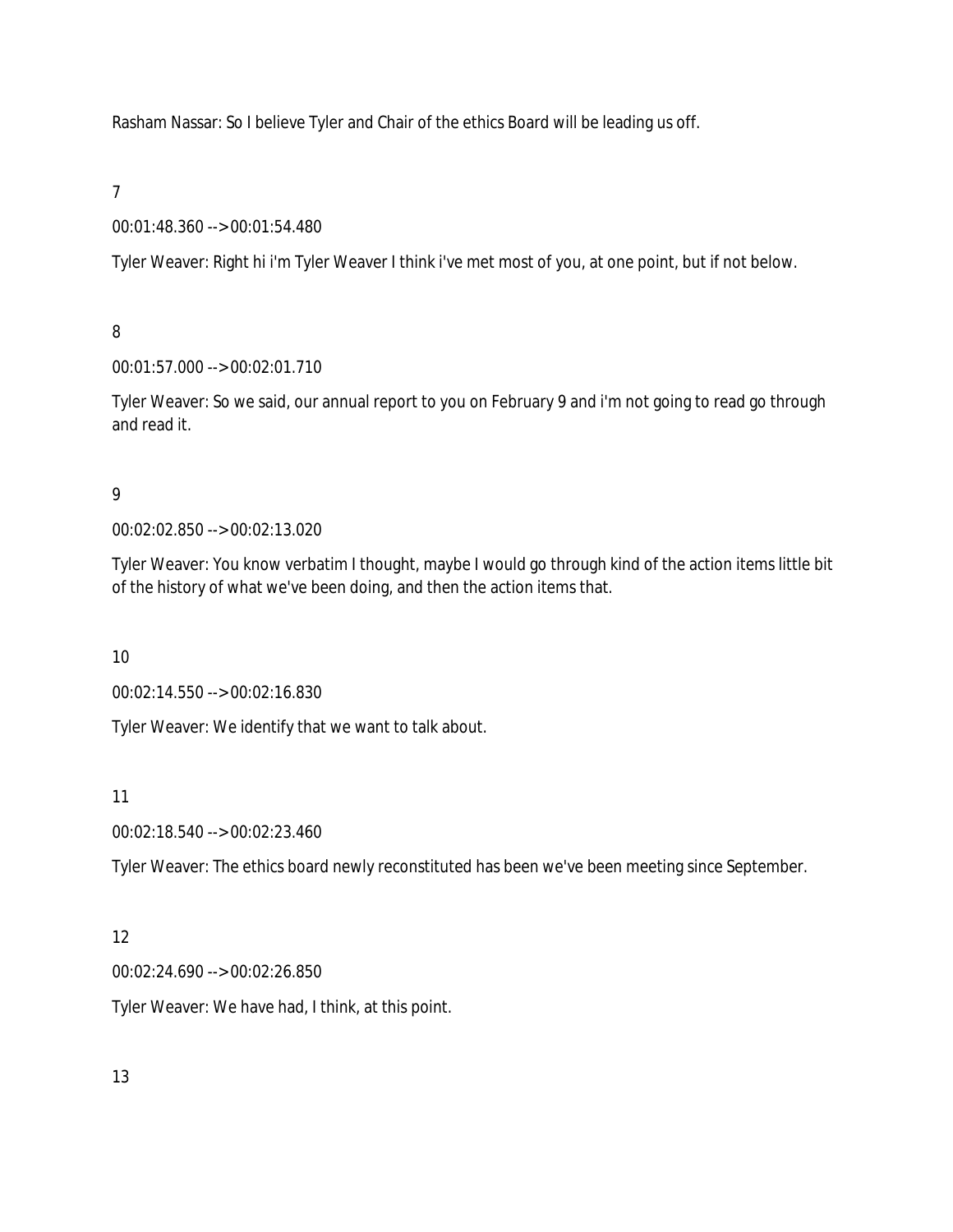00:02:29.190 --> 00:02:35.460

Tyler Weaver: The 10 complaints that we've received as of this week we've been working on training, materials and.

14

00:02:36.690 --> 00:02:38.220

Tyler Weaver: we're looking forward to.

15

00:02:39.450 --> 00:02:41.880

Tyler Weaver: Moving forward on the training which we'll get to in a minute.

### 16

00:02:45.360 --> 00:02:47.910

Tyler Weaver: The number one thing we include in our report as.

17

00:02:50.190 --> 00:02:51.810

Tyler Weaver: As meeting addressing is that.

#### 18

00:02:52.920 --> 00:03:02.670

Tyler Weaver: In the six months we've been going we have lost we've already lost two board members to resignation one was the previous chair Jennifer hodges who.

#### 19

00:03:03.810 --> 00:03:06.900

Tyler Weaver: resigned when she decided to move off the island and.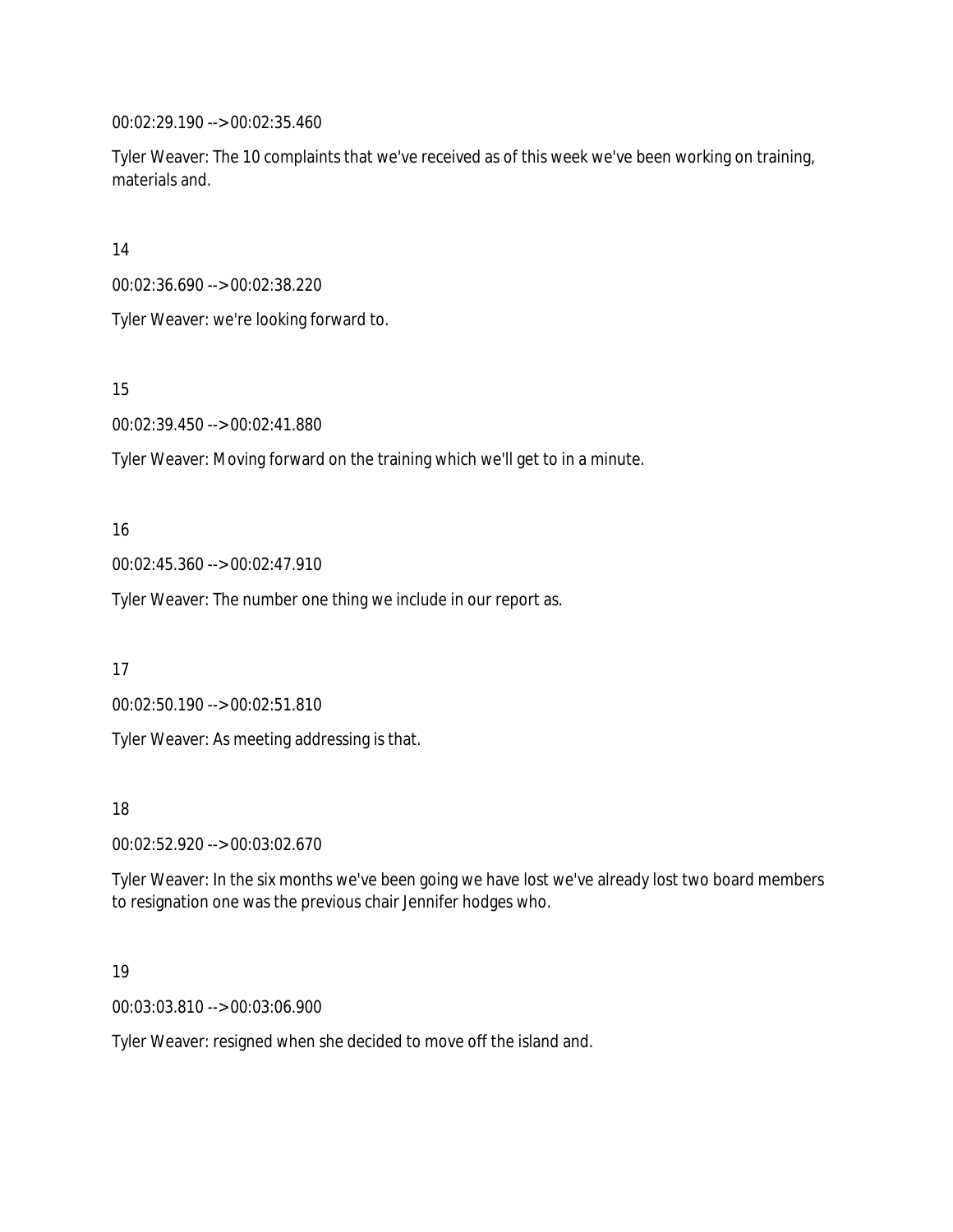00:03:08.550 --> 00:03:13.830

Tyler Weaver: domain cantwell who felt that she should resign rather than have potential conflicts.

21

00:03:15.990 --> 00:03:25.710

Tyler Weaver: I do know that we have, we have two board members coming up for term in June, at least one of those Karen Anderson has indicated that she will not seek reappointment.

22

00:03:28.200 --> 00:03:31.020

Tyler Weaver: it's my understanding that there are currently.

23

00:03:32.730 --> 00:03:34.050

Tyler Weaver: applications in.

24

00:03:36.090 --> 00:03:40.410

Tyler Weaver: That, I think, came in, I think the deadline was last week, is what I understand and.

25

00:03:42.930 --> 00:03:54.300

Tyler Weaver: I don't know what the process is, if you want the ethics board involved in reviewing we'd love to be involved in in reviewing and in talking to applicants if that's what the board would lie if that's what the Council will like.

26

00:03:55.980 --> 00:03:56.310

Tyler Weaver: um.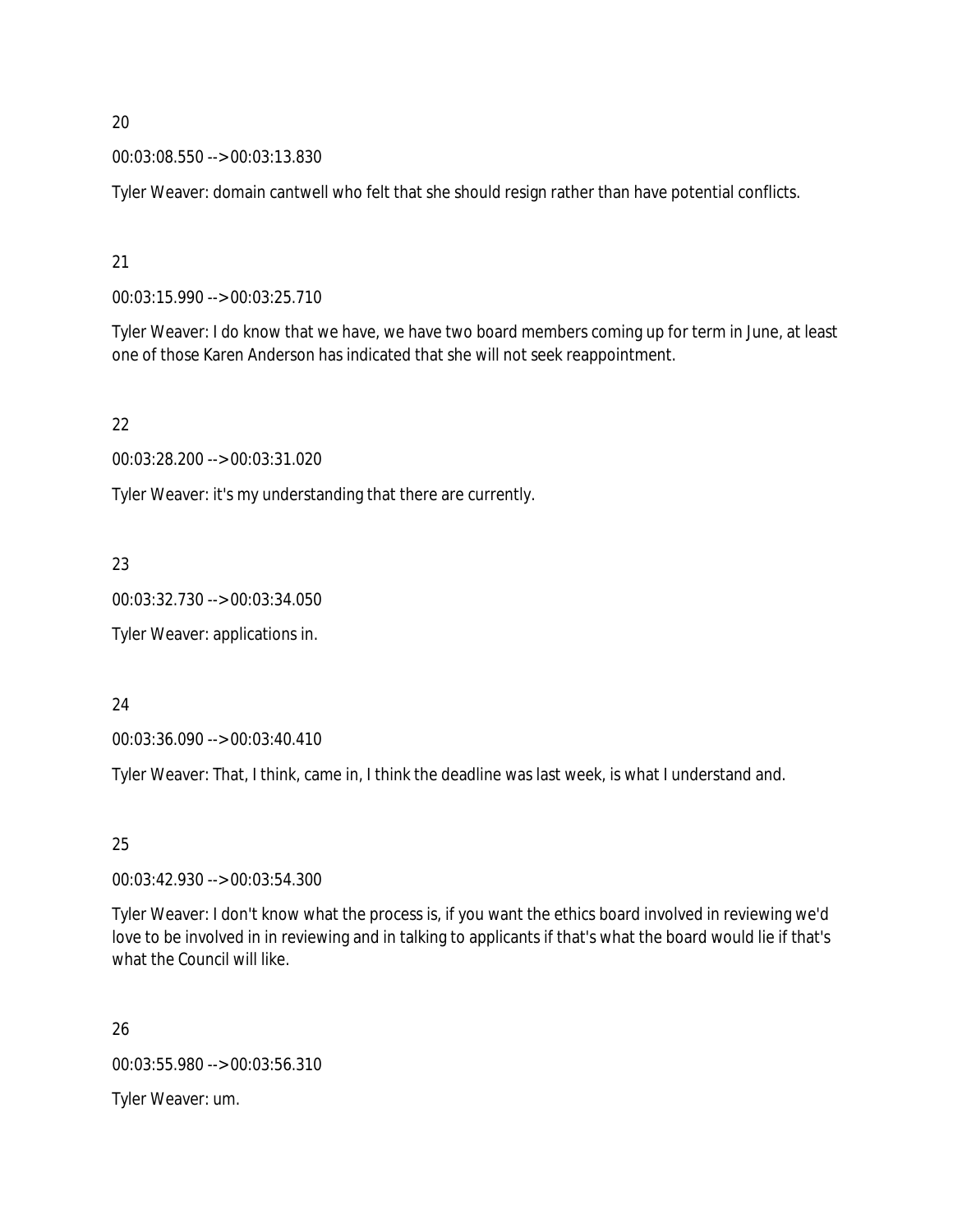00:03:57.600 --> 00:04:03.630

Tyler Weaver: I don't know if you want to take these one, at a time, or, if you want me to just go through all the items and then come back to them we're or.

28

00:04:08.310 --> 00:04:14.250

Rasham Nassar: I would leave it up to to your preference chair Weaver unless Council would like to state a preference.

# 29

00:04:20.250 --> 00:04:23.280

Rasham Nassar: I think you're free just to go ahead, however, you feel most comfortable.

30

00:04:23.340 --> 00:04:28.320

Tyler Weaver: Okay well frank, I think I might I think it might be easier and more efficient if we just take them one, at a time.

31

00:04:29.880 --> 00:04:33.840

Tyler Weaver: Rather than try to go back and backtrack to what what I may have said 10 minutes ago.

# 32

00:04:34.230 --> 00:04:41.580

Rasham Nassar: Great and i'll sorry to interrupt each other Weaver but I will be checking for raised hands from Council members and ethics board members.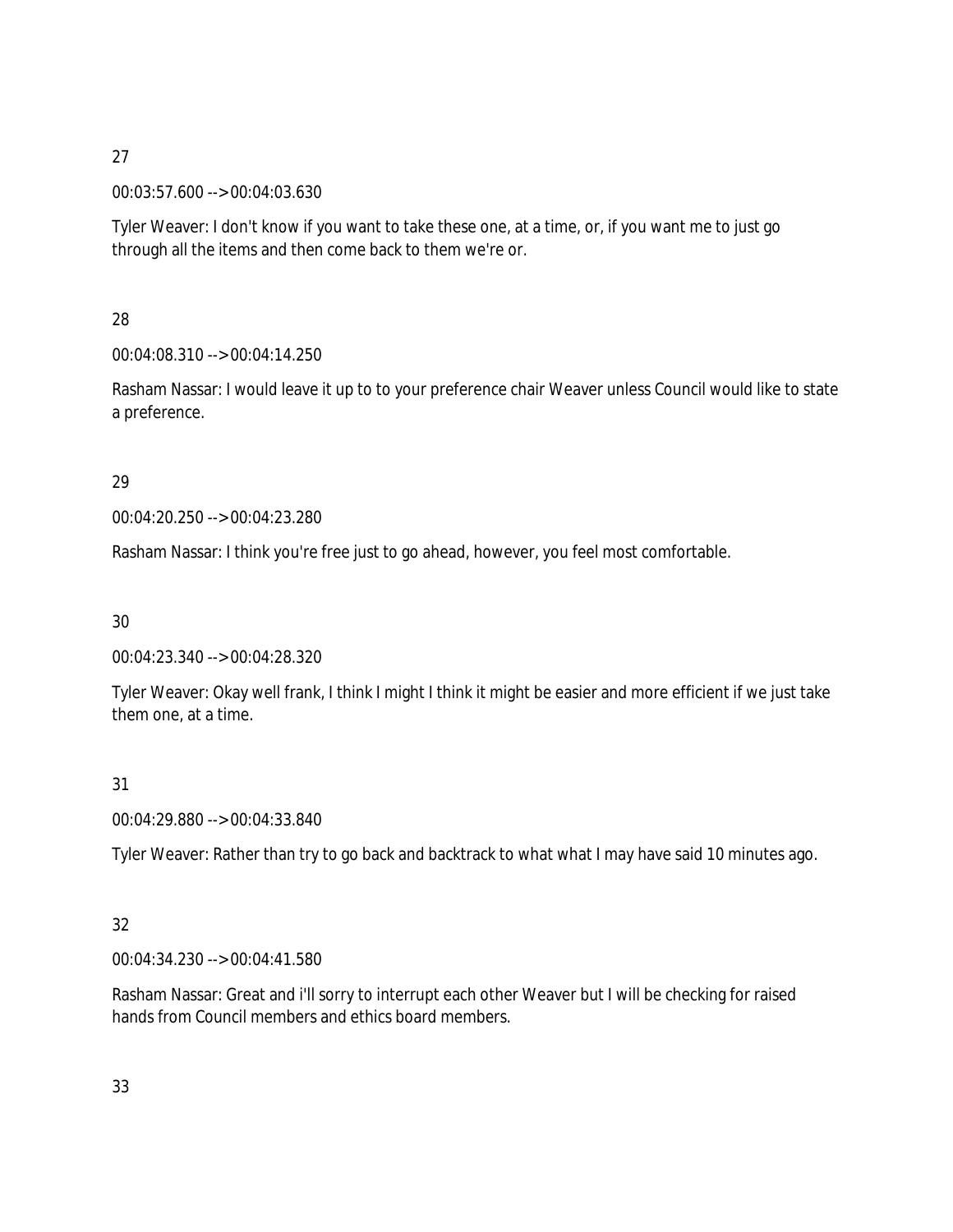00:04:42.600 --> 00:04:57.450

Rasham Nassar: So i'm i'm not sure if you can see those as well, your I would empower you as you're leading the Council through this part of tonight's agenda to call on Council members with raise hands i'm just not sure that you can see them.

34

00:04:58.140 --> 00:05:01.770

Tyler Weaver: I can see them in the future, for example, the Council.

35

00:05:01.890 --> 00:05:03.720

Tyler Weaver: Come deed says his hand up.

36

00:05:03.990 --> 00:05:04.320

Okay.

37

00:05:11.010 --> 00:05:12.540

Tyler Weaver: councilman deets dude go ahead.

38

00:05:13.050 --> 00:05:14.790

Joe Deets: Okay, thank you, I was waiting to be called.

39

00:05:14.820 --> 00:05:15.930

Tyler Weaver: Sorry okay we're.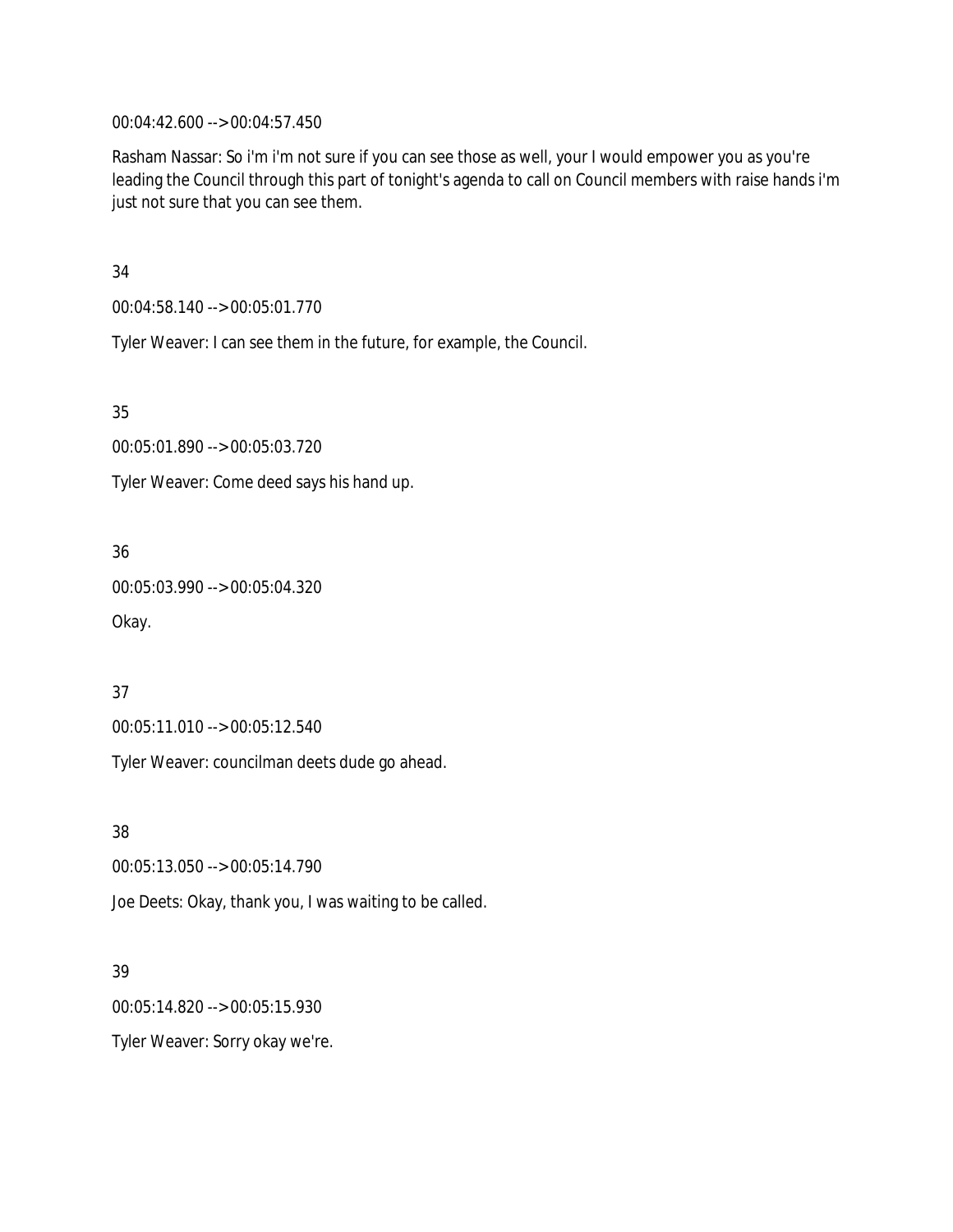00:05:15.960 --> 00:05:17.460

Joe Deets: Word discipline group here.

41

00:05:19.620 --> 00:05:27.480

Joe Deets: Despite my cat uh well, I think I would agree Tyler I will just be first names here that's just easier that.

# 42

00:05:28.470 --> 00:05:44.670

Joe Deets: let's address your immediate concerns first, because you sometimes these meetings can go on and we don't cover everything so let's cover the things most important right, so it seems to be the most important thing for the ethics board is making sure you have enough Members.

43

00:05:45.990 --> 00:05:47.550

Joe Deets: i'm fully supportive of that.

#### 44

00:05:48.780 --> 00:06:03.210

Joe Deets: Now I would be grateful, maybe to hear from the interim city manager about the application process, because I am not intimately familiar with the process of where things are with the ethics board is I didn't know that you know have there's been.

# 45

00:06:04.770 --> 00:06:13.410

Joe Deets: postings issued lately for new you know for openings and, if so, I guess, maybe what i'd be getting at is if we, we have the need for new.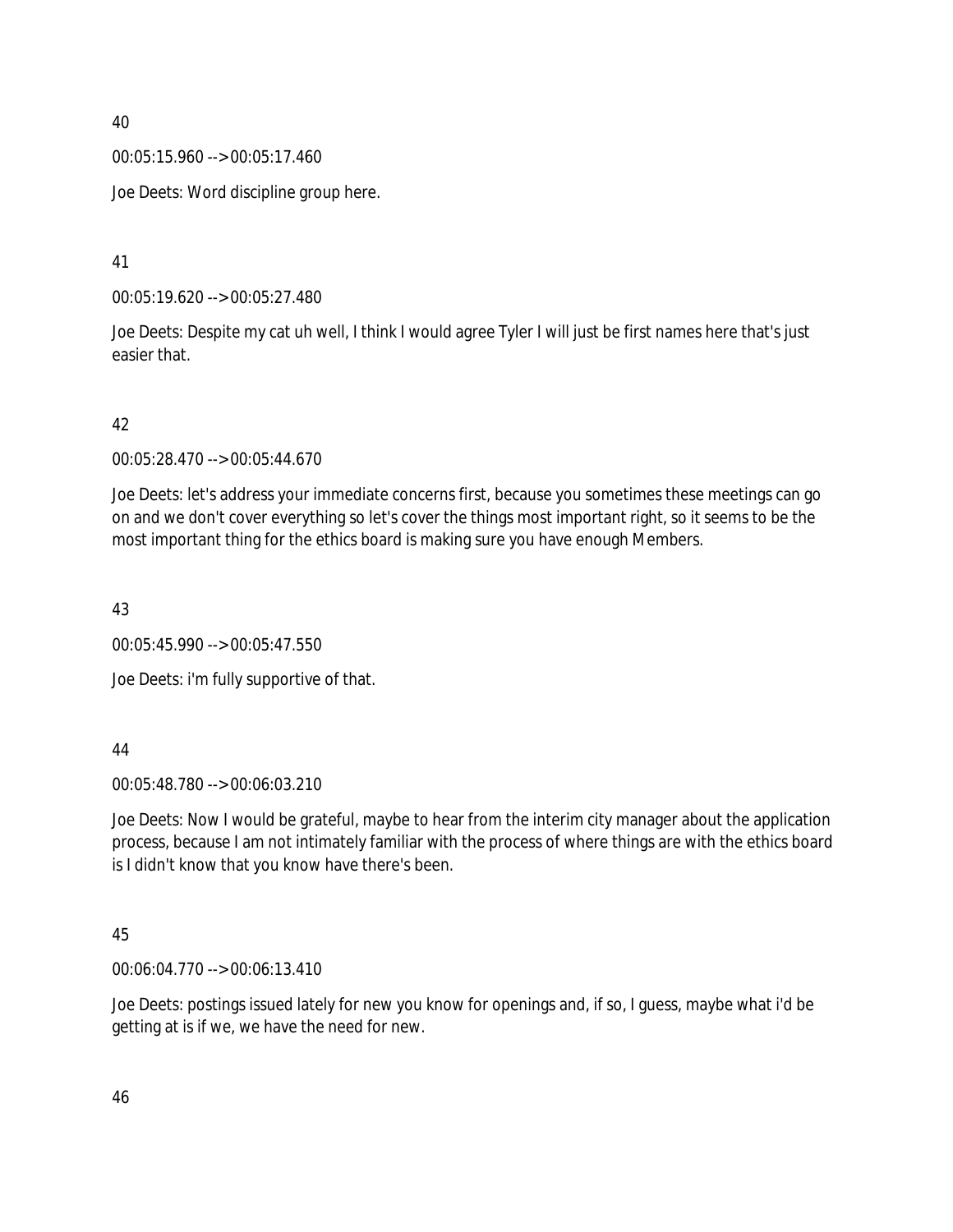00:06:14.910 --> 00:06:31.920

Joe Deets: Positions be filled, and if we have applications that have been received, and there was a time period that ended recently then i'm not sure what we would be waiting for not to go through the the process of selecting so unless i'm misunderstanding so Ellen if you wanted to address that.

47

00:06:32.550 --> 00:06:33.660

Ellen Schroer (she/her): sure we.

48

00:06:33.690 --> 00:06:34.140

Ellen Schroer (she/her): Did.

# 49

00:06:34.230 --> 00:06:45.810

Ellen Schroer (she/her): advertise for two spots at the direction of the Council that application process closed last Friday at 4pm I don't know exactly how many applicants, we received in the end, but.

# 50

00:06:46.800 --> 00:06:57.720

Ellen Schroer (she/her): Maybe mid week last week, I think we had six so there would be the opportunity for the mayor and the Council and ethics board to decide on how that process will go forward.

# 51

00:06:58.230 --> 00:07:06.870

Ellen Schroer (she/her): The ethics board is also part of the general call for participation that we are issuing starting this week and next for volunteers for the.

52 00:07:07.710 --> 00:07:18.960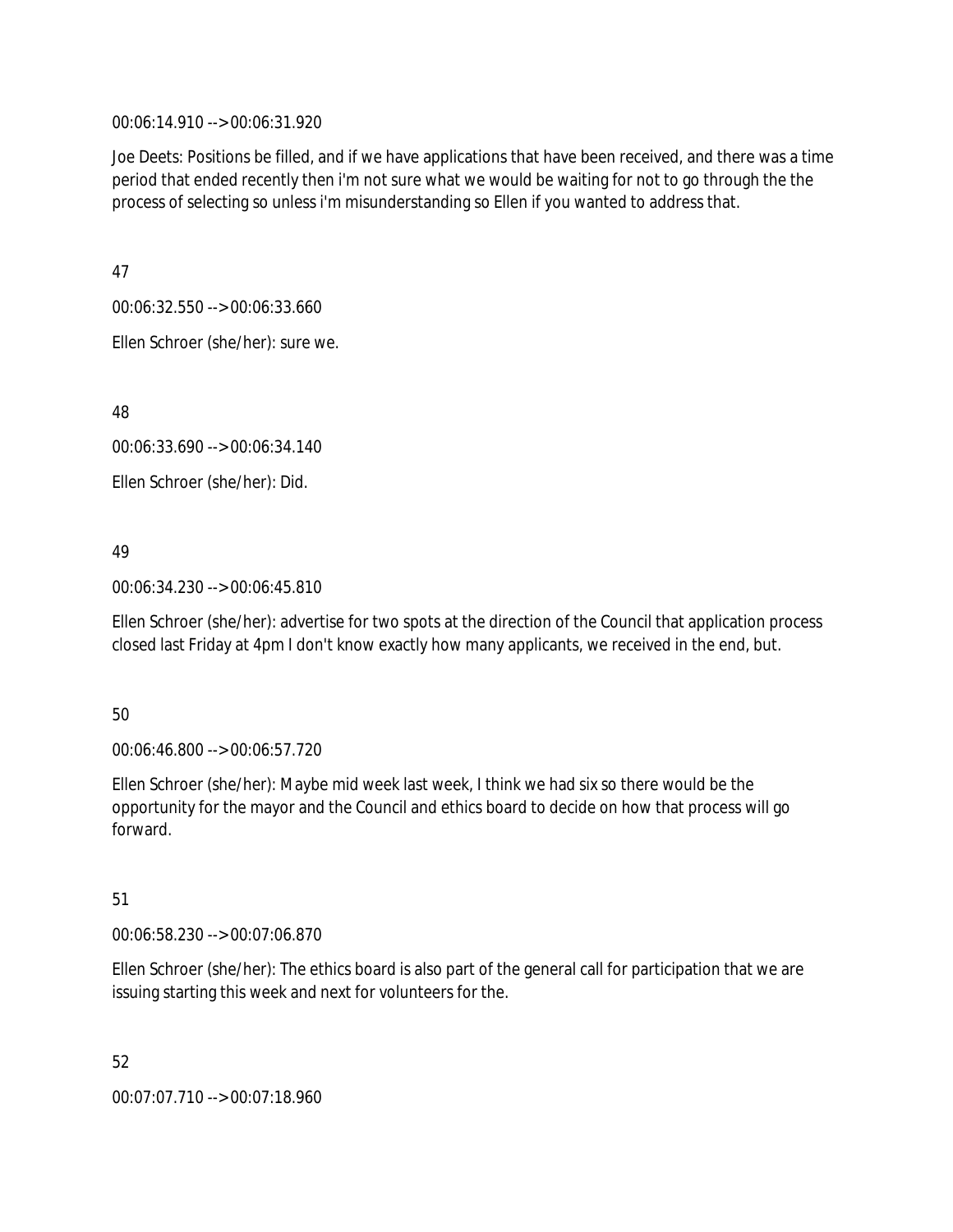Ellen Schroer (she/her): terms which will end at the end of June as Tyler noted, there are a couple of Members whose terms will end at the end of June so there's sort of two parallel processes or two sequential processes happening right now for the ethics board.

53

00:07:21.360 --> 00:07:29.760

Rasham Nassar: And if I could add to that um I have been in communication with roz who's still submit to me the applications.

54

00:07:30.870 --> 00:07:31.680

Rasham Nassar: I believe.

55

00:07:33.150 --> 00:07:49.920

Rasham Nassar: Either late last Monday of this week and I responded that I would respond to her, but I wanted to check in with the Council and the board during tonight's meeting on that so i'm glad it came up and we're talking about it in terms of process the the process that was used by the Council.

56

00:07:51.360 --> 00:07:58.440

Rasham Nassar: And the mayor last year was that the mayor selected a Council member to join her and ethics board chair.

57

00:07:59.010 --> 00:08:04.950

Rasham Nassar: During the interview process, and then the three of them provided a recommendation on appointments to the Council.

58

00:08:05.580 --> 00:08:18.180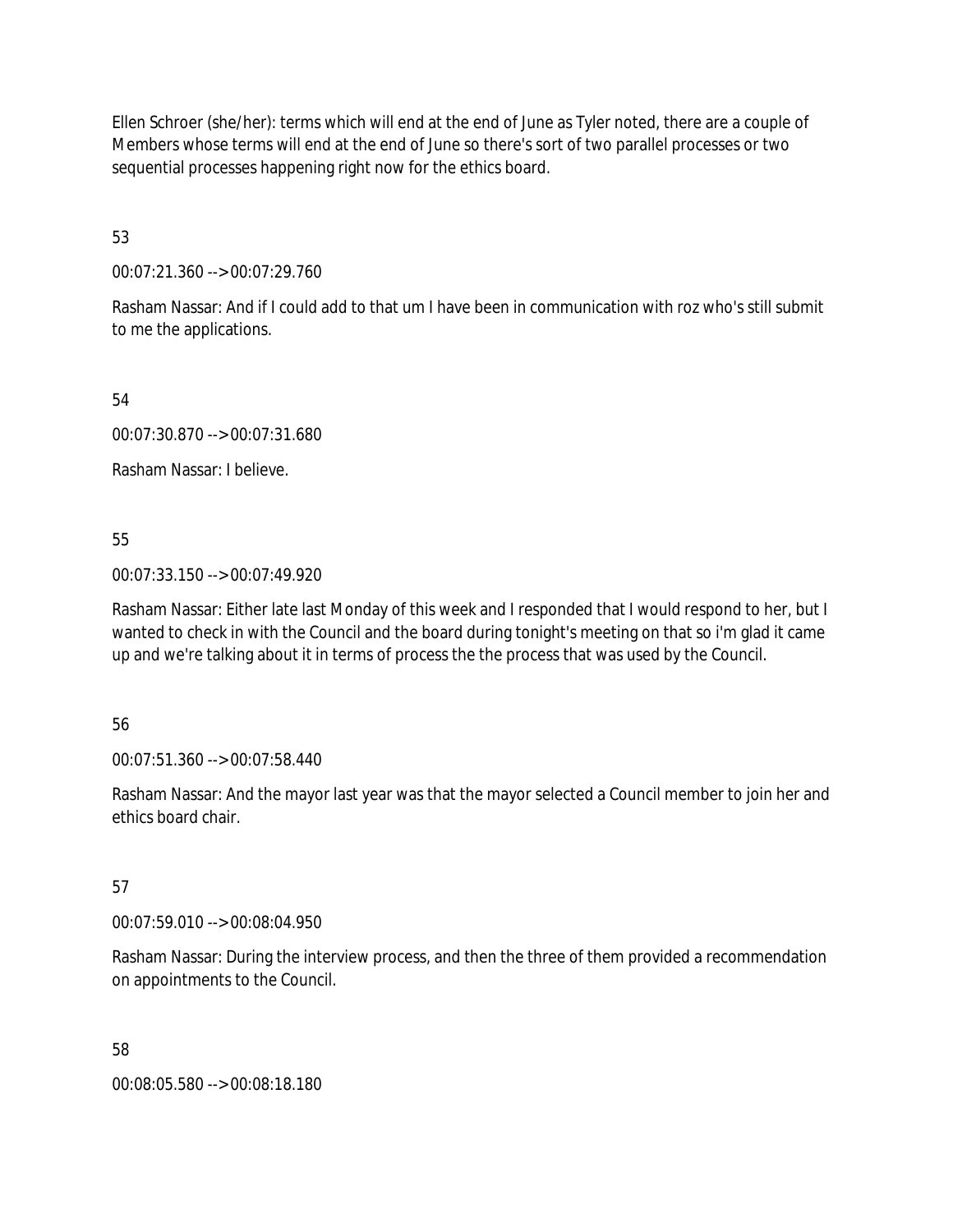Rasham Nassar: So i'm Council can certainly deviate from that process, we can certainly talk about it i'm just raising it because that's the process that was relied upon and implemented during the last appointment process so.

59

00:08:22.650 --> 00:08:23.550

Rasham Nassar: councilmember Schneider.

60

00:08:25.410 --> 00:08:25.860

Leslie Schneider: Thank you.

61

00:08:26.940 --> 00:08:37.680

Leslie Schneider: I would want us to just think about the fact that, with six at least six applicants, this time around, we should make a decision.

# 62

00:08:38.160 --> 00:08:47.580

Leslie Schneider: about whether those, whether we just offer to allow those Members to reapply or whether they would be automatically I mean since there's such as a short time.

# 63

00:08:48.000 --> 00:08:58.170

Leslie Schneider: difference between selecting for the two that are two slots that are open now and then at least one or more than one that would be open in June.

# 64

00:08:59.100 --> 00:09:16.980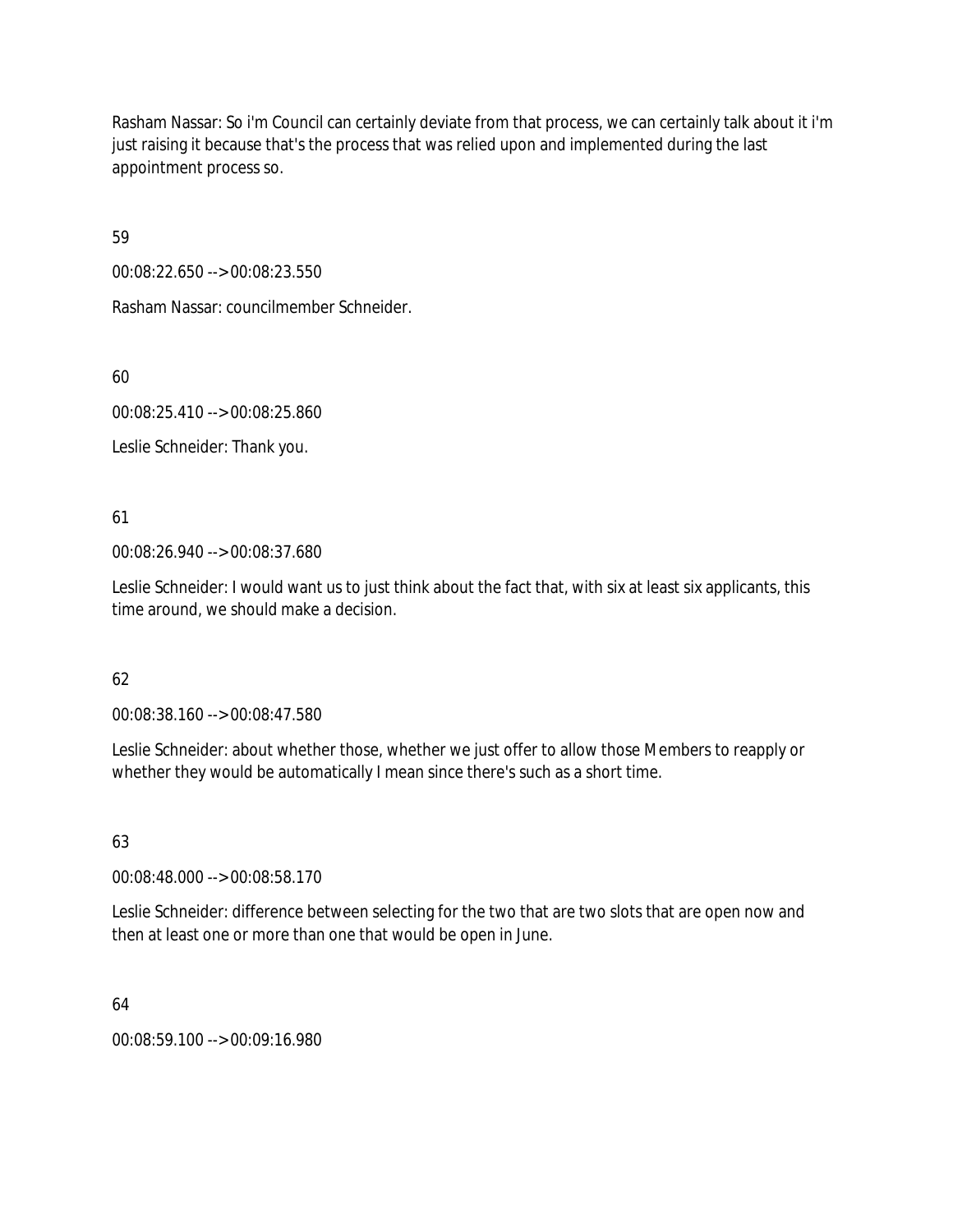Leslie Schneider: That we honor a person's energy for applying and just stay out right, whether they need to apply again for the second round, or whether they could automatically be considered this would be kind of a one off because of the the timing circumstances.

65

00:09:18.690 --> 00:09:20.370

Rasham Nassar: I think that I think this the.

66

00:09:21.390 --> 00:09:26.430

Rasham Nassar: The spots, for which the city advertise these vacancies was just the two.

67

00:09:27.690 --> 00:09:35.760

Rasham Nassar: Right Is that correct interesting manager yeah so that hadn't been communicated to the applicants it's a little confusing because our website, I believe, still states.

68

00:09:36.450 --> 00:09:43.620

Rasham Nassar: Somewhere in the application that your application will be kept on file and you will be considered for future appointments, but my.

69

00:09:44.940 --> 00:09:53.580

Rasham Nassar: What I understand to be how the city answers the question whether whether applicants need to reapply and reapply it in the past and weren't appointed.

70

00:09:53.880 --> 00:10:07.320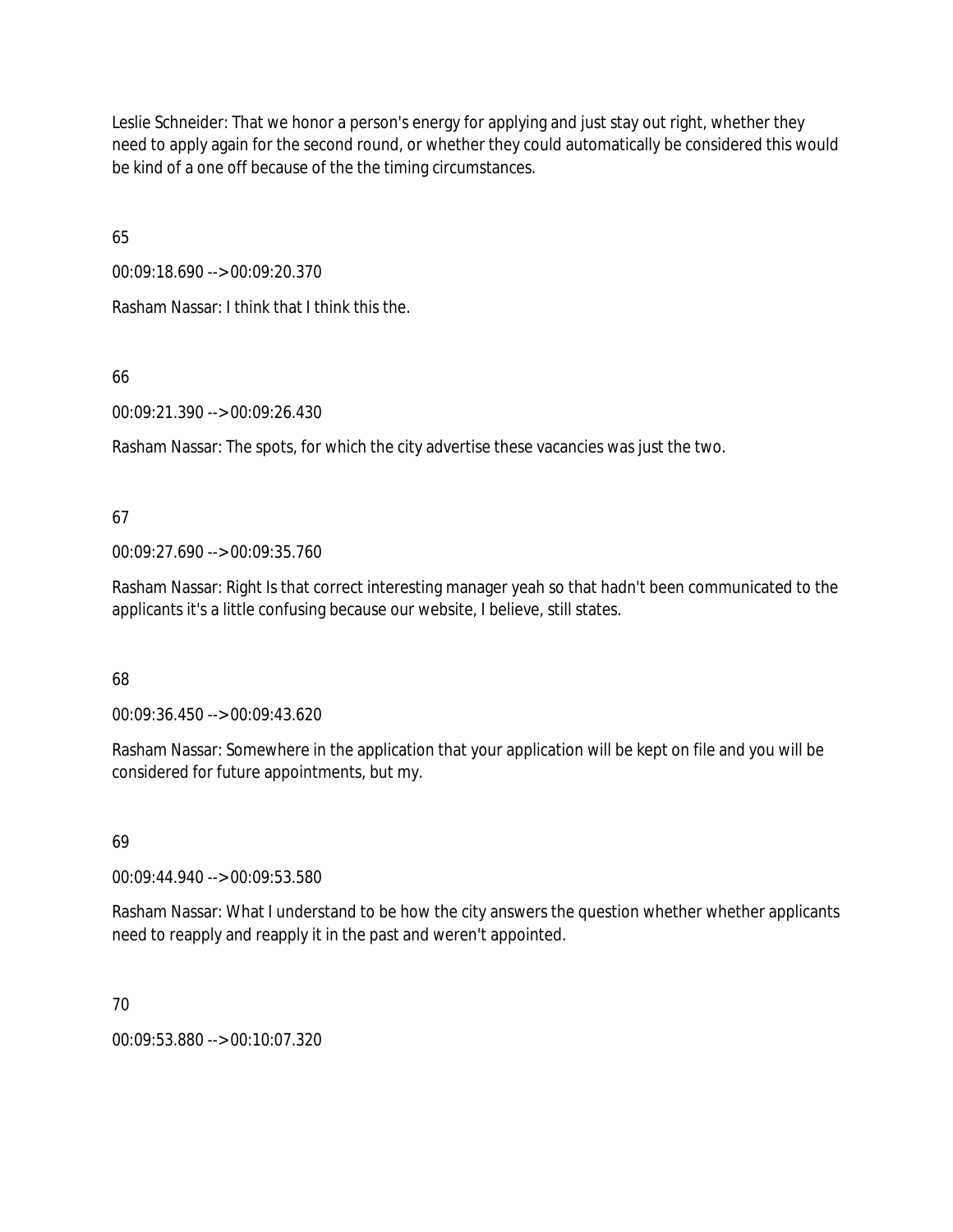Rasham Nassar: As at the city response that yes, a new application for the new position is is a requirement for them to be considered for whatever position is being advertised and then i'm counting the applications there's definitely more than six want.

71

00:10:09.660 --> 00:10:15.510

Rasham Nassar: there's 11 applicants for that to ethics board vacancies that we've received this round.

# 72

00:10:18.540 --> 00:10:22.710

Ellen Schroer (she/her): And maybe I can just confirm that what the mayor is saying that we.

# 73

00:10:23.460 --> 00:10:35.880

Ellen Schroer (she/her): Do we did include that language in the call for participation, this time that you needed to reapply if you had applied in the past, just to be super clear, so that everyone would know that if they did want to be considered, they would need to reapply.

# 74

00:10:37.260 --> 00:10:41.040

Ellen Schroer (she/her): But I will check on the website to make sure that that other language isn't still there.

# 75

00:10:42.630 --> 00:10:43.950

Rasham Nassar: who had topless.

# 76

00:10:45.540 --> 00:10:56.340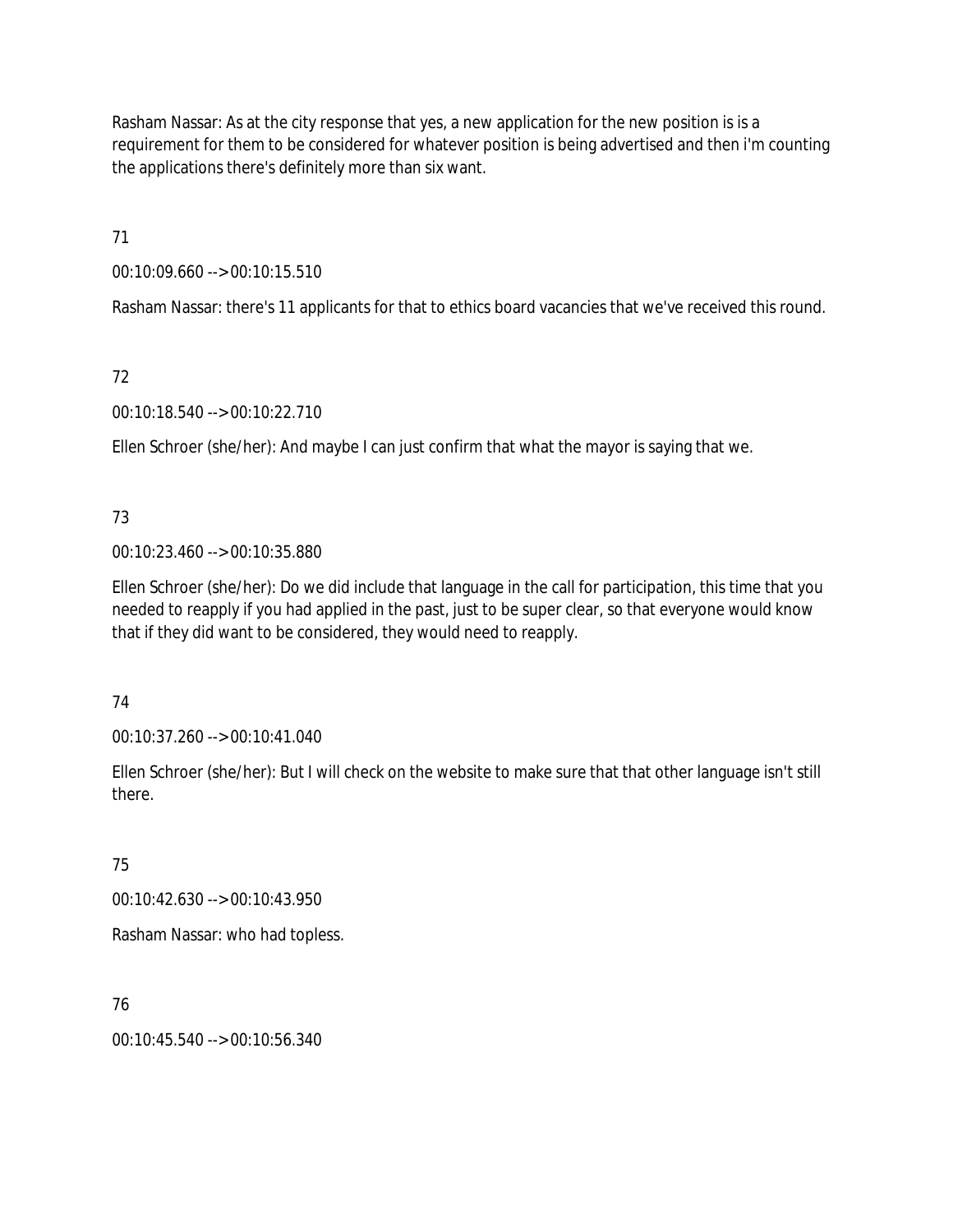Kirsten Hytopoulos: yeah I wouldn't be curious to know what the ethics board Members feel about the process that you know that they all of them just went through not that long ago to be appointed by two Council members and.

77

00:10:57.600 --> 00:11:06.420

Kirsten Hytopoulos: Then, Chair of the board, whether they had any opinion about what the makeup of this selection committee should be it's a unique Committee, I think the Council has always wrestled with that that.

78

00:11:07.020 --> 00:11:14.850

Kirsten Hytopoulos: You know, we want to have some distance from from the committee since the Committee is assessing our behavior and yet it is our committee.

### 79

00:11:15.510 --> 00:11:24.150

Kirsten Hytopoulos: So I just think it might be helpful to hear If anyone had any strong feelings, one way or the other about what would make sense for the you know constitution of that interview panel.

80

00:11:26.760 --> 00:11:27.090

Rasham Nassar: Do you want to.

81

```
00:11:28.560 --> 00:11:28.830
```
say.

82

00:11:30.300 --> 00:11:34.650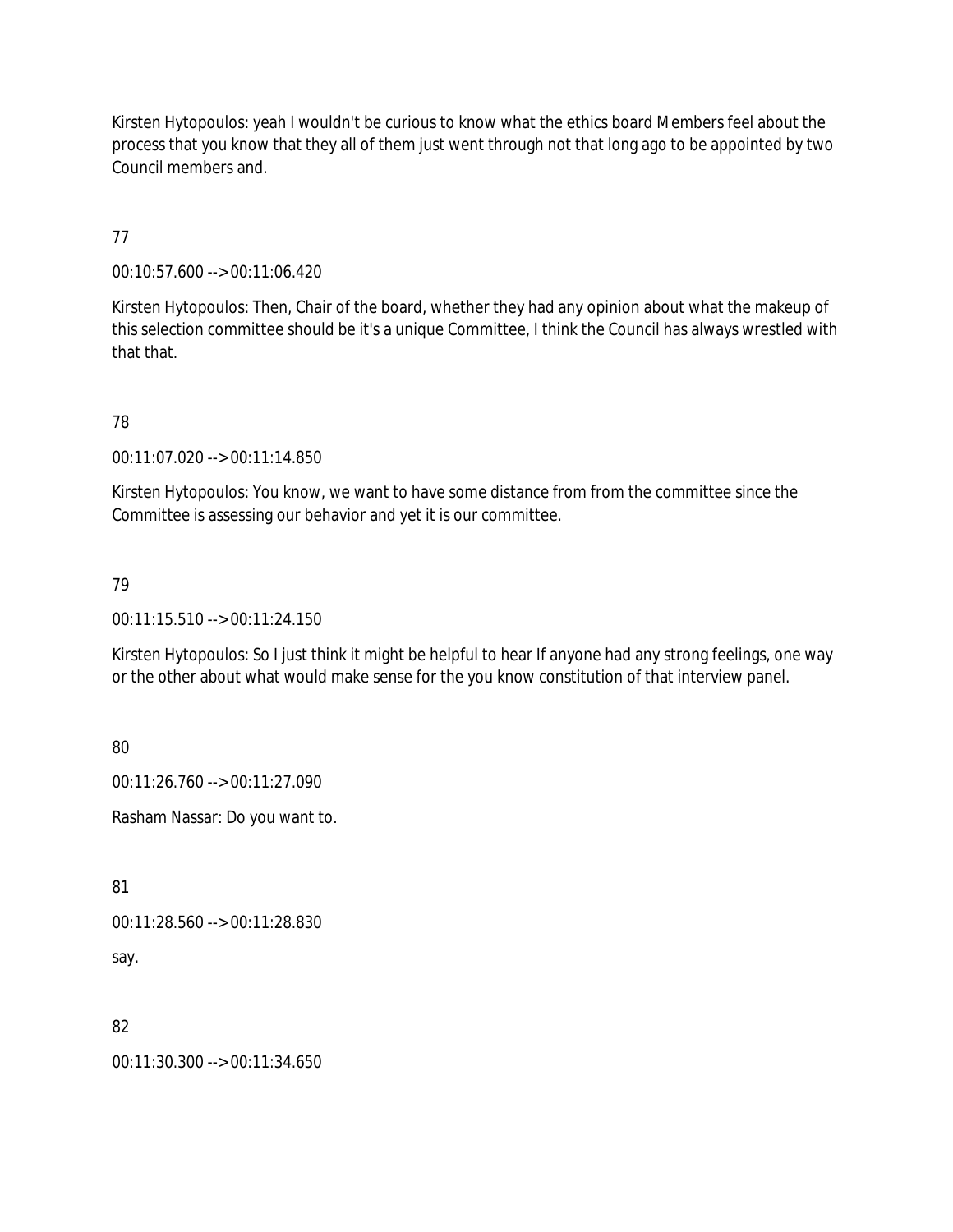Tyler Weaver: We talked about this a little bit or last meeting you guys jump in if you have anything to add.

83

00:11:35.760 --> 00:11:36.030

Tyler Weaver: It.

84

00:11:39.000 --> 00:11:39.300

Tyler Weaver: It.

85

00:11:41.310 --> 00:11:49.740

Tyler Weaver: It seemed like a good process last time, I think, personally, if I was involved in either you process and I wouldn't mind being involved in i'd like to be involved.

86

00:11:51.060 --> 00:11:51.900

Tyler Weaver: The.

87

00:11:53.910 --> 00:12:02.910

Tyler Weaver: It might it might be easier to have a little bit longer interview, I remember that they were quite short I remember that they were about 10 minutes and that seemed to go by very quickly.

88

00:12:04.560 --> 00:12:09.960

Tyler Weaver: But overall, I thought the makeup of the interviews and was was good, as far as who was doing it.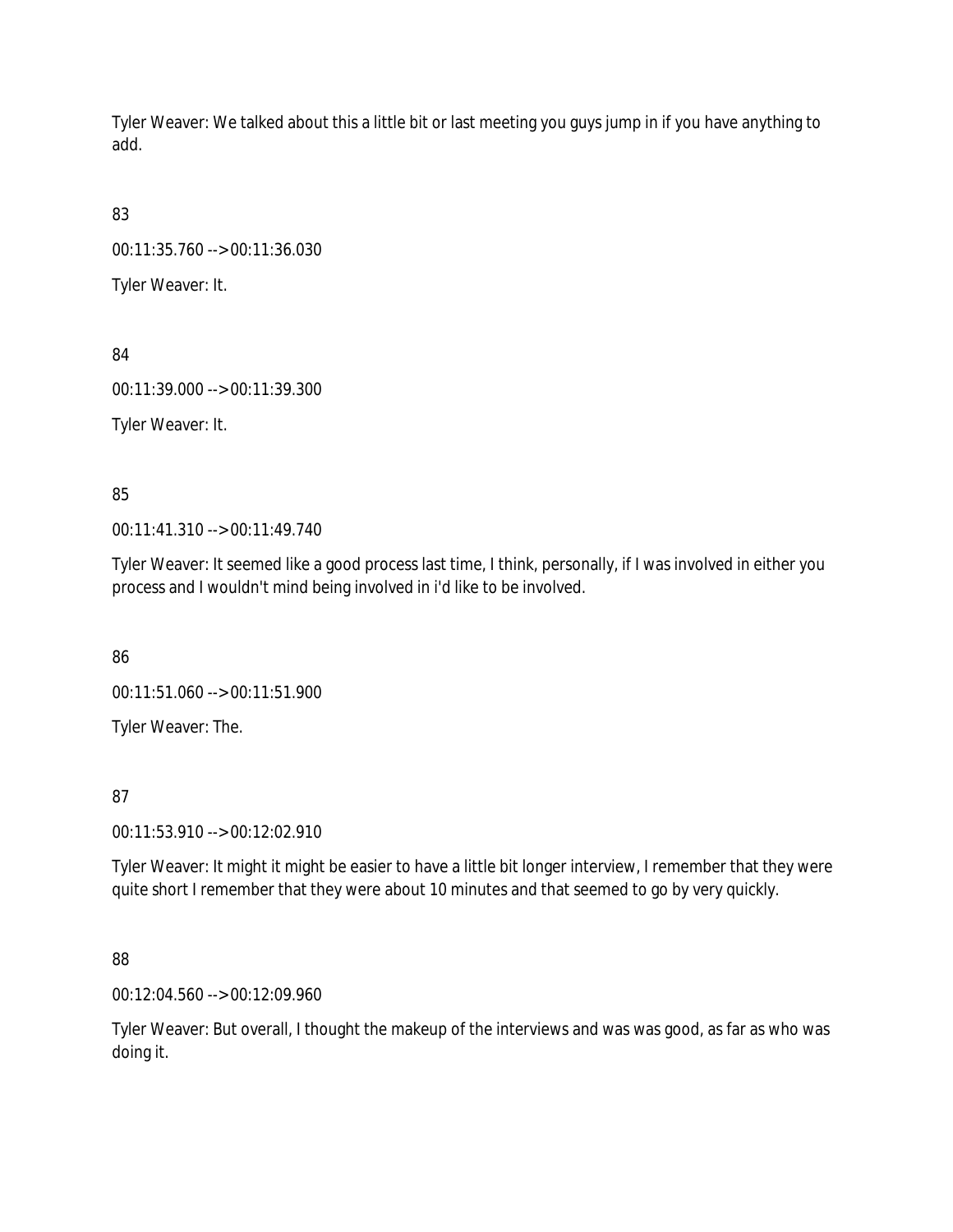00:12:13.590 --> 00:12:15.180

Rasham Nassar: Council member finra Johnson.

90

00:12:16.740 --> 00:12:30.060

Brenda Fantroy-Johnson: Yes, i'm i'm moving to a different topic, I guess, I wanted to find out more about the Members whose terms are ending in June and will this follow the same process of putting it out for.

91

00:12:31.350 --> 00:12:38.850

Brenda Fantroy-Johnson: You know, for everybody to apply, and do you is the process for them to reapply if they would like to stay on.

### 92

00:12:42.540 --> 00:12:58.770

Rasham Nassar: I think it would be i'm just yeah just the same the same process so consistent with how we advertise for these two vacancies except they would be advertising for those other terms, so those terms are are listed when the city advertises for vacancies on committees.

# 93

00:12:59.940 --> 00:13:04.980

Rasham Nassar: And it sounds like the city is requiring re application right for consideration.

# 94

00:13:05.460 --> 00:13:18.720

Rasham Nassar: And and is that is that an administrator is there some sort of administrative benefit there, I mean, I suppose, otherwise we'd have an enormous file of past applicants and we have this talk about how we would pull those or retain those.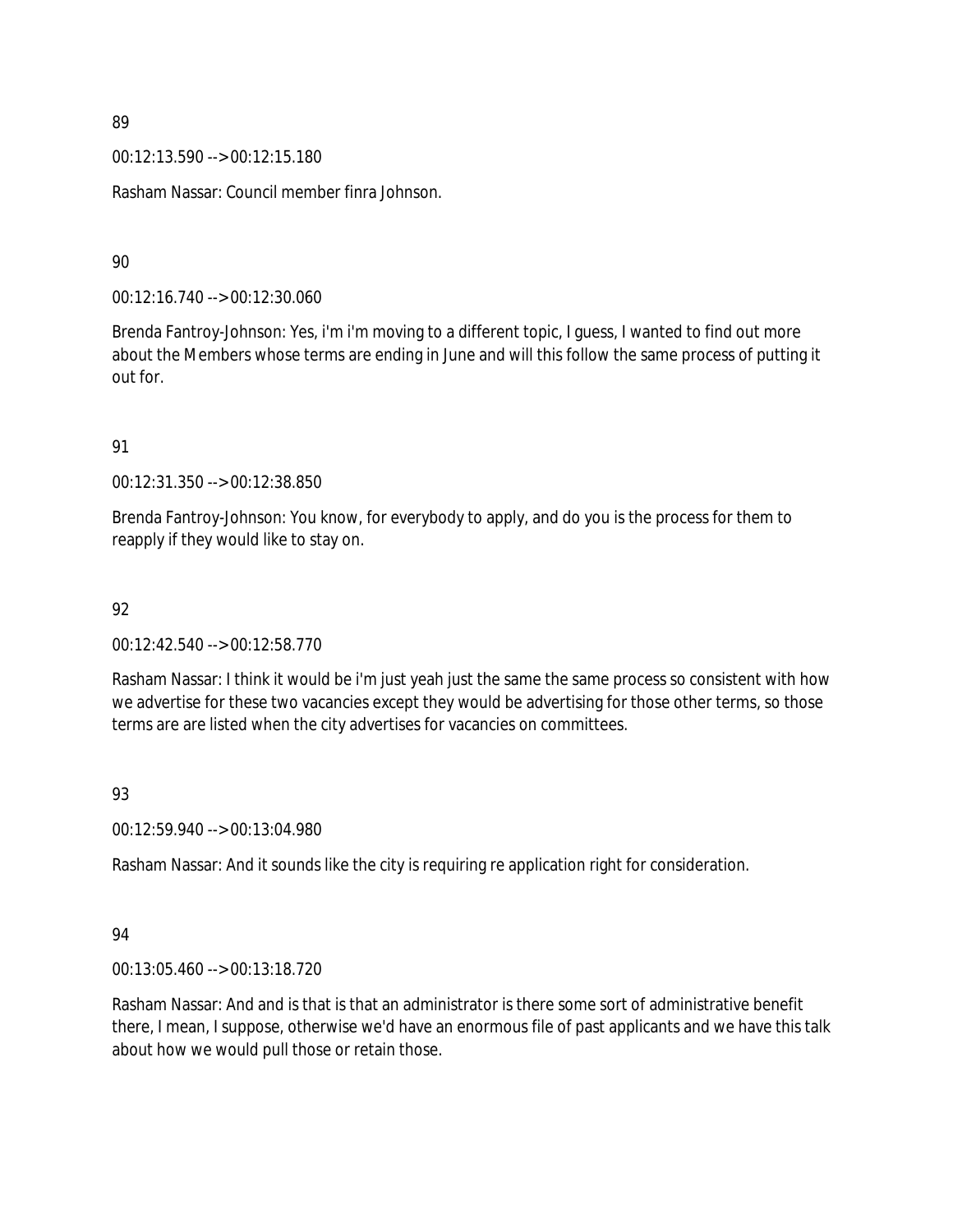00:13:19.680 --> 00:13:31.140

Ellen Schroer (she/her): And I think the reason for asking people to reapply is to indicate that they're still interested sometimes people's circumstances change and they're no longer available to serve in a role that they might have wanted in the past.

96

00:13:31.800 --> 00:13:43.380

Ellen Schroer (she/her): So we do ask people to reapply and then to councilmember fan Troy johnson's questions, it is the case that in the past, we have asked people to reapply for a position when their term runs to its conclusion.

97

00:13:47.730 --> 00:13:48.450

Rasham Nassar: and David.

98

00:13:50.310 --> 00:13:56.040

David Mallon: yeah so that I had was going to add on my comment to the previous question around.

99

00:13:56.970 --> 00:14:03.420

David Mallon: How the process worked last time, and I was going to ask the question that you just answered which i'm glad you just answer because i'm one of the two so.

100

00:14:03.810 --> 00:14:15.660

David Mallon: there's two of us that are that would be ended up in June and Karen has already said she's not going to reapply I quite frankly haven't yet made up my mind, but i'm glad to know at least a little bit more about how the process will work.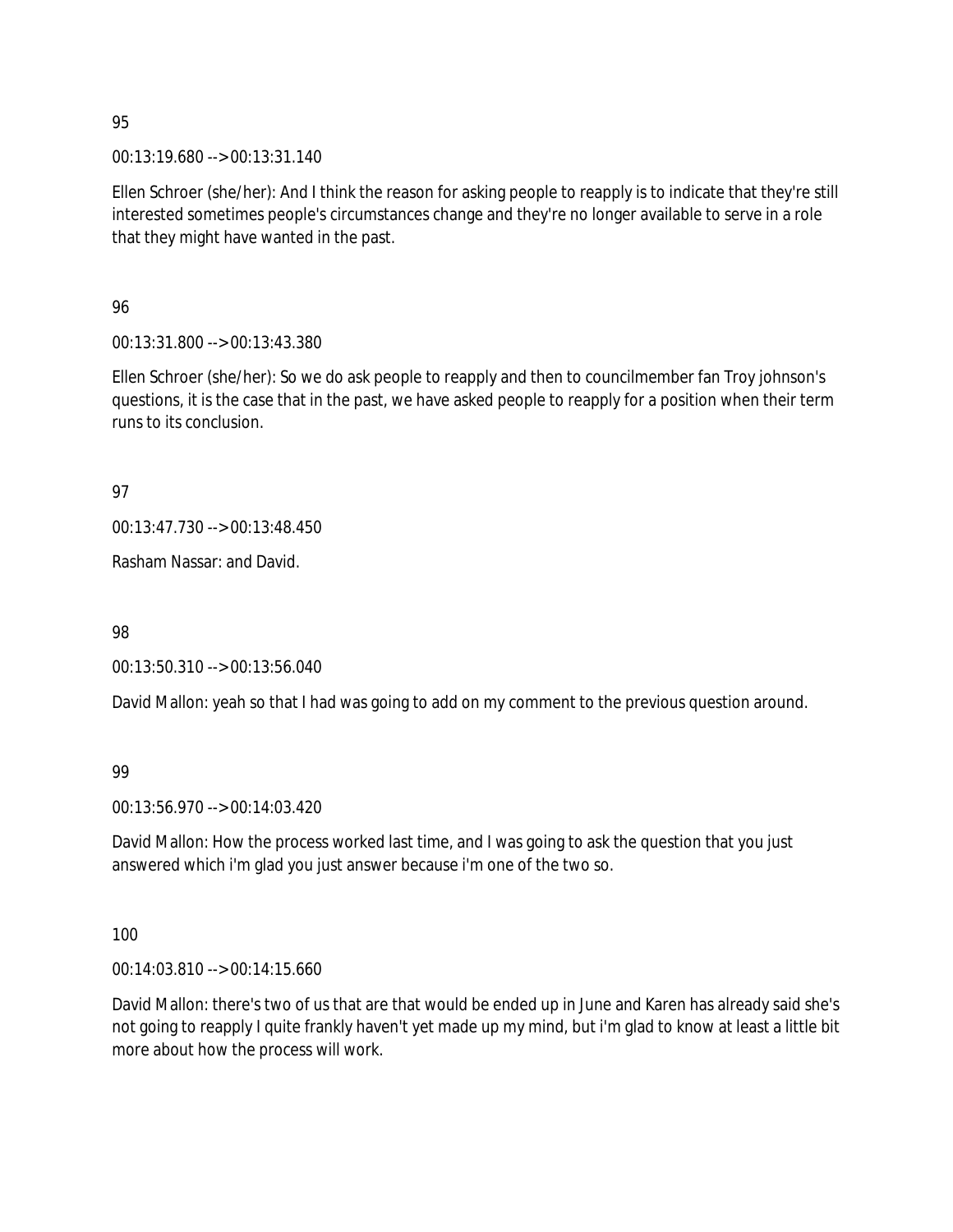00:14:17.730 --> 00:14:25.170

David Mallon: So I guess my my i'm just wondering just going to agree with, but maybe pile on a little bit with what Tyler is saying, I think the process this past time.

102

00:14:25.770 --> 00:14:31.170

David Mallon: worked well, but I do think, I think, for both sides, it would be better if we could fit in more.

103

00:14:31.680 --> 00:14:42.090

David Mallon: more of a conversation more time involved, I think we were a little bit of a special case because not only were we there's so many of us coming on at once, but this, but the.

104

00:14:42.930 --> 00:14:55.830

David Mallon: The the way the Board was supposed to operate was also changing reasonably substantially and it's some some of the basic quidance behind it, so I think I think all of us probably i'll speak for myself, rather than trying to put words in his mouth.

105

00:14:57.090 --> 00:15:04.920

David Mallon: The onboarding process was perhaps a little bit rough because it sort of felt like we were kind of having to sort of invent things or figure things out as we, as we, as we went.

106

00:15:06.330 --> 00:15:16.650

David Mallon: And I think anything that would have made it a little clearer and all of our minds as to sort of exactly what day to day might have looked like I think would have been helpful along the way.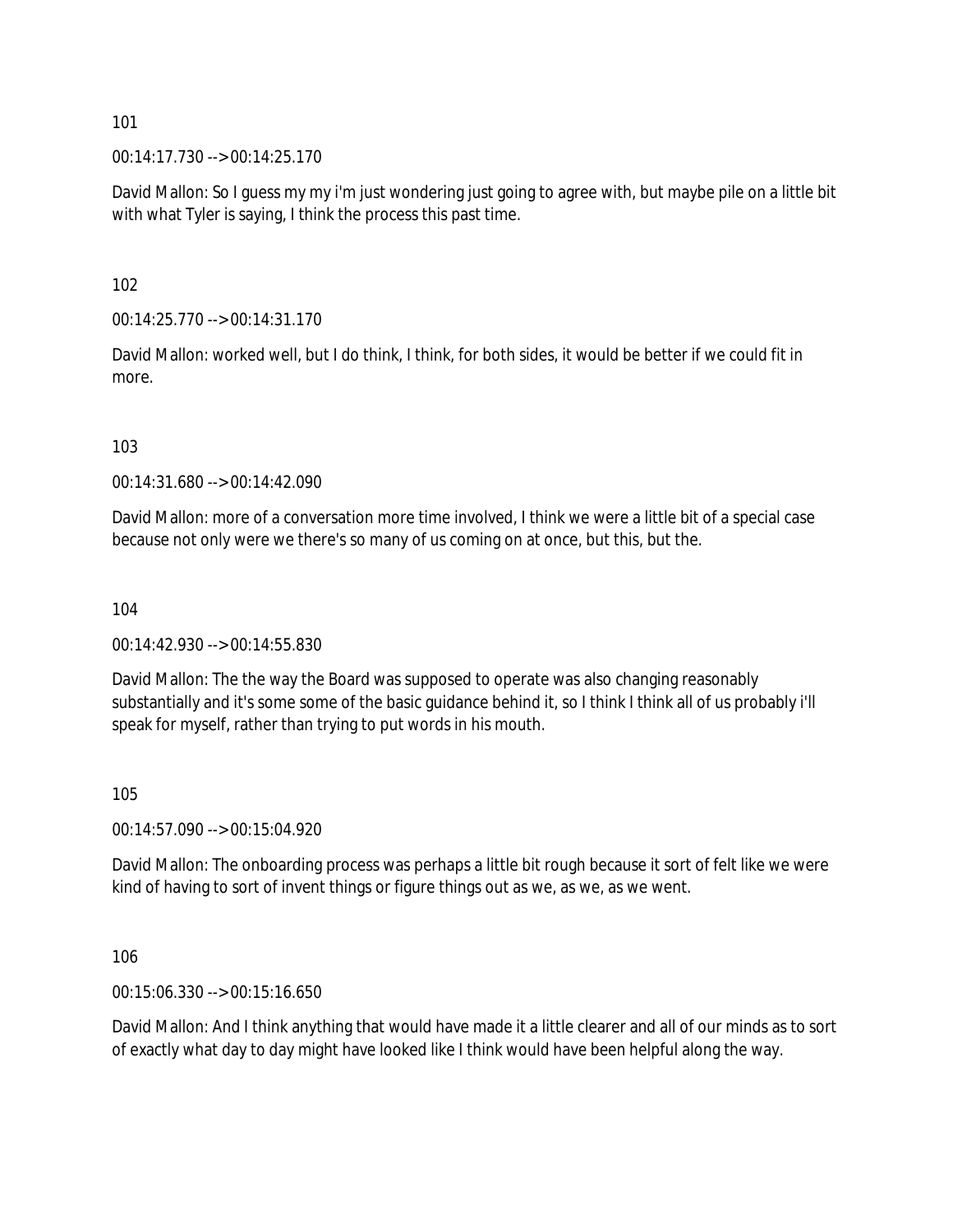00:15:25.320 --> 00:15:29.610

Rasham Nassar: Thank you for that David and that's that's really good feedback for us to hear, and so I think.

108

00:15:30.840 --> 00:15:35.310

Rasham Nassar: I want to encourage that kind of feedback during tonight's discussion because Councils really here to listen.

109

00:15:37.470 --> 00:15:45.060

Rasham Nassar: You know, we we staffed a brand new ethics board essentially and what's true now being that chair hodges did resign so.

#### 110

00:15:45.570 --> 00:16:04.200

Rasham Nassar: We really want to hear your feedback and and ways that you think any process the communications between counsel and ethics board can be improved so i'm just want to remind everyone that this is intended to be a conversational evening and so thanks for that councilmember snyder.

#### 111

00:16:05.490 --> 00:16:18.120

Leslie Schneider: Thank you, so I appreciate the the interest in having the the longer session, and you know, having been mayor last year I was participating in a lot of these, and I do agree, I think 15 minutes could be.

112

00:16:19.080 --> 00:16:31.770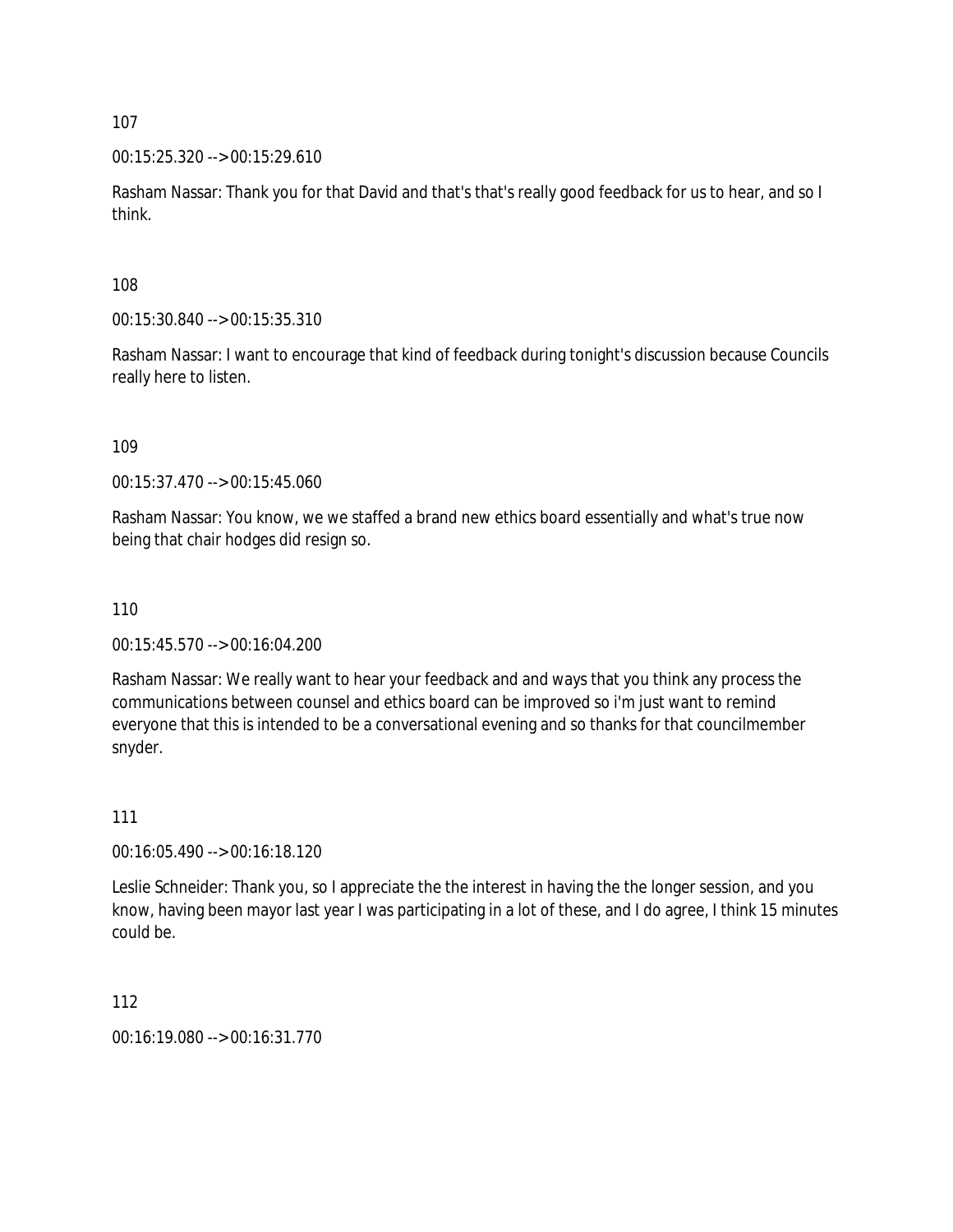Leslie Schneider: A beneficial amount of time, maybe, maybe a good practice would be to say that it's either 10 or 15 up to the committee that is choosing them because they're there might be a circumstance, where.

113

00:16:32.100 --> 00:16:41.040

Leslie Schneider: You just have to get through so many that you know people decide that it's better to spend 10 minutes than to have to convene a yet another night or something.

114

00:16:41.400 --> 00:16:51.390

Leslie Schneider: But I do like the 15 minutes, I think it does feel more relaxed and and I would certainly support that on the question of the onboarding that.

### 115

00:16:52.020 --> 00:17:01.230

Leslie Schneider: kind of rose bubbled up for me as well last year that there wasn't much of an onboarding process, and so I worked with.

116

00:17:02.040 --> 00:17:14.640

Leslie Schneider: The Deputy Mayor and the city manager, to send out an email welcoming my my memory my my memory might be a little fuzzy on this so.

117

00:17:15.120 --> 00:17:31.920

Leslie Schneider: Excuse me if i'm misremembering but really sending out an email to the chairs of the committee's and suggesting that they offer a one on one conversation to the incoming new Members to make sure that that incoming Member.

118

00:17:33.360 --> 00:17:44.580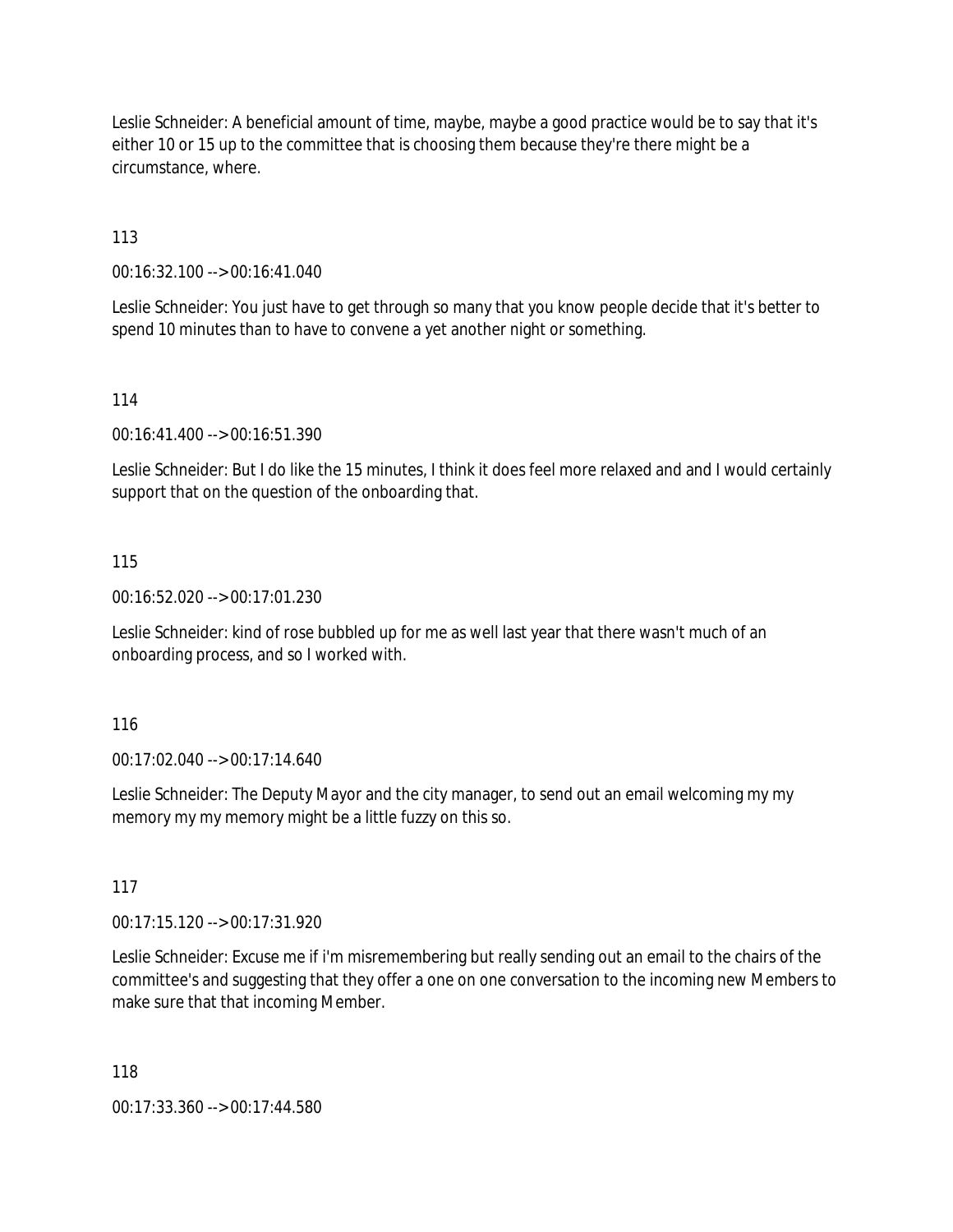Leslie Schneider: Had a bit of guidance and you know we've got I recommended that the Chair could delegate that meeting it doesn't have to be the Chair that would do that mentoring, or that one on one meeting and.

119

00:17:45.210 --> 00:17:55.800

Leslie Schneider: And then there were some other documents that I provided at that time, like the role of the liaison or something I don't remember exactly what it is, so I think we can up our game on that onboarding.

120

00:17:56.670 --> 00:18:02.820

Leslie Schneider: But I just wanted to mention that that was something that we started to pay attention to last year.

121

00:18:04.440 --> 00:18:04.860

Leslie Schneider: Thank you.

122

00:18:06.270 --> 00:18:16.020

Rasham Nassar: and real quick interim city manager, do you know if that little note about i'm not promising interviews for all applicants went out with the ethics board applications.

123

00:18:17.190 --> 00:18:21.090

Ellen Schroer (she/her): And yes, it was on the application and also in the advertisement.

124

00:18:21.780 --> 00:18:36.840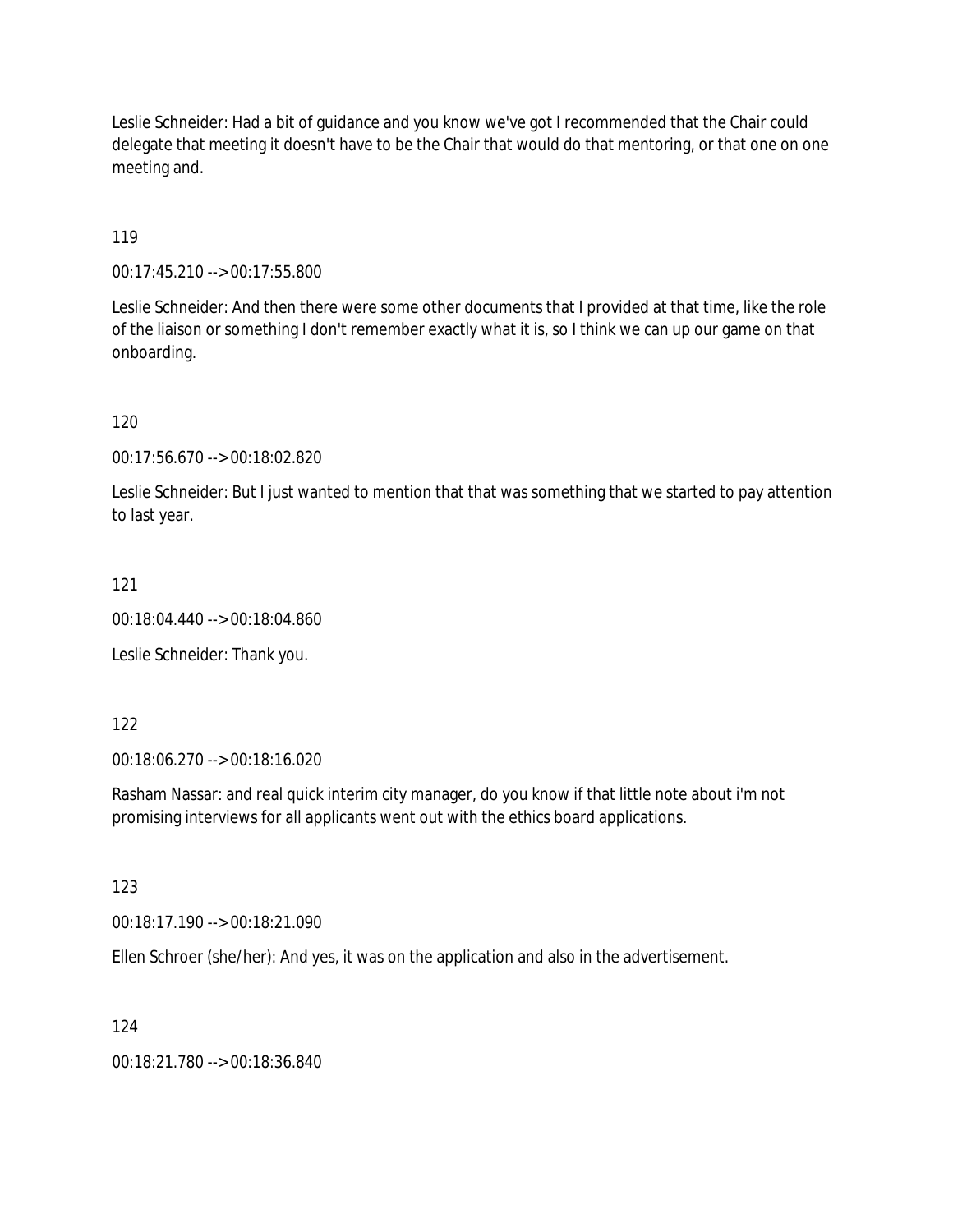Rasham Nassar: Okay, so just want everyone to keep that in mind if we're talking about upping the interview time from 10 to 15 which I completely support that we wouldn't be obligated interview all all 11 there'd be a preliminary meeting between the committee of myself chair whomever.

125

00:18:38.640 --> 00:18:46.080

Rasham Nassar: to review the applications first and then offer interviews to those that were selected out of that review process Deputy Mayor had topless.

126

00:18:46.860 --> 00:18:53.040

Kirsten Hytopoulos: yeah I was going to speak to that, for one thing, which is a good thing to point out one of the reasons for making them tiny was there seemed to become.

127

00:18:53.790 --> 00:19:03.060

Kirsten Hytopoulos: A theme or a practice of interviewing absolutely everybody so sounds like we are getting moving back away from that which will help us focus on interviews with people who have preliminary.

128

00:19:03.870 --> 00:19:07.620

Kirsten Hytopoulos: backgrounds, that makes sense and so forth, but I just wanted to point out too that when we.

129

00:19:07.860 --> 00:19:16.200

Kirsten Hytopoulos: Even though we technically had Jennifer hodges leftover from the last board I don't think she'd ever actually attended a meeting at at the point that it had dissolved and so.

130

00:19:16.470 --> 00:19:25.170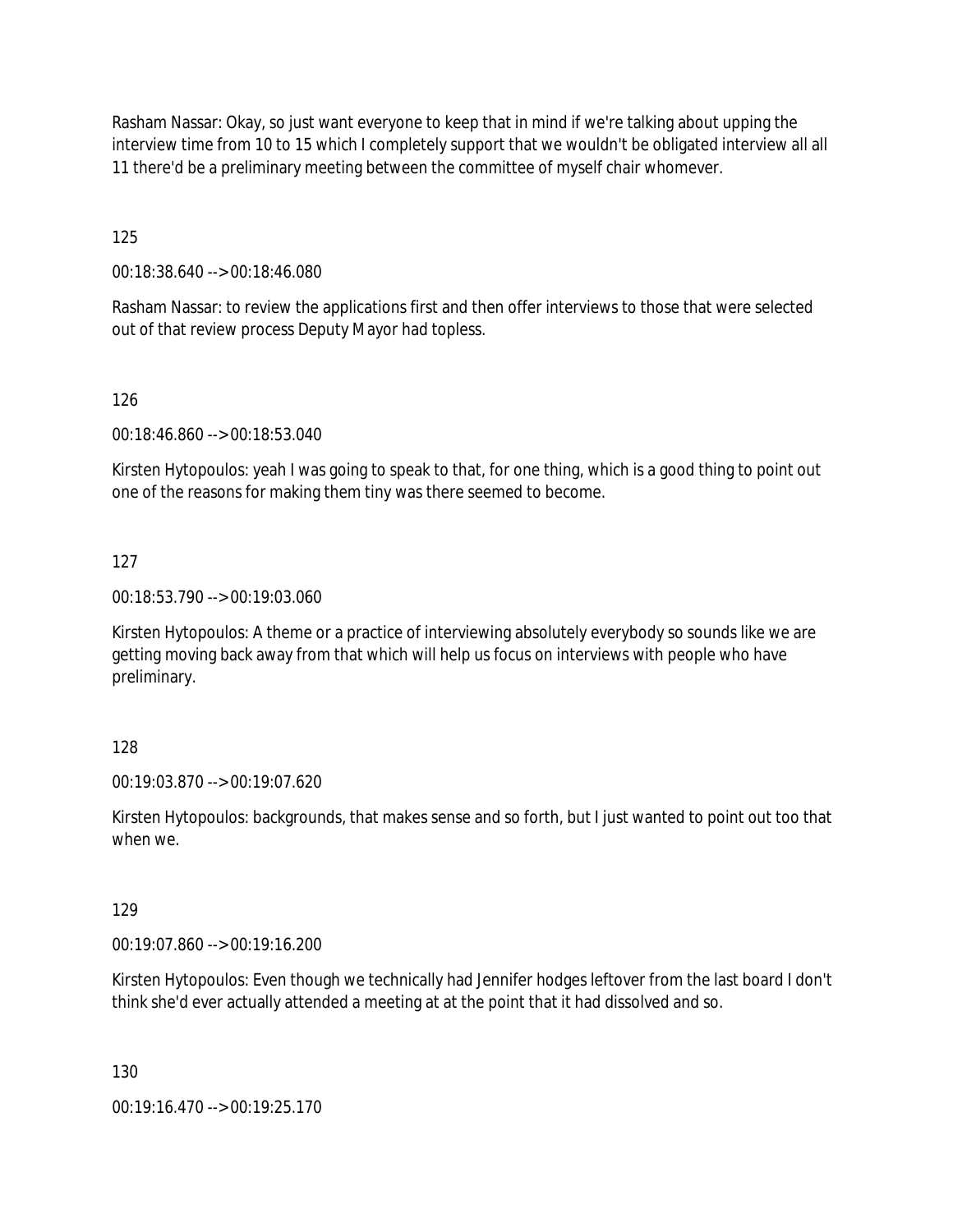Kirsten Hytopoulos: it'll be a whole new world now, I think, with you all, and with Tyler participating he'll be able to actually give some on the ground experience, whereas we were completely.

131

00:19:25.680 --> 00:19:32.340

Kirsten Hytopoulos: deficient in that I believe when them when you would have come through David and everybody else So hopefully it will necessarily look a lot better this time.

132

00:19:35.370 --> 00:19:36.270

Rasham Nassar: councilmember car.

133

00:19:37.830 --> 00:19:51.570

Christy Carr: yeah thanks I agree with both the process or the composition, the mayor a second Council person and the board chair for a 15 minute interview of applicants who have been preliminary screen by those that group.

134

00:19:53.820 --> 00:19:55.140

Christy Carr: So at this point.

135

00:19:57.120 --> 00:20:05.280

Christy Carr: I think we've nailed it so unless we just need to select among ourselves for that second Council person to join the mayor and the board chair.

136

00:20:07.080 --> 00:20:16.980

Christy Carr: we've got a lot of other topics for tonight's discussion and I will not be volunteering for that, but I encourage my colleagues to jump in.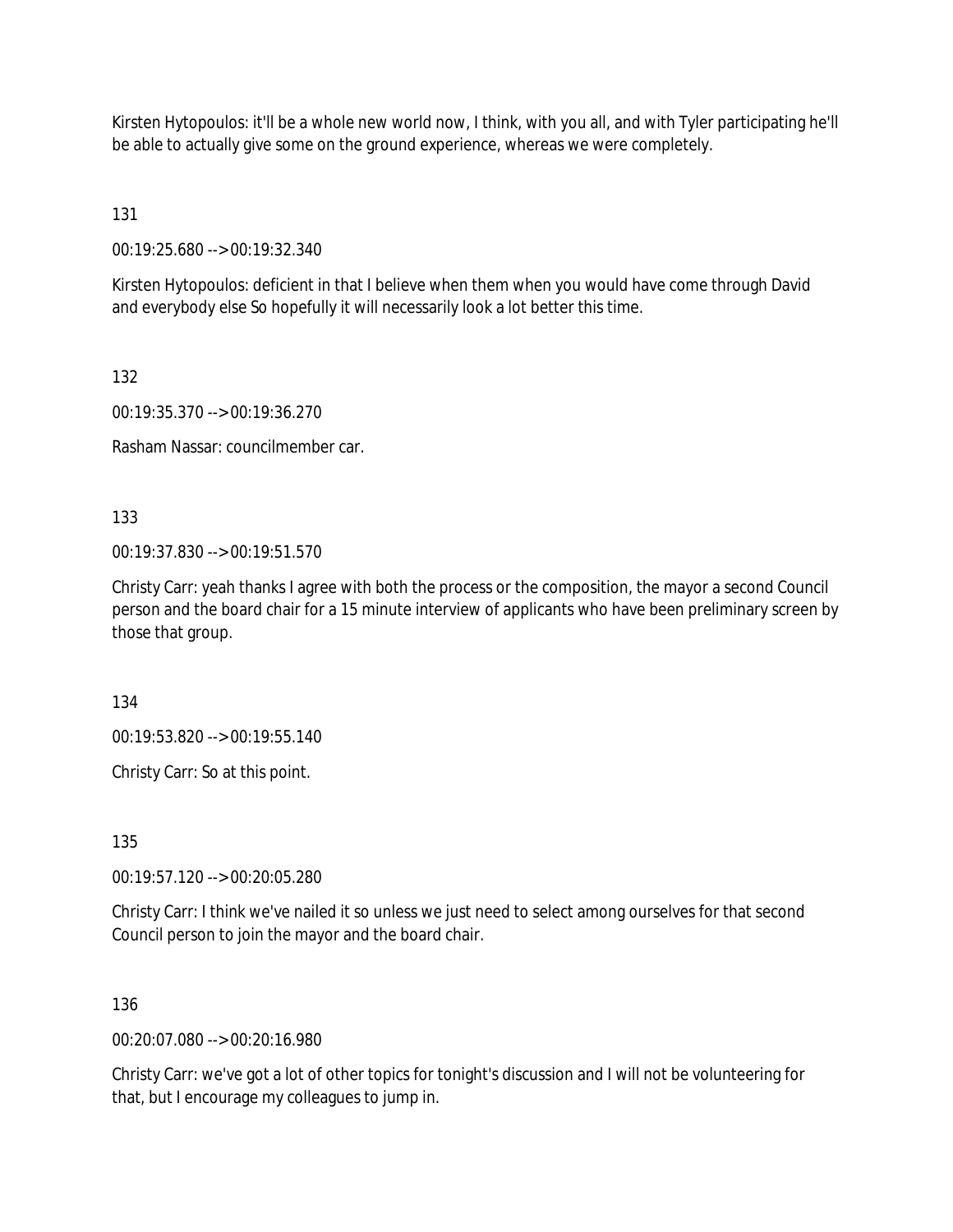00:20:24.450 --> 00:20:29.100

Rasham Nassar: Council member the deets councilmember kills Mercedes yeah.

138

00:20:29.520 --> 00:20:46.830

Joe Deets: Well i'm happy to participate if someone else's dying to do it, I came from the ethics board if you will, before I came on Council so i've always felt have an affinity for the group so i'd be happy to take part, unless a colleague is just raring to go.

139

00:20:48.900 --> 00:20:53.490

Rasham Nassar: thanks for the offer Council member counselor better chance Johnson your hand is raised.

140

00:20:53.940 --> 00:20:55.620

Brenda Fantroy-Johnson: yeah i'd like to volunteer oh so.

141

00:21:00.270 --> 00:21:03.210

Rasham Nassar: Okay, so we have to counsel volunteers councilmember deeds.

142 00:21:04.020 --> 00:21:05.190 Joe Deets: Well, if if.

143

00:21:06.420 --> 00:21:13.980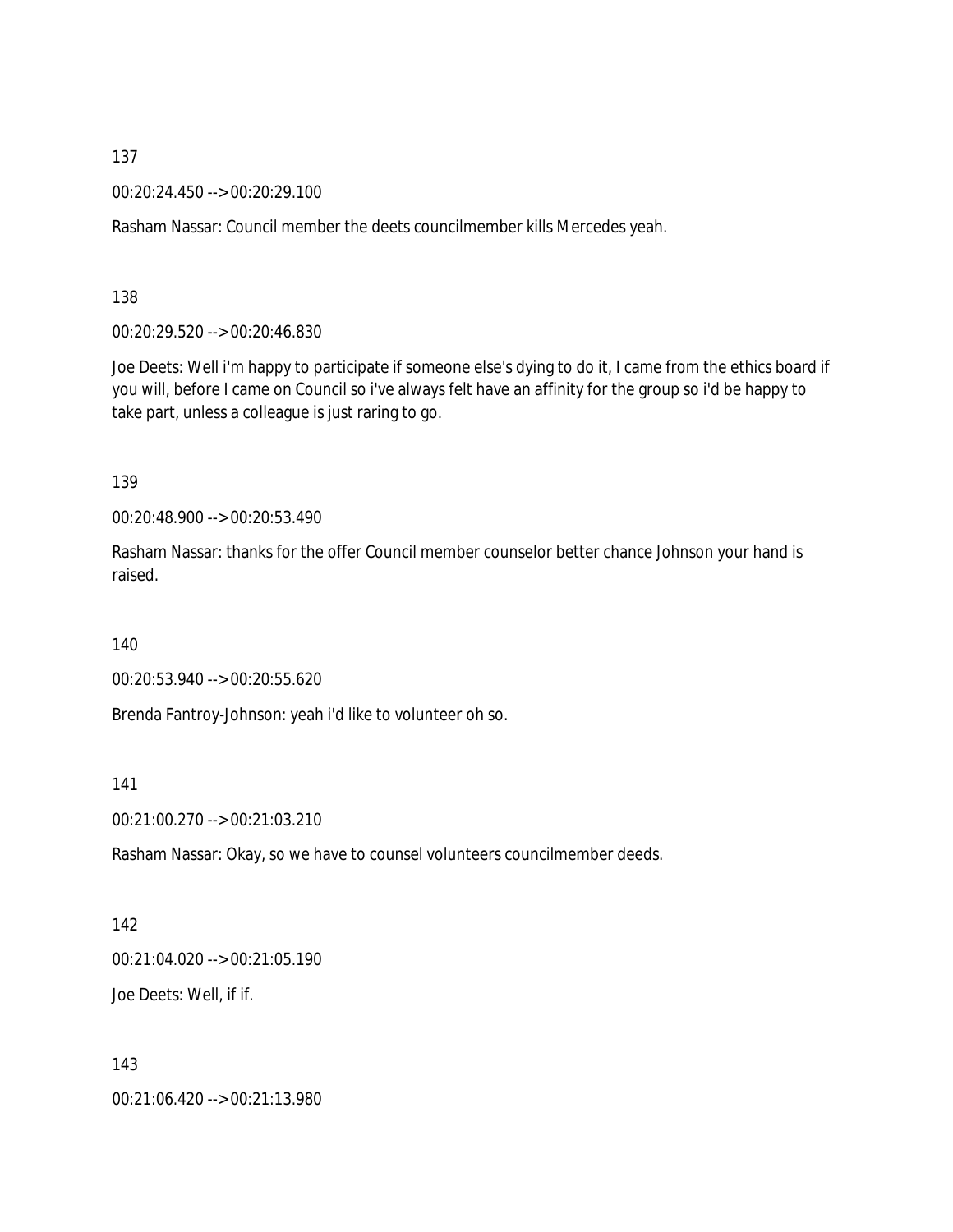Joe Deets: Brenda outsourcing will be on a first name basis tonight if Brenda wants to do it that's fine i'm I don't have to do it.

144

00:21:15.960 --> 00:21:33.120

Rasham Nassar: Okay, thank you for that councilmember deeds, and thank you councilmember pantry Johnson, so it sounds like we myself councilmember Sandra Johnson and Chair Weaver or is that all the membership of the ethics board that will be attending to enter user or you co chair and David.

145

00:21:34.140 --> 00:21:35.700

Rasham Nassar: not sure how how your structured.

146

00:21:37.680 --> 00:21:38.970

Tyler Weaver: record currently have one chair.

147

00:21:39.150 --> 00:21:40.380

Tyler Weaver: David the teacher.

148

00:21:41.250 --> 00:21:45.660

Rasham Nassar: Okay um I would leave it between you to decide.

#### 149

00:21:47.220 --> 00:21:51.480

Rasham Nassar: Whether you Tyler you want to only attend or David you want to join.

150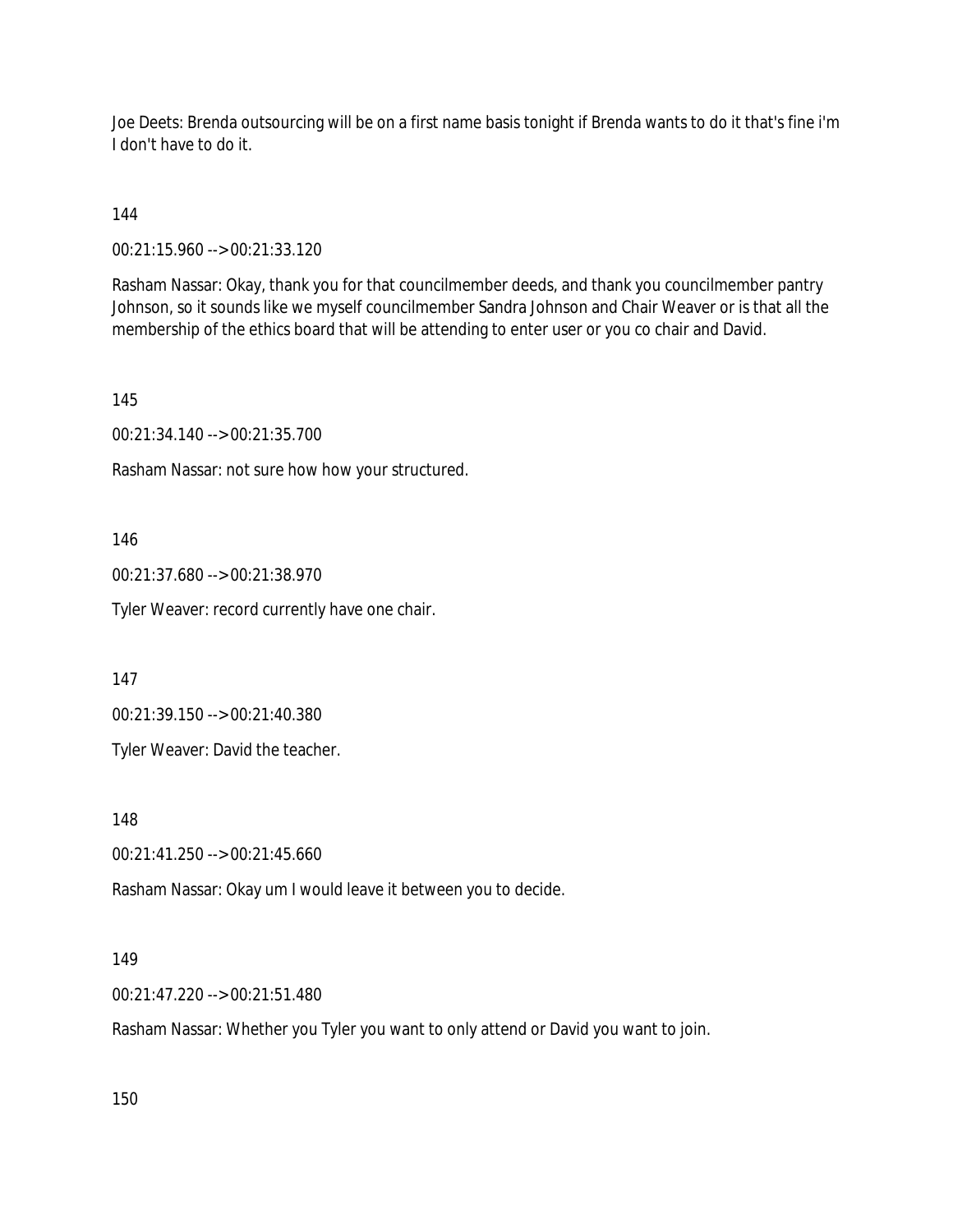00:21:54.480 --> 00:21:55.500

David Mallon: I might suggest.

151

00:21:56.520 --> 00:22:01.380

David Mallon: If we're going to maybe it depends on how many of those 11 we choose to do.

152

00:22:02.490 --> 00:22:04.380

David Mallon: The extra help but i'll leave it at that.

#### 153

00:22:05.670 --> 00:22:20.430

Rasham Nassar: Okay, so you will look out for an email from me and i'll include you on that, first, email chain David now i'll just be to set up a preliminary meeting for the four of us if you'd like to.

154

00:22:21.780 --> 00:22:33.420

Rasham Nassar: pull together in a room and review the applications and then the interviews will be scheduled after we select the inner who will be interviewed out of those applications from that date um I will get on that.

155

00:22:35.670 --> 00:22:37.290

Rasham Nassar: I think we're done having that discussion.

156

00:22:37.830 --> 00:22:40.170

Rasham Nassar: So Tyler, if I may add it back to you.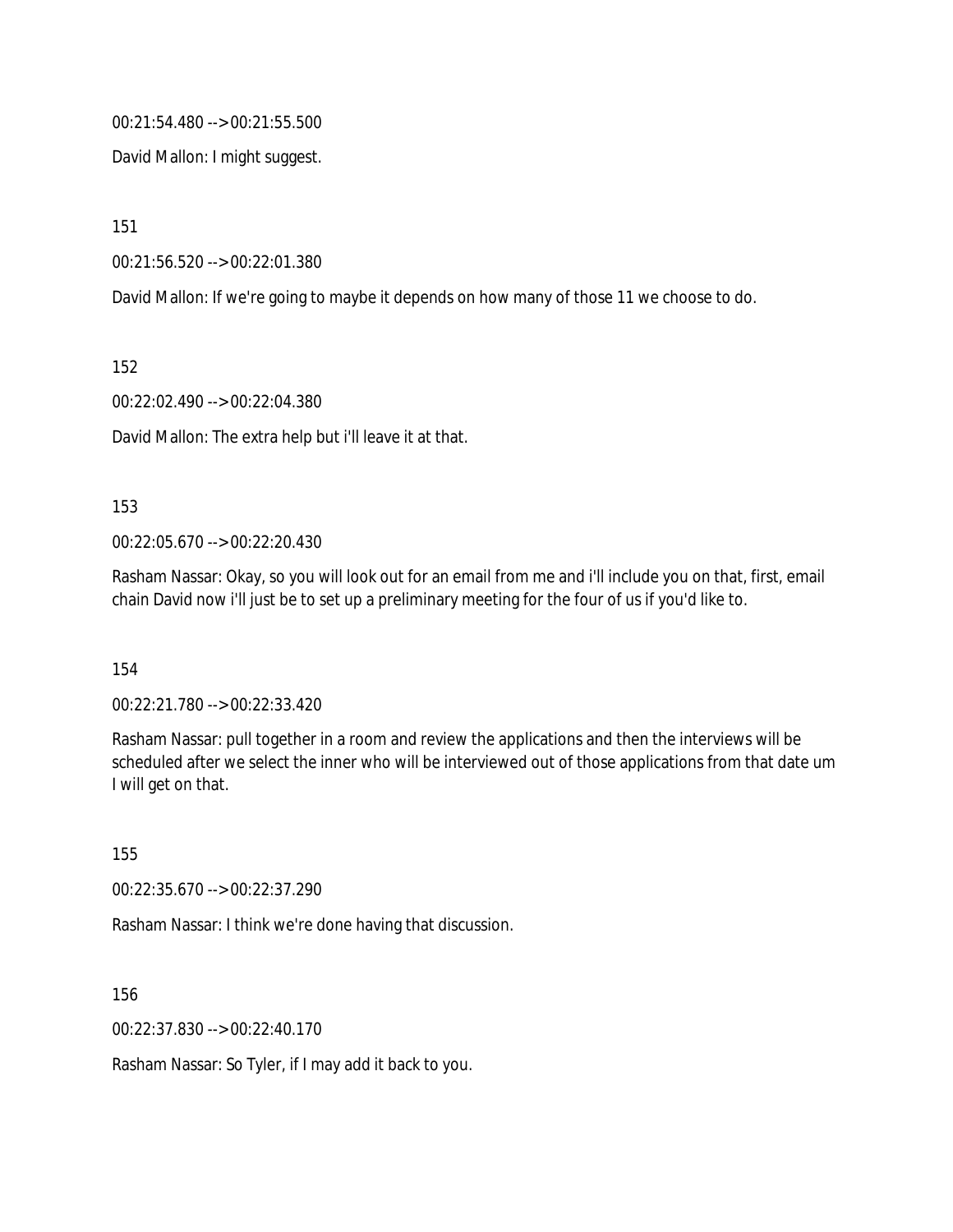00:22:40.530 --> 00:22:45.840

Tyler Weaver: Okay, so this kind of goes back to a point that you raised before mayor, and that is.

158

00:22:48.360 --> 00:22:53.130

Tyler Weaver: How we deal with communications between the Board and the Council going forward.

159

00:22:55.080 --> 00:23:00.270

Tyler Weaver: There were a couple times earlier this year, where I think it would have helped to have had some sort of avenue of communication.

160

00:23:01.470 --> 00:23:06.330

Tyler Weaver: Because for a while we were uncertain about whether our operating rules had been a minute or not.

161

00:23:08.370 --> 00:23:10.440

Tyler Weaver: I think it's clear now that they haven't but.

162

00:23:11.550 --> 00:23:21.660

Tyler Weaver: It and there may be questions that the Council periodically has ethics board, and despite the need to you know, keep us at arm's length just because of.

163

00:23:22.950 --> 00:23:24.840

Tyler Weaver: The unique relationship that we have.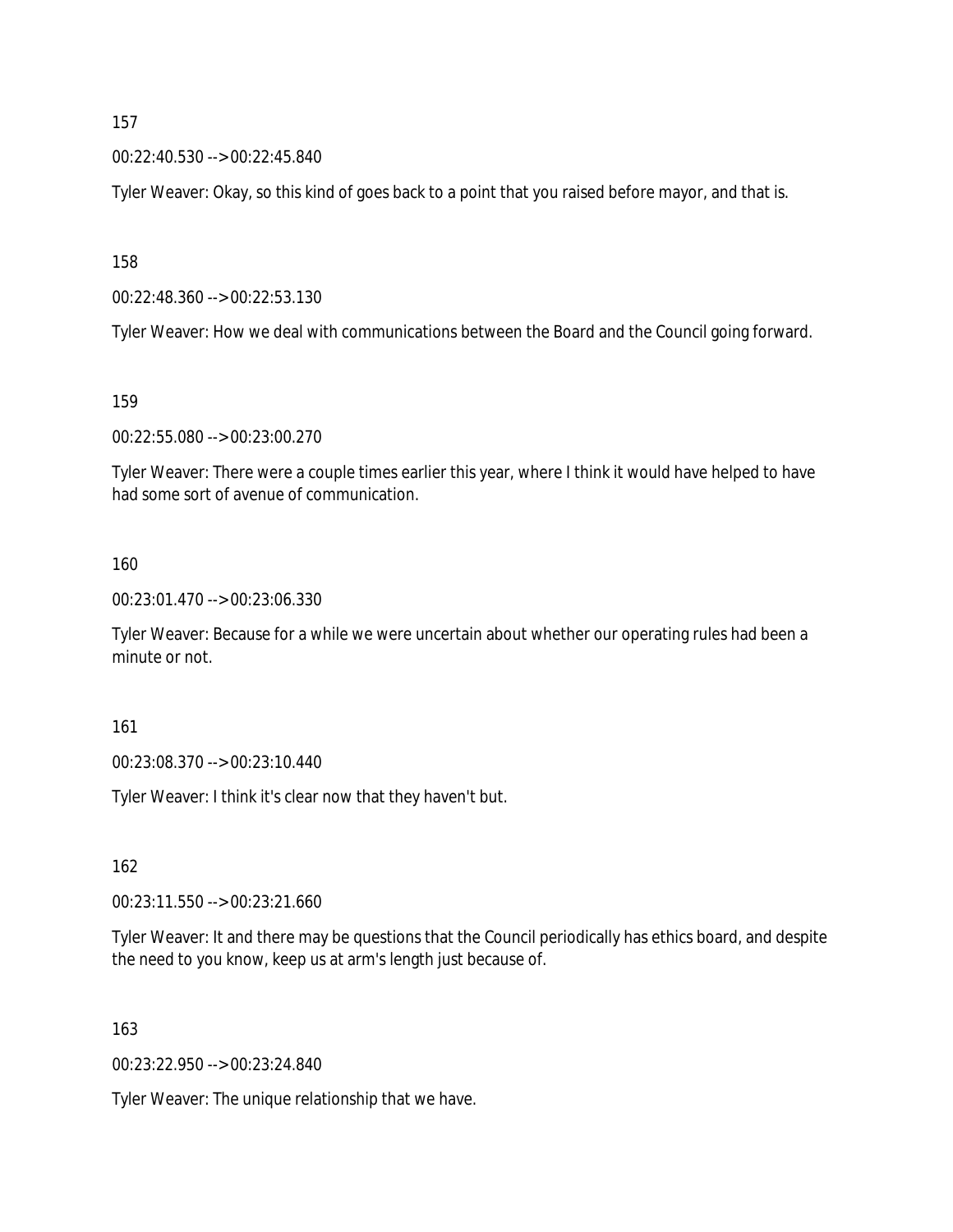#### 00:23:26.580 --> 00:23:31.710

Tyler Weaver: I think it would help to have in the rest of the board as well, feels that they would help to have.

165

00:23:34.470 --> 00:23:46.890

Tyler Weaver: Somebody designated by the Council that the ethics board can talk to about issues and basic you know, not a regular everyday open avenue of communication, but something.

166

00:23:48.150 --> 00:23:52.980

Tyler Weaver: You know, to talk about amendments or questions that the Council may have for us.

167

00:23:58.650 --> 00:23:59.730

Rasham Nassar: Deputy Mayor hi topless.

168

00:24:02.580 --> 00:24:12.270

Kirsten Hytopoulos: Well, I guess, my question would be for city attorney as to whether or not the deputy attorney can perform that role as the conduit and and, of course, then asking.

169

00:24:13.530 --> 00:24:27.900

Kirsten Hytopoulos: Tyler and everyone else If that sounds insufficient, but if you know well formulated questions of we'd like this we'd like an answer on this policy or we'd like to request this, or is there a reason that the deputy city attorney can't be that conduit.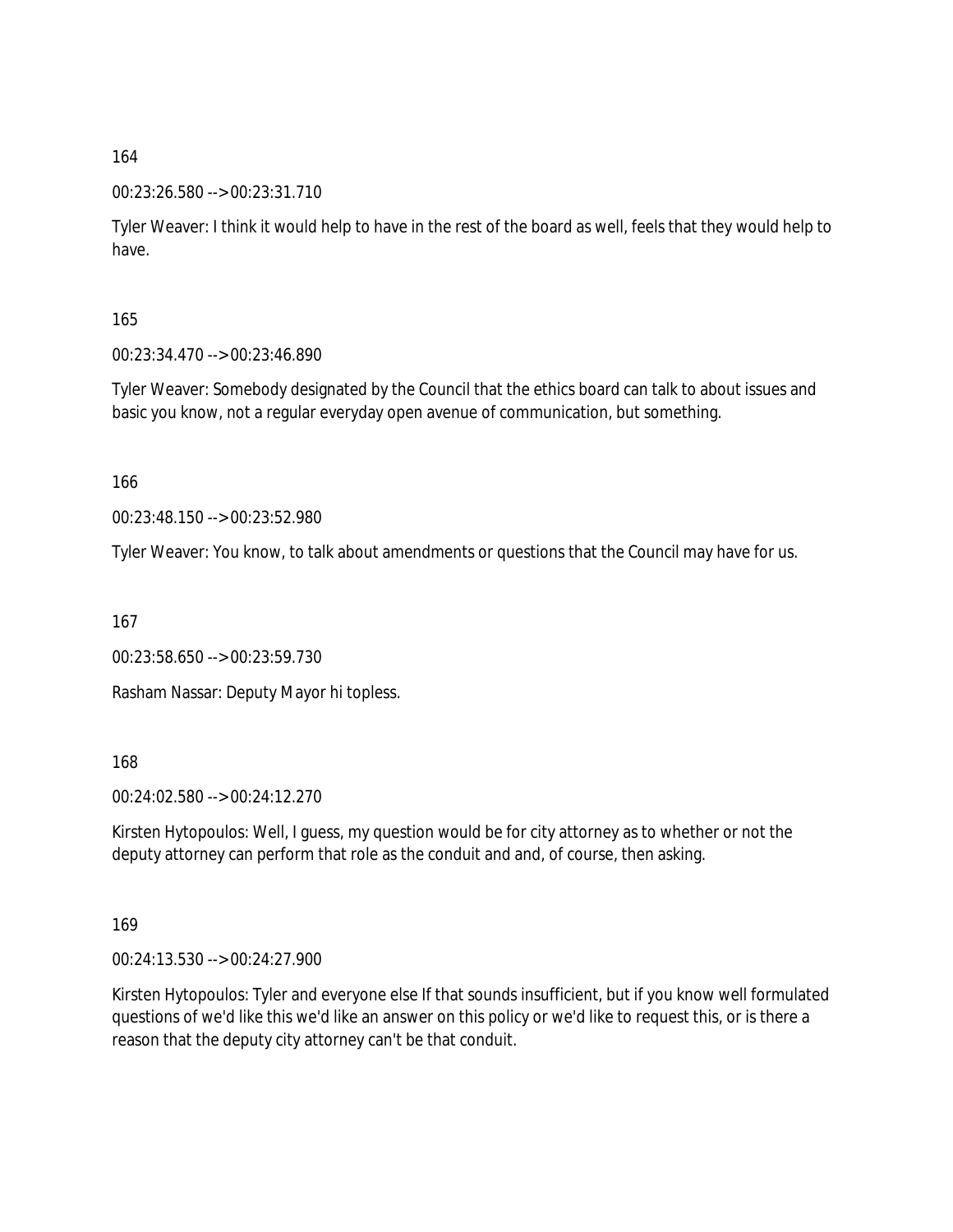00:24:29.070 --> 00:24:32.970

Kirsten Hytopoulos: And then, I guess, through you, or through the city manager.

171 00:24:34.650 --> 00:24:35.220

Rasham Nassar: city attorney.

172

00:24:36.390 --> 00:24:41.340

Joe Levan: We could do that unless you want to have a Council member is the kind of it.

173

00:24:42.570 --> 00:24:44.310

Joe Levan: But you know we can certainly do that.

174

00:24:47.550 --> 00:24:49.020

Rasham Nassar: Who do you want to respond to that.

175

00:24:51.390 --> 00:25:07.230

Kirsten Hytopoulos: I would just say I just I think it is, it is odd, for us to have any of us be like a liaison or anything like that it just I unless unless it's unless the board feels that that again that wouldn't be sufficient for some reason it would give us this sort of distance through which that.

176

00:25:08.820 --> 00:25:22.620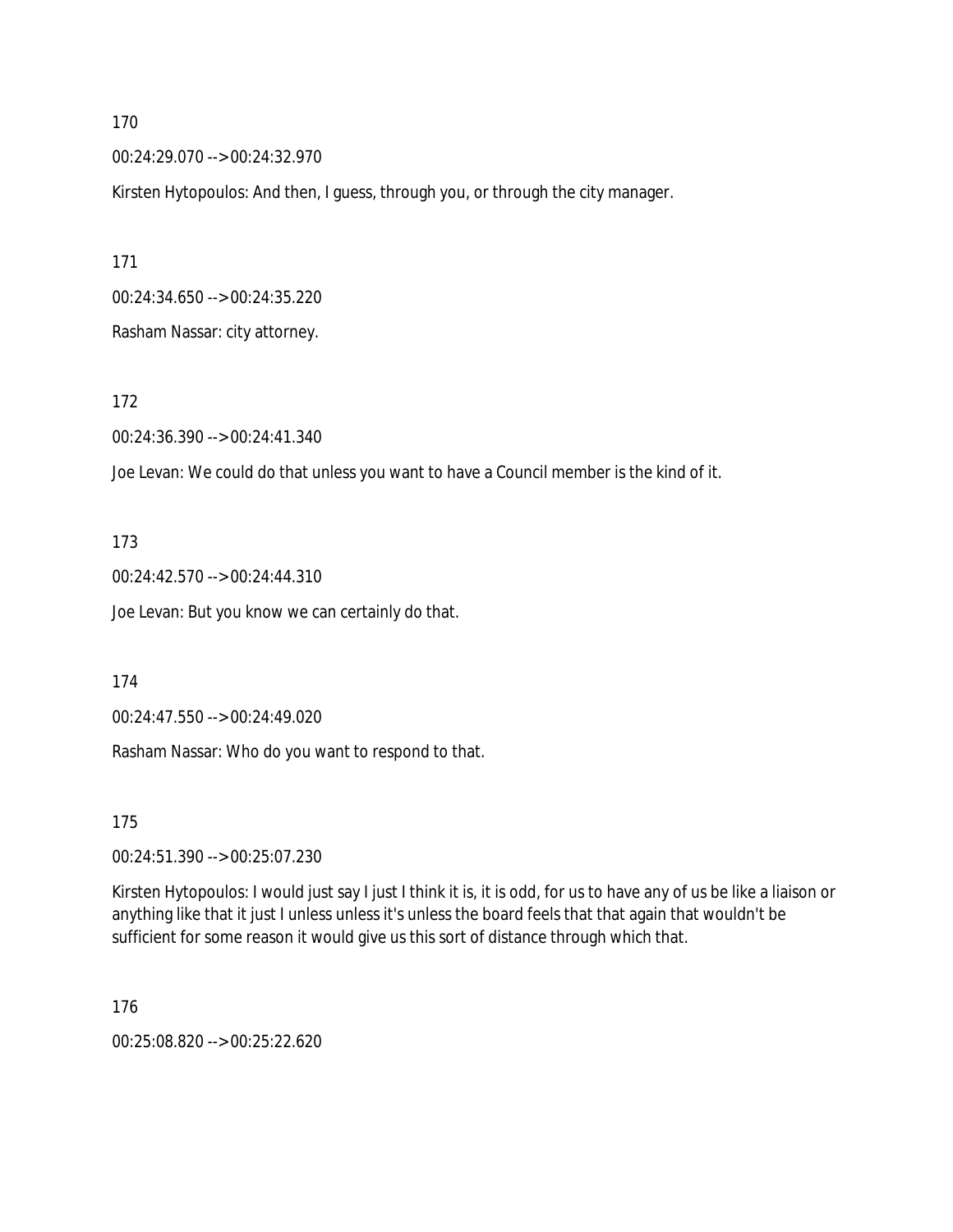Kirsten Hytopoulos: You know the information would travel and then we, I guess, the point is, we would all receive it, so if you have a question, if you have a proposed change, then all of us would receive it together and would handle it together and that feels like the most equitable and transparent.

177

00:25:23.160 --> 00:25:31.680

Joe Levan: So, then, the city attorney's office and coordinate with the city manager, to provide that then they are Deputy Mayor related to upcoming agendas kind of thing right.

178

00:25:33.510 --> 00:25:34.440

Rasham Nassar: A Council member snyder.

179

00:25:36.120 --> 00:25:36.630

Leslie Schneider: Thank you.

180

00:25:37.890 --> 00:25:45.330

Leslie Schneider: I think that sounds good, I was going to suggest that it could go through the the mayor and the deputy so if the mayor and the deputy.

181

00:25:46.380 --> 00:25:56.670

Leslie Schneider: Together received communication, but, but I do like the idea of the have a bit more separation so maybe the deputy in the mayor could be the backup to whatever.

182

00:25:57.780 --> 00:26:02.640

Leslie Schneider: If there were any issues with communication that went beyond.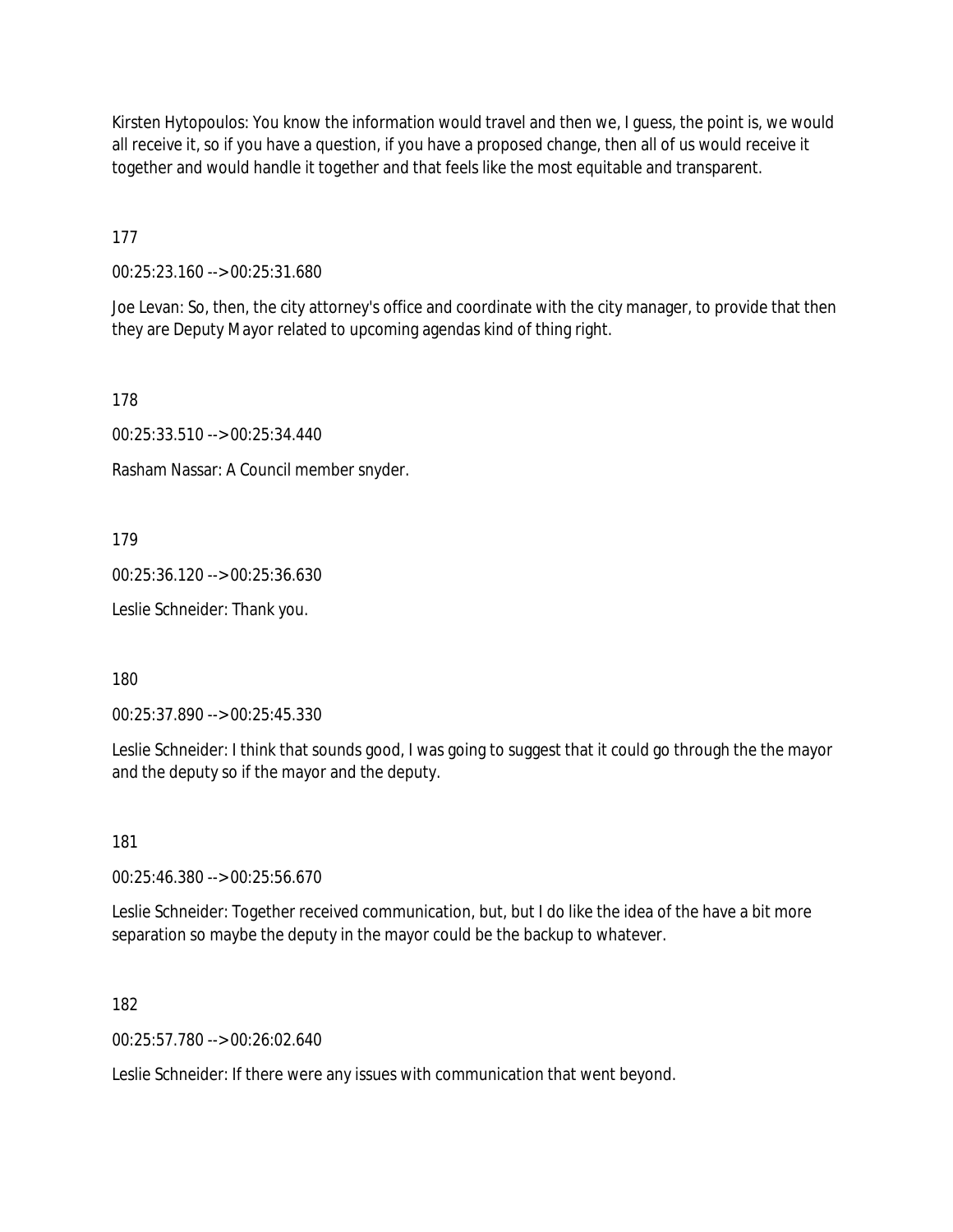00:26:04.500 --> 00:26:08.610

Leslie Schneider: I mean, I think that that's kind of the way things are set up now is that the the.

184

00:26:09.900 --> 00:26:11.010

Leslie Schneider: it's a fallback.

185

00:26:12.030 --> 00:26:16.410

Leslie Schneider: So I would agree with councilmember high topless on this and.

186

00:26:18.840 --> 00:26:29.670

Leslie Schneider: And just say you know if if all else fails, you can still reach out to the deputy, in the end the mayor that's just my opinion, but I support what was stated.

187

00:26:32.370 --> 00:26:32.940

Rasham Nassar: David.

188

00:26:34.530 --> 00:26:44.940

David Mallon: Thank you, I certainly appreciate the want or the need to kind of keep some distance that that makes sense to me, I think, just maybe this is more of a question, I suppose, in a statement.

189

00:26:46.470 --> 00:27:03.540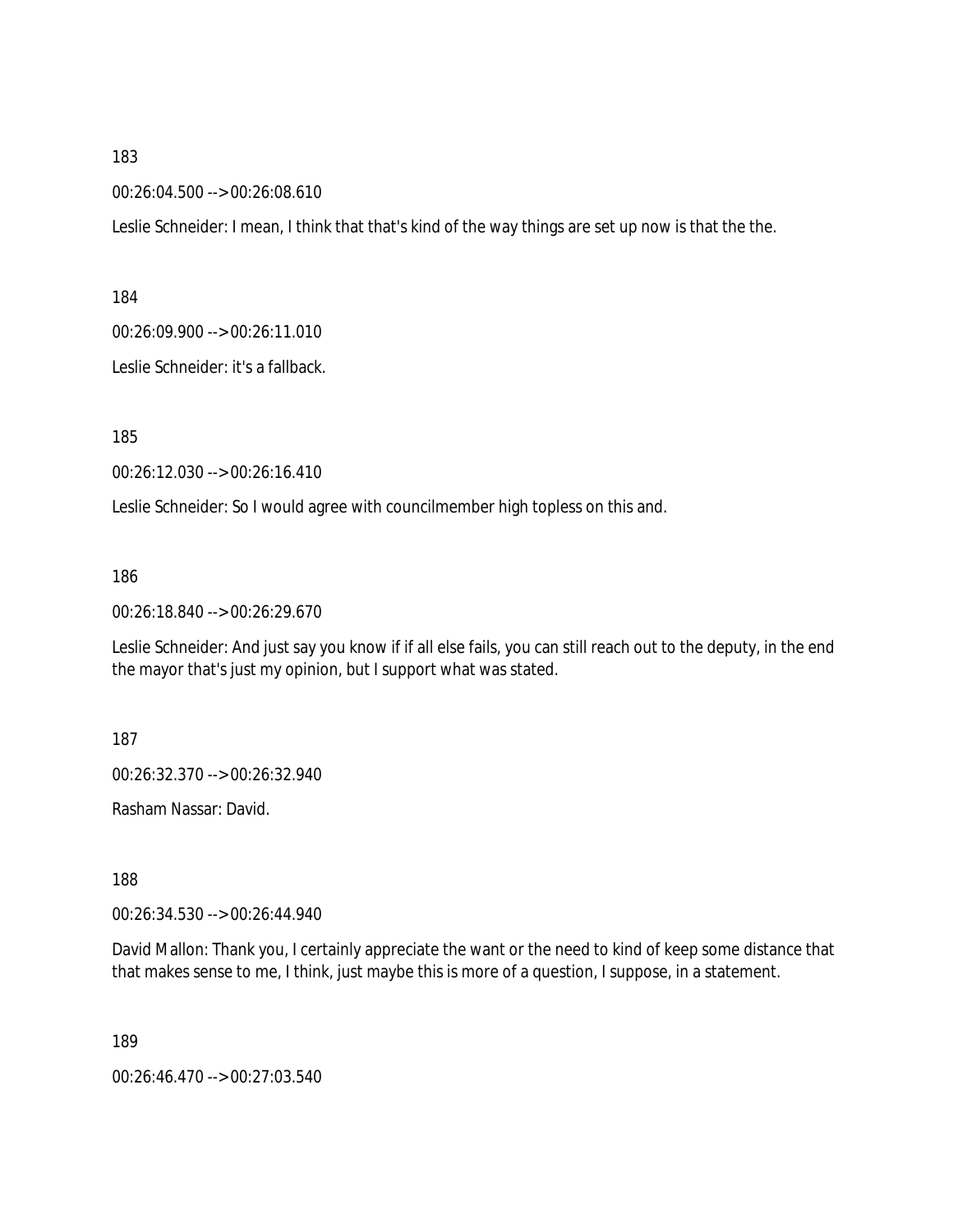David Mallon: I do as you if you saw if you saw the report, I mean it was originally sort of our group consensus that there, it would be useful for their still to be some kind of way for me, the chair of the Board and the mayor to at least be able to you know formally communicate.

190

00:27:04.920 --> 00:27:15.510

David Mallon: And I still sort of feel like there might need to be something like that I understood, I think the deputy city attorney makes sense for kind of like day to day back and forth, but the one thing that I think, maybe.

191

00:27:15.990 --> 00:27:27.120

David Mallon: is raising a little bit of an of a concern for me is that the deputy city attorney also has a role to play, of advising us as a board, we can pull that we can use that person to.

192

00:27:28.050 --> 00:27:36.330

David Mallon: To you know, to give us advice on sort of what's in front of us and and even, as I understand it, and by all means anyone else jump in and make sure i'm.

193

00:27:36.900 --> 00:27:45.690

David Mallon: That i'm speaking correctly here, but like we could even pull that person into executive session for our in our advising us on sort of what's in front of us.

194

00:27:46.320 --> 00:27:55.680

David Mallon: And in that regard, does that we do want that person to play, both those roles, where they are kind of our advisor and they're the Community, there are primary communication vehicle to you.

195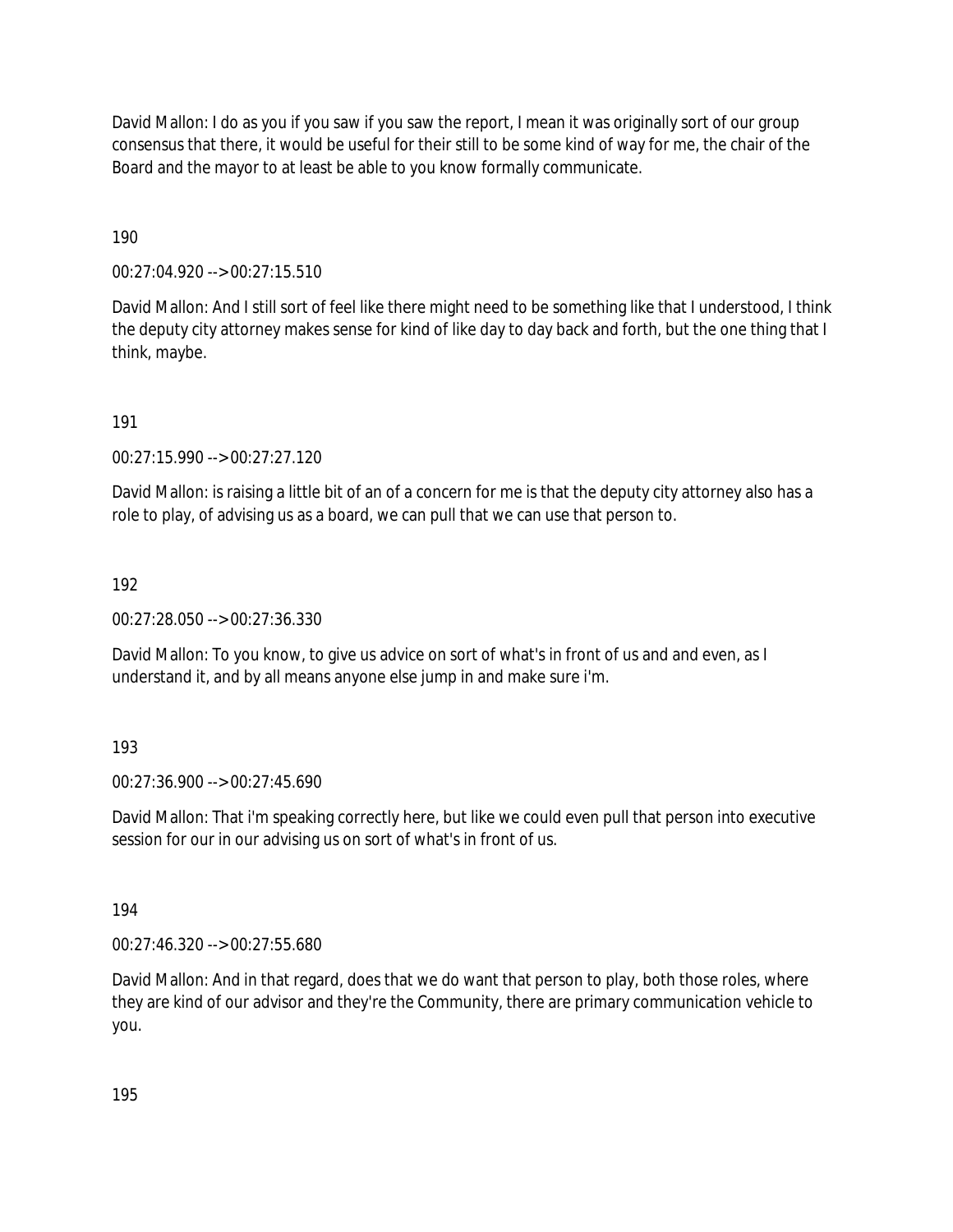00:27:56.760 --> 00:27:59.490

David Mallon: that's, the only thing that I think that might concern me about that.

196

00:28:01.530 --> 00:28:02.460

Rasham Nassar: councilmember deeds.

197

00:28:03.570 --> 00:28:15.540

Joe Deets: Thank you, Mary well i'm going to go back to when I was on ethics board, we had the city attorney attend the meetings, as well as the Council liaison and that worked fine.

198

00:28:16.560 --> 00:28:30.540

Joe Deets: I like the idea of communication, I guess, if we're talking about our issues my number one issue is and i'll be candid I don't know what you guys are doing, I mean I don't know what's on your agenda, I don't know your your meetings are videotaped.

199

00:28:32.580 --> 00:28:46.890

Joe Deets: it's I have to make a special asked to get copies of what your work is, and I find that very, very frustrating and I don't like it, so I think communication is a huge issue, in my view, not that i'm trying to snoop I just want to know what you're doing, I mean.

200

00:28:47.970 --> 00:29:03.510

Joe Deets: So I would be supportive of the deputy city attorney and say joint mayor and Deputy Mayor together, since you know we've designated us Council those two individuals to kind of represent us in some fashion.

201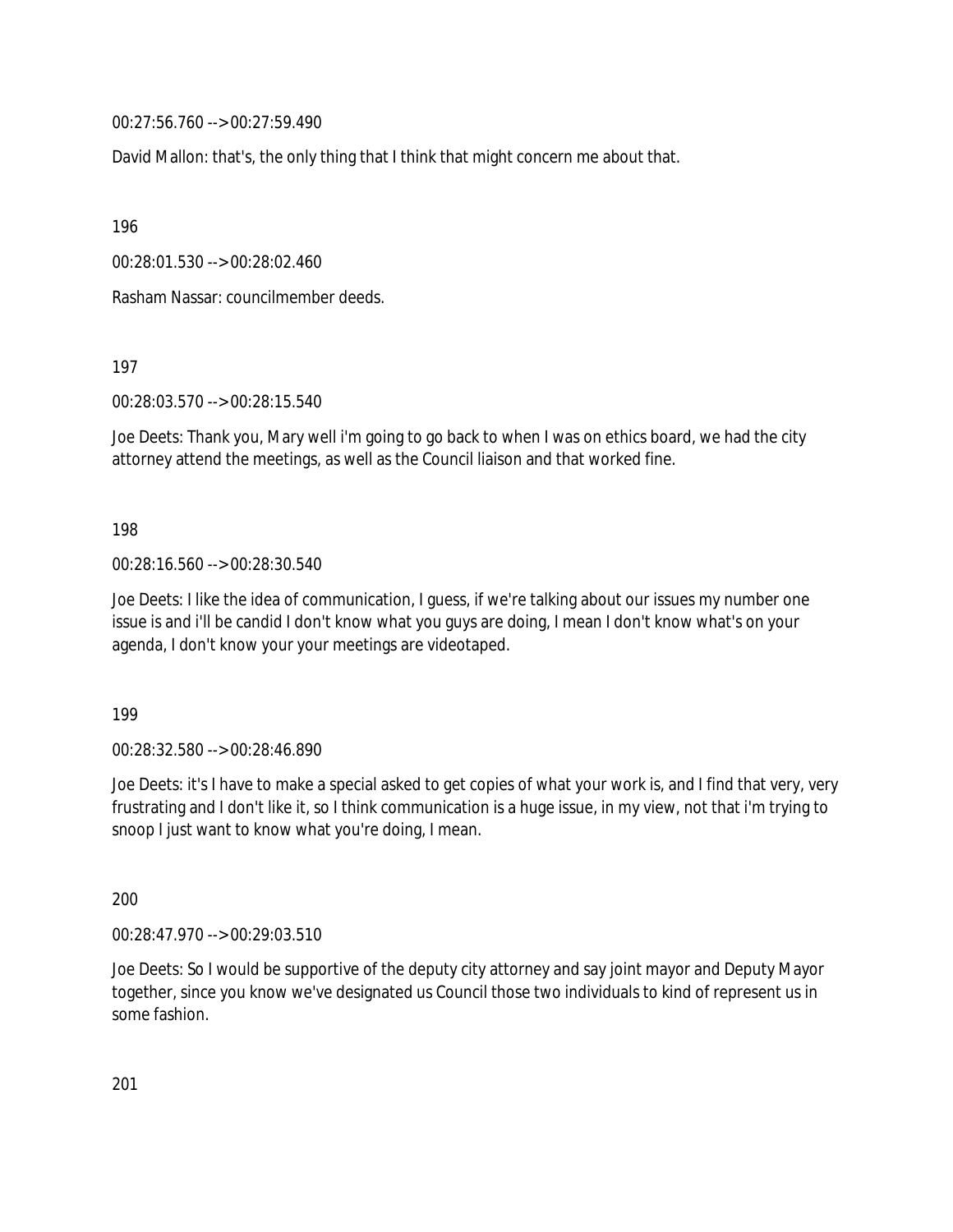00:29:04.860 --> 00:29:12.810

Joe Deets: In in in a communication capacity more communication rather than less let's not restrict the communication.

202

00:29:14.250 --> 00:29:18.450

Joe Deets: So that's my suggestion is is have some flexibility have have it more open.

203

00:29:19.650 --> 00:29:20.970

Joe Deets: So that's my two cents.

204

00:29:23.430 --> 00:29:24.120

Rasham Nassar: city attorney.

205

00:29:24.900 --> 00:29:32.490

Joe Levan: it'd be helpful to know to Tyler and otherwise from the ethics board the communications you're talking about are they are we talking about kind of.

206

00:29:32.970 --> 00:29:43.020

Joe Levan: suggestions for clarification related to what the program means or potential improvements to the program those kind of communications are we talking about some other kind of communications.

207

00:29:45.870 --> 00:29:46.470

Rasham Nassar: chair Weaver.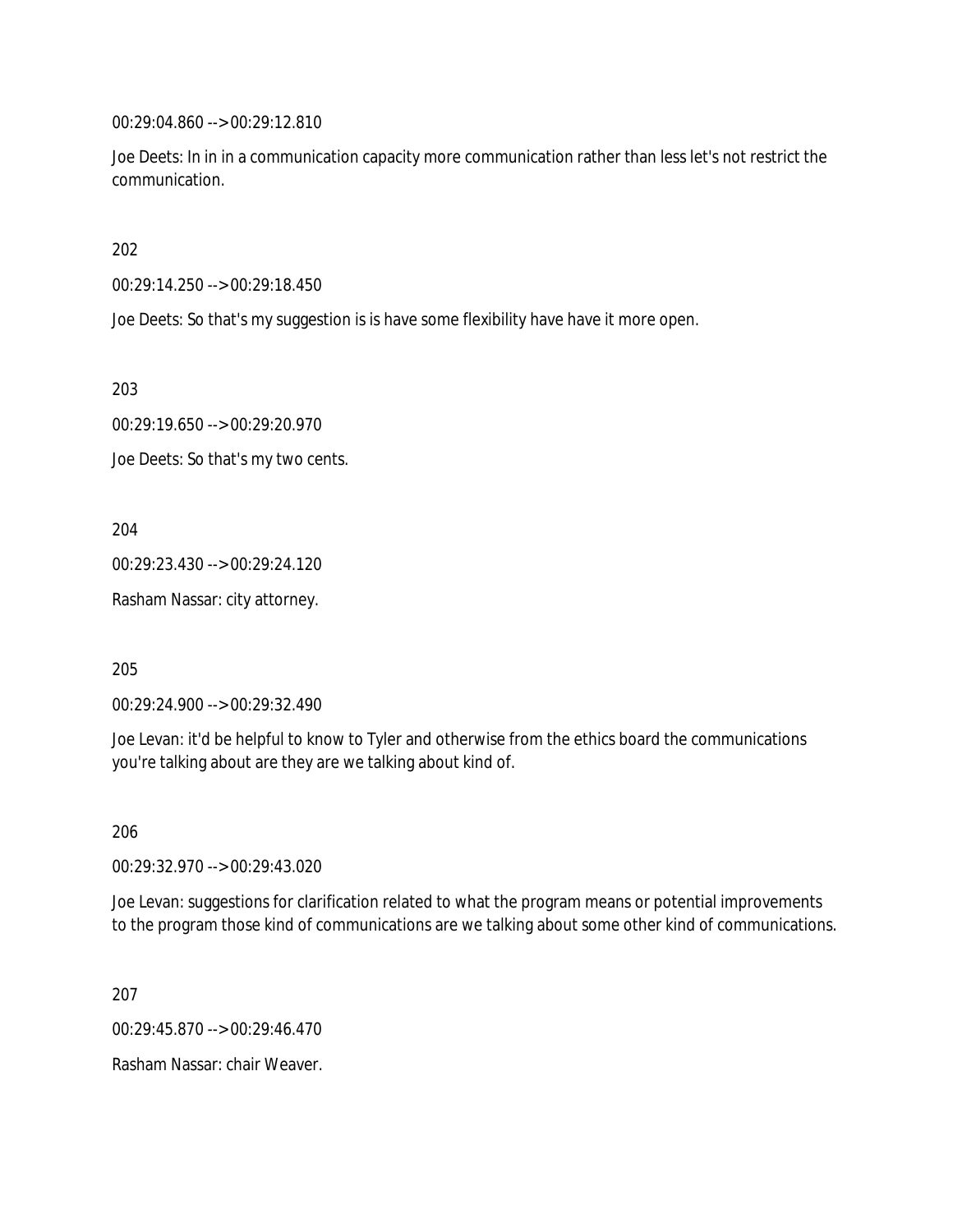00:29:50.460 --> 00:29:54.480

Tyler Weaver: yeah those are the sorts of communications I think we're envisioning plus.

209

00:29:55.890 --> 00:29:59.340

Tyler Weaver: Frankly, if there's amendments to the operating rules or the ethics rules.

210

00:30:00.660 --> 00:30:03.990

Tyler Weaver: being considered, or possibly past, it would help for us to know that.

211

00:30:06.150 --> 00:30:15.720

Tyler Weaver: As more sort, by the way, councilmember deeds we're certainly not trying to hide anything we're doing one of the recommendations we have later, is that we, you know take our meetings partially for that.

212

00:30:17.640 --> 00:30:27.450

Tyler Weaver: You know, so that people could go back and see what we actually did uh but yeah Those are two the answer the question the city attorney ask those are the sorts of communications we're talking about.

213

00:30:30.630 --> 00:30:31.920

Rasham Nassar: councilmember foundry Johnson.

214

00:30:32.670 --> 00:30:39.120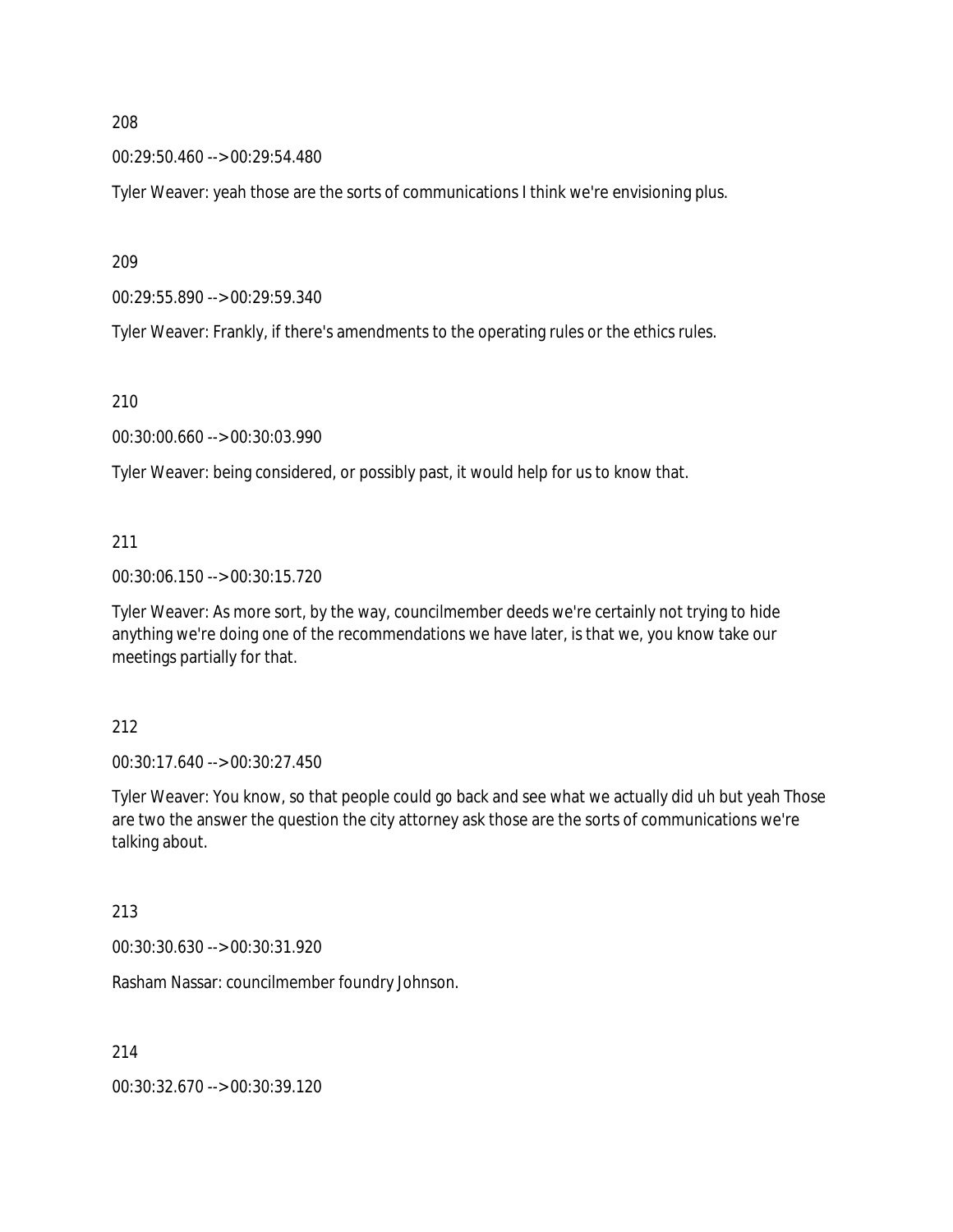Brenda Fantroy-Johnson: So it sounded like to me that we're talking about two different kinds of communications, though, it sounds like you, you know.

215

00:30:39.540 --> 00:30:57.120

Brenda Fantroy-Johnson: want to be able to have the day to day policy whatever kind of communications, but what Joe described is more of a what are you doing and letting us know it kind of deal So are we looking at two different kinds of roles, or can that be combined into one row.

216

00:31:01.500 --> 00:31:03.300

Rasham Nassar: I did you want to respond to that.

### 217

00:31:05.190 --> 00:31:16.230

Joe Levan: I think it can be combined into one, I think we can dig it was working fine when Robbie was involved, previously, and we can things there's been kind of a transition and we can.

#### 218

00:31:16.710 --> 00:31:23.880

Joe Levan: We can work with you have explored and and the Council members to have that line of communication that occurs based on whatever that.

219

00:31:24.240 --> 00:31:33.510

Joe Levan: If it's about changes the program or suggestions of the program or if the Council is thinking about taking some action related operating rules that can be communicated to the board.

220

00:31:35.220 --> 00:31:35.430

I.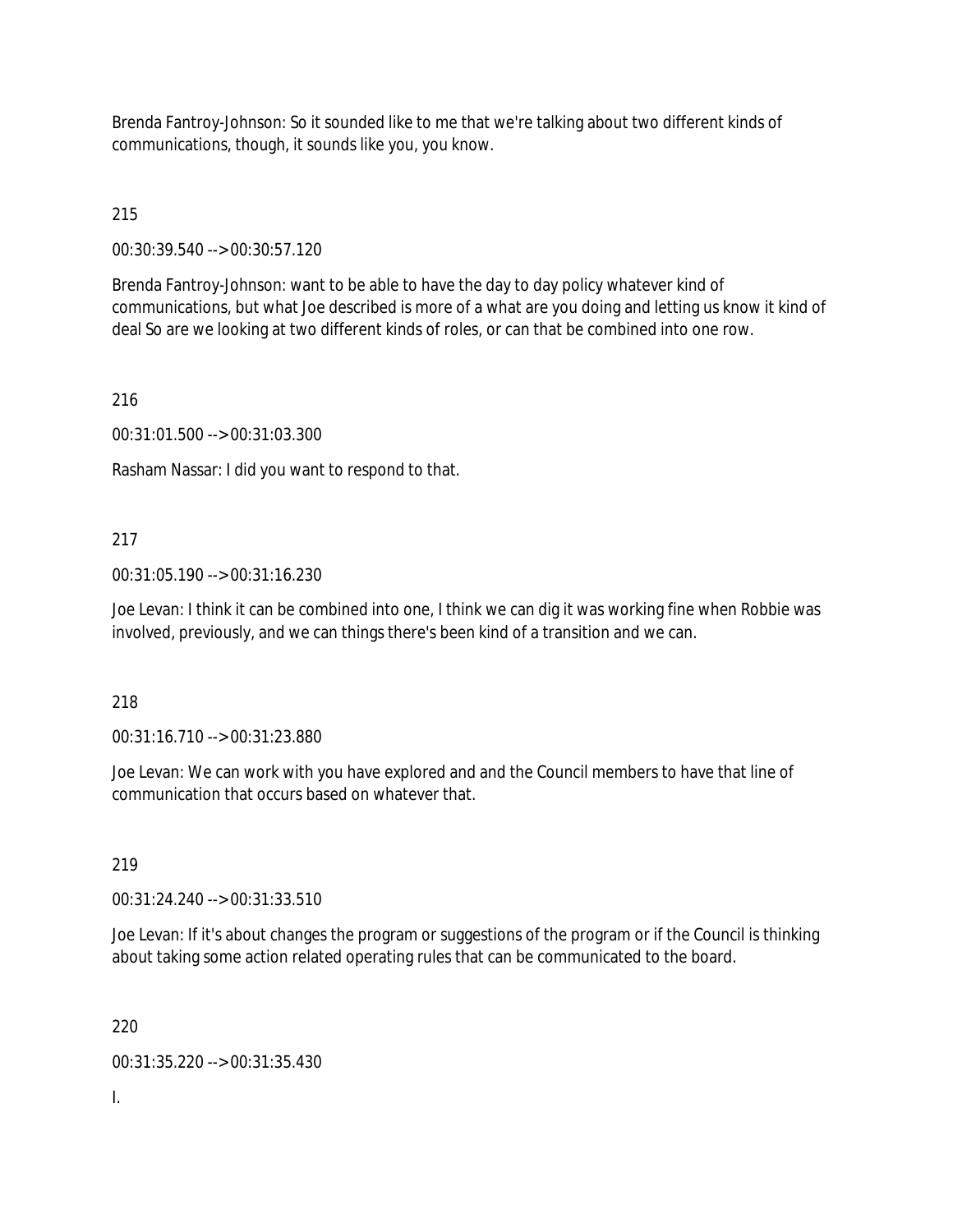### 00:31:36.720 --> 00:31:42.120

Rasham Nassar: If I may, that that has worked well in the past and remember when Robbie was deputy city attorney.

### 222

00:31:42.390 --> 00:31:45.150

Rasham Nassar: He was really good at sending out.

### 223

00:31:46.230 --> 00:31:57.480

Rasham Nassar: You know emails to the full Council alerting us as to what the Board was discussing and what recommendations might be coming when we were discussing the revisions, especially across 2019 that's kind of how that process worked.

#### 224

00:31:59.130 --> 00:32:03.960

Rasham Nassar: I think, though, back to Council member deeds is point and I and it's something i'm going to pick up from the Deputy Mayor.

#### 225

00:32:04.530 --> 00:32:14.070

Rasham Nassar: That there's nothing preventing the Chair from the ethics board from circulating information to the Council on the record, so, for example, if it's the case that that Council would prefer would like to be.

### 226

00:32:15.090 --> 00:32:20.190

Rasham Nassar: Aware of the work of the ethics board similar to how we're more involved with our other committees.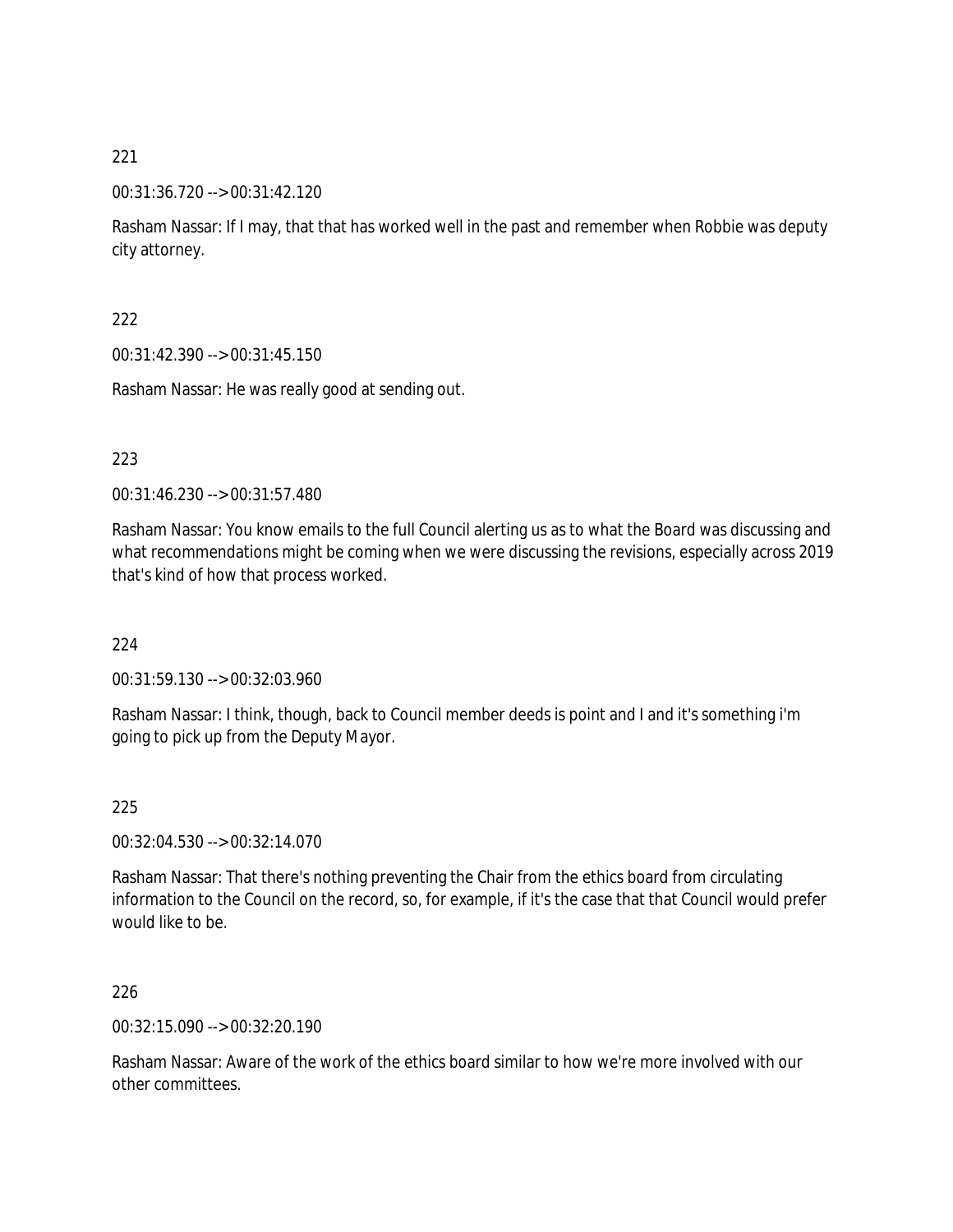00:32:20.970 --> 00:32:30.900

Rasham Nassar: You might want to know suggestion would be just to circulate your agenda or or a meeting report, or you know doesn't maybe not after every monthly meeting, but every other month they meeting.

228

00:32:31.500 --> 00:32:38.130

Rasham Nassar: Just a hey here's what we've been doing and we're just kind of sharing this information, like informational purposes only kind of an email.

#### 229

00:32:38.370 --> 00:32:46.500

Rasham Nassar: But the Of course there the expectation would not be that you get a response and anytime a response would be needed that communication, I agree with Deputy Mayor should really be.

230

00:32:47.400 --> 00:32:53.280

Rasham Nassar: facilitated through the deputy city attorney and that was actually a very specific and intentional change at the Council made in 2019.

231

00:32:53.610 --> 00:33:07.980

Rasham Nassar: We debated the removal of the Council liaison and the Council decided for a lot of reasons that we, we thought it would be a better process to employ the deputy city attorney to act as the facilitator between the Board and the Council.

232

00:33:12.540 --> 00:33:13.410

Rasham Nassar: Go ahead share Weaver.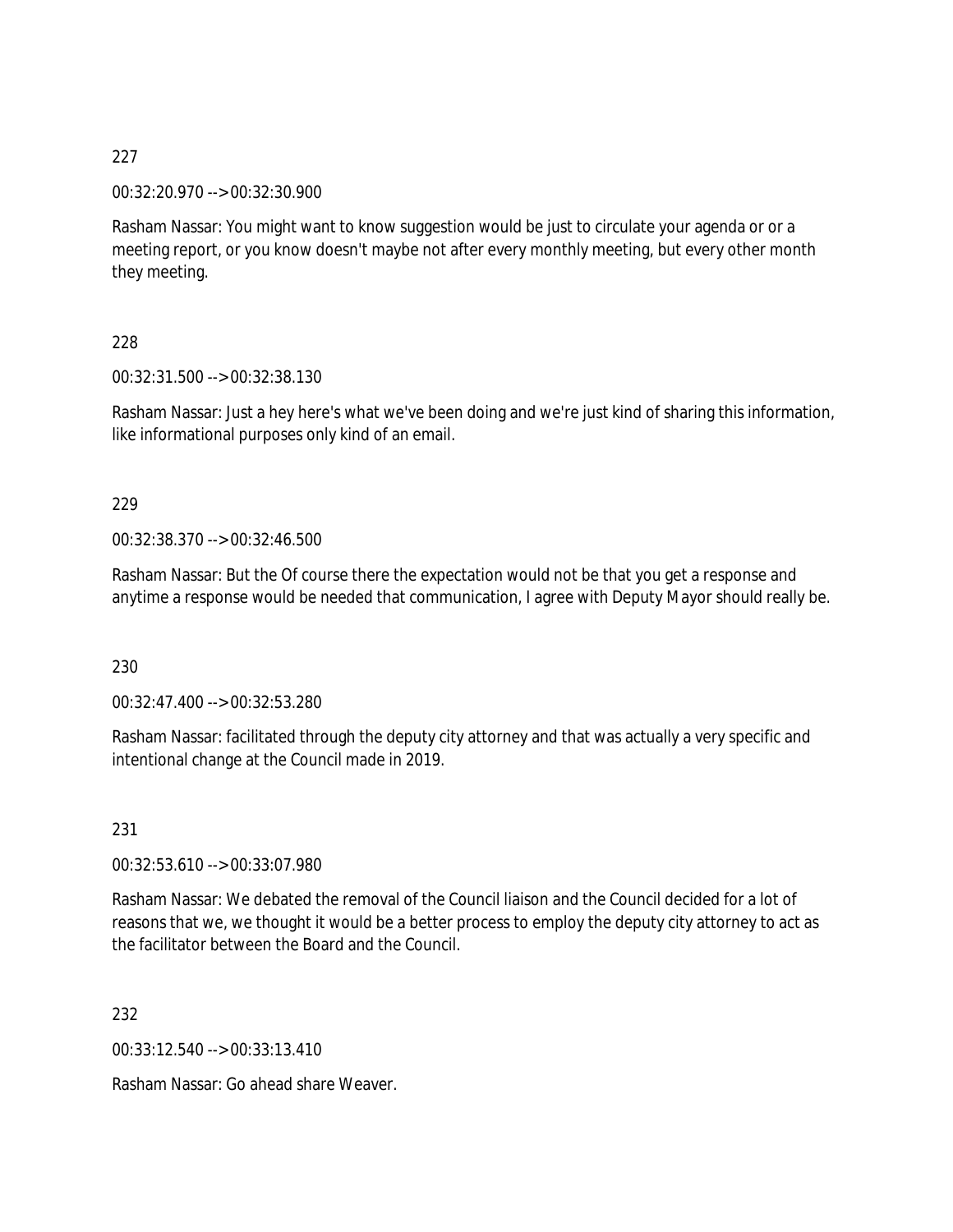00:33:14.340 --> 00:33:21.660

Tyler Weaver: yeah I think we would be happy to provide you with whatever updates, you would like, on what we're doing or what complaints we have before us.

234

00:33:23.310 --> 00:33:27.180

Tyler Weaver: Certainly if any of you individually, are subject to a complaint, you know it, but.

# 235

00:33:28.560 --> 00:33:36.030

Tyler Weaver: yeah yeah I mean absolutely we could you know you just tell us what you what you need if it's a monthly or bimonthly report we can definitely do that.

236

00:33:38.310 --> 00:33:38.910

Rasham Nassar: Deputy Mayor.

# 237

00:33:42.240 --> 00:33:51.330

Kirsten Hytopoulos: yeah two things one, I just wanted to provide reassurance on behalf of the Council i'm sure that this would be a unanimous opinion that we would we would never take.

# 238

00:33:52.230 --> 00:33:58.440

Kirsten Hytopoulos: Action on the program without consulting you, it would be very foolish for us to do that, so do not worry about that.

239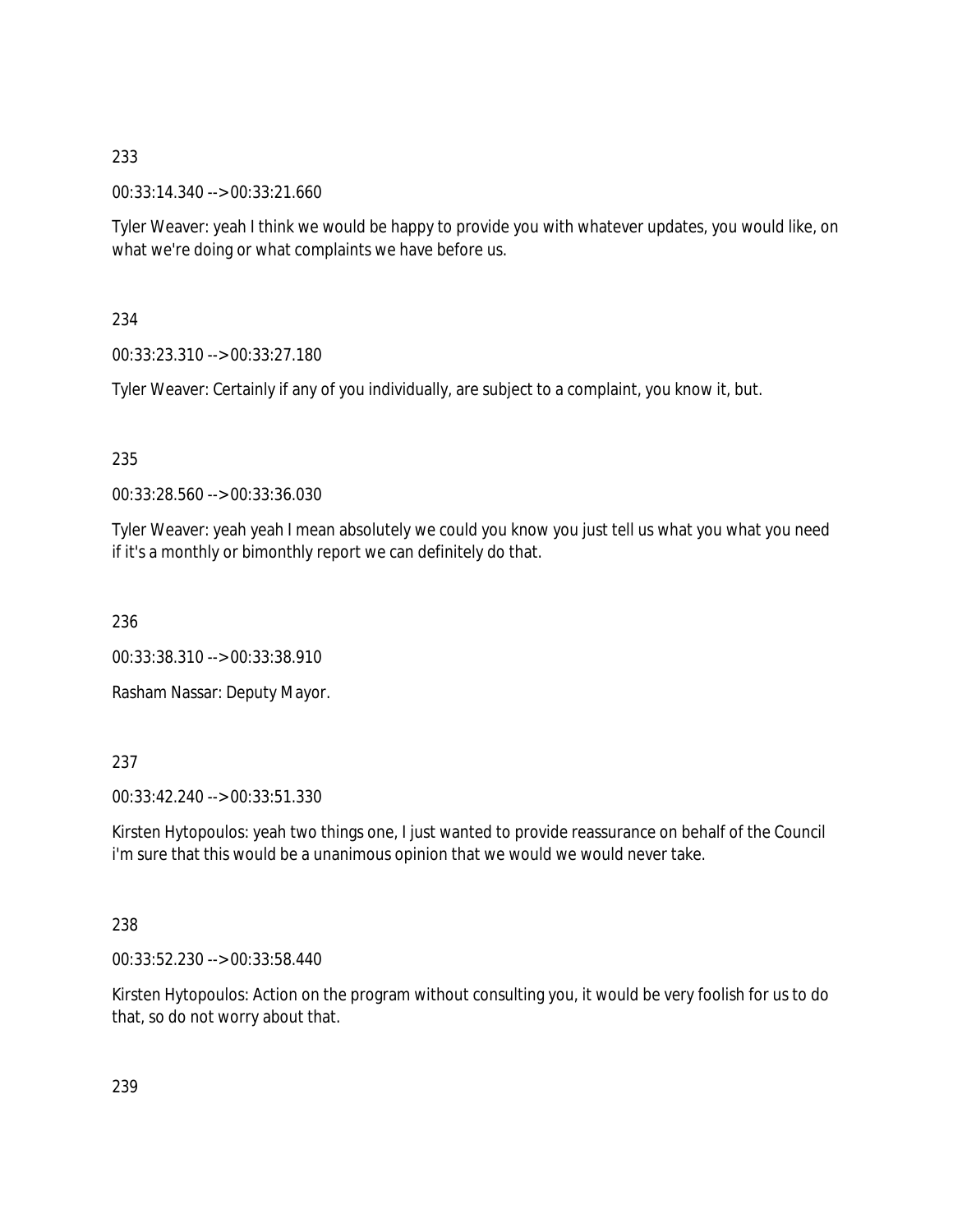00:33:58.770 --> 00:34:04.890

Kirsten Hytopoulos: And my point of view it's not just the operating rules, I mean the program itself, I cannot imagine the Council proceeding with some sort of.

240

00:34:05.220 --> 00:34:12.720

Kirsten Hytopoulos: change without without not informing you but consulting you, I would say that with regards to that last the last question of whether we.

241

00:34:12.990 --> 00:34:22.920

Kirsten Hytopoulos: Actually circulate whether whether the board actually circulates or the Clerk circulates like pending complaints, for example, I would want to take that up as a separate conversation.

242

00:34:23.490 --> 00:34:26.280

Kirsten Hytopoulos: Because we've been trying to walk this line through the Program.

243

00:34:26.700 --> 00:34:35.010

Kirsten Hytopoulos: Not very successful in my opinion, but you know, try to keep as much anonymity as possible, up to the point where there's something to be produced and so.

244

00:34:35.310 --> 00:34:46.860

Kirsten Hytopoulos: Making a practice of starting to send out all of the complaints that i'm not been substantiated yet i'd have a different opinion about that than I would about, for example, your agenda or just a summary of work that's going on.

245

00:34:49.170 --> 00:34:50.010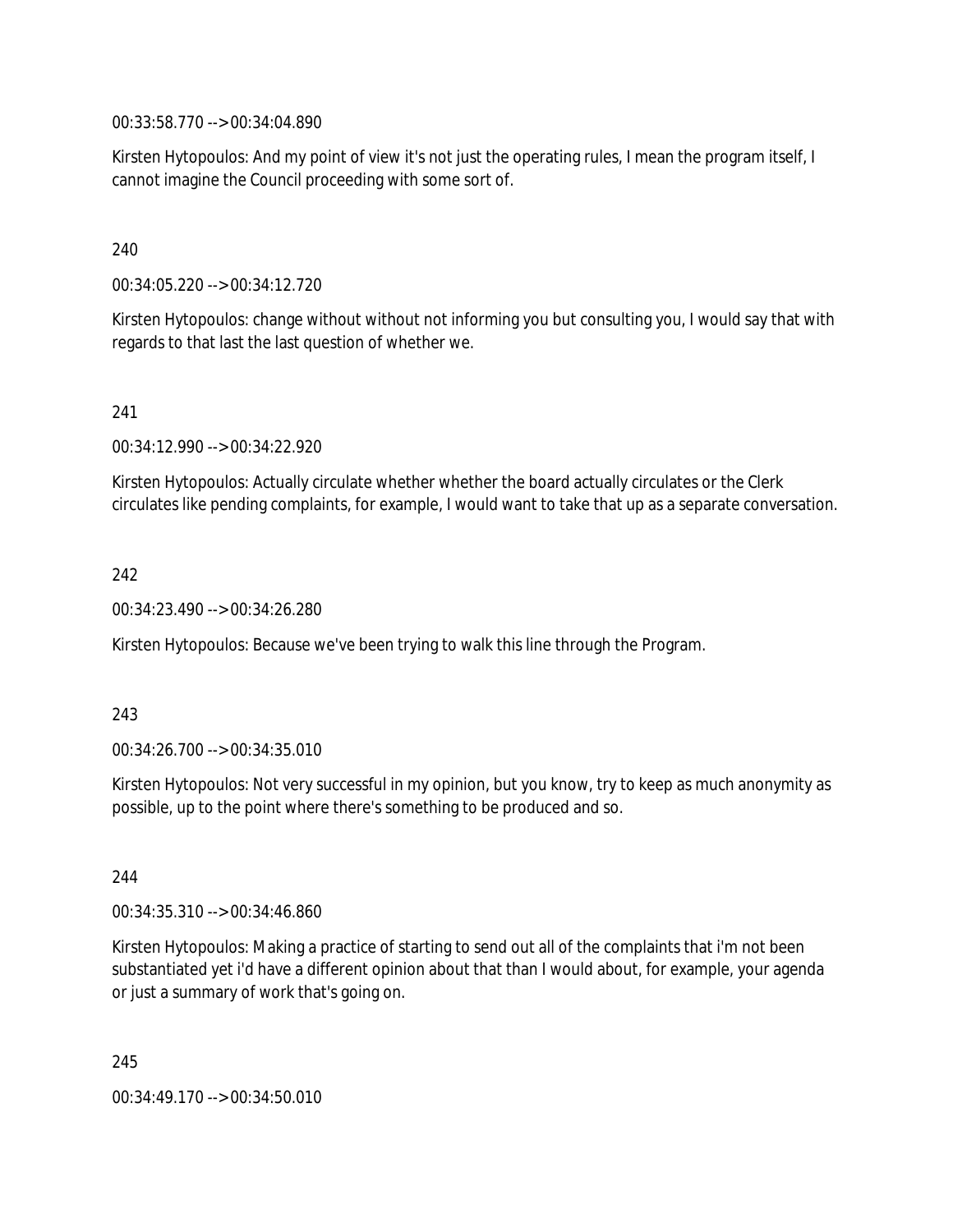Rasham Nassar: Council member needs deets.

246

00:34:50.370 --> 00:34:59.640

Joe Deets: yeah Thank you yeah I would it would be nice is maybe just again not we're not trying to metal but just to try and understand what the work you're doing one would be.

# 247

00:35:00.330 --> 00:35:10.560

Joe Deets: What is on your agenda, but also what are your findings because let's remember folks that the purpose of the ethics board is not to punish but to educate.

248

00:35:10.950 --> 00:35:20.160

Joe Deets: So if you guys make a ruling on a particular issue i'd like to see it because, maybe it's relevant for me to understand, but if, but if it's squirreled away somewhere.

249

00:35:20.490 --> 00:35:32.760

Joe Deets: you've got all that effort and again we're trying to educate not just Council members but everybody if you're trying to educate, but I can't find where that references, then the purpose, the objective is lost here so.

250

00:35:33.900 --> 00:35:42.360

Joe Deets: Again it's i'd like to see the findings so because made the relevant to my own understanding of being a Council member and as well as the public so.

251

00:35:43.830 --> 00:35:48.720

Joe Deets: That would be just getting back to what is the purpose, not to punish but to educate.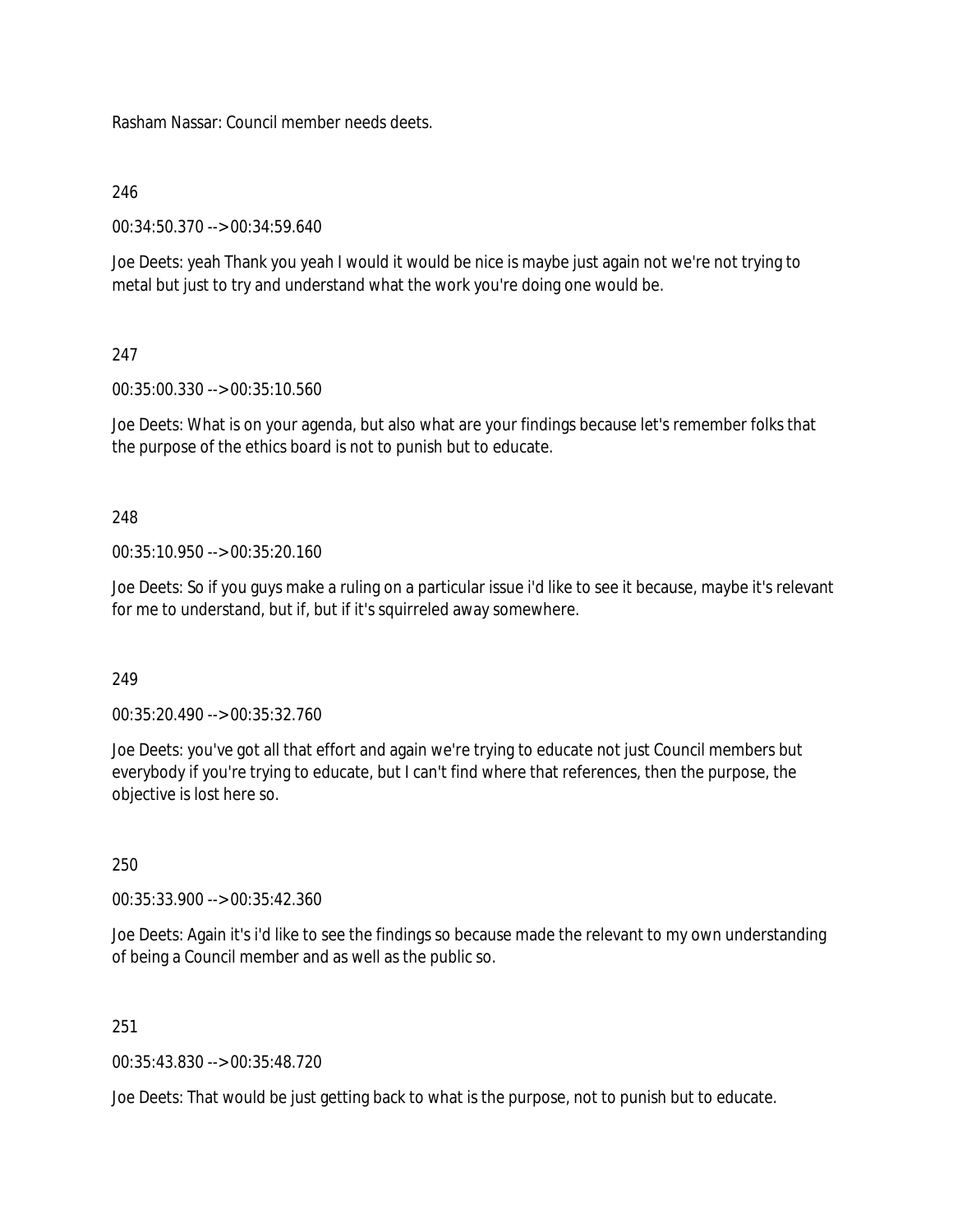252 00:35:50.490 --> 00:35:51.090 Rasham Nassar: Here Weaver.

253

00:35:52.290 --> 00:35:52.860

Tyler Weaver: yeah.

254

00:35:56.130 --> 00:35:59.970

Tyler Weaver: we've been trying and we'll get more of this later we've been trying to.

255

00:36:01.260 --> 00:36:05.130

Tyler Weaver: Follow the letter of what is in the program and.

256

00:36:06.960 --> 00:36:20.640

Tyler Weaver: Generally, as I understand it, or opinions on Article to in order I don't go one complaints are not posted anywhere advisory opinions bar, we can certainly send them to you one one thing that we have instituted is.

257

00:36:21.990 --> 00:36:28.020

Tyler Weaver: The Board doesn't eat other than the chair the board does not look at the complaints until we have a response so.

258

00:36:29.550 --> 00:36:33.000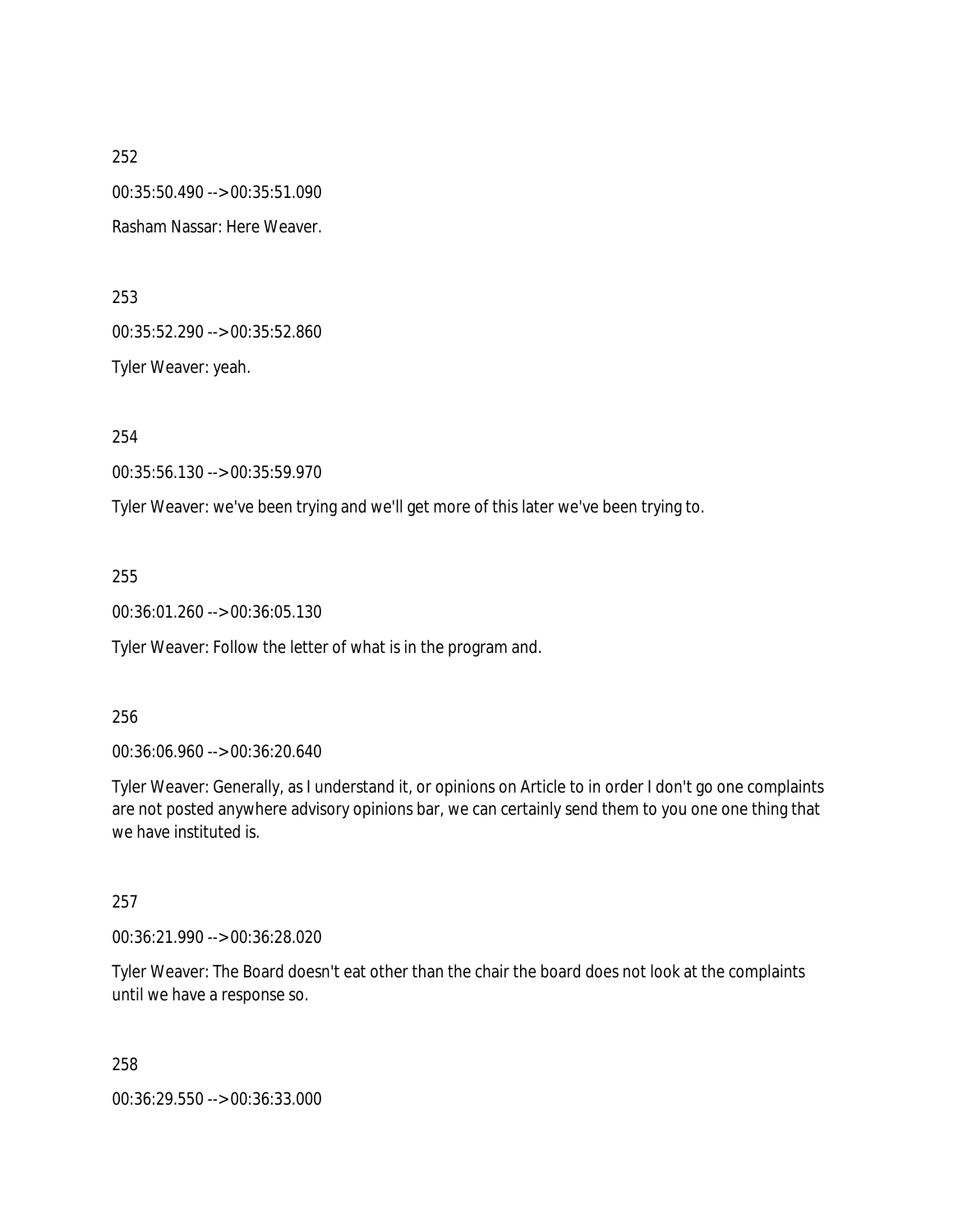Tyler Weaver: I mean it might make sense to for.

## 259

00:36:34.620 --> 00:36:41.040

Tyler Weaver: us to not send you anything until we do have a final determination, but you can certainly see on the agenda, what we're going to be covering at the meetings.

260

00:36:43.680 --> 00:36:44.640

Tyler Weaver: That might be the.

261

00:36:45.990 --> 00:36:52.110

Tyler Weaver: best thing that we could do without you know, giving you too much information too early, would be.

# 262

00:36:53.250 --> 00:36:59.010

Tyler Weaver: You know, make sure you make sure that you have a copy of our agendas when they go out and then also work Kenyans when they do go out.

263

00:37:01.560 --> 00:37:02.550

Rasham Nassar: Council member car.

264

00:37:04.020 --> 00:37:11.340

Christy Carr: Thanks yeah I would agree with Deputy Mayor had top list that the question of whether or not complaints get sent out when received are.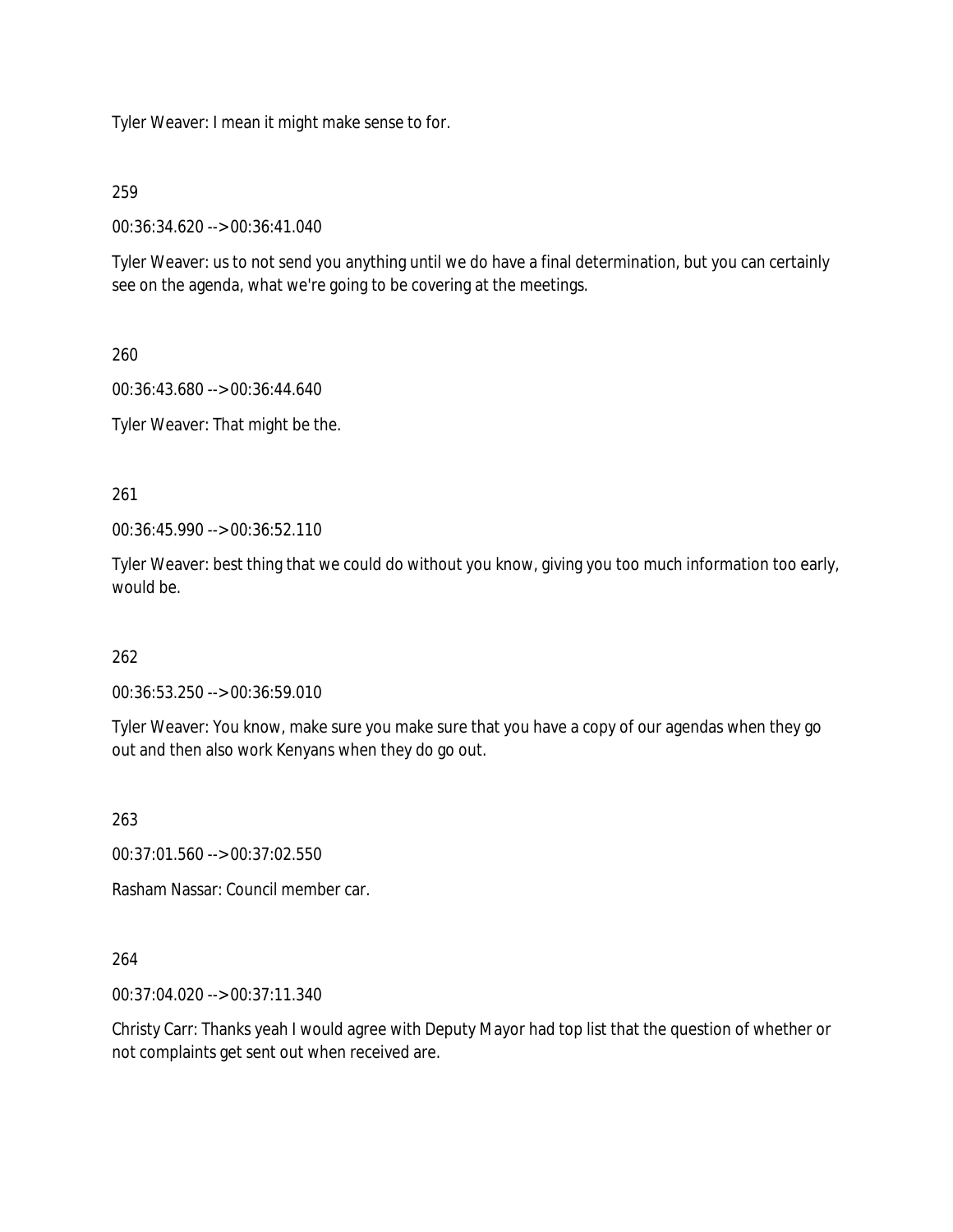00:37:12.180 --> 00:37:20.190

Christy Carr: distributed to the full Council as a separate discussion, and I think that councilmember deets has some proposed motions in our next agenda item to that effect.

266

00:37:21.570 --> 00:37:23.280

Christy Carr: So maybe we put a pin in that.

267

00:37:24.360 --> 00:37:36.930

Christy Carr: But I emailed the deputy or the interim city manager asking about the process for what appears on the ethics program website and when and.

268

00:37:37.380 --> 00:37:47.340

Christy Carr: she gave me a very thorough response but i'm not remembering it right now, so it might be helpful if she repeated that response and then differentiated between.

269

00:37:47.940 --> 00:37:55.800

Christy Carr: What if that's an administrative process or if that's actually what's in the program itself in terms of what goes on the website when.

270

00:37:57.720 --> 00:38:07.800

Ellen Schroer (she/her): You call ask for just a minute grace to pull that response up so that I make sure I get it right, because it is pretty specific and I don't want to provide incorrect information so just give me a minute, and all the reading.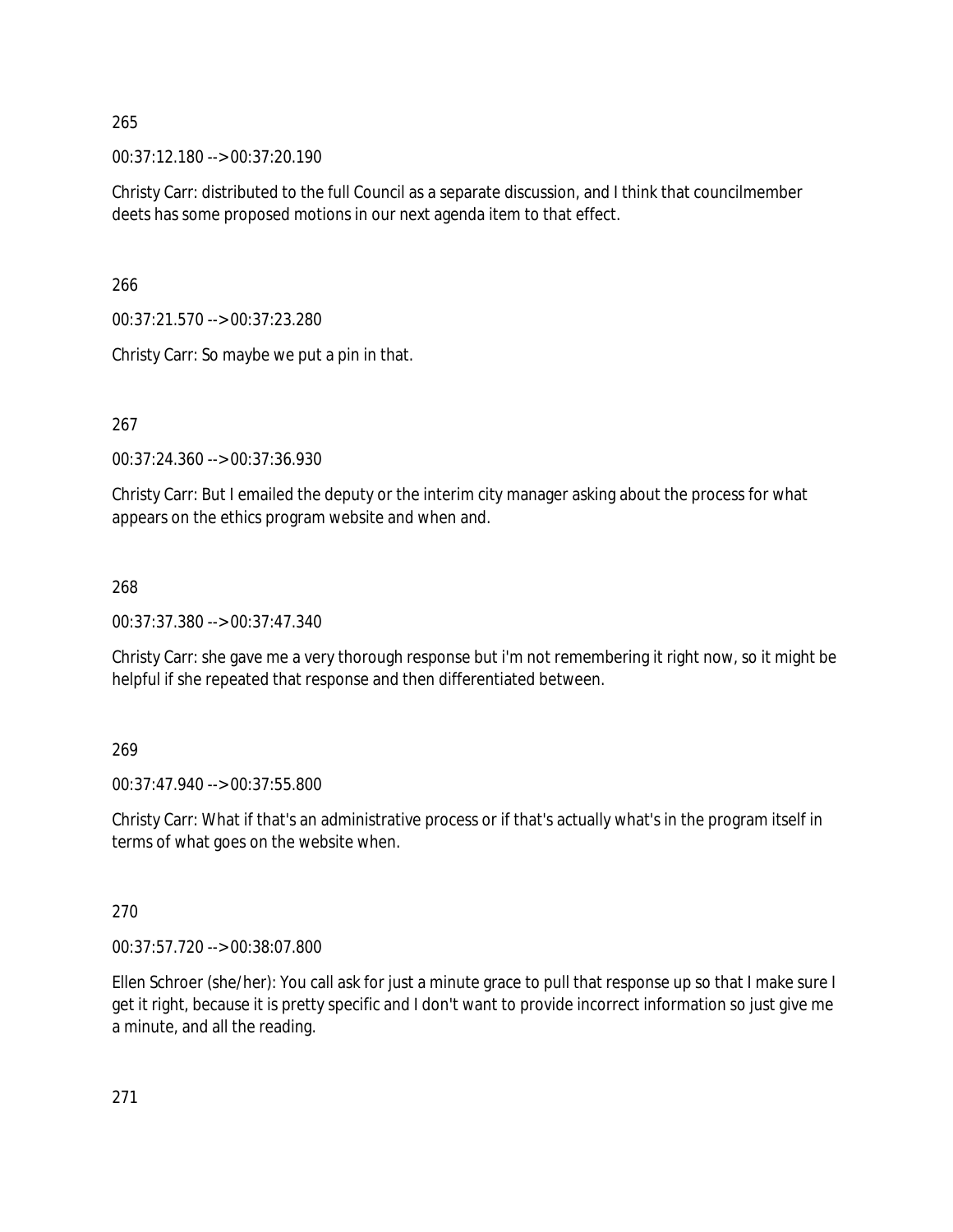00:38:08.190 --> 00:38:15.180

Joe Levan: and very likely it's from the program itself because it's Deputy Mayor has hop was indicated that was one of the big changes, the last time around, was to.

## 272

00:38:15.900 --> 00:38:26.580

Joe Levan: To think about how best to to make public information related to compliance and so that was a significant change to the program so that's part of what.

## 273

00:38:27.660 --> 00:38:31.620

Joe Levan: What i'm sure that Ellen is going to find it relates to what was provided for in the Program.

## 274

00:38:35.220 --> 00:38:37.260

Rasham Nassar: Do you need another moment in right.

#### 275

00:38:37.410 --> 00:38:44.280

Ellen Schroer (she/her): yeah I will enjoy me just know the answer to the question, so if you want to continue on i'll look for my email but um.

#### 276

00:38:44.940 --> 00:38:52.350

Joe Levan: But that's what what Tyler said in those on the ethics board, because you all been involved in this, that there are specific provisions about.

#### 277

00:38:52.920 --> 00:39:06.480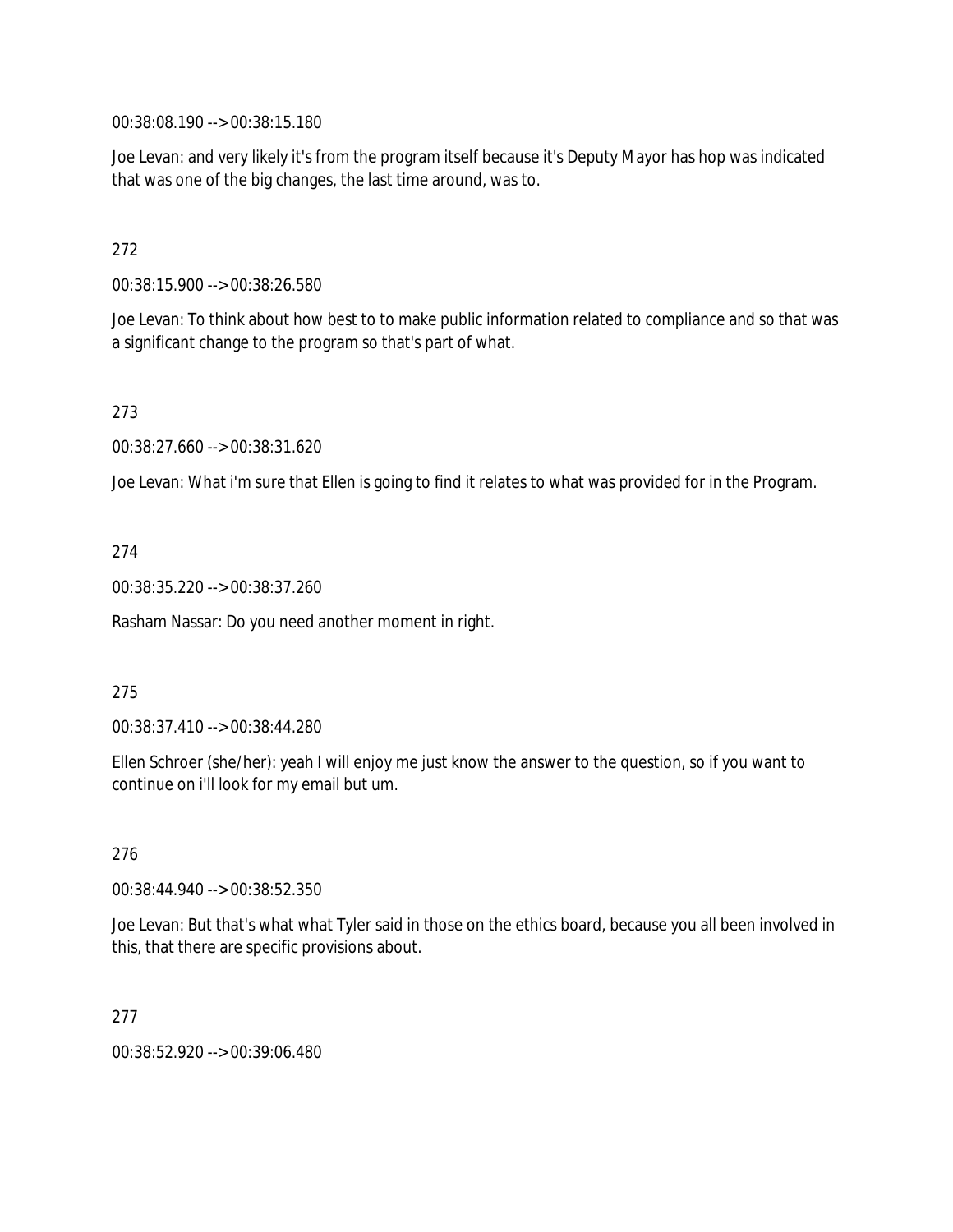Joe Levan: The extent to which certain information gets shared publicly at what point of the process it's very specific in the program that's, the Council adopted it that way you could certainly revisit that but, but it is, it is prescribed in the program itself.

278

00:39:09.120 --> 00:39:10.320

Rasham Nassar: w America topless.

279

00:39:12.990 --> 00:39:18.090

Kirsten Hytopoulos: i'm happy to let councilmember fun trade Johnson go before me, since i've spoken a couple times and she'd like to.

## 280

00:39:19.380 --> 00:39:26.730

Brenda Fantroy-Johnson: yeah, I just wanted to say that it's um you know you mentioned early on, about the onboarding and what what happens on the day to day level.

281

00:39:27.180 --> 00:39:36.090

Brenda Fantroy-Johnson: And I just wanted to say that you know my interest is purely educational just so I know what happens on this committee, you know i'm not trying to.

282

00:39:36.780 --> 00:39:54.060

Brenda Fantroy-Johnson: give any information before it needs to be given to me so if we you know follow the process that's that's fine if it's already in the program of how that's supposed to be done it's just that sense it was a kind of a rocky onboarding for me to.

283

00:39:55.230 --> 00:40:08.040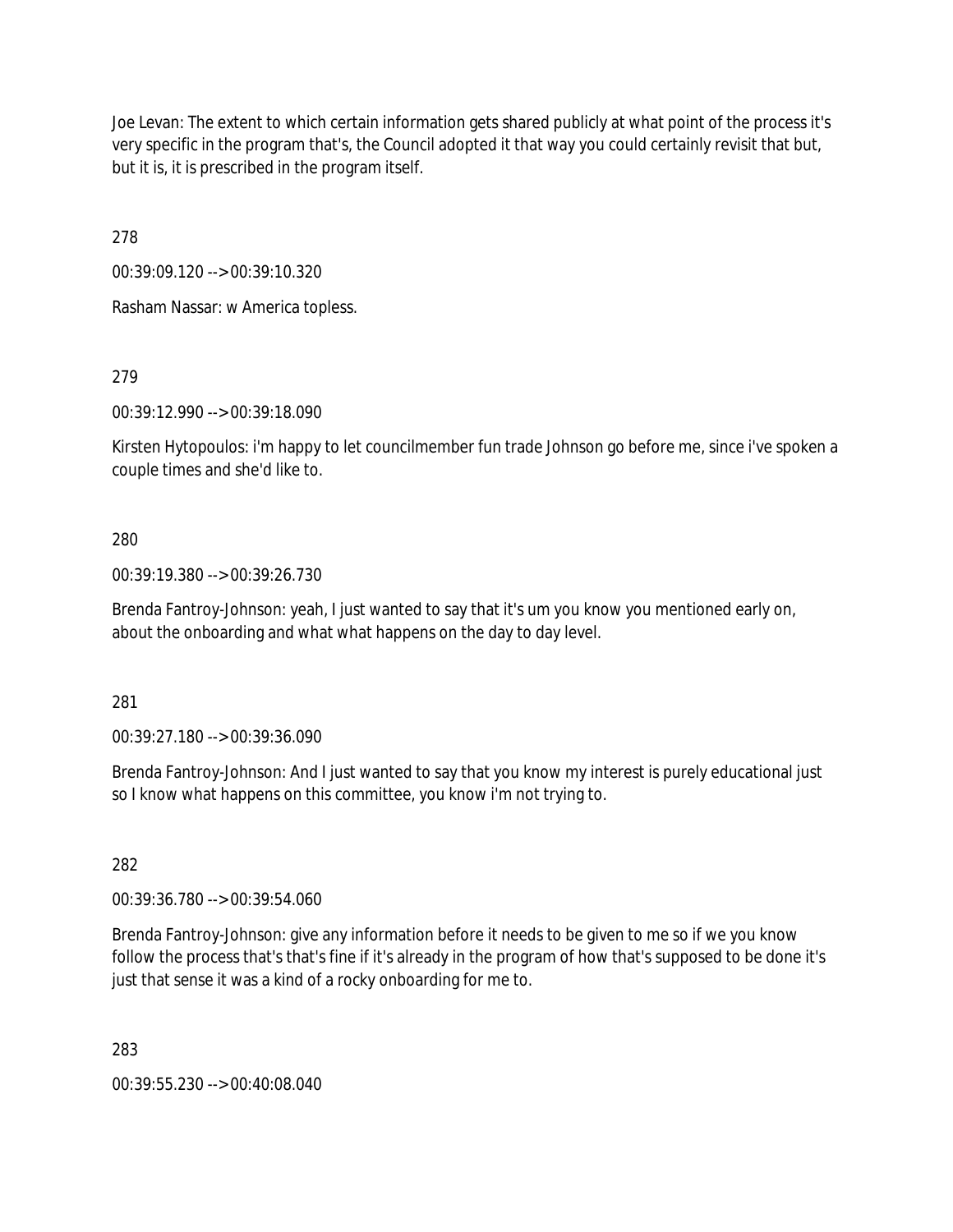Brenda Fantroy-Johnson: Coming on Council and, at the time Mer Mer snyder did send me that same email, but it did not in any way prepare me for the day today of what happens on Council so.

284

00:40:08.490 --> 00:40:22.170

Brenda Fantroy-Johnson: You know, it might just be a way to tweak your onboarding to try to look at some of the information that can be released and that will speak to what happens on the day to day level for the episodes or.

285

00:40:25.200 --> 00:40:25.830

Rasham Nassar: Deputy Mayor.

286

00:40:26.820 --> 00:40:30.150

Kirsten Hytopoulos: yeah, I just wanted to kind of can to what councilmember car said a moment ago about.

287

00:40:30.750 --> 00:40:37.650

Kirsten Hytopoulos: Maybe we take this larger question this few larger questions here and moving further into the meeting, and so we can progress through the.

288

00:40:38.400 --> 00:40:47.040

Kirsten Hytopoulos: Through the Boards requests and proposals I definitely could pick this up and end up number of ways later assuming we get through these requests so that's just a thought.

289

00:40:50.850 --> 00:40:52.770

Rasham Nassar: Go ahead interest a manager okay.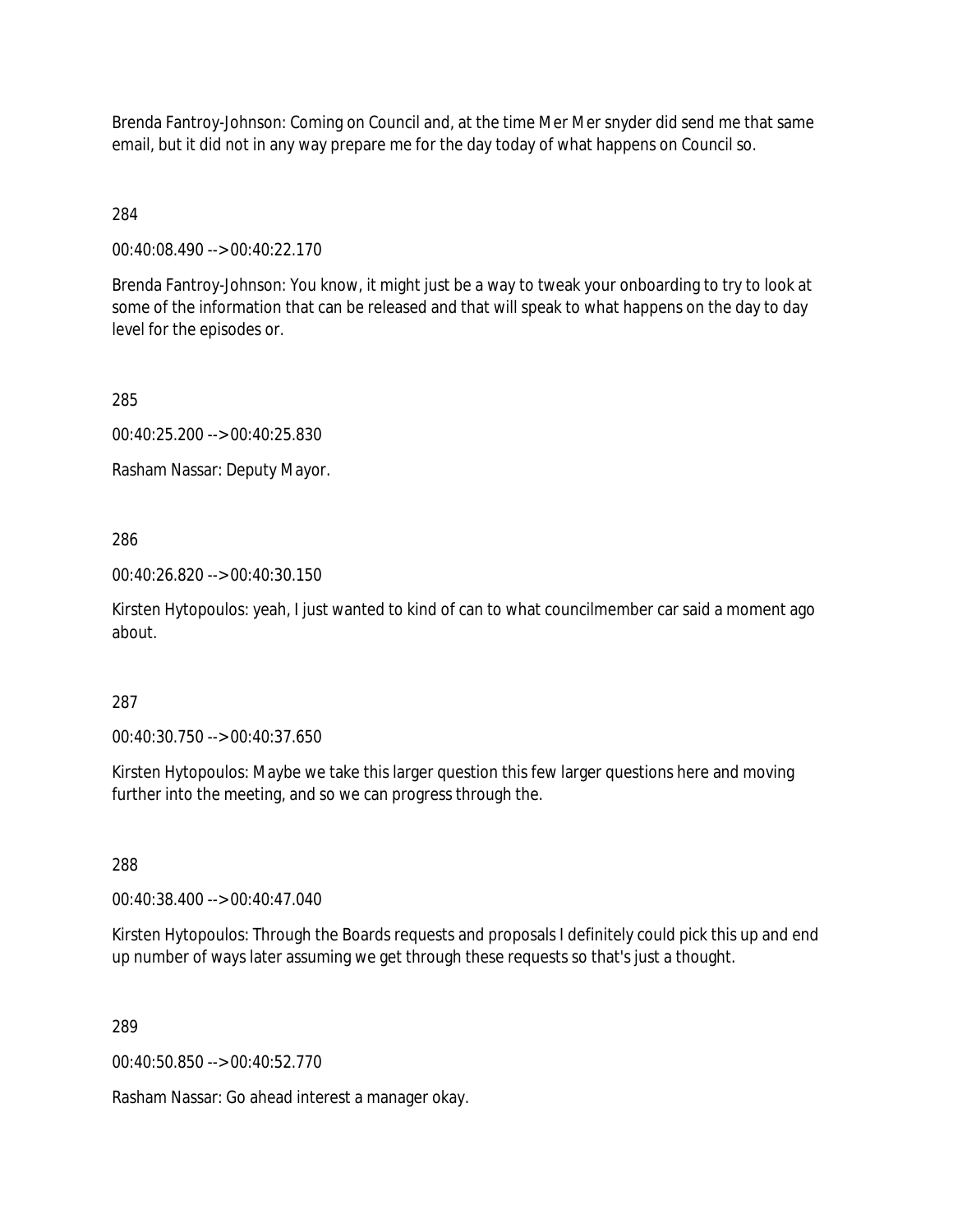00:40:52.800 --> 00:40:59.220

Ellen Schroer (she/her): Thanks, so the information that I provided to Christie was um, so there are.

291

00:40:59.550 --> 00:41:12.360

Ellen Schroer (she/her): postings that are done differently, for the two different kinds of complaints for Article one complaints if the ethics board recommends that an advisory opinion be issued, it will be published, once the review process is complete.

#### 292

 $0.41:12.960 \rightarrow 0.01:41:20.220$ 

Ellen Schroer (she/her): So if the ethics board does not recommend that an advisory opinion be issued, it is not published.

#### 293

00:41:21.120 --> 00:41:26.880

Ellen Schroer (she/her): For Article two complaints if the complaint was referred to the hearing examiner the hearing examiners finding of.

#### 294

00:41:27.120 --> 00:41:39.660

Ellen Schroer (she/her): findings of fact and conclusions of law, along with any sanctions imposed by the Council will be published, once the review process is complete and under the current program complaints are not posted when they received.

295

00:41:40.950 --> 00:41:42.510

Ellen Schroer (she/her): Their posted after they're considered.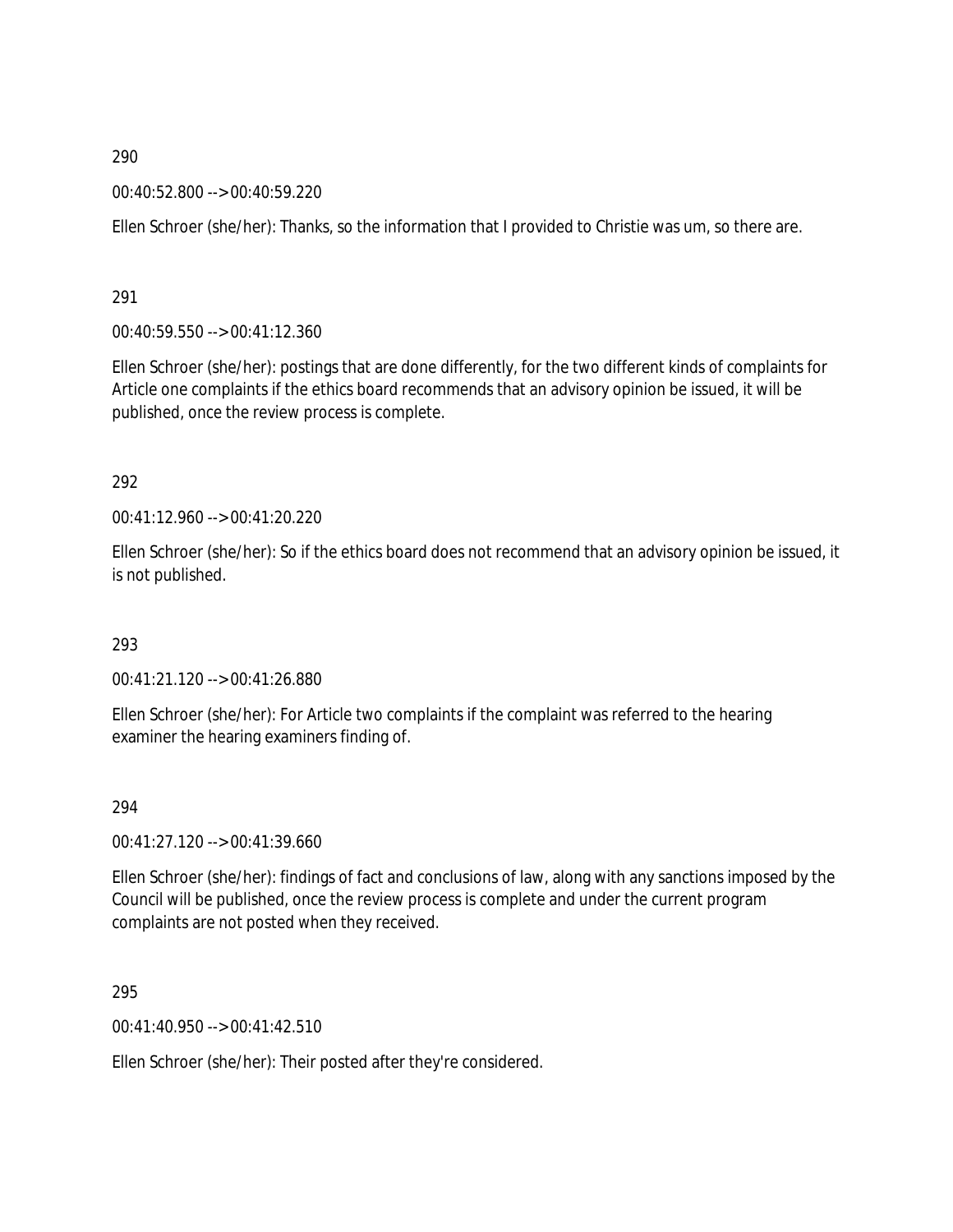00:41:43.950 --> 00:41:44.610 Ellen Schroer (she/her): Is that helpful.

297

00:41:46.740 --> 00:41:48.030

Rasham Nassar: I think so okay.

298

00:41:50.160 --> 00:41:51.000

Rasham Nassar: I say attorney.

#### 299

00:41:52.470 --> 00:41:59.730

Joe Levan: We also there's a former deputy city attorney put together a secret just provides this to me again as a reminder.

#### 300

00:42:01.620 --> 00:42:14.190

Joe Levan: A table that describes what's published when and so that's we can provide that to everyone so you can see that it's very helpful lays out which which provision of the ethics program provides for for what publication.

## 301

00:42:15.390 --> 00:42:23.490

Joe Levan: The extent of the publication, the ones that are published on the city website there's just a few of them so Article one advisory opinions.

302

00:42:25.560 --> 00:42:30.570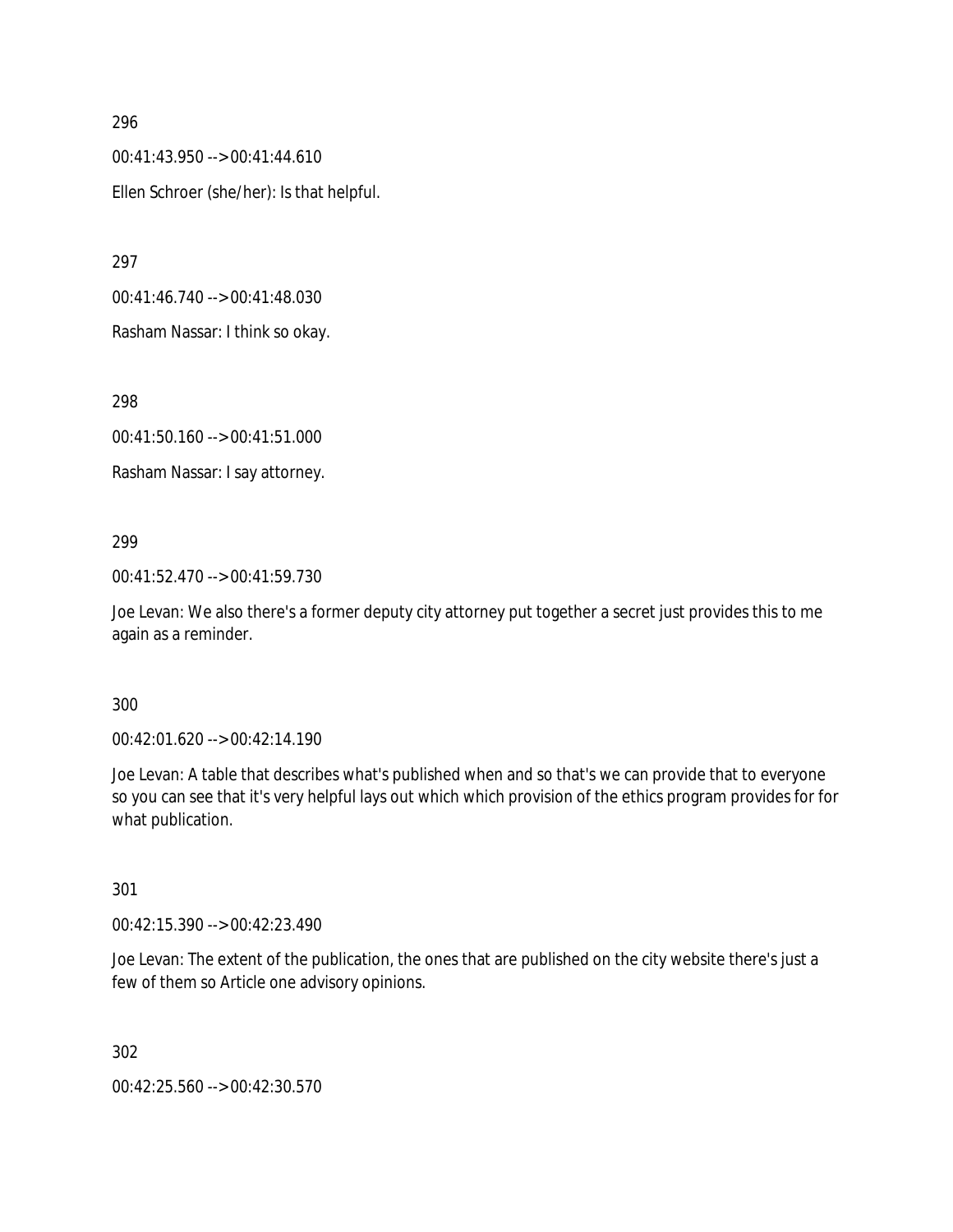Joe Levan: Hearing examiner find his conclusions of law when the Council has determine if sanctions will be imposed.

303

00:42:31.890 --> 00:42:33.300

Joe Levan: sanctions if imposed.

304

00:42:36.630 --> 00:42:47.190

Joe Levan: advisory opinion not Article one that's also published and then waiver requests, so that can provide that to you also that it's a really good summary of what those requirements are.

305

00:42:50.100 --> 00:42:50.490

Okay.

306

00:42:51.720 --> 00:43:00.180

Rasham Nassar: And it sounds like we're in is it okay now just move on we'll take this up during the next portion of our agenda.

307

00:43:00.570 --> 00:43:01.260

Rasham Nassar: I want to.

308

00:43:01.470 --> 00:43:05.130

Rasham Nassar: turn it back to chair Weaver for you to walk us through the rest of the board's recommendations.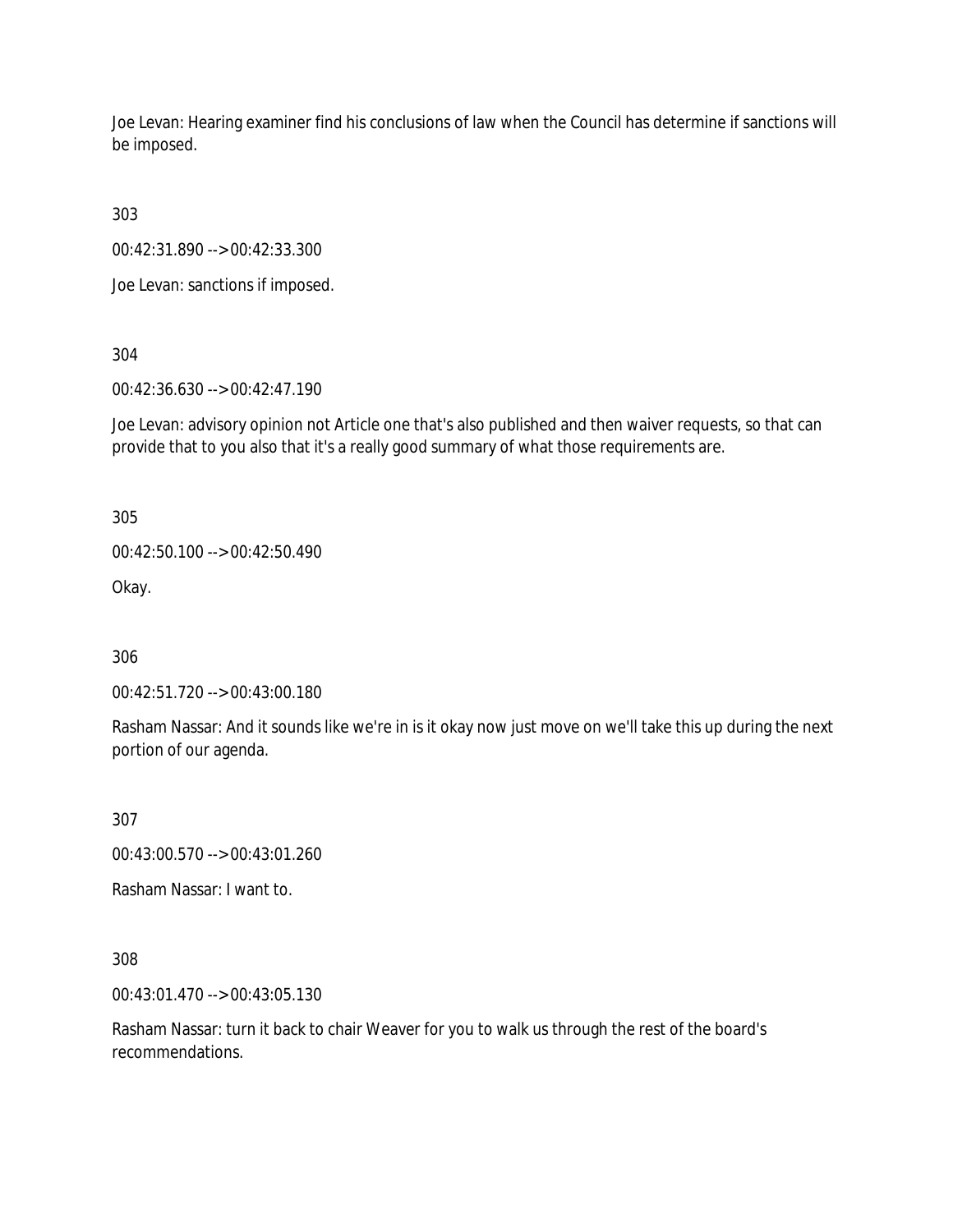00:43:05.520 --> 00:43:09.450

Tyler Weaver: Okay, so this is a narrow necessarily recommendation, but it's something we.

310

00:43:10.530 --> 00:43:14.430

Tyler Weaver: came up in our first few complaints we actually had a number of complaints with.

311

00:43:16.080 --> 00:43:19.470

Tyler Weaver: Difficult issues under the code and we want to make sure you're aware of them.

#### 312

00:43:22.800 --> 00:43:40.860

Tyler Weaver: I think I think some of them are addressed, maybe by emotions later, but there are we received, for example, a complaint on behalf of an unnamed person who had hired an attorney and the Attorney was named and we ultimately concluded that, under the program as written.

313

00:43:43.020 --> 00:43:48.120

Tyler Weaver: We had to consider that it wasn't clear that we couldn't consider that or shouldn't consider it.

314

00:43:49.170 --> 00:43:49.830

Tyler Weaver: i'm.

315

00:43:52.050 --> 00:44:04.290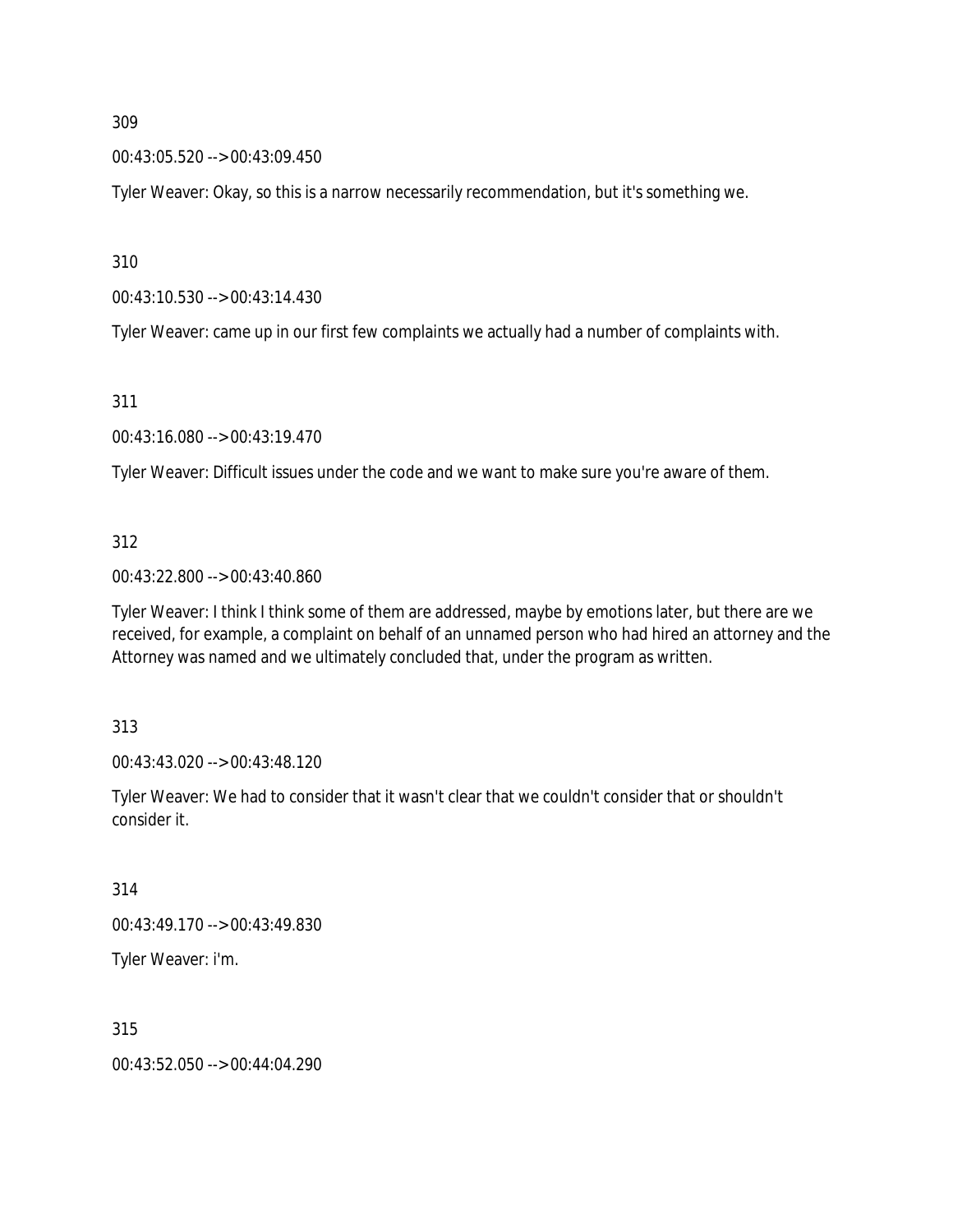Tyler Weaver: A couple other similar issues were complaints against departing Council members we've received, I believe, three different complaints, it may have even been for i'm not sure before.

# 316

00:44:05.910 --> 00:44:21.090

Tyler Weaver: cold Medina departed and those were not resolved until after he was he had left but we've received them before and we determine that we had to consider those as well, even though he was gone by the time our determinations were filed.

# 317

00:44:22.320 --> 00:44:27.210

Tyler Weaver: And the other thing is, is whether or not the one we want to put some sort of time limit.

# 318

00:44:28.950 --> 00:44:42.150

Tyler Weaver: On when a complaint should be filed, one of the complaints we had had been I believe the allegation delegation is concerned, something that happened two and a half years prior and.

# 319

00:44:43.860 --> 00:44:48.450

Tyler Weaver: Then again, we considered it because there didn't seem to be anything in the program to indicate that we should not or could not.

# 320

00:44:50.460 --> 00:45:05.790

Tyler Weaver: And so, where are those are not really recommendations, those are more making sure that you're aware of those issues in case you choose in case you choose to address them it to the extent that comes up in the future if there's no amendment we plan to just do what we have done before.

321

00:45:07.350 --> 00:45:08.670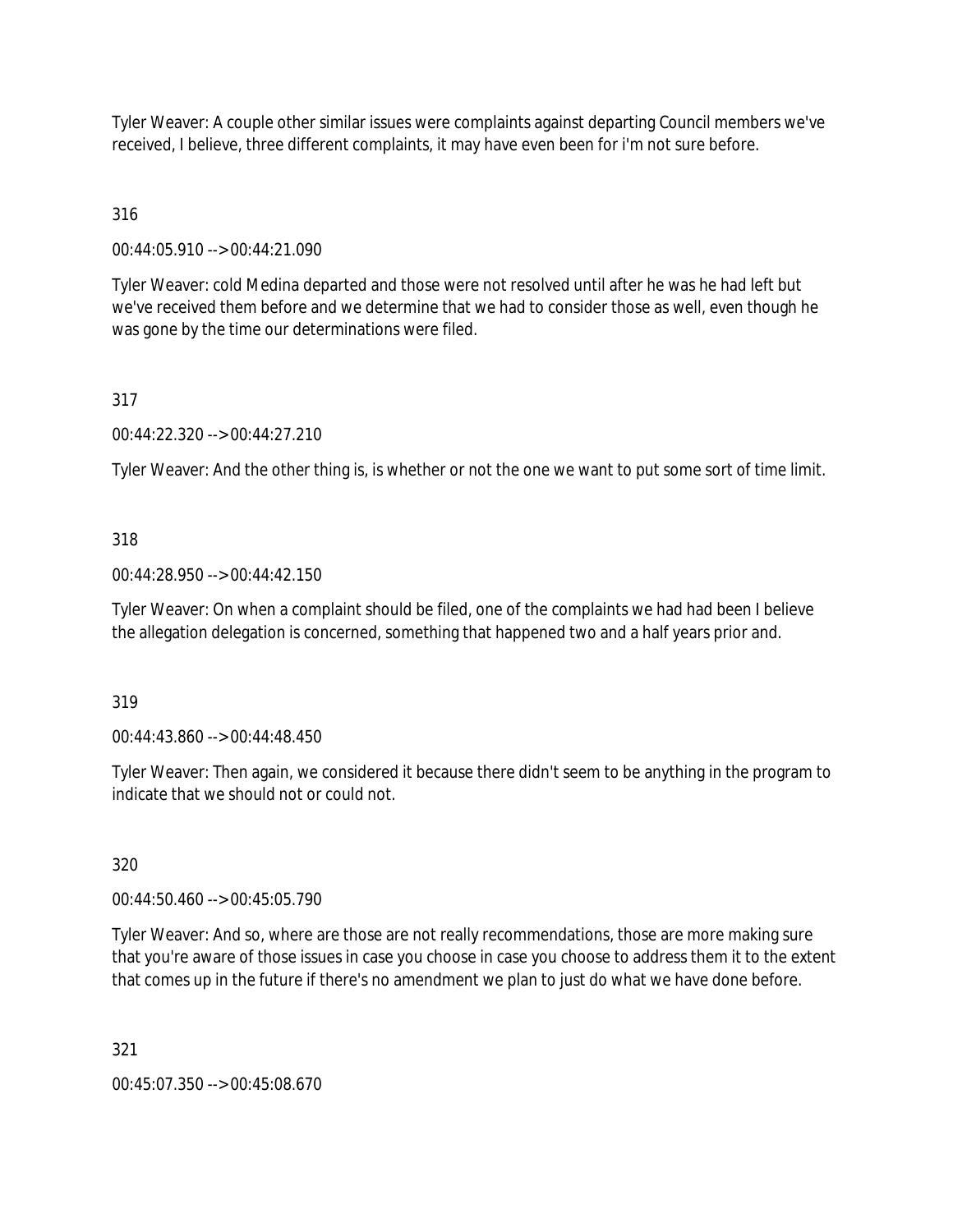Tyler Weaver: and address those accordingly.

322

00:45:10.410 --> 00:45:17.040

Tyler Weaver: I don't know if anybody has any comments or questions about it looks like David has a comment go ahead, David.

# 323

00:45:18.150 --> 00:45:26.970

David Mallon: yeah I was just you had you had done a good job of summarizing them all, there was one that that in this list that you didn't summarize, and I do want to make sure it gets called out, and that is.

324

00:45:28.740 --> 00:45:39.360

David Mallon: That is the the city that the publishing of emails and just sort of the communication process from the public and the board that's also caused us some point of confusion.

325

00:45:41.490 --> 00:45:52.800

David Mallon: we've had a few instances over the last few months, where the public has emailed us directly and you know next thing you know all of our inbox is are filled with commentary on a particular complaint.

326

00:45:54.570 --> 00:45:59.790

David Mallon: But we can't really do anything with that we can't respond to it, and the way the way that the.

327

00:46:00.540 --> 00:46:12.450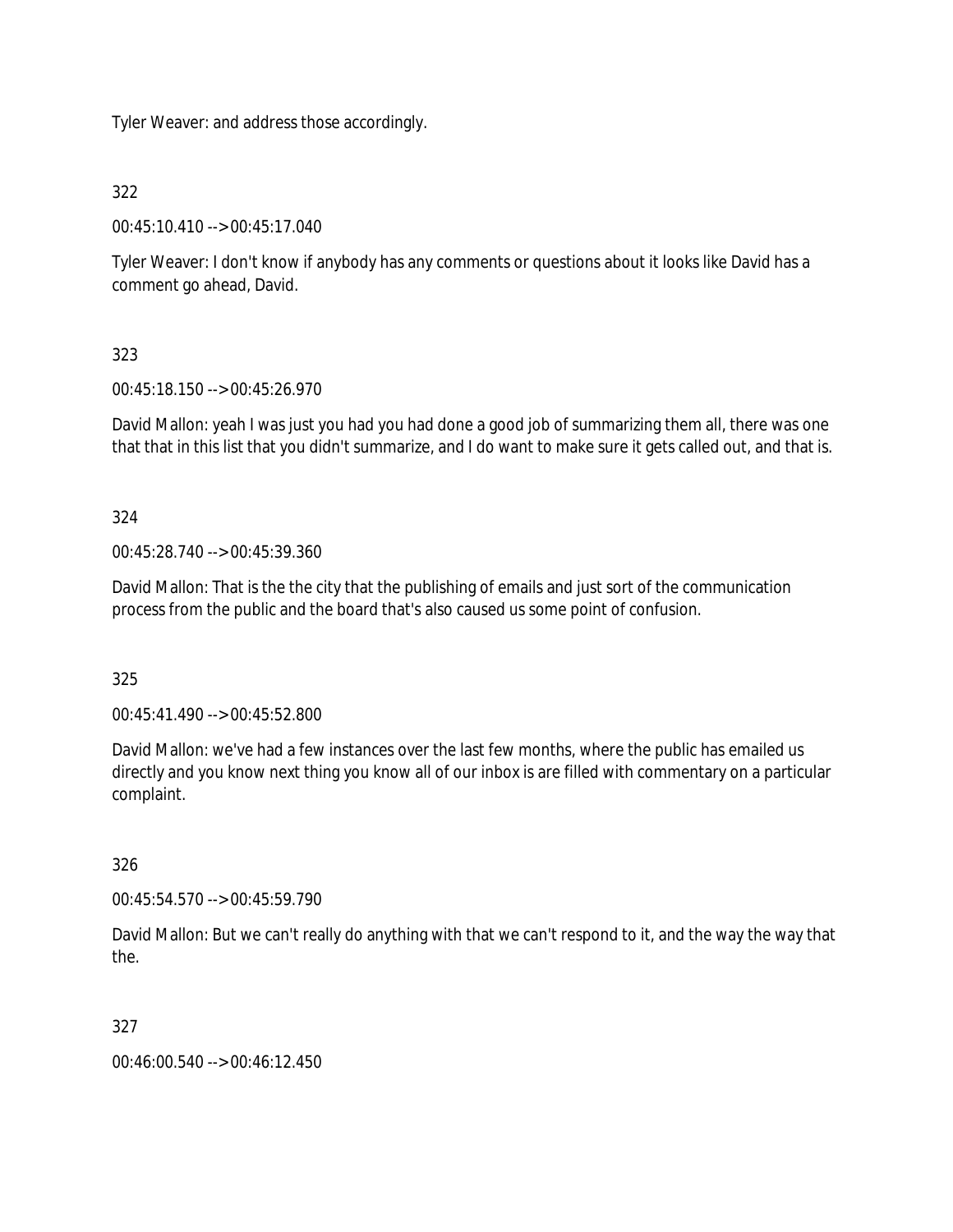David Mallon: The way that the program is is written, we are actually one thing that is very clear is that we are not to investigate we're not to essentially other than to seek clarification from.

# 328

00:46:12.810 --> 00:46:30.030

David Mallon: Either the complaining or the respondent we're not to go out looking for additional information, so it creates this very unequal one sided way of influencing the process where the public can can can reach out to us, but we can't reach out to the public.

#### 329

00:46:32.250 --> 00:46:39.510

David Mallon: What what we would like is just some clarification on on how better to manage that and our suggestion is.

#### 330

00:46:39.960 --> 00:46:50.130

David Mallon: To just to only list the chairs email address on the public website so, which is, I think, actually actually how things have played out at the moment, but to confirm that.

#### 331

00:46:50.610 --> 00:47:04.200

David Mallon: And to in and basically say to the public in general, if the public wants to comment on what we're doing or on a particular complaint that that's the that's the purpose of the public comment portion of our meetings.

#### 332

00:47:05.280 --> 00:47:14.370

David Mallon: versus you know, opening up sort of you know, a sort of an unequal kind of floodgates in terms of how the public sends us things along the way.

#### 333

00:47:15.570 --> 00:47:26.040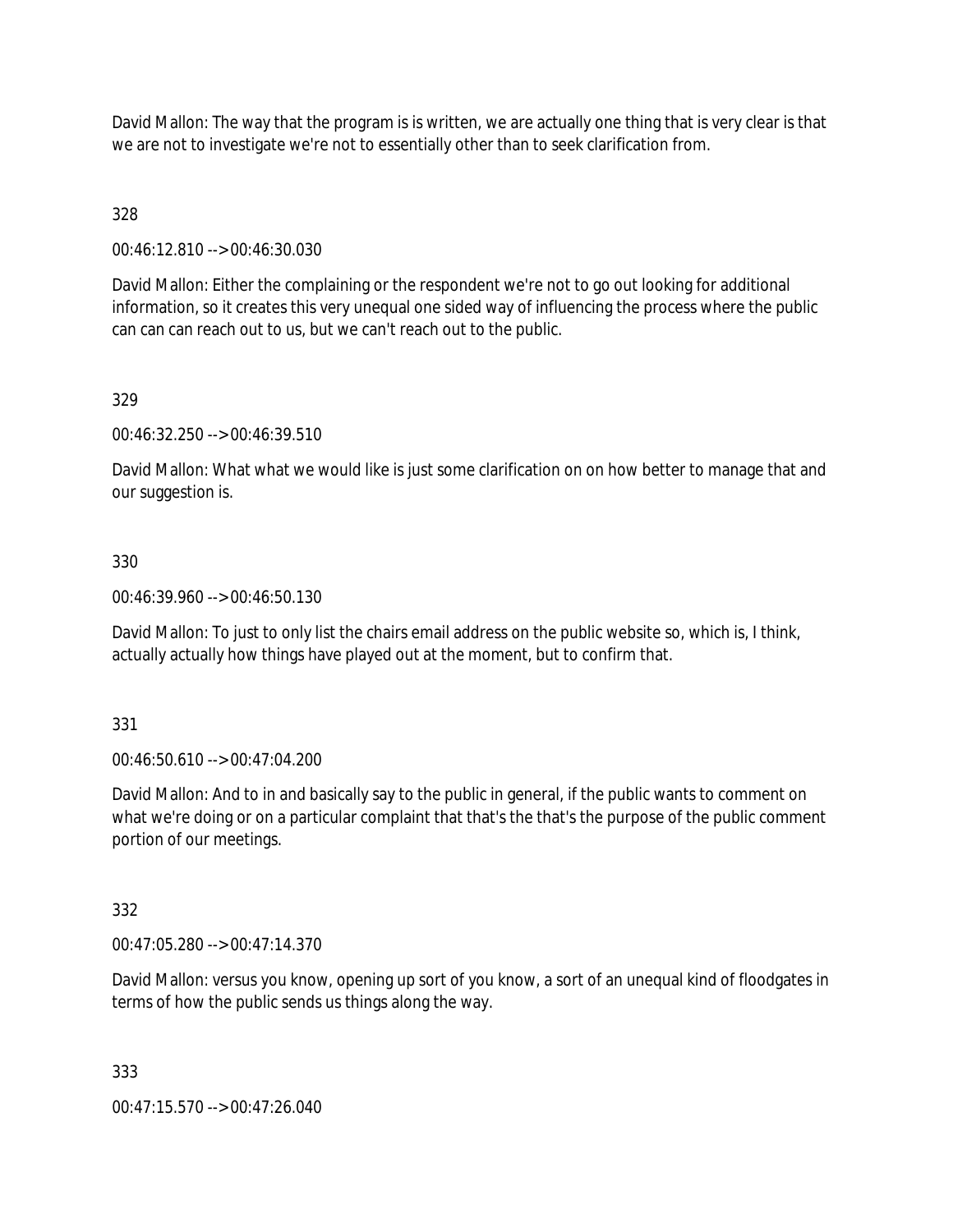David Mallon: or two, so in this context, or if the Council has other ideas about how to better manage that we're by no means open to other other suggestions.

334

00:47:27.810 --> 00:47:29.790

Rasham Nassar: Also number fat Mr Johnson.

# 335

00:47:30.360 --> 00:47:36.390

Brenda Fantroy-Johnson: I would like, for the Members to go first the chair and then I see the need is there, so.

336

00:47:37.680 --> 00:47:38.190

To speak.

337

00:47:43.200 --> 00:47:44.370

Tyler Weaver: yeah I was.

338

00:47:45.780 --> 00:47:47.370

Tyler Weaver: I was getting to that David, but I.

# 339

00:47:48.930 --> 00:47:54.150

Tyler Weaver: I think I think right now, I think, right now, we actually don't I don't think even my emails on the website.

340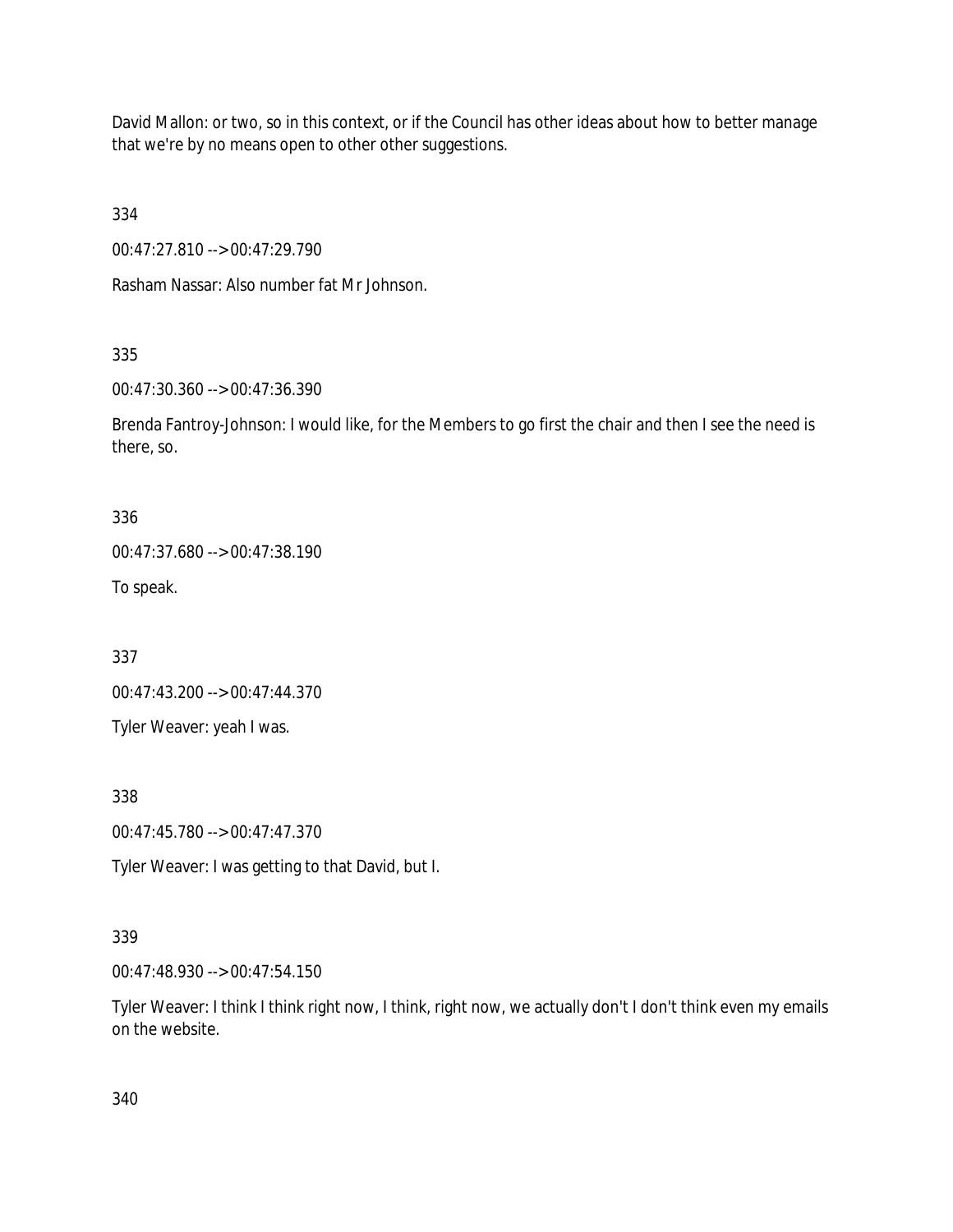00:47:56.160 --> 00:47:57.630

Tyler Weaver: And and.

341

00:47:59.490 --> 00:48:00.540

Tyler Weaver: That that's fine.

342

00:48:01.680 --> 00:48:06.270

Tyler Weaver: We do take public comment from people at the meetings like David said we.

#### 343

00:48:07.560 --> 00:48:18.210

Tyler Weaver: We follow the program as closely as we can, the program is pretty clear that we're limited in what information, we can take in, and so we don't perform any investigations or discussions with the public.

#### 344

00:48:22.920 --> 00:48:26.700

Rasham Nassar: I apologize if I mispronounced your name, so please correct me, is it tanya.

345

00:48:27.720 --> 00:48:36.510

Dona Keating: that's very good it's don't ever the longer Okay, thank you, I would concur with both of them said I don't think there any circumstances under which we should be written by.

346

00:48:36.990 --> 00:48:41.640

Dona Keating: The public or anyone else unless it's related to a complaint and then there's an avenue for that.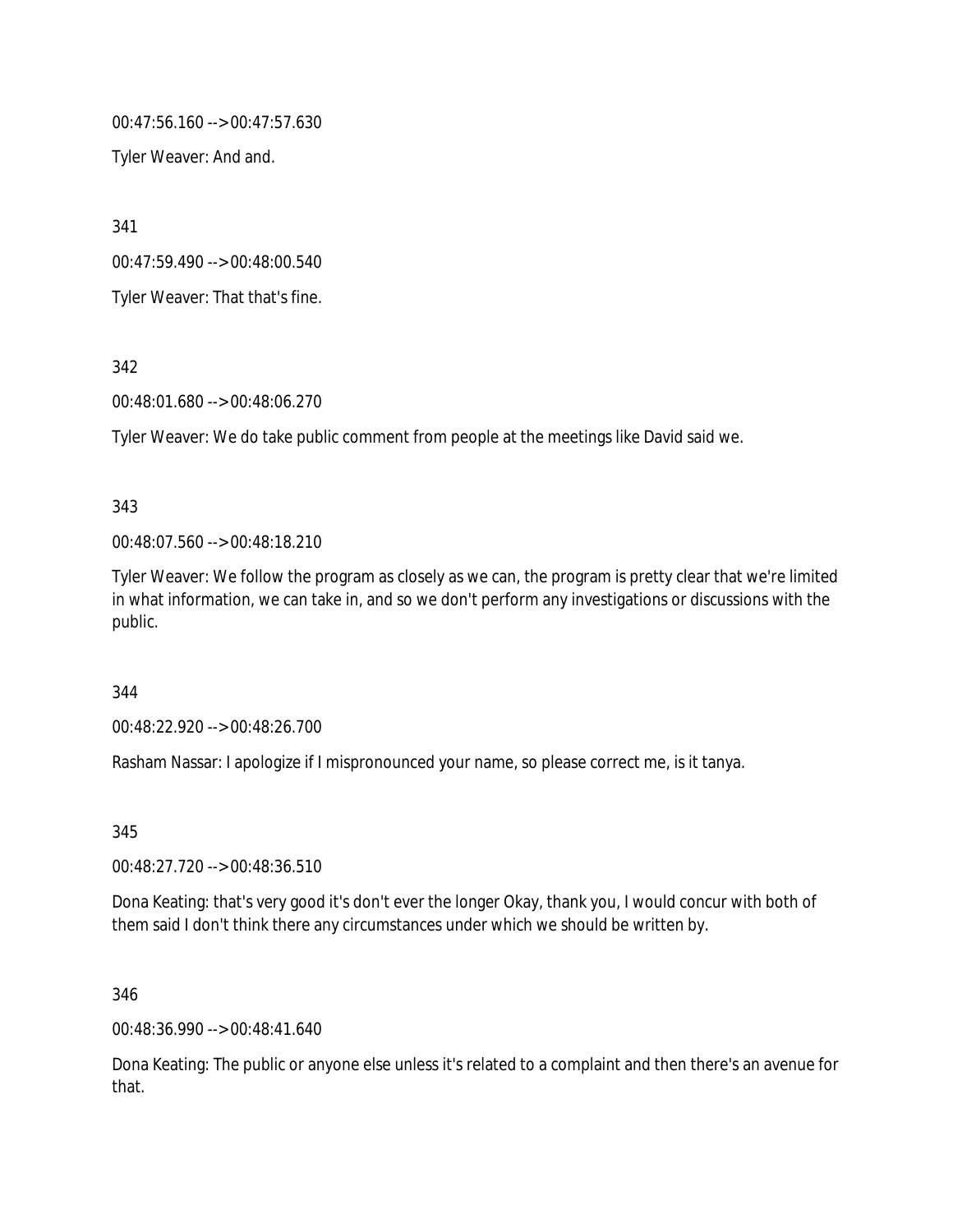00:48:42.360 --> 00:48:49.950

Dona Keating: If I you know public comment is perfect for public comment, and I also think that if there's any concerns regarding.

348

00:48:50.730 --> 00:48:55.620

Dona Keating: The ethics program as it's set up already that's code we've been getting you know emails from.

349

00:48:55.950 --> 00:49:06.030

Dona Keating: The public through the city clerk or other people, I think that those emails should go directly to counsel, because you know we don't make the codes we don't make the operating rules we actually.

350

00:49:06.360 --> 00:49:13.950

Dona Keating: do that in partnership with so I guess, I just wanted to reiterate I don't believe that there are any circumstances under which we should be contacted by anyone.

351

00:49:18.240 --> 00:49:18.780

Rasham Nassar: Council member.

352

00:49:18.840 --> 00:49:19.140

Brenda Fantroy-Johnson: yeah.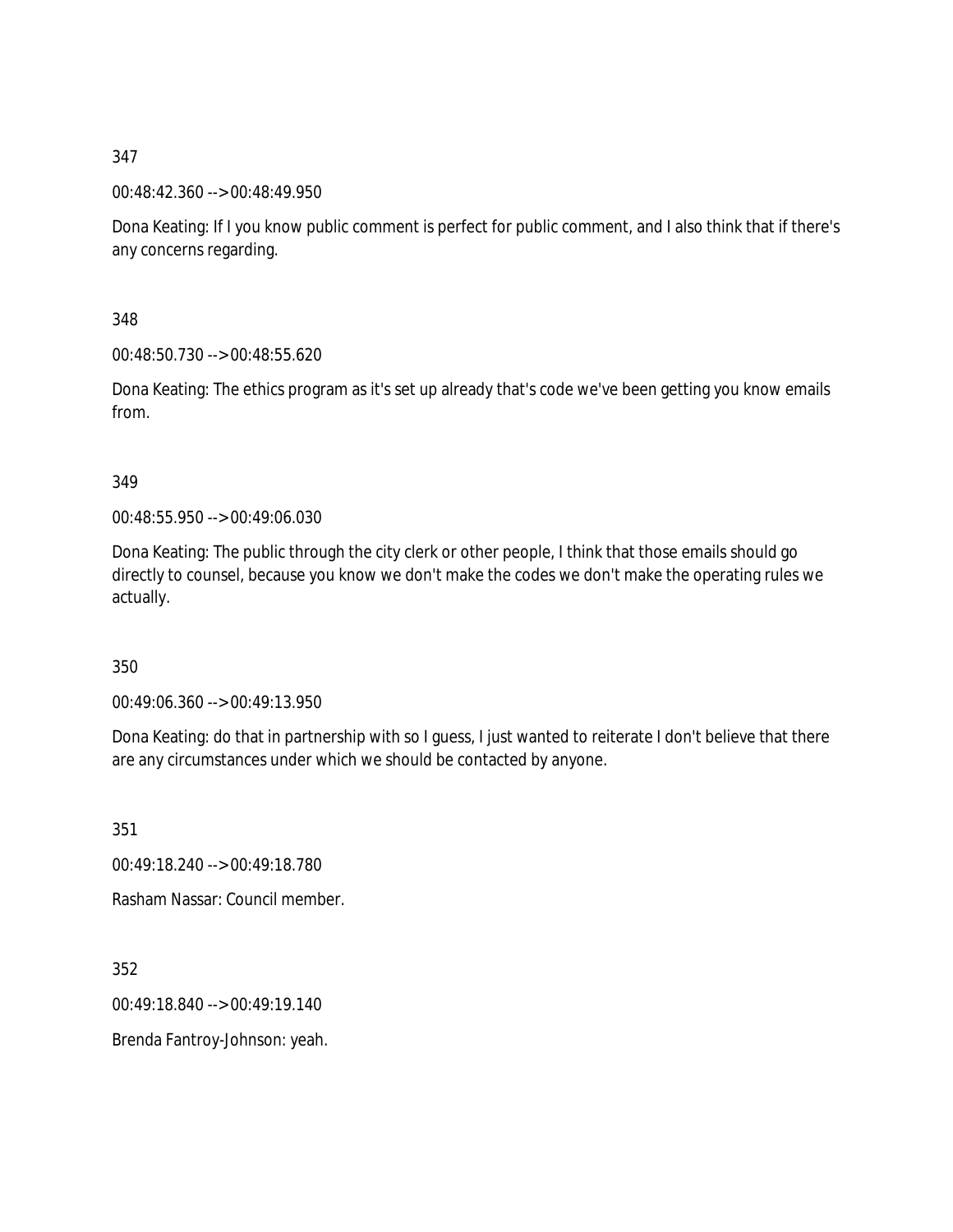00:49:19.410 --> 00:49:20.490

Rasham Nassar: You want to okay go ahead.

354

00:49:20.880 --> 00:49:28.290

Brenda Fantroy-Johnson: yeah I certainly agree with that my comment was more to the time limit, where someone could request.

355

00:49:29.640 --> 00:49:40.080

Brenda Fantroy-Johnson: You know, submit a request I think i'm not sure, but I wanted to find out if there was already something written in the CW that pertains to that and if it's not.

356

00:49:41.100 --> 00:49:51.870

Brenda Fantroy-Johnson: We really should put a time limit on it, I don't want to be 10 years away from here and find myself being brought up on the ethics charge sorry.

357

00:49:53.970 --> 00:49:54.270

yeah.

358

00:49:57.150 --> 00:49:58.590

Rasham Nassar: city attorney your hand is raised.

359

00:49:59.490 --> 00:50:06.420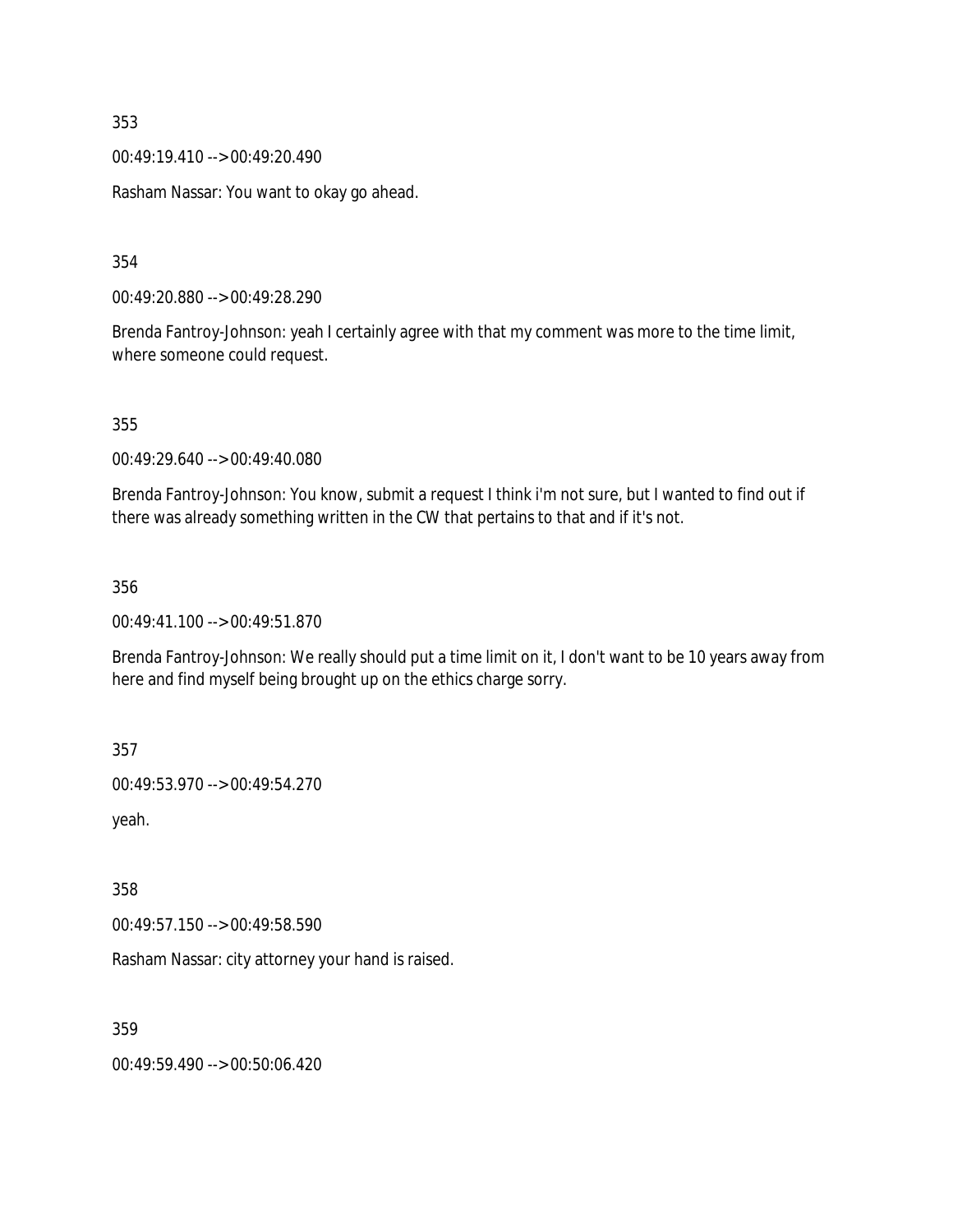Joe Levan: So to answer that question, you were talking about the ethics program so get to the Council how what title and bill wants to put on that.

360

00:50:07.080 --> 00:50:14.010

Joe Levan: Whatever is reasonable for this for the Council to determine, I think it would be I think what's really interesting dynamic that the.

361

00:50:14.610 --> 00:50:22.770

Joe Levan: board is probably struggled with to some extent and passports have to is that you know the normal situation is when we have the city council or.

362

00:50:23.130 --> 00:50:29.250

Joe Levan: The advisory bodies, when you have public meetings, there is a section for public comment and that's pretty standard.

363

00:50:29.700 --> 00:50:40.590

Joe Levan: But it is different for the ethics board because they're actually you know considered they're in a totally different position anybody else they're considering specific complaints against specific people and.

364

00:50:41.100 --> 00:50:50.070

Joe Levan: So people that show up, they want to make comment that's you know people will want to do that, but is it's a different situation because there's a process to how to.

365

00:50:50.580 --> 00:51:03.690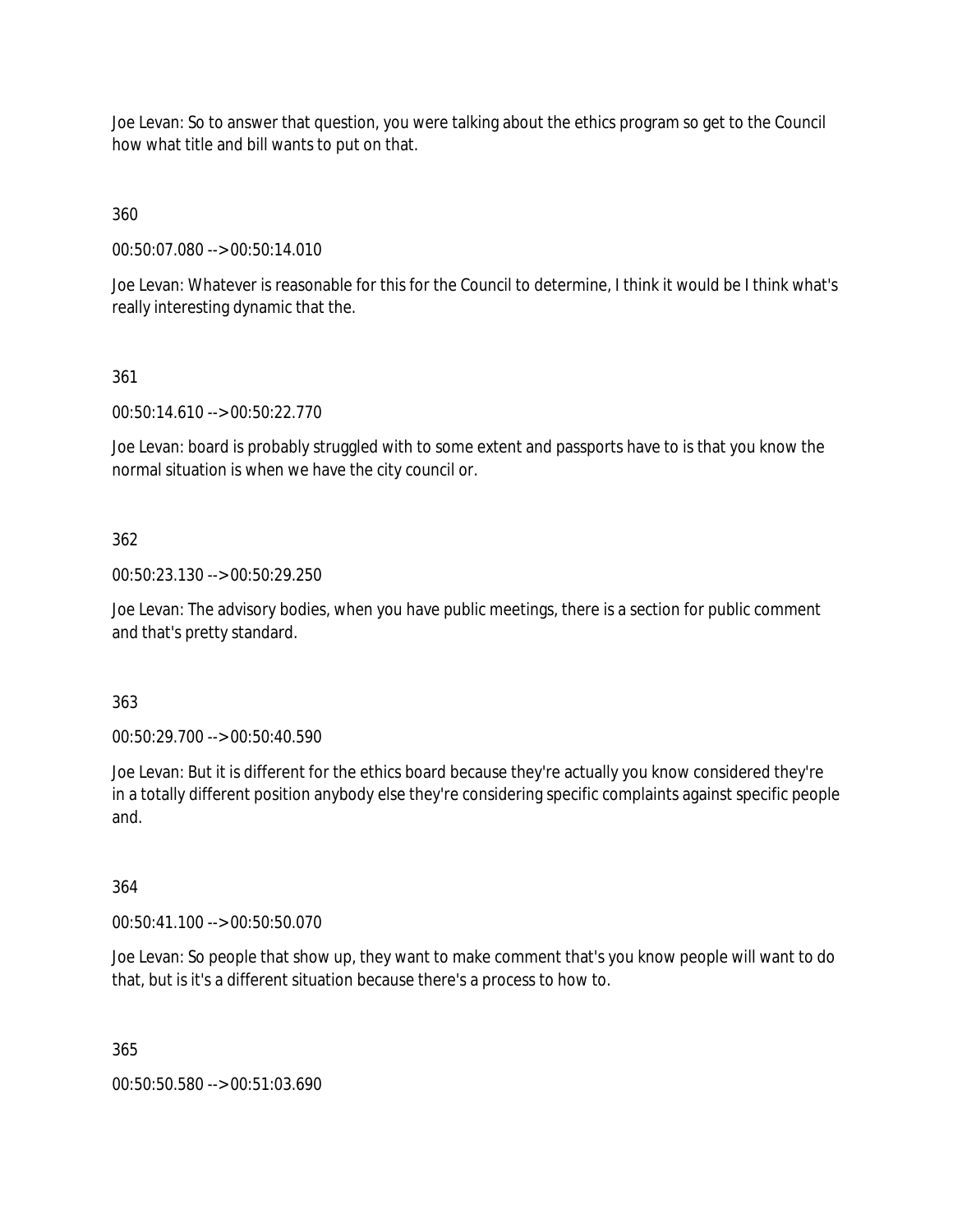Joe Levan: How to determine what you know what information relates to which complaints and then how to process that and, as you said, the program doesn't provide for investigation or independent fact finding.

# 366

00:51:04.560 --> 00:51:09.390

Joe Levan: So I just I wonder how that's working for the for the board if it's not you're seeking clarity on that, but you know.

## 367

00:51:09.810 --> 00:51:18.360

Joe Levan: That one option would be that the board would not accept any public comment you could do that it's not it's not required it's something you'd be unusual compared to other.

#### 368

00:51:18.840 --> 00:51:25.770

Joe Levan: advisory bodies, but you are unusual because again you're receiving specific complaints about specific parties.

#### 369

00:51:26.760 --> 00:51:37.230

Joe Levan: And either another thought on that or tangent on that would be public comment could be related to the program itself more generally, and not the best wasn't complaints.

# 370

00:51:38.010 --> 00:51:44.220

Joe Levan: So that so that the because a lot of people have a lot of opinions about specific complaints, but they may not be.

#### 371

00:51:45.030 --> 00:51:52.800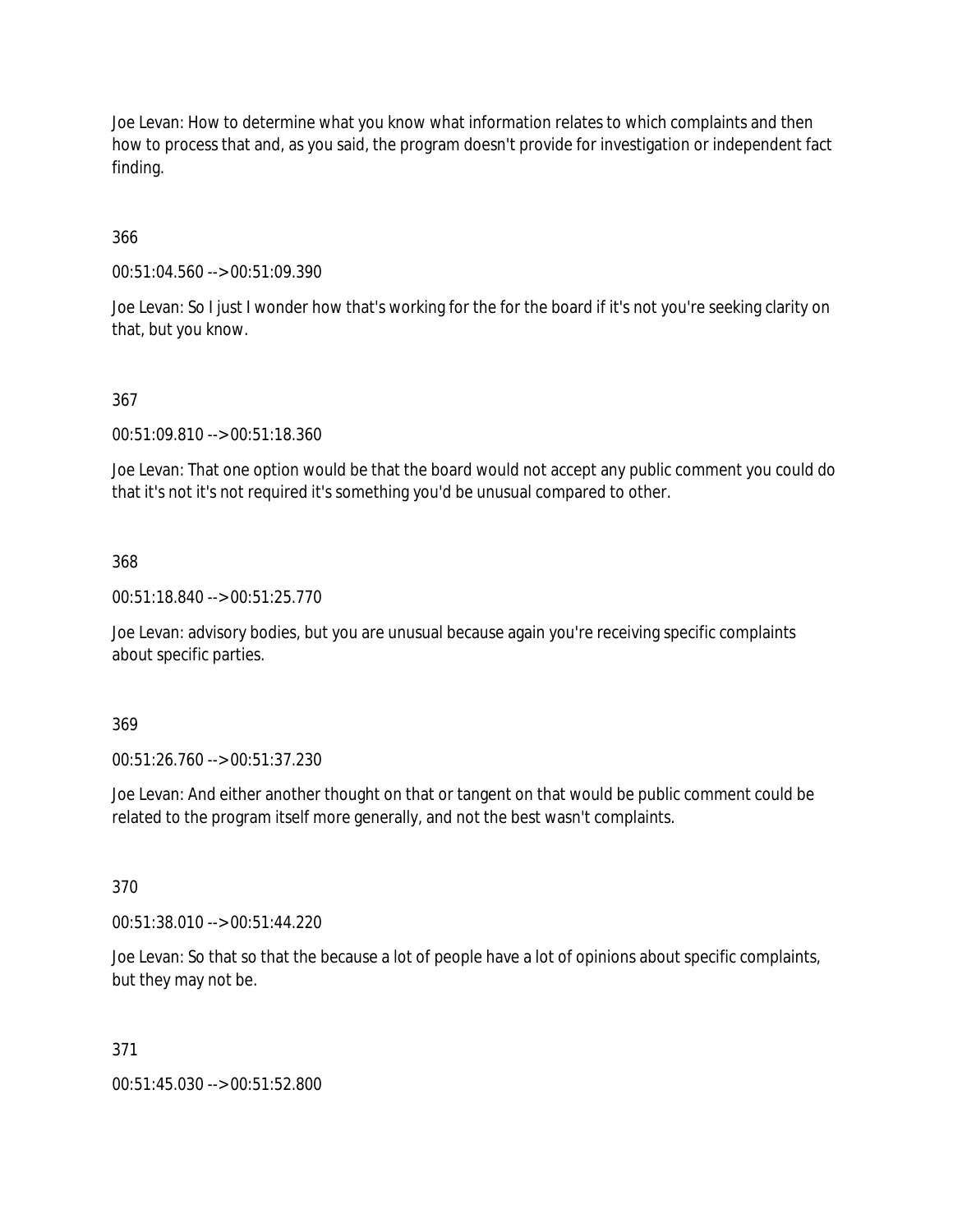Joe Levan: I just I just wonder what your experiences is on that if that's been a problem or if it's been helpful, or what you suggest, based on your experience, because now you've gone through several.

# 372

00:51:53.370 --> 00:52:05.550

Joe Levan: Several complaints and you've had public comment relates to those complaints so that's really at the end of day Council it's really up to you what you think meets the the intent of what you want the program to be, but it is an interesting issue.

# 373

00:52:06.360 --> 00:52:07.200

Rasham Nassar: councilmember deeds.

# 374

00:52:09.630 --> 00:52:19.320

Joe Deets: Thank Thank you mayor and and my apologies, I actually have to go double booked tonight so i'm very sorry so i'll just I just want to say.

# 375

00:52:19.680 --> 00:52:31.920

Joe Deets: All these these comments are very good, and I have opinions to them, but maybe because i'm going to look to the ethics board, since you folks join the ethics board clearly you have thoughts about.

# 376

00:52:32.430 --> 00:52:53.820

Joe Deets: The FTC of having a name person filing a complaint, you have maybe opinions on departing Council members, so I would like to hear what your thoughts are and then see if we have a consensus so i'll leave it at that and with an other than i'm sorry I actually have to go, so my apologies.

# 377

00:52:55.410 --> 00:52:56.670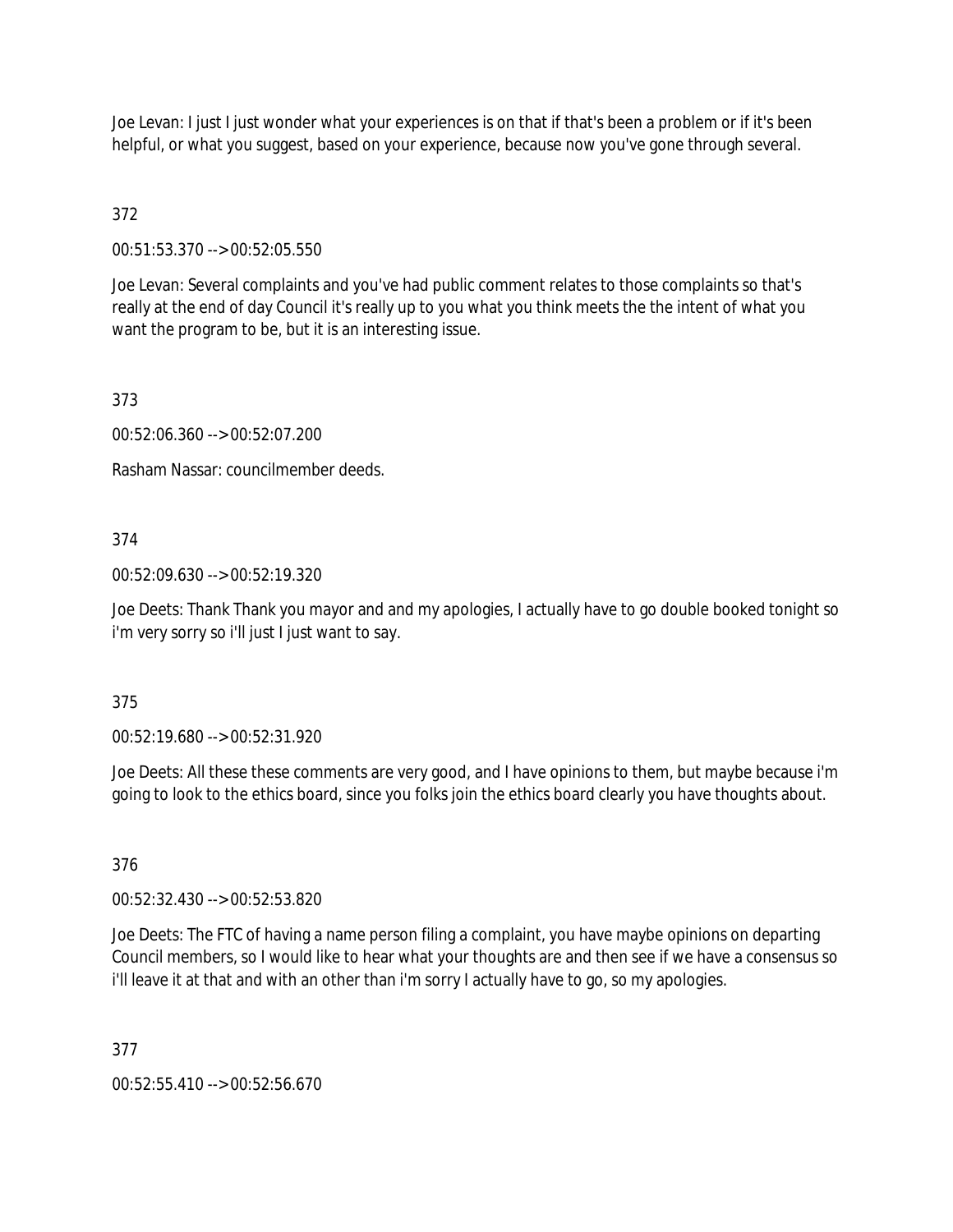Rasham Nassar: Thank you councilmember dates.

378

00:52:59.100 --> 00:53:00.210

Rasham Nassar: Why topless.

379

00:53:03.450 --> 00:53:10.620

Kirsten Hytopoulos: Well, I have, I have thoughts on all of the all of the proposed or all of the items that the Board is seeking input on.

380

00:53:11.220 --> 00:53:19.020

Kirsten Hytopoulos: Do we want to organize this conversation so that we're going to take each one up discuss that in dispose of it, or at least discuss the supposing that later.

381

00:53:19.680 --> 00:53:32.490

Kirsten Hytopoulos: there's obvious overlap with our pending motions that are in the next section seems like it would be efficient, for us, where there's overlap, to take them up now, rather than try to talk about them twice.

382

00:53:35.070 --> 00:53:39.810

Kirsten Hytopoulos: I can just throw up my thoughts on all of them now, but i'd like to target those comments.

383

00:53:40.350 --> 00:53:47.100

Rasham Nassar: I think we should we should take them up one, at a time in order and then on what what page of your.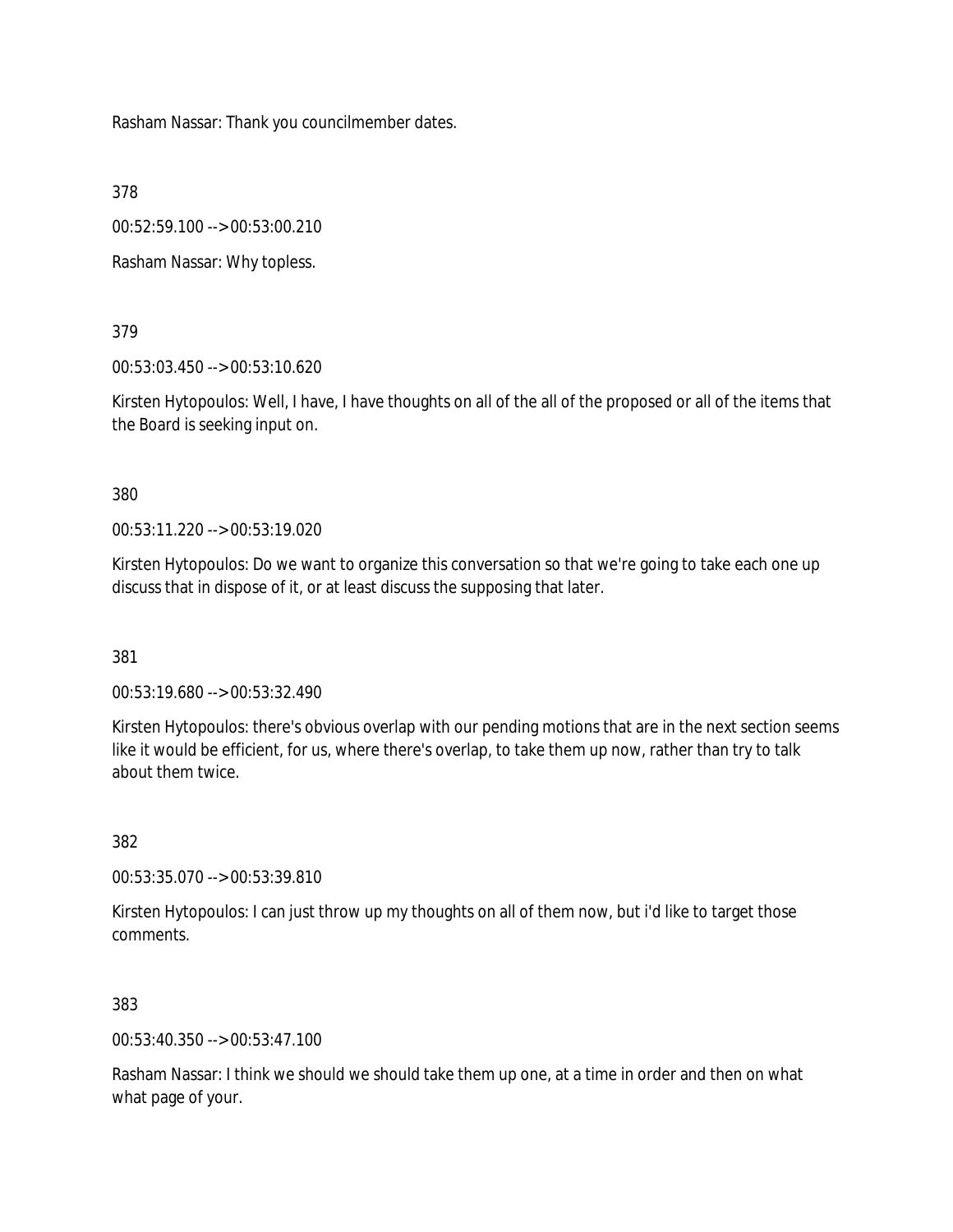00:53:48.660 --> 00:53:52.470

Rasham Nassar: So we can refer just for the benefit of the public to um.

385

00:53:52.560 --> 00:53:53.070

So.

386

00:53:55.380 --> 00:54:05.460

Tyler Weaver: I I jumped around a little bit, and it was that's why David, so the issues with regard to attorneys unnamed clients is on page two okay.

387

00:54:06.270 --> 00:54:08.160

Rasham Nassar: So Deputy Mayor, would it be okay to start there.

388

00:54:08.700 --> 00:54:09.810

Rasham Nassar: yeah OK.

389

00:54:09.990 --> 00:54:19.440

Kirsten Hytopoulos: So, my comment on that would be I don't believe that this Council any previous Council ever anticipated anonymous complaints, which is what this is.

390

00:54:20.070 --> 00:54:28.080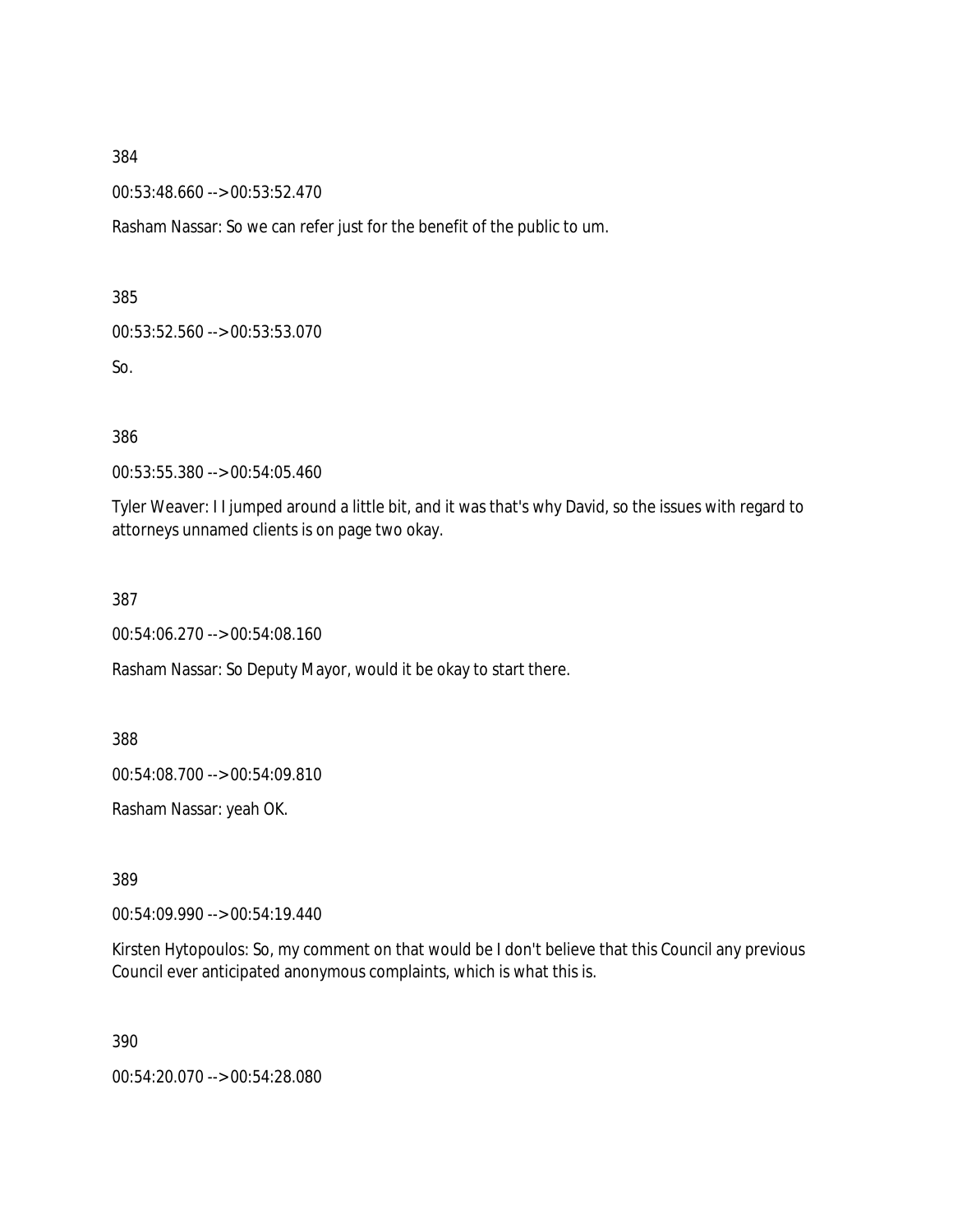Kirsten Hytopoulos: Neither the civil Rules of Procedure and or the constitutional law allows for a criminal procedure allows for people to bring forward.

391

00:54:28.560 --> 00:54:39.990

Kirsten Hytopoulos: You know, we you know, we have the sixth amendment for criminal criminal actions that that allow us that that gives a right to the accused in a in a crime to confront witnesses against him or her what.

#### 392

00:54:40.980 --> 00:54:47.790

Kirsten Hytopoulos: I looked it up real quick a civil federal civil world procedure 10 a requires the title of a complaint.

#### 393

00:54:48.300 --> 00:54:57.060

Kirsten Hytopoulos: must name all the parties and the washington's mirror of that civil role 10 a one in the complaint, the title of the action shall include the names of all parties.

394

00:54:57.480 --> 00:55:04.890

Kirsten Hytopoulos: So I researched this a little while ago, and this had bubbled up for the board and it, you know, there are there are rare circumstances.

395

00:55:05.220 --> 00:55:14.340

Kirsten Hytopoulos: where one can proceed anonymously where there's real clear danger to the party so in it's a case of a minor a minor.

396

00:55:15.180 --> 00:55:21.930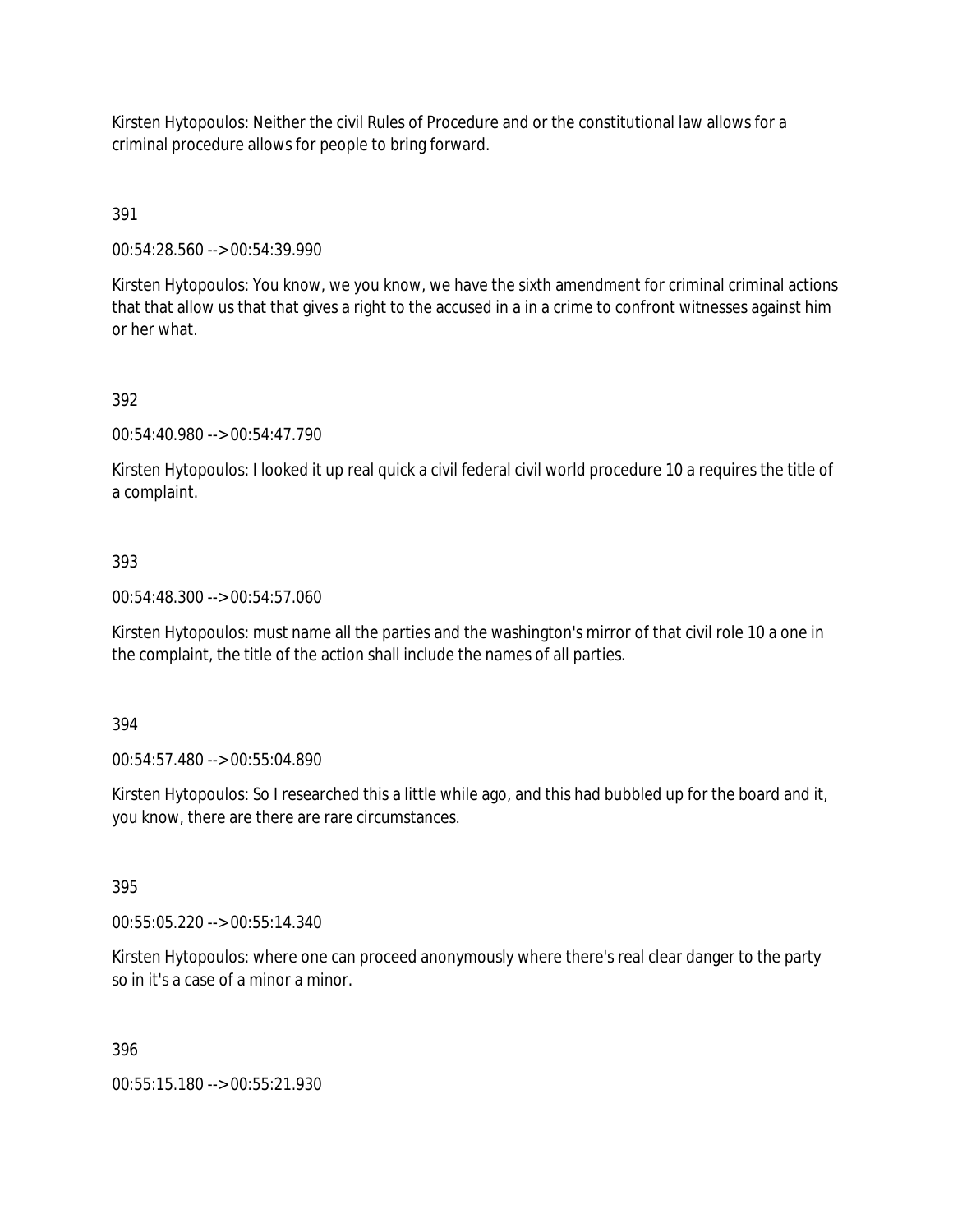Kirsten Hytopoulos: abusive all the minor sexual exploitation of a minor I mean some pretty severe circumstances but generally the rule of law in this country.

397

00:55:22.230 --> 00:55:29.010

Kirsten Hytopoulos: Is we don't allow that I don't see I don't believe that anyone anticipated that and I just happened to disagree with the deputy city.

## 398

00:55:29.310 --> 00:55:45.750

Kirsten Hytopoulos: The previous deputy city attorney's interpretation of the whatever it was that a person could also be a lawyer, so, whatever the Council has to do to change this, I suggest we change it and clarify it if you want to accuse people of certain actions you need to make yourself known.

399

00:55:48.330 --> 00:55:48.750

Rasham Nassar: David.

400

00:55:52.170 --> 00:56:00.900

David Mallon: Thanks, I was just going to respond very quickly to to the city attorney's ask around sort of how this how the communication process has played out.

401

00:56:01.290 --> 00:56:08.280

David Mallon: And just to say he mentioned civically you know, could we, for example, say, the public comment can only apply to certain things.

402

00:56:08.790 --> 00:56:19.260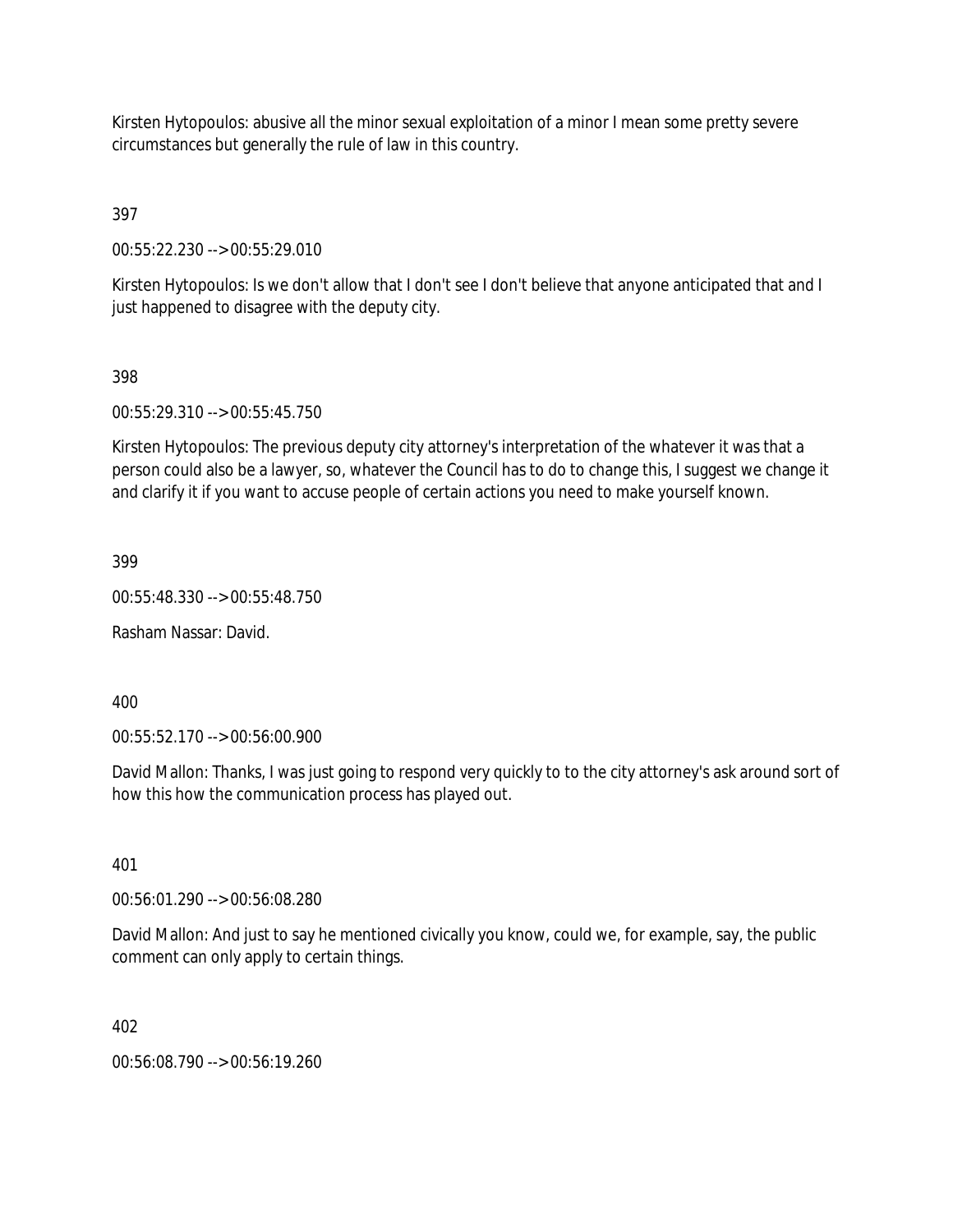David Mallon: My first reaction is probably not we've had some folks be very creative in their public comments, where they at least start off saying they're going to comment on the process and it's very obvious they're commenting on a particular complaint.

403

00:56:20.250 --> 00:56:26.940

David Mallon: So I think it's that's that's probably not something we could you know put that fine grained lens on to.

404

00:56:29.820 --> 00:56:30.360

Rasham Nassar: Care Weaver.

405

00:56:31.590 --> 00:56:32.700

Tyler Weaver: All respond.

406

00:56:34.350 --> 00:56:38.220

Tyler Weaver: First of all, to the issue of public comment.

407

00:56:39.840 --> 00:56:48.150

Tyler Weaver: I personally find the public comment I think it's valuable for people to raise things I think the Board has been very good about.

408

00:56:50.280 --> 00:56:52.830

Tyler Weaver: not really having that affect us I.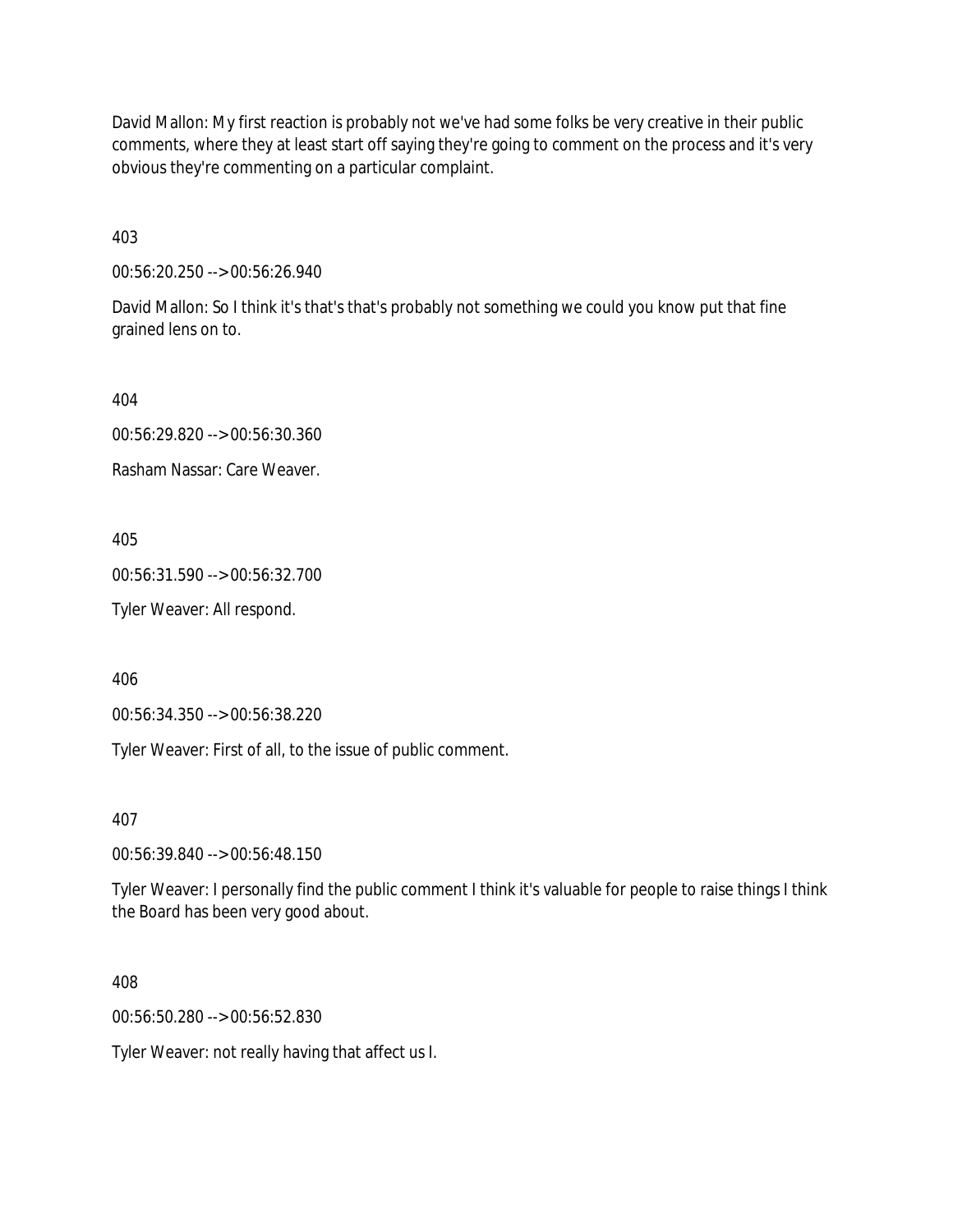## 00:56:54.090 --> 00:56:59.010

Tyler Weaver: It would feel strange to me as a public board and not have any opportunity for the public to interact with us, but.

410

00:57:00.960 --> 00:57:03.000

Tyler Weaver: Then, to the issue of the anonymous complaint.

411

00:57:05.130 --> 00:57:19.590

Tyler Weaver: i'll just have everyone know that exact what happened in that case was cleaned up considering basically the same complaint twice, because there was a member of the public who refile the Attorney complaint that had no client name on it and followed it under their name.

412

00:57:20.910 --> 00:57:24.960

Tyler Weaver: So even that would have been a word around around the rule but.

413

00:57:27.270 --> 00:57:29.340

Tyler Weaver: I just wanted to raise that so you're aware of it.

414

00:57:31.920 --> 00:57:47.010

Rasham Nassar: Okay, so so we moved on from the public comment issue to to the complaints paid by attorney on behalf of an unnamed client anonymous complaints so um maybe we can put the anonymous complaint thing on brief hold.

415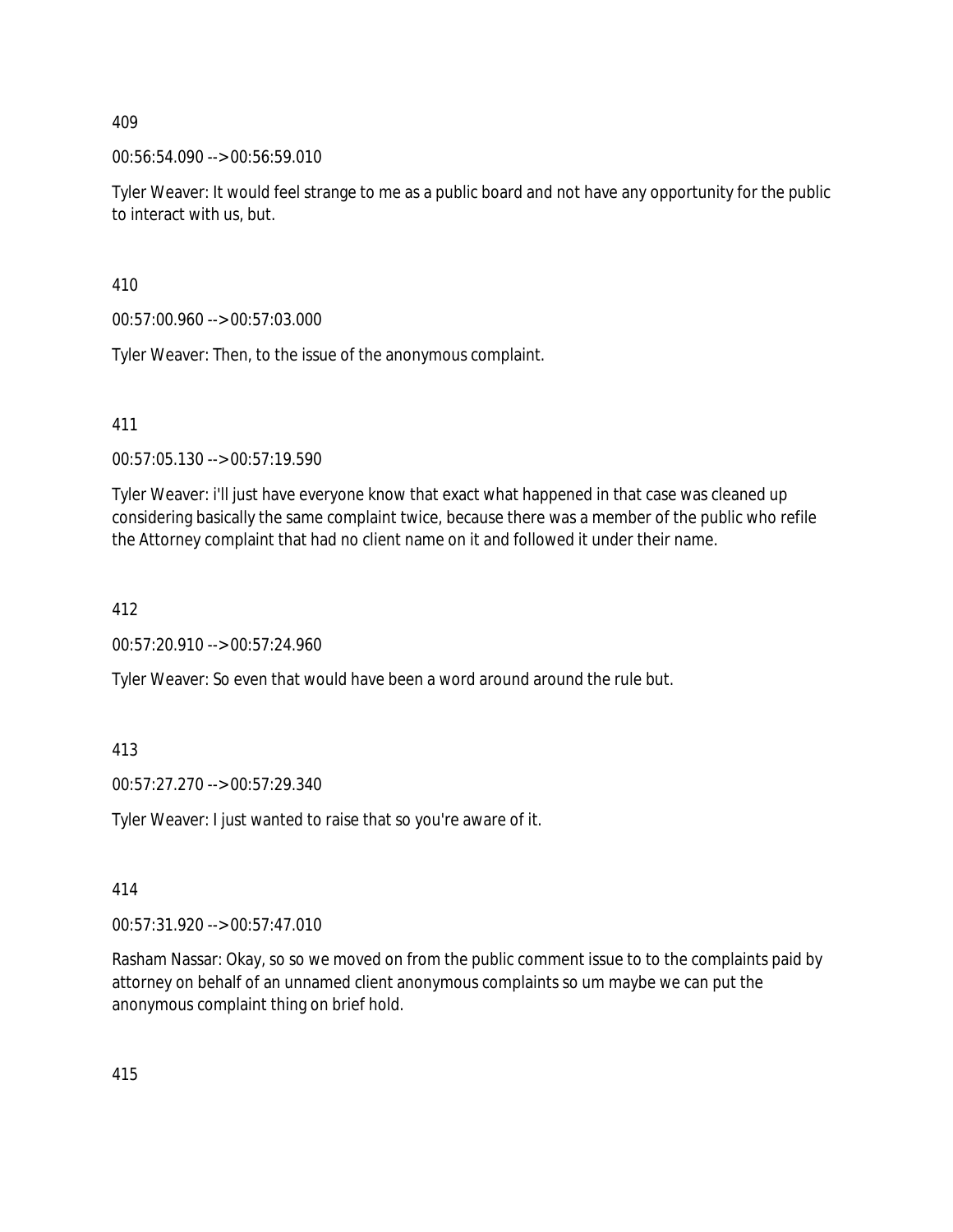00:57:48.060 --> 00:57:54.480

Rasham Nassar: While we close the lid on the previous matter, which was the public comment so.

416

00:57:55.920 --> 00:58:02.220

Rasham Nassar: I know that we're not making motions and passing making decisions tonight I think we're just here Councils here to hear the feedback of the board.

417

00:58:03.390 --> 00:58:13.500

Rasham Nassar: So be good to hear how the board members that are present tonight i'll feel about that collectively so that Council knows what better sense of of how we would like to proceed in terms of taking action.

418

00:58:14.670 --> 00:58:19.170

Rasham Nassar: Deputy Mayor invite you to add to that or amend that if you wish.

419

00:58:20.460 --> 00:58:28.470

Kirsten Hytopoulos: Well, I think this is the time we don't need to make motions tonight, and I might in fact not be good, because there's not, although we have pending motions that have already been on the record for well.

420

00:58:29.070 --> 00:58:38.400

Kirsten Hytopoulos: But I do think we should all weigh in on that I don't think we want to repeat this conversation than as a Council, so I think that it's important we hear from the board, this is your chance for us to hear from you.

421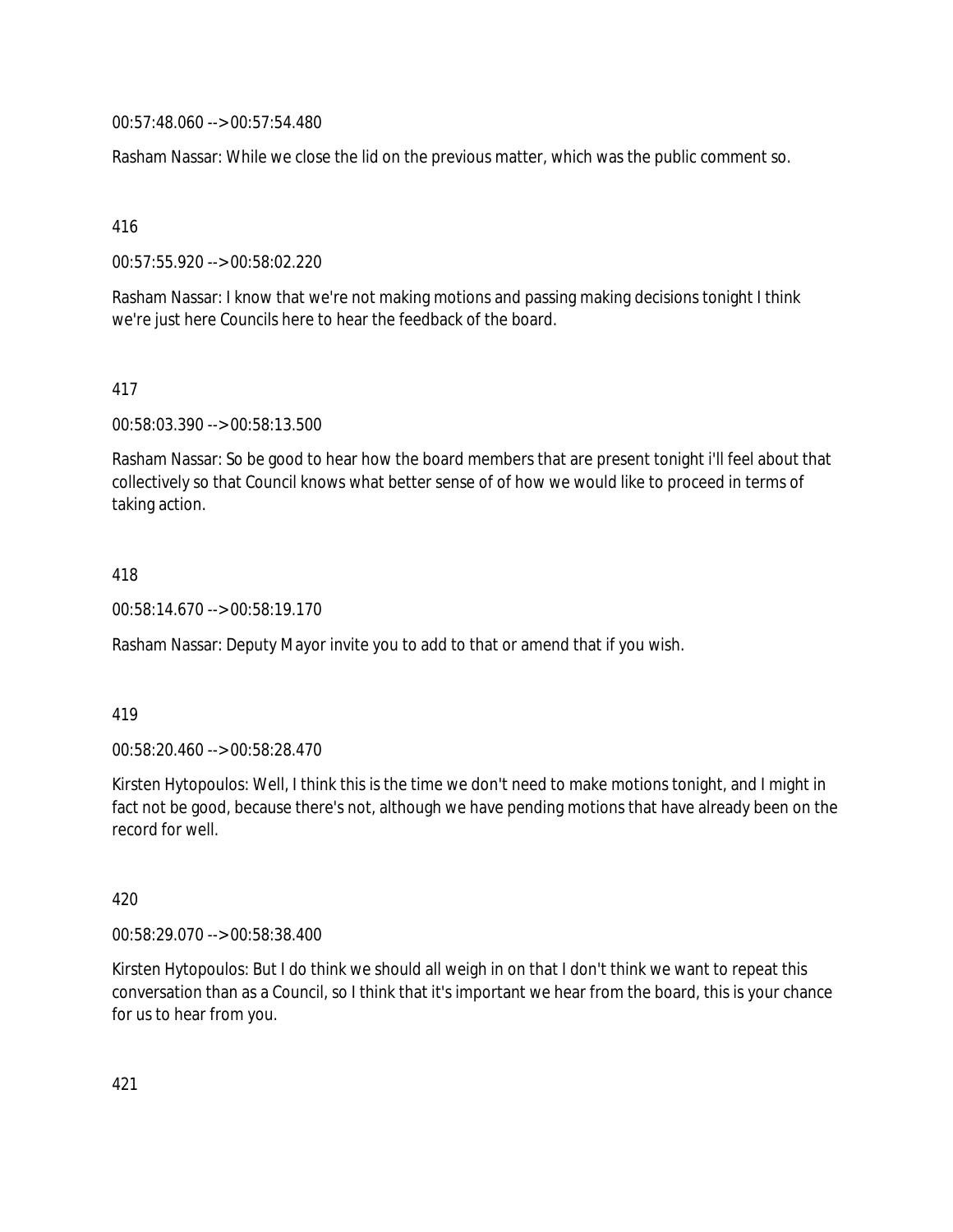00:58:38.700 --> 00:58:53.490

Kirsten Hytopoulos: But I want to hear from my fellow Council members too, because then we know what actions we do and don't want to move forward with, so I would like to weigh in on the anonymous i'm not the anonymous i'm sorry the public comment issue, I can do that now or later if we're taking that up.

## 422

00:58:54.180 --> 00:59:01.410

Rasham Nassar: What do you go ahead on that w mayor, and so we can we can feel like we're checking boxes boxes here tonight yeah.

## 423

00:59:01.440 --> 00:59:08.310

Kirsten Hytopoulos: So, I guess, my concern is, I think the program has been written so with the idea that it is the four corners of the documents in front of the.

### 424

00:59:08.760 --> 00:59:17.130

Kirsten Hytopoulos: deciding that the deciders the members of the board that the decisions you made on I mean I think it's a lot to ask even have trained judicial professionals.

#### 425

00:59:17.460 --> 00:59:31.560

Kirsten Hytopoulos: To just ignore or jurors we put journalists positional time to just ignore extraneous information we instruct jurors in a in a in a jury trial to not watch TV or visit the site or do anything outside of what is offered to them.

## 426

00:59:32.040 --> 00:59:37.980

Kirsten Hytopoulos: So I mean i'm not going to try to step on the toes of the board of the guards of whether it's a public comment but I certainly would.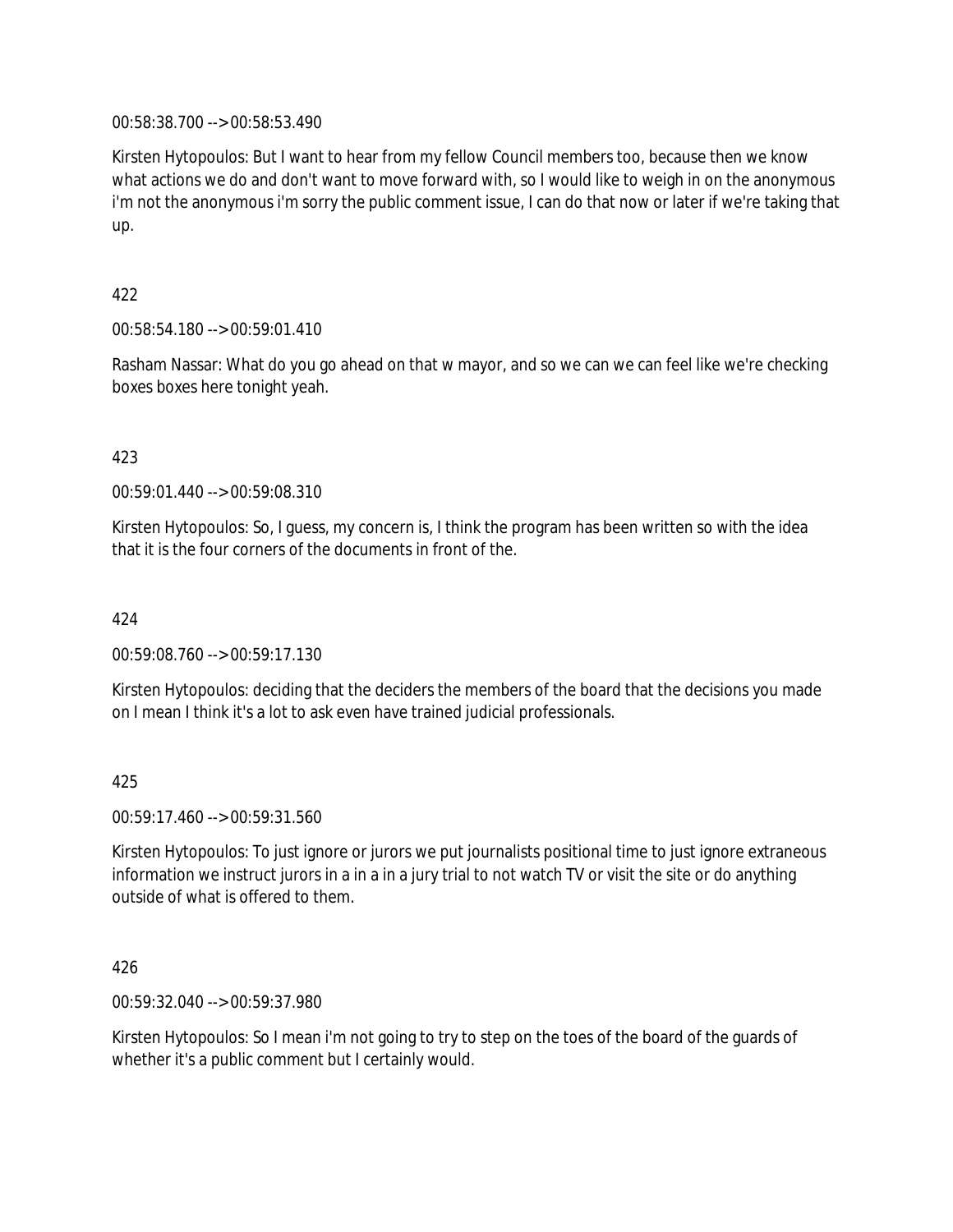00:59:38.340 --> 00:59:51.120

Kirsten Hytopoulos: Do whatever possible to try to limit having, for example with emails trying to limit email access and so forth, to try to limit the likelihood of receiving extensive testimony from somebody outside of the process of the complaint and the response.

428

00:59:51.810 --> 00:59:57.420

Kirsten Hytopoulos: If I am being complained against I get my one shot, the response I don't get to now.

#### 429

00:59:57.660 --> 01:00:10.650

Kirsten Hytopoulos: respond to hear what has been you know what testimony has been provided by this citizen of that citizen, I may never even know what happened, I don't have an opportunity to respond so it doesn't really feel fair to open the process up in any way to public comment.

430

01:00:11.700 --> 01:00:17.970

Kirsten Hytopoulos: And that public comment should be limited to changes to the program and that sort of thing and not any topic.

431

01:00:21.480 --> 01:00:21.990

Rasham Nassar: don't yeah.

## 432

01:00:22.830 --> 01:00:30.480

Dona Keating: I just wanted to quickly say that one of the reasons why we decided as a board to allow public comment and we wanted to have as much transparency.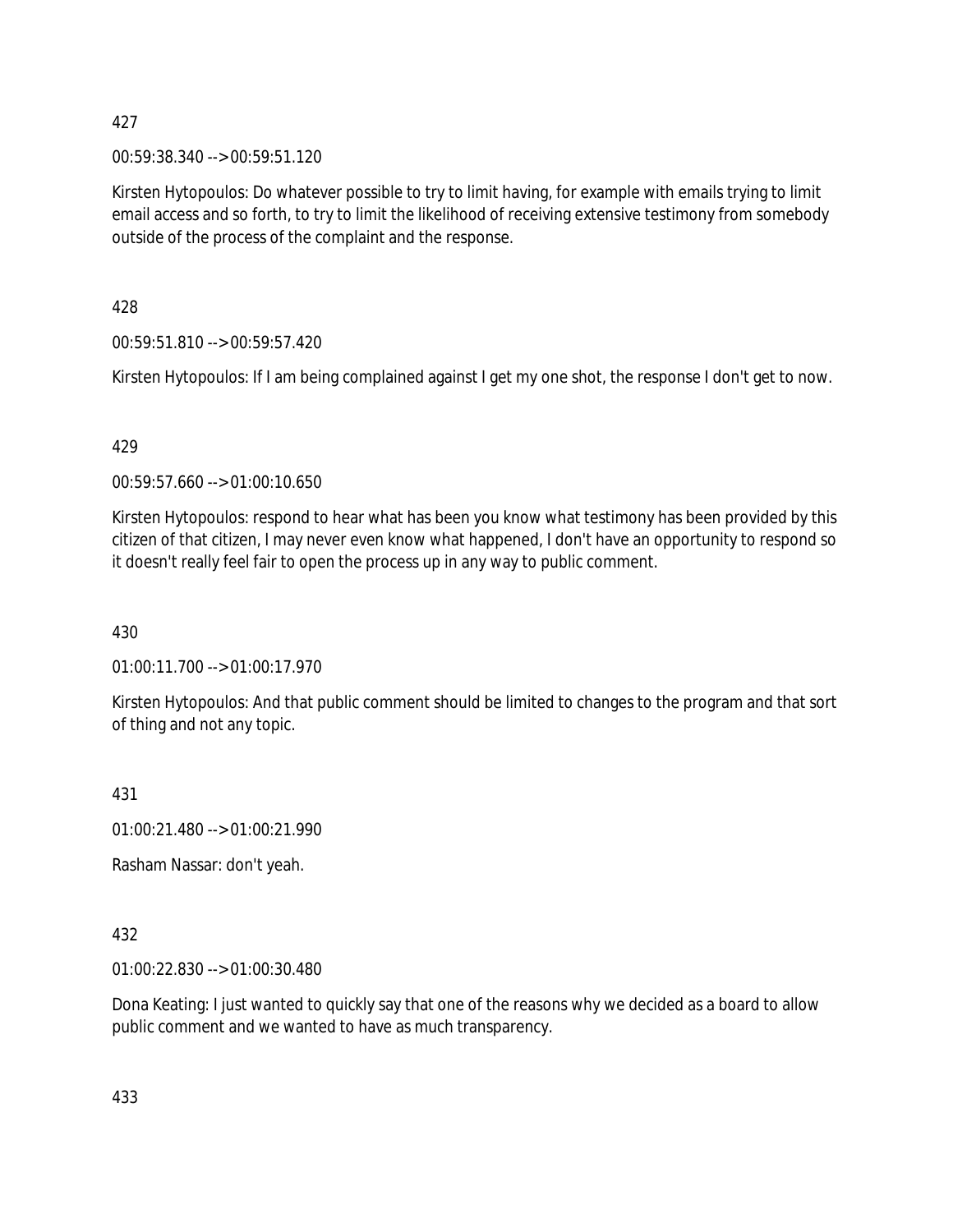01:00:31.200 --> 01:00:38.880

Dona Keating: And we have a bond with the public, because we are here to serve the public interest and we just wanted to have that communication, but at the same time.

434

01:00:39.210 --> 01:00:42.090

Dona Keating: You know the point that you make is very relevant regarding you know.

435

01:00:42.570 --> 01:00:52.290

Dona Keating: operating as a clause, I do to just show a jury and I having input, but even in that situation, you know you can have someone tell you a judge and tell you to disregard that, so we have that option.

436

01:00:52.920 --> 01:00:57.540

Dona Keating: But I would say that if we had to make a decision, I would always err on the side of having that.

437

01:00:58.170 --> 01:01:08.880

Dona Keating: Public input or public communication and then just making a collective decision as award to be as objective as possible and dismiss what doesn't you know what doesn't apply to what we're doing.

438

01:01:11.940 --> 01:01:12.780

Rasham Nassar: and go ahead, turn Weaver.

439

01:01:14.070 --> 01:01:25.860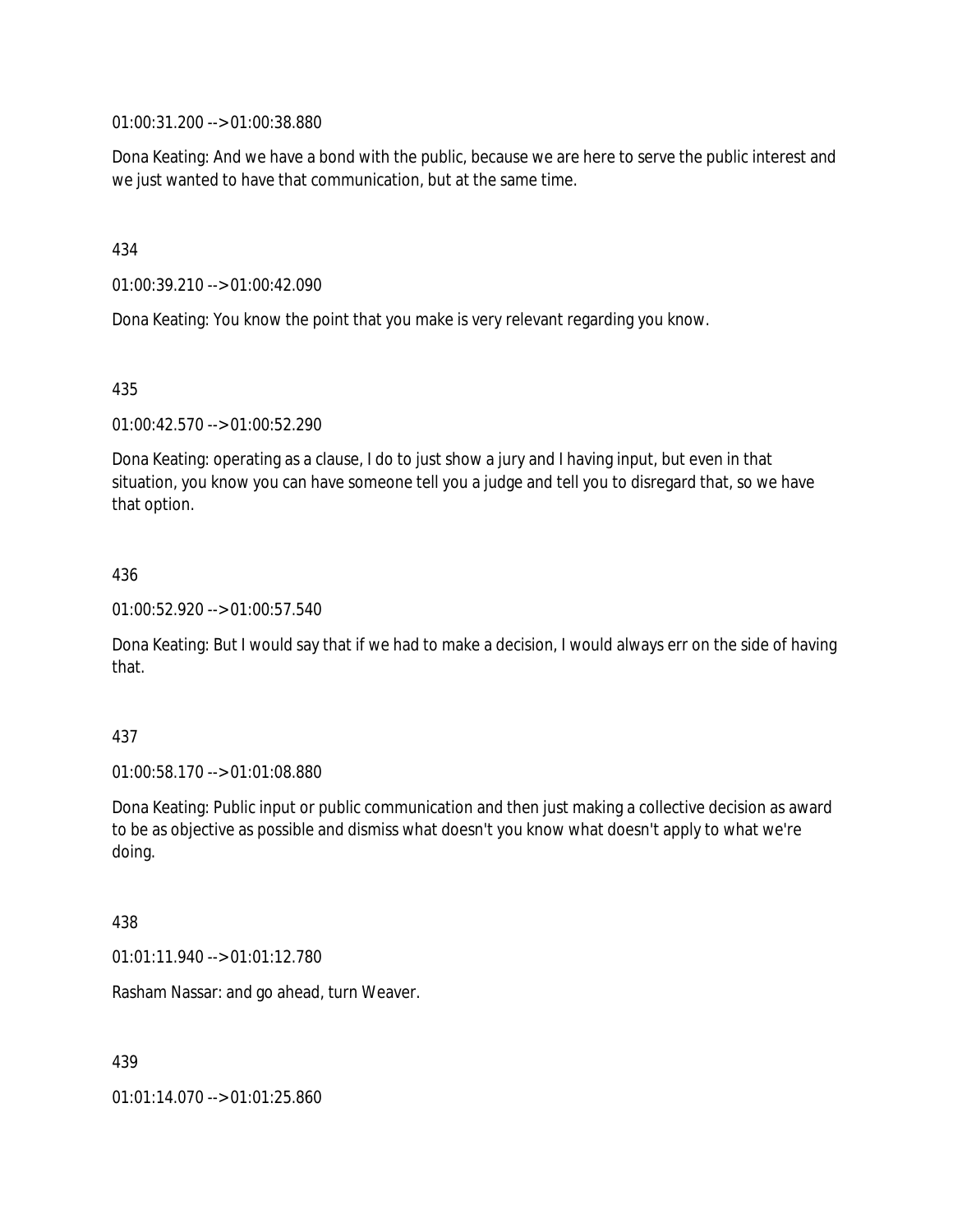Tyler Weaver: um I would just add that what we have the public comment, we have gotten has not been testimonial I mean I think if we had a public comment at a meeting or somebody was trying to feed us a bunch of facts.

440

01:01:27.600 --> 01:01:29.490

Tyler Weaver: I would cut them off frankly.

441

01:01:32.850 --> 01:01:38.070

Tyler Weaver: There have been a couple times, where we reached decisions that members of the public.

442

01:01:40.050 --> 01:01:45.960

Tyler Weaver: don't think understood or agreed with and the public comment allowed them to.

443

01:01:48.330 --> 01:01:54.930

Tyler Weaver: raise their concerns and allowed us have limited opportunity to respond to that and I think I found that valuable.

444

01:01:57.390 --> 01:02:05.730

Tyler Weaver: To go back to what Tony was saying and helps us with transparency and it helps us to under to make sure people understand why we reached the conclusions we did.

445

01:02:09.690 --> 01:02:17.970

Tyler Weaver: I think, at least this board i've been very i've been very impressed about how we have kept to ourselves and our decisions and not been influenced by what.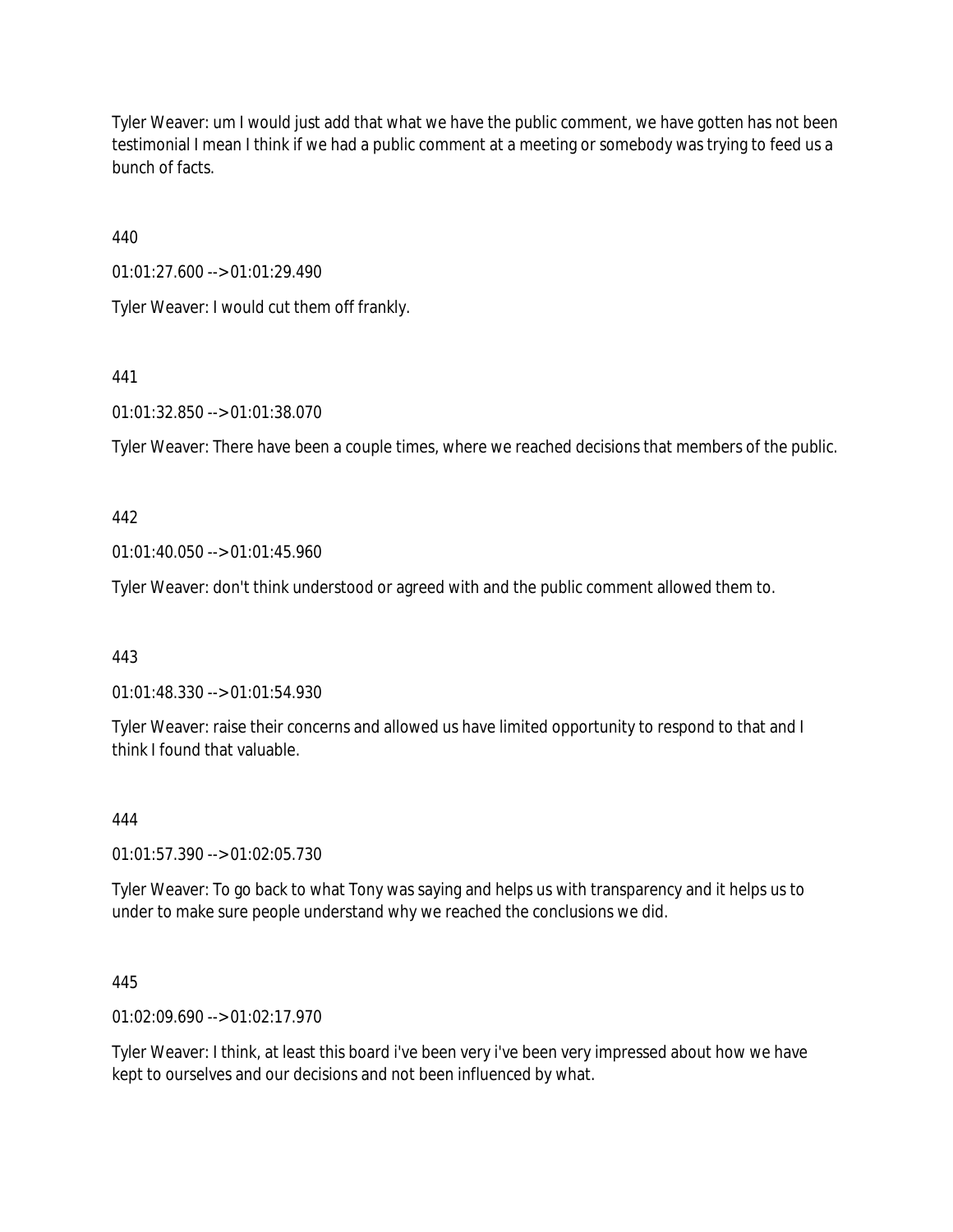01:02:19.440 --> 01:02:21.690

Tyler Weaver: How some people might want us to or not.

447

01:02:23.550 --> 01:02:25.710

Rasham Nassar: If I if I could ask a question of the city attorney.

448

01:02:26.670 --> 01:02:34.980

Rasham Nassar: Before we continue the discussion of potentially what I hear to be maybe some interest in potentially limited having public comment but limiting public comment, I just want to.

449

01:02:35.610 --> 01:02:41.010

Rasham Nassar: hear from the city attorney is that can we do that because I know we've talked about that, with regard to counsel public comment.

450

01:02:42.960 --> 01:02:43.680

Rasham Nassar: But is that.

451

01:02:44.730 --> 01:02:50.850

Joe Levan: yeah so it's a no public comment generally as a limited public forum, but if the.

452

01:02:52.590 --> 01:03:03.450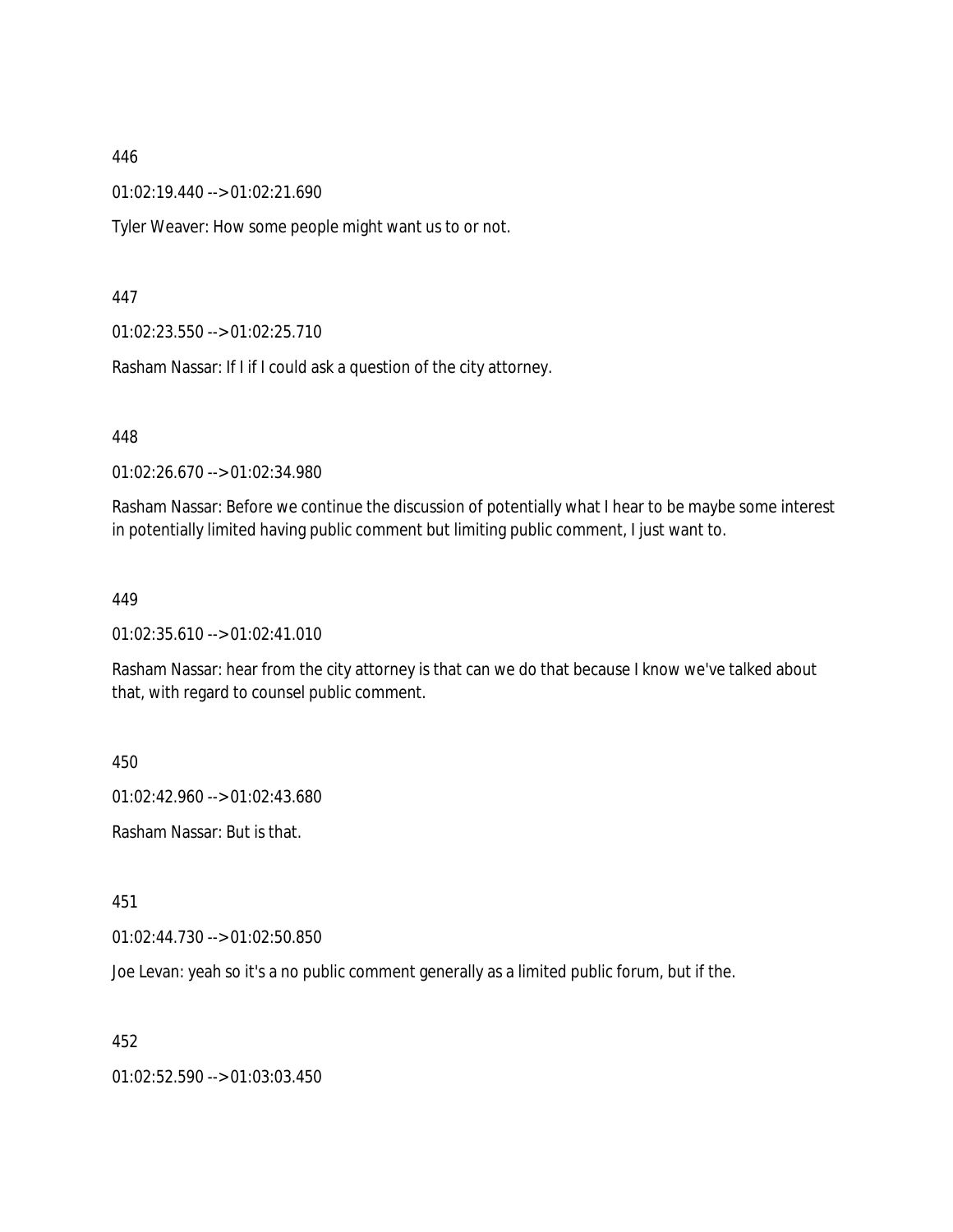Joe Levan: it's so so it's difficult when you depend on how how it's if it's opened up for general comment that it's hard, then you can't really restrict with what is said.

# 453

01:03:03.990 --> 01:03:19.290

Joe Levan: But if you, but if it's opened up like related to a particular complaint it's broader otherwise, then it has to be germane and relevant to that particular topic so you know that's the problem that's gets to be kind of problematic and trying to decide.

# 454

01:03:20.460 --> 01:03:25.770

Joe Levan: What can be said what can't be said, and if it's too limited, then you then you're crossing a line, the first amendment line.

# 455

01:03:26.340 --> 01:03:36.540

Joe Levan: So I mean that that's why again it's in it's very unique for that ethics board, because you are in a manner you're kind of the first step of equation judicial process and, just like you know it.

## 456

01:03:36.960 --> 01:03:41.520

Joe Levan: If we had here and examiner proceeding today related to the ethics program it's not it's it's a.

## 457

01:03:41.940 --> 01:03:50.400

Joe Levan: Hearing but it's not a public hearing, where the public comments, because it just like a judicial proceedings as the Deputy Mayor indicated like when you go to court, you don't have the general public.

## 458

01:03:50.670 --> 01:03:57.240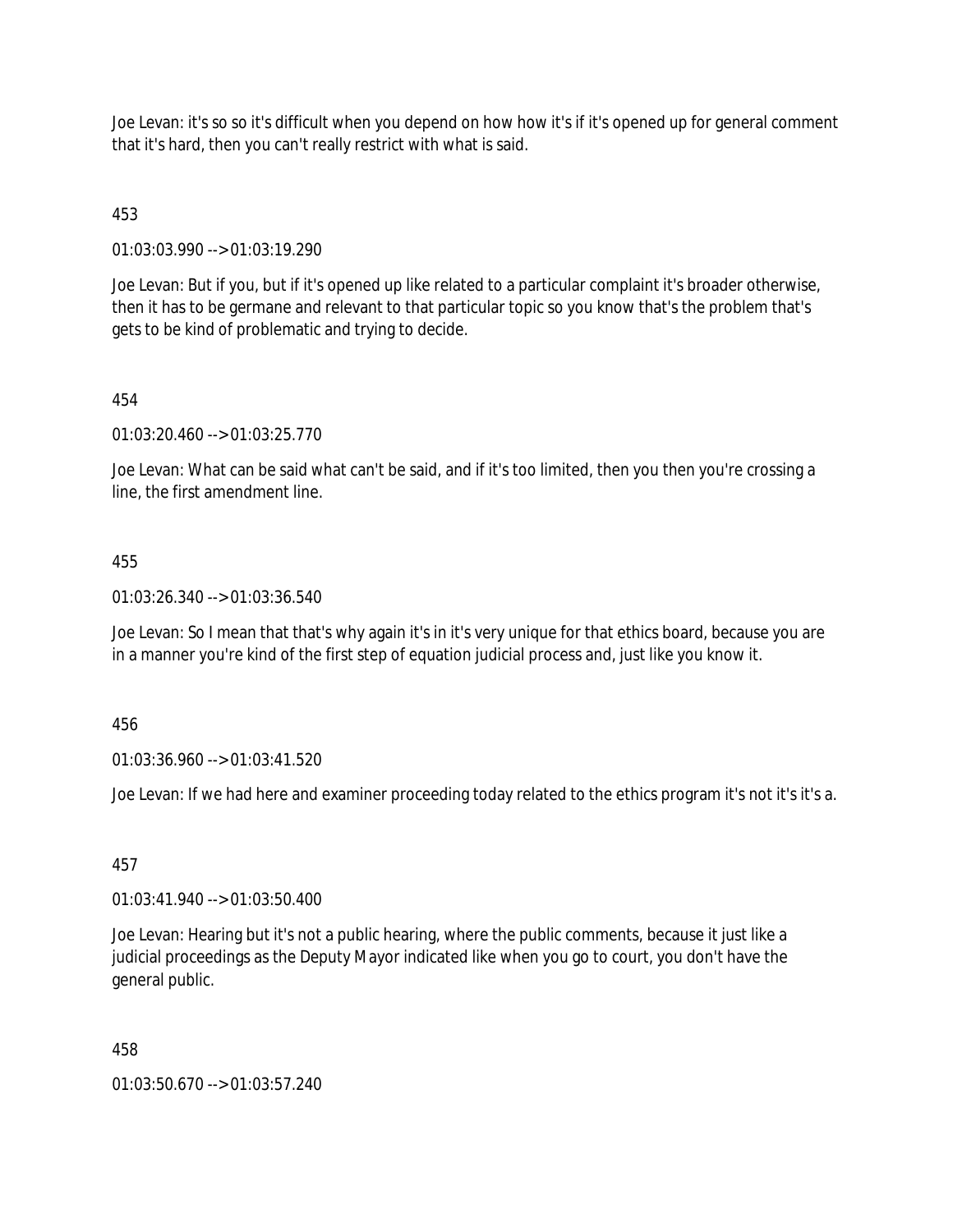Joe Levan: Making comment about to have specific complaint, so you know another thing to think about is just because we're talking about.

459

01:03:57.480 --> 01:04:02.730

Joe Levan: comment at a meeting but there's other ways for people to provide comments, so they can do that in a written form.

# 460

01:04:03.000 --> 01:04:10.590

Joe Levan: And, as it goes through the chair for example than the Chair can determine, through relates to the program improvements to the program or that kind of thing, as opposed to.

# 461

01:04:10.890 --> 01:04:17.220

Joe Levan: Related to specific complaints so there's other ways to receive comment, other than through through your meetings.

## 462

01:04:18.000 --> 01:04:30.630

Joe Levan: But it is, it is difficult, if you're trying I know the in the Board has had this, I think, already situations where you've had where lines have been drawn potentially and people have been happy with being cut off or.

## 463

01:04:31.740 --> 01:04:42.030

Joe Levan: Or you know, trying to make a determination, whether or not they can speak or not, because, again, if you open it up for just general comment it's very difficult to limit what people say that's that's the reality of our law.

464

01:04:43.380 --> 01:04:44.310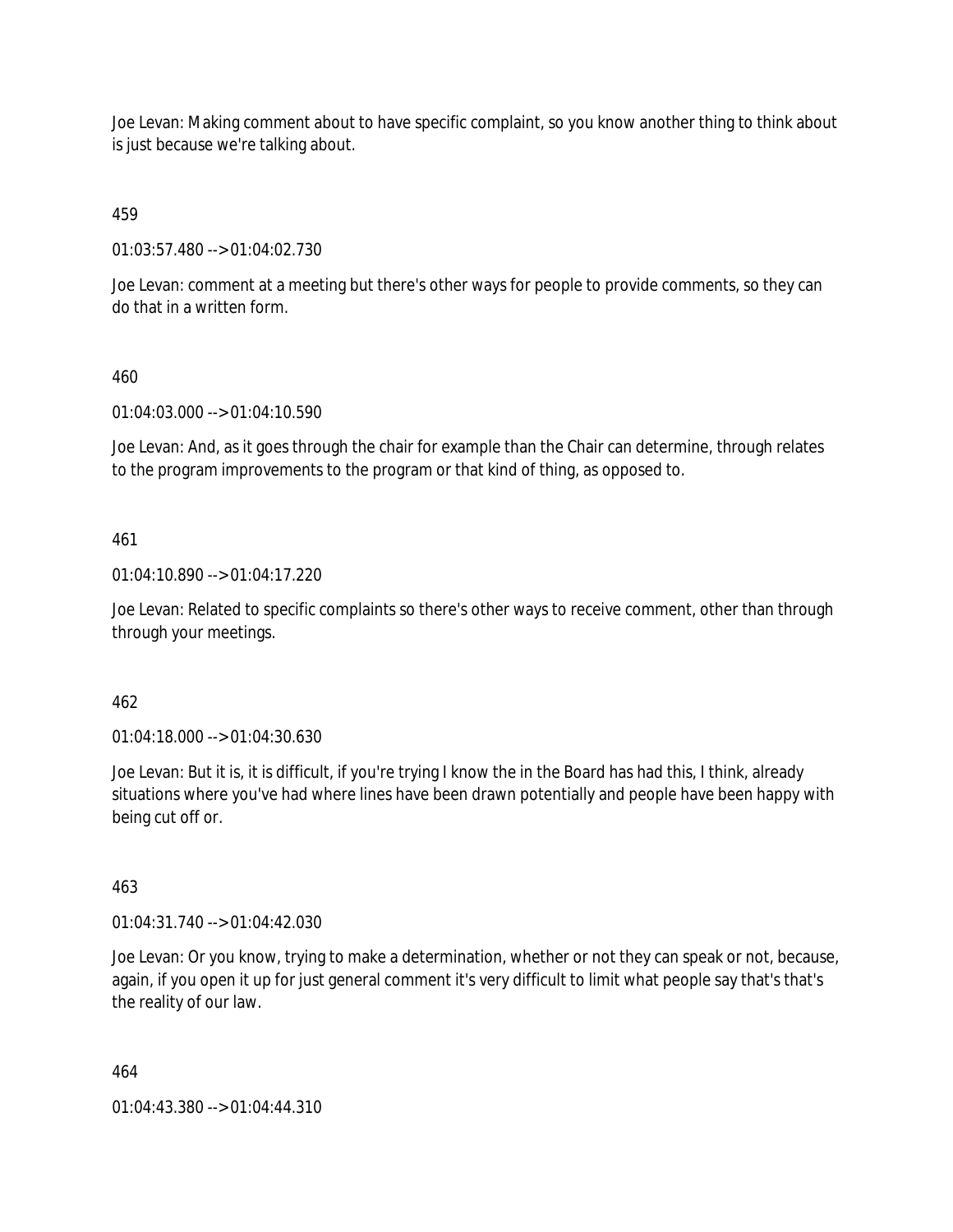Rasham Nassar: councilmember schneider's.

465

01:04:45.450 --> 01:04:46.020

Leslie Schneider: Thank you.

# 466

01:04:47.820 --> 01:04:56.520

Leslie Schneider: I think what I would like to express, is my appreciate that the ethics board is seeing value in the public comment.

# 467

01:04:58.050 --> 01:05:14.610

Leslie Schneider: And so I would like to honor that, at the same time, I also know that things work until they don't and it's really hard to kind of shut the barn door after the horse gets out and there are, it does seem.

# 468

01:05:16.260 --> 01:05:24.600

Leslie Schneider: From kristen's comments that you know, there really is there would be a huge frustration for any of us to be on.

## 469

01:05:24.960 --> 01:05:38.370

Leslie Schneider: the receiving end of a complaint and then on top of that, beyond the receiving end of public comment and not feel able to respond so I guess my request would be that if the ethics board does want to continue to.

# 470

01:05:39.690 --> 01:05:43.110

Leslie Schneider: For now, anyway, except public comment that there be.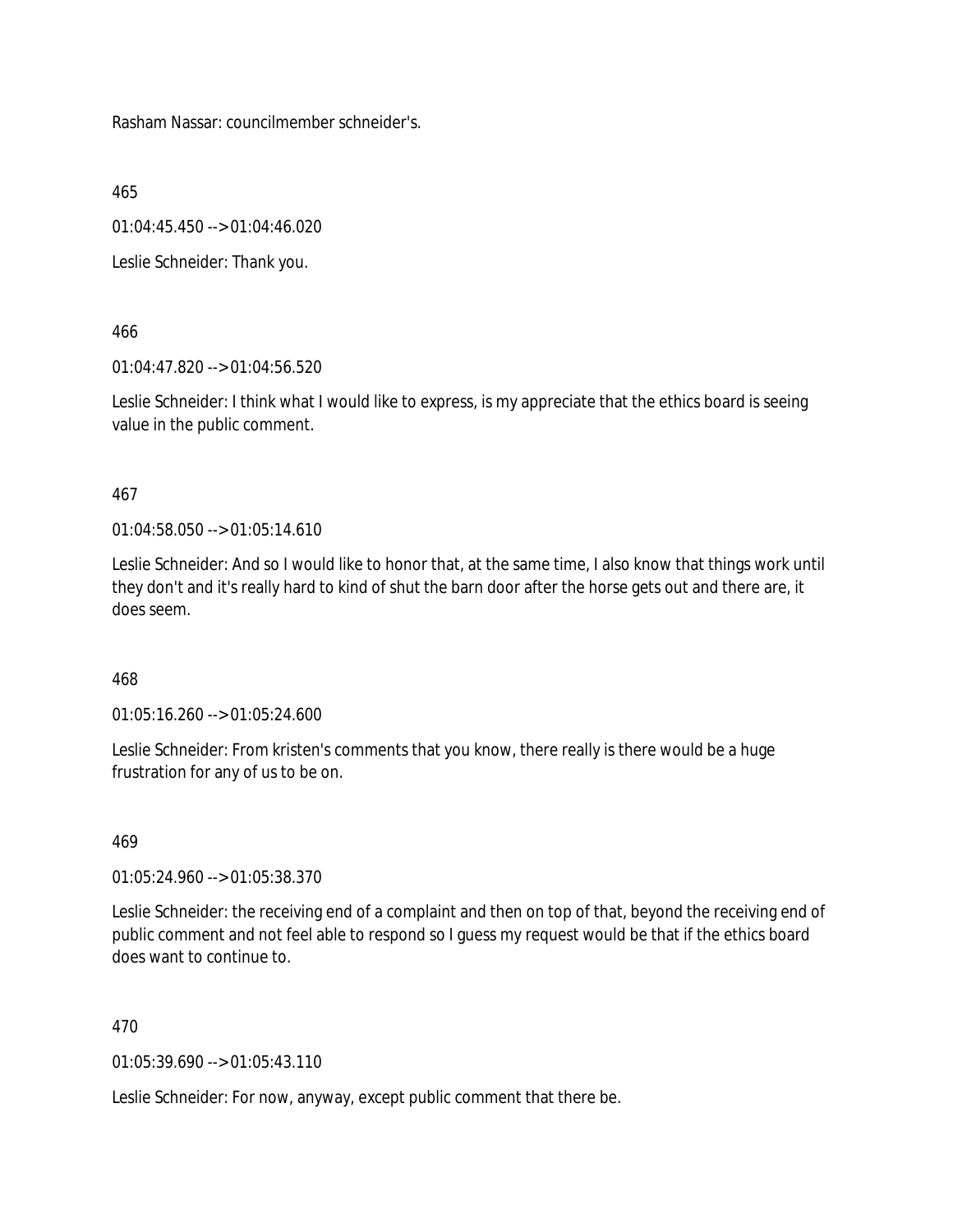01:05:44.280 --> 01:05:48.600

Leslie Schneider: An ability for when something like that happens for.

## 472

01:05:49.680 --> 01:05:57.540

Leslie Schneider: The person who has the complaint lodged against them to be able to request and get a rebuttal opportunity.

# 473

01:05:58.020 --> 01:06:10.590

Leslie Schneider: And if that has to happen very many times, I would say we shut down the public comment piece, because I don't think that would be where we really want to be, but if we wanted to experiment for a while, then maybe we have a safety valve.

## 474

01:06:11.760 --> 01:06:14.940

Leslie Schneider: For for that particular case so that's that's my input.

## 475

01:06:18.960 --> 01:06:23.430

Rasham Nassar: Is it Okay, if I go to David, I think your hand went up, but it was up for a while and then it went down.

#### 476

01:06:24.870 --> 01:06:26.430

Rasham Nassar: And somebody.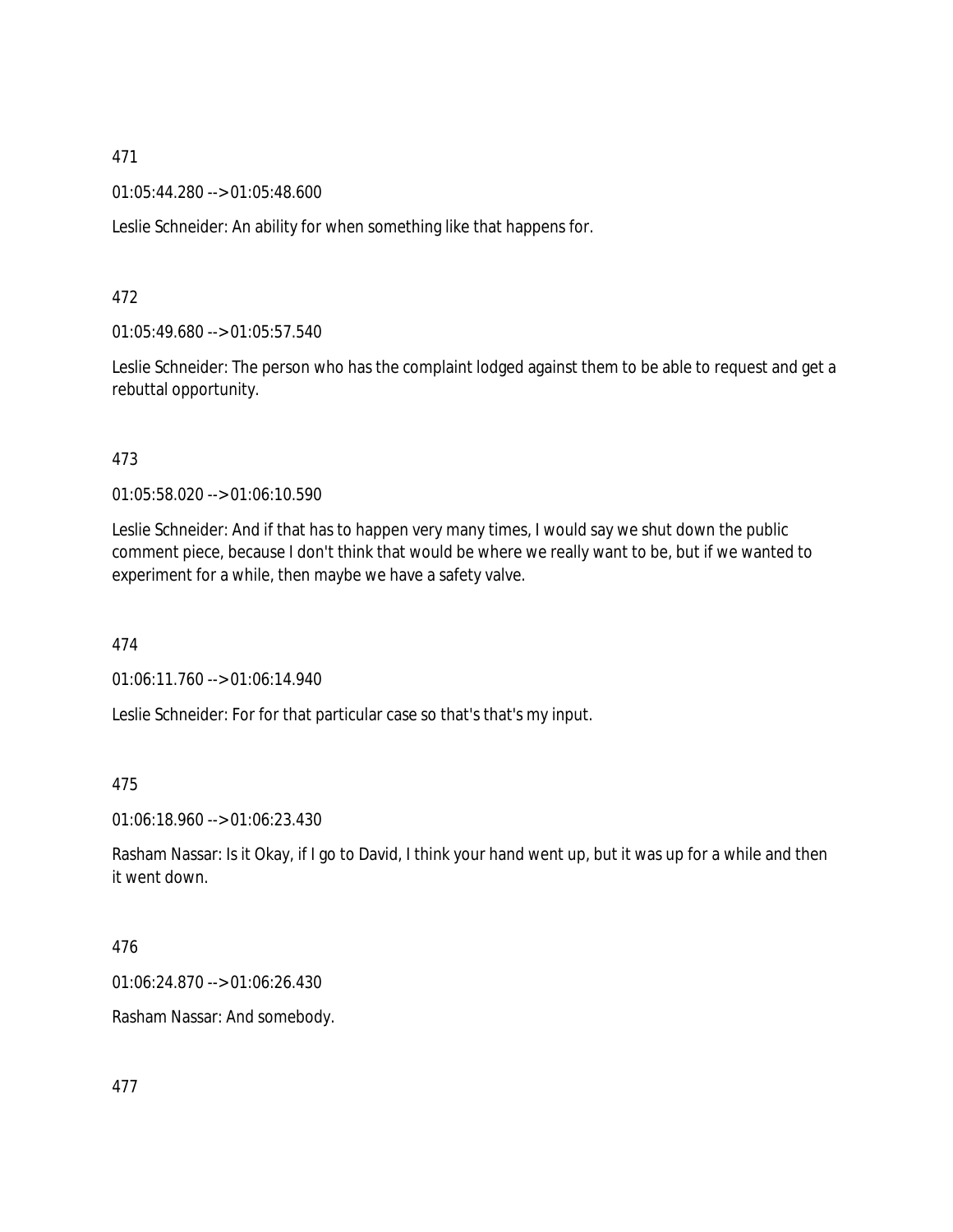01:06:27.090 --> 01:06:35.850

David Mallon: said, thank you, I I was just at first, I was going to just concur with what I said it sort of interpreting Tyler and don't you know, I was saying that.

# 478

01:06:36.330 --> 01:06:44.910

David Mallon: If you look at the report we gave you we actually is as much about the emails as it was public comment, and I think the sense of it was.

## 479

01:06:45.480 --> 01:06:54.300

David Mallon: We are the sense of the group was We appreciate the public comment moment as Tyler said, we were we felt like we were managing it reasonably well.

#### 480

01:06:54.810 --> 01:07:05.640

David Mallon: And we were willing to take the risk to keep that channel open the thing that we really wanted to see happen was the emails taken off the website so that at least that particular backdoor was taken was taken down.

## 481

01:07:06.360 --> 01:07:14.760

David Mallon: And I think that's still probably where where I that's that's what if, if my one suggestion would be just that keep the public comment but take the emails off the website.

## 482

01:07:15.390 --> 01:07:21.540

David Mallon: But, in the sense of this conversation and actually what both the previous Council members talk to.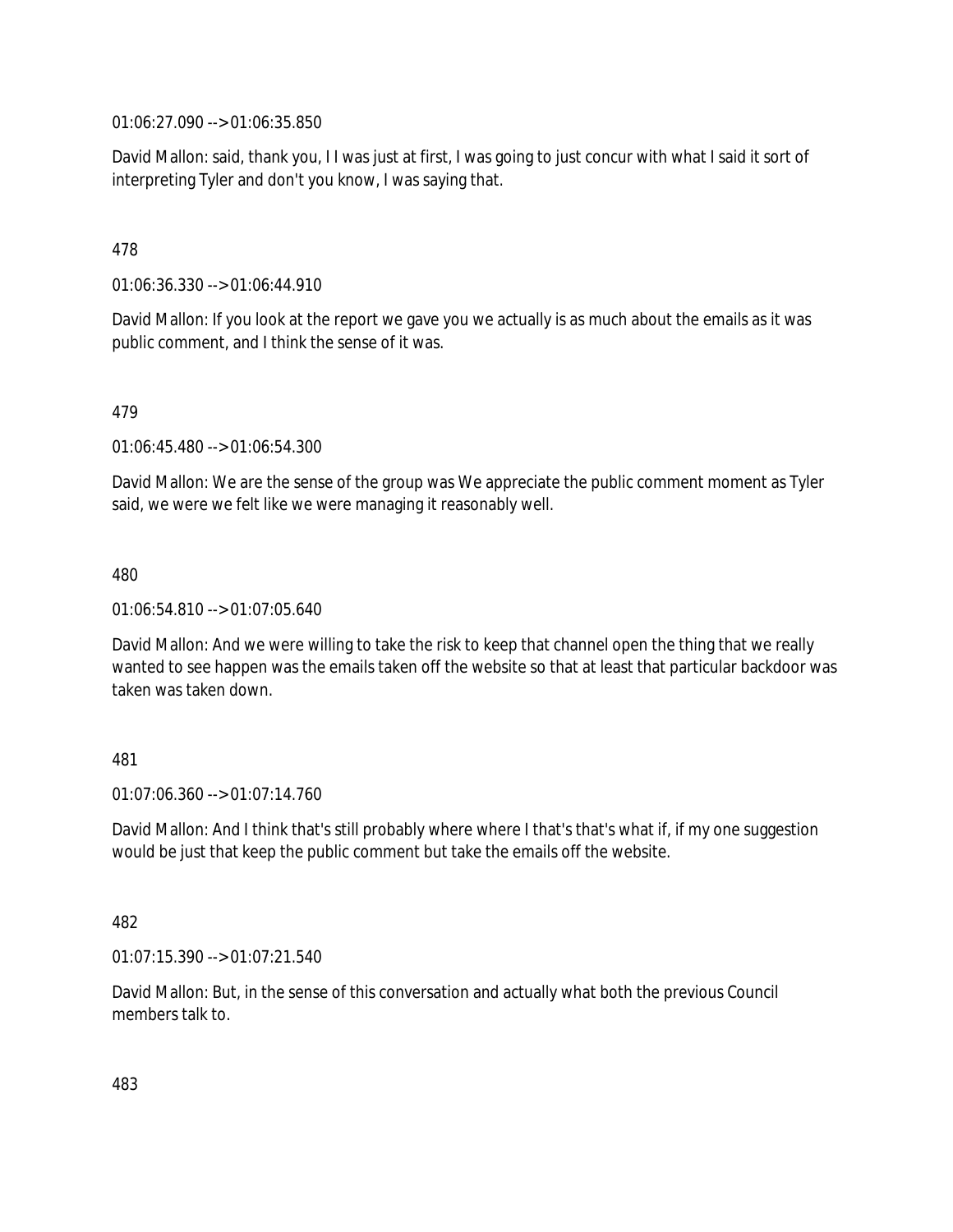01:07:22.140 --> 01:07:29.040

David Mallon: I could see us choosing to do something different, with public comment I think there's something is Tyler and don't you both indicated, there is something.

## 484

01:07:29.490 --> 01:07:35.400

David Mallon: The spirit of it feels like a good thing to offer some some way for the public to talk to us.

#### 485

01:07:35.940 --> 01:07:50.160

David Mallon: But as the city attorney has suggested, maybe there's alternative ways to do that and i'd certainly be open to that I don't think i'd want to turn off that option entirely, but if there are ways to put safety valves on it, then, then by all means we can do that.

#### 486

01:07:51.990 --> 01:07:53.130

Rasham Nassar: Deputy Mayor had Davos.

#### 487

01:07:54.390 --> 01:08:03.300

Kirsten Hytopoulos: Well, I would like clarification from the city attorney whether, if you have if you know this or not without research, but is it possible to define.

# 488

01:08:03.990 --> 01:08:16.380

Kirsten Hytopoulos: Public comment in the negative, I mean, in other words, is it only you may provide comment on these items, therefore, if it's not germane you can be cut off or it's open public comment and everything goes.

#### 489

01:08:16.770 --> 01:08:23.010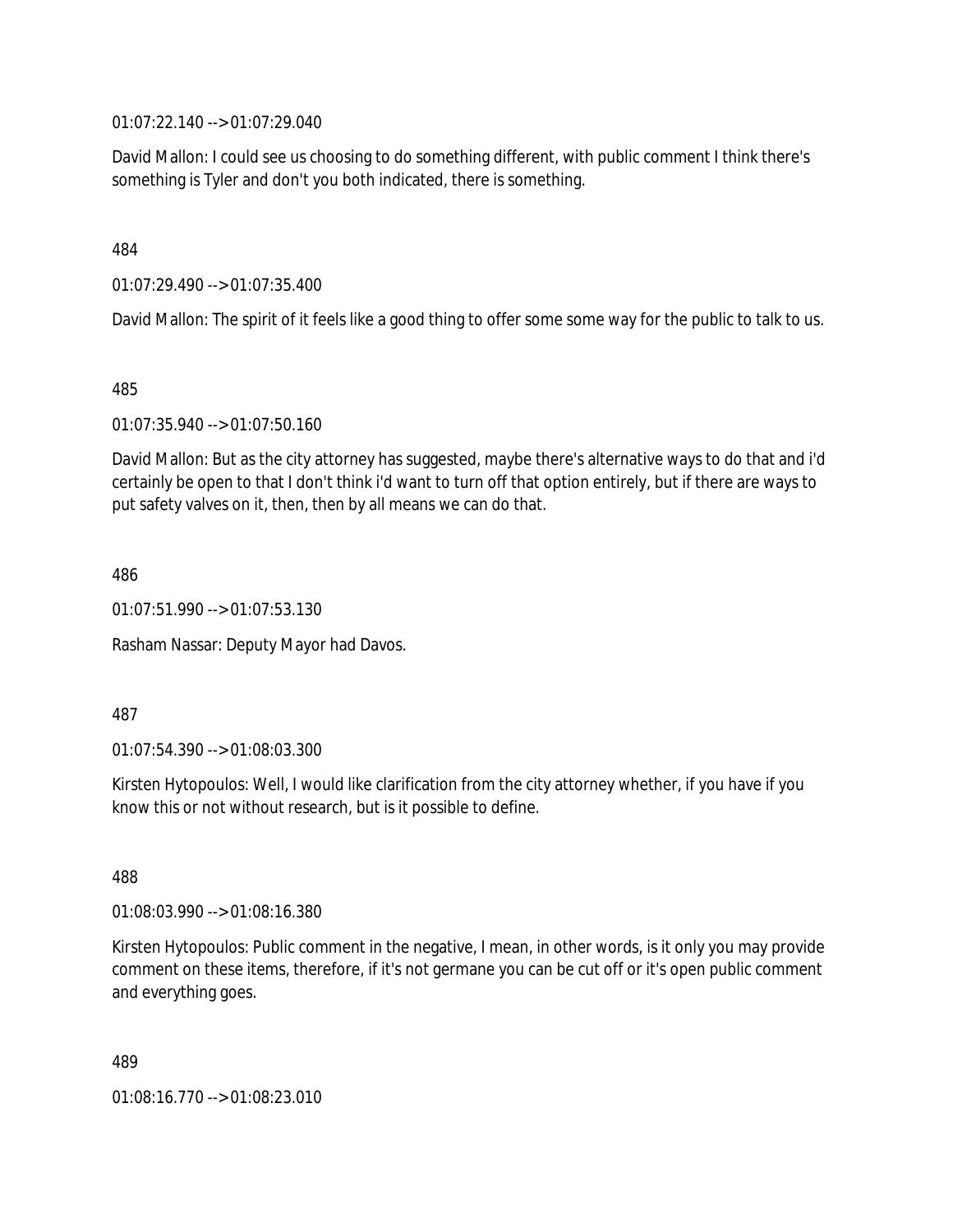Kirsten Hytopoulos: Is there is there is there an in between, which is that the nature of public comment at the ethics board.

# 490

01:08:23.970 --> 01:08:37.860

Kirsten Hytopoulos: is open public comment accepted that comment will not be taken on pending matters is that so and I think the board needs to know, because otherwise it, I think that they would like to be able to cut people off if they're doing that.

# 491

01:08:38.940 --> 01:08:43.230

Joe Levan: Well, I think the way to consider that would be it wouldn't be open public comment.

# 492

01:08:44.340 --> 01:08:54.210

Joe Levan: It be even a more limited forum, it would be it'd be comments that's allowed from the public related to the design, which define what it would relate to.

## 493

01:08:54.810 --> 01:09:04.680

Joe Levan: But that so that so that would be the purpose of the comment would relate to a specific topics and if it was did relate to that topic that it wouldn't be true man and that wouldn't be appropriate.

## 494

01:09:05.760 --> 01:09:07.890

Joe Levan: So I think that could be defined.

495

01:09:09.000 --> 01:09:19.890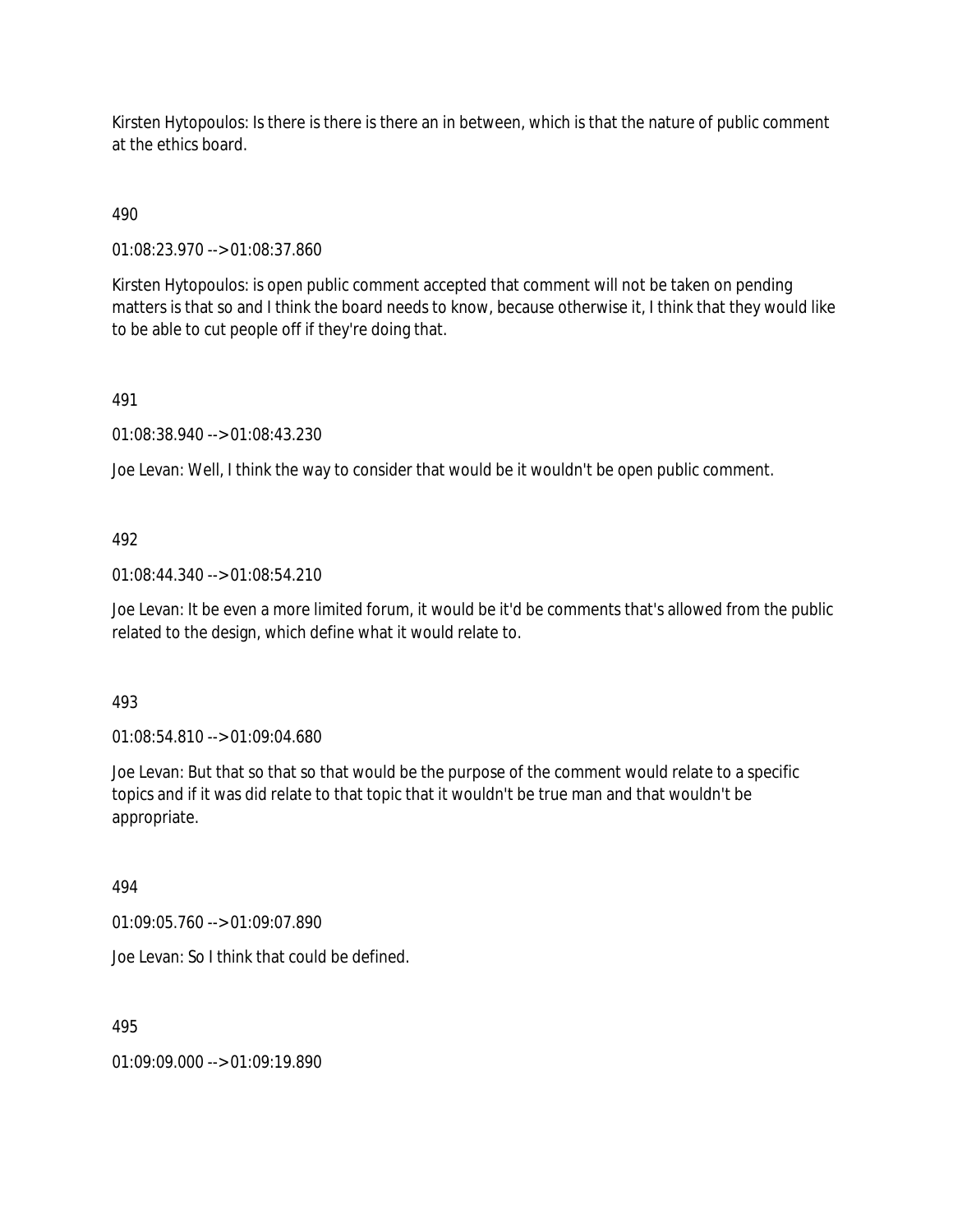Joe Levan: That way, another thing I wanted to mention is that, in terms of the program and any because certainly it's very viable, of course, to get public comment for related to the program but it's.

496

01:09:20.490 --> 01:09:30.120

Joe Levan: Just something to consider that it's the Council establish this program it's the council's program so that that comment, presumably is more more.

# 497

01:09:30.960 --> 01:09:35.280

Joe Levan: Appropriately directed to the Council not not to the board.

498

01:09:35.760 --> 01:09:45.660

Joe Levan: because the Council is the one who determines you know what it wants to do with the program and the Council can certainly seek input from the board about any kind of common against right so someone from the public says.

499

01:09:45.930 --> 01:09:57.570

Joe Levan: I think the program is needs needs to be improved, based on this this and this that that would go to the Council and the Council then can get input from the board about you, what do you suggest on this or what's your recommendation.

500

01:09:59.790 --> 01:10:06.540

Kirsten Hytopoulos: And I just respond I were in a weird situation and christy is probably going to want it be a process person who handle this but.

501

01:10:07.290 --> 01:10:14.100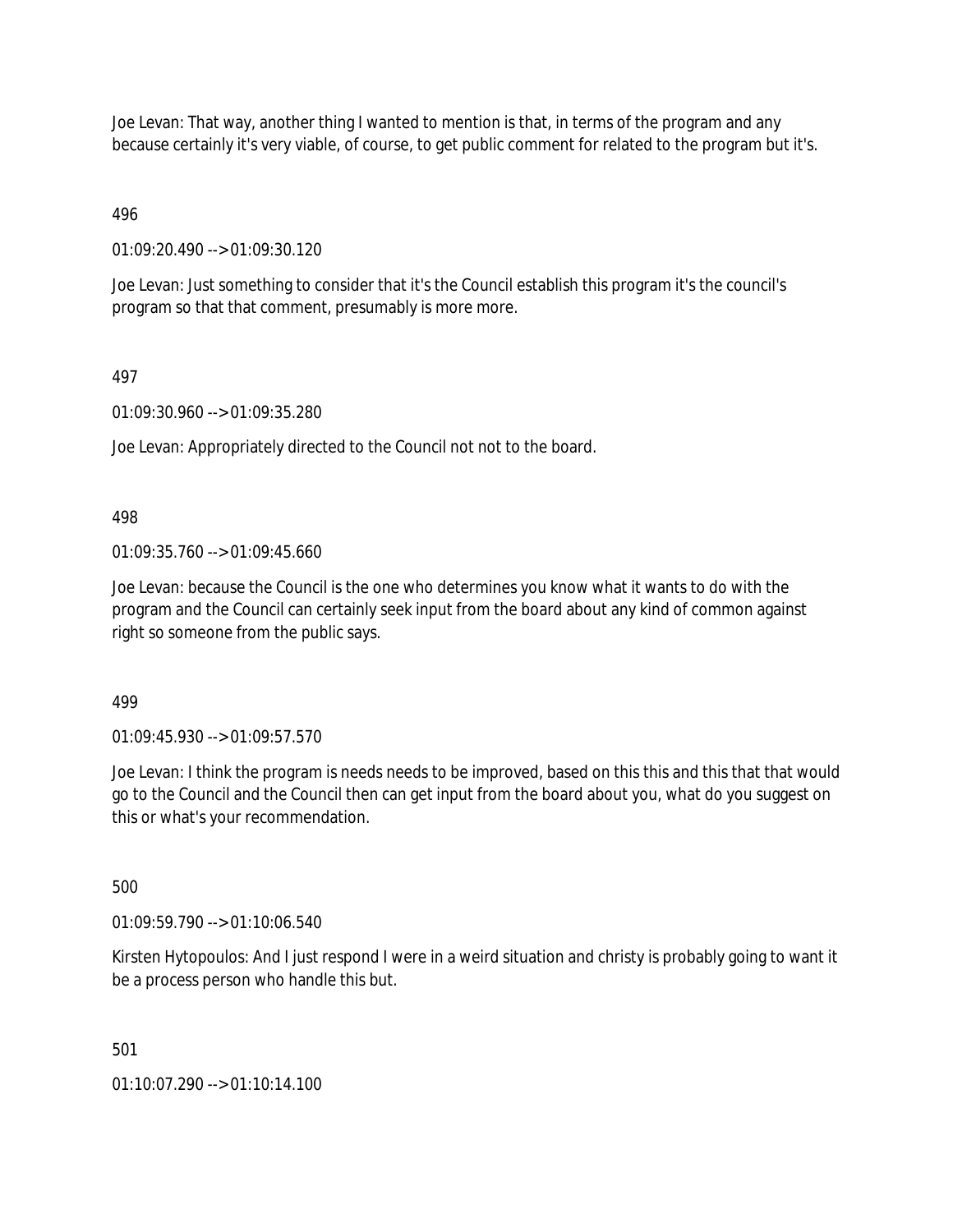Kirsten Hytopoulos: we're not making motions we're also two boards together a bit we'd like to coalesce I think and come to some conclusions.

502

01:10:14.700 --> 01:10:20.520

Kirsten Hytopoulos: I mean i'm not sure how we're going to do that so like in this situation, I guess, I would suggest that what i'm hearing is the board.

503

01:10:21.330 --> 01:10:29.400

Kirsten Hytopoulos: The Board, would like to not have their emails easily accessible for that type of public comment, and I support that and imagine Council sports that.

504

01:10:29.790 --> 01:10:39.390

Kirsten Hytopoulos: The Board, would like to continue to have public comment, and perhaps the Board will work on determining how to define it so that it can get the comment at once and i'm supportive of that.

505

01:10:39.900 --> 01:10:48.240

Kirsten Hytopoulos: I don't know if that's helpful but mayor, I work councilman car Christie maybe we can figure out how to bring these to a conclusion each topic.

506

01:10:49.980 --> 01:10:51.540

Rasham Nassar: Steve councilmember car has a suggestion.

507

01:10:53.400 --> 01:11:02.490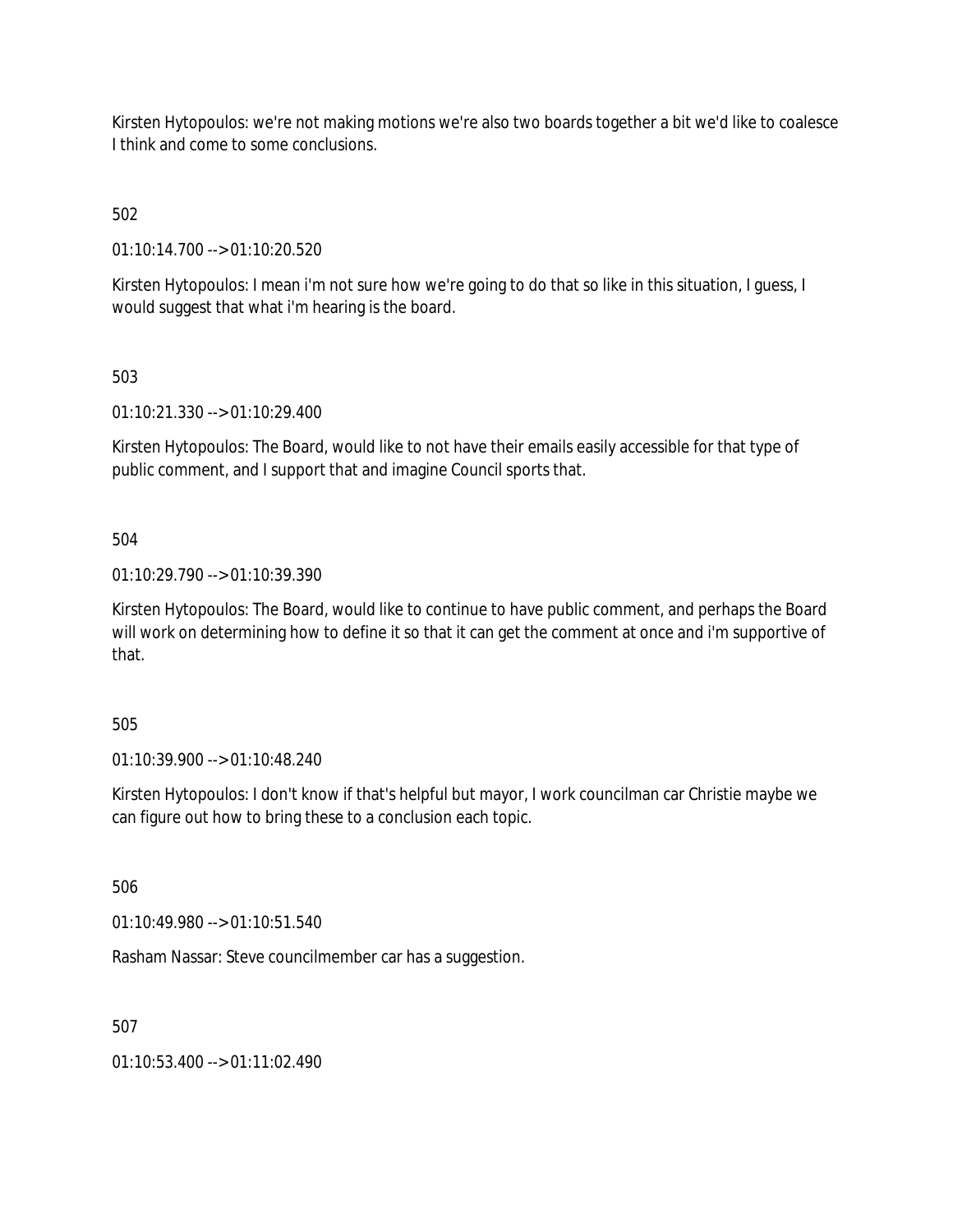Christy Carr: Well, thank you, I not really, but I think that Deputy Mayor kind of nailed the two salient topics here in terms of emails is what the Board was asking for.

508

01:11:03.300 --> 01:11:13.890

Christy Carr: In their report that they gave to us, and I would agree with that, as well, I think we can probably come to an agreement that we would not have their emails available publicly and that.

509

01:11:15.420 --> 01:11:31.410

Christy Carr: That solves one problem and then in terms of public comment it sounded like the board, like the spirit or intent of the public comment for a program that serves the public, and that they would continue to work on how that works, so I think those are really the two points and.

## 510

01:11:33.060 --> 01:11:40.440

Christy Carr: Thanks, it sounds like everybody's been saying the same thing so maybe we can draw that point to a conclusion.

511

01:11:44.100 --> 01:11:45.600

Christy Carr: yeah for me.

512

01:11:46.260 --> 01:11:48.690

Rasham Nassar: Does anyone disagree with what councilmember car said.

513

 $01:11:51.840 \rightarrow 01:12:05.760$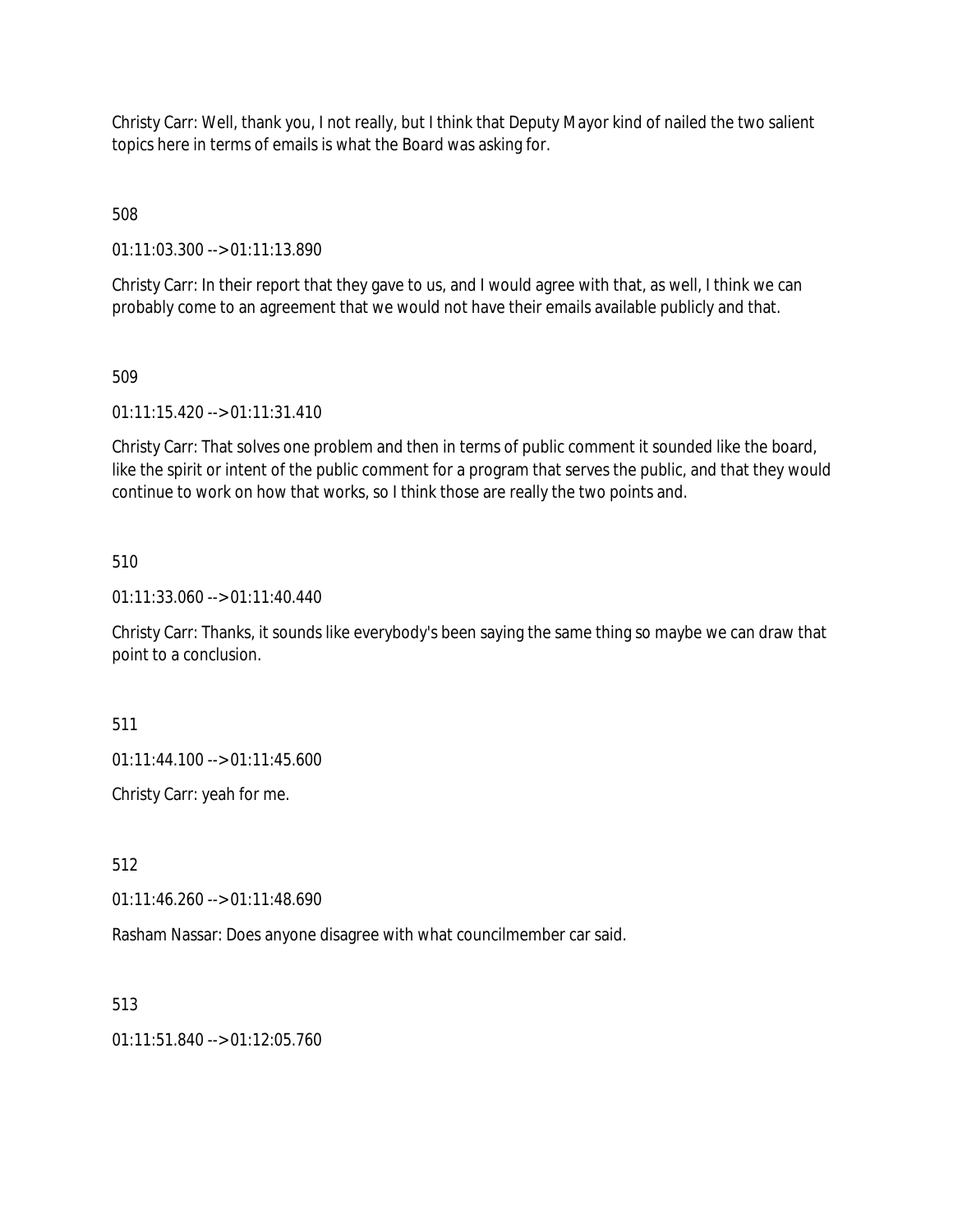Rasham Nassar: so that we could we can take that as as direction for how we like to move forward and i'm going to turn to this city attorney and say, well, how do we move forward from here we're not making motions are you tracking these recommended changes.

514

01:12:05.820 --> 01:12:09.750

Joe Levan: yeah I am and on that front, I think the takeaway I would have is.

515

01:12:10.860 --> 01:12:16.650

Joe Levan: That, as for you have to explore chair it's part of the comment I will comment that you allow.

516

 $01:12:17.100 \rightarrow 01:12:28.530$ 

Joe Levan: They do you make clear, maybe, maybe we work on a statement that you, you provide that that is clear about this, is this is not just general public comment, this is public comment that's the received.

517

01:12:29.070 --> 01:12:42.030

Joe Levan: But what is not allowed is because of the unique nature of the ethics board it's not appropriate to comment on specific attendee matters in front of the Board something like that, I think that we could work on some language related to that.

518

01:12:43.770 --> 01:12:53.250

Rasham Nassar: city attorney can't you just can't you write that into the agenda by structuring it under an agenda item that was say ethics board general procedures and process.

519

01:12:53.790 --> 01:13:07.950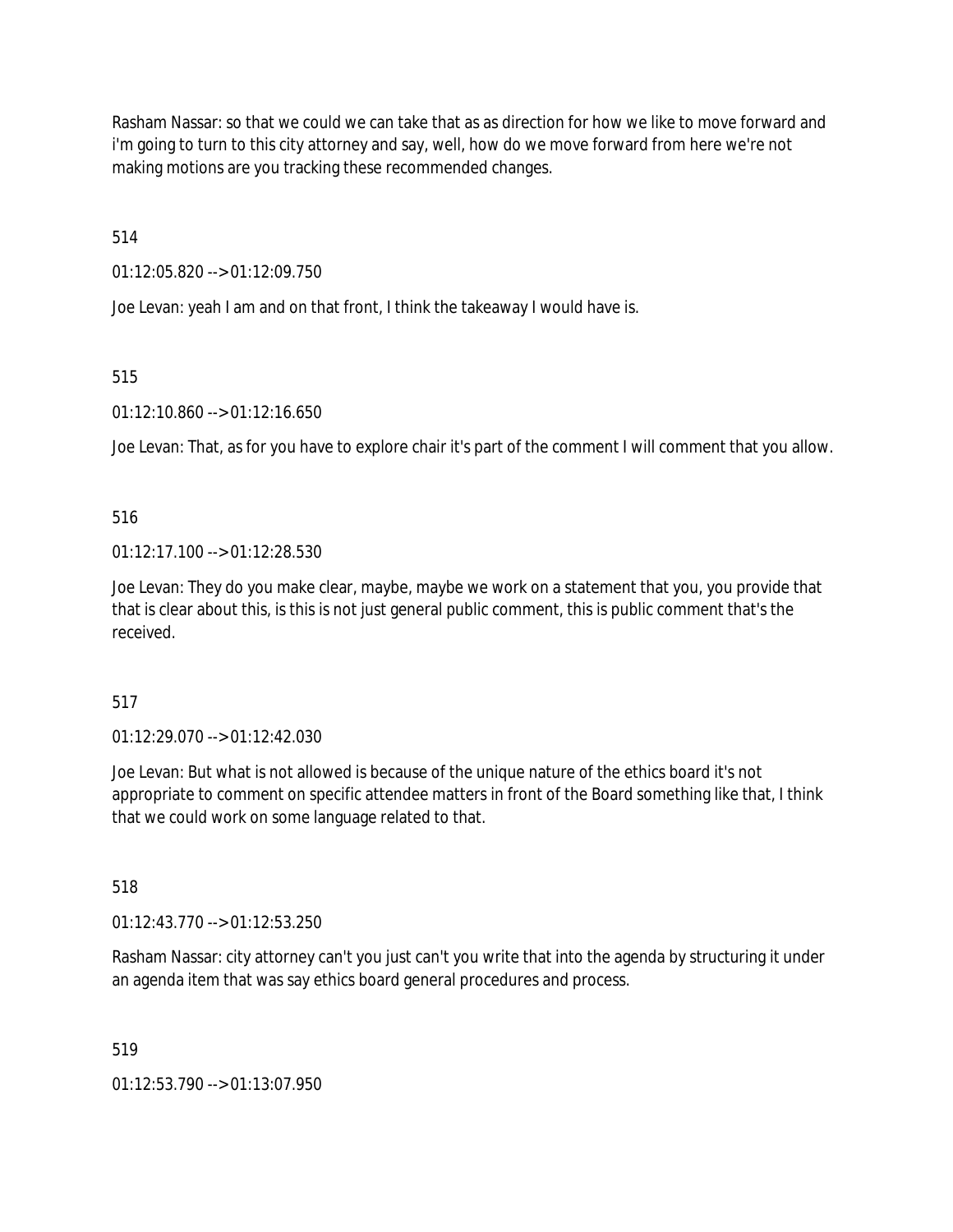Rasham Nassar: And then public comment period will pertain to that agenda item and then there's there's no general public comment right on this at the start of the agenda, but there is a public comment period but it's captured and contained within the scope of whatever agenda item proceeds it.

# 520

01:13:09.750 --> 01:13:23.520

Joe Levan: yeah so that's that's a that's a good point where depending on, so the topics on the agenda for the ethics board, obviously the topics that relate to specific compliance you wouldn't take a comment on those.

# 521

01:13:24.120 --> 01:13:31.650

Joe Levan: But if you had other items that related to the program you would take comment related to those items and but you wouldn't have any general public comment.

# 522

01:13:32.580 --> 01:13:37.320

Joe Levan: Provision so like at the start, you mean, however, you do that now that you could do that that that's a good solution.

# 523

01:13:37.680 --> 01:13:46.200

Joe Levan: Because then you'd only be taking comment on the agenda item and then you're getting public comment on that agenda item, but if it didn't relate to the agenda item that it wouldn't be germane.

# 524

01:13:46.980 --> 01:13:55.560

Joe Levan: To that topic, and you that speaker that could be cut off for not addressing not you know not speaking on a topic destroy main to that particular topic.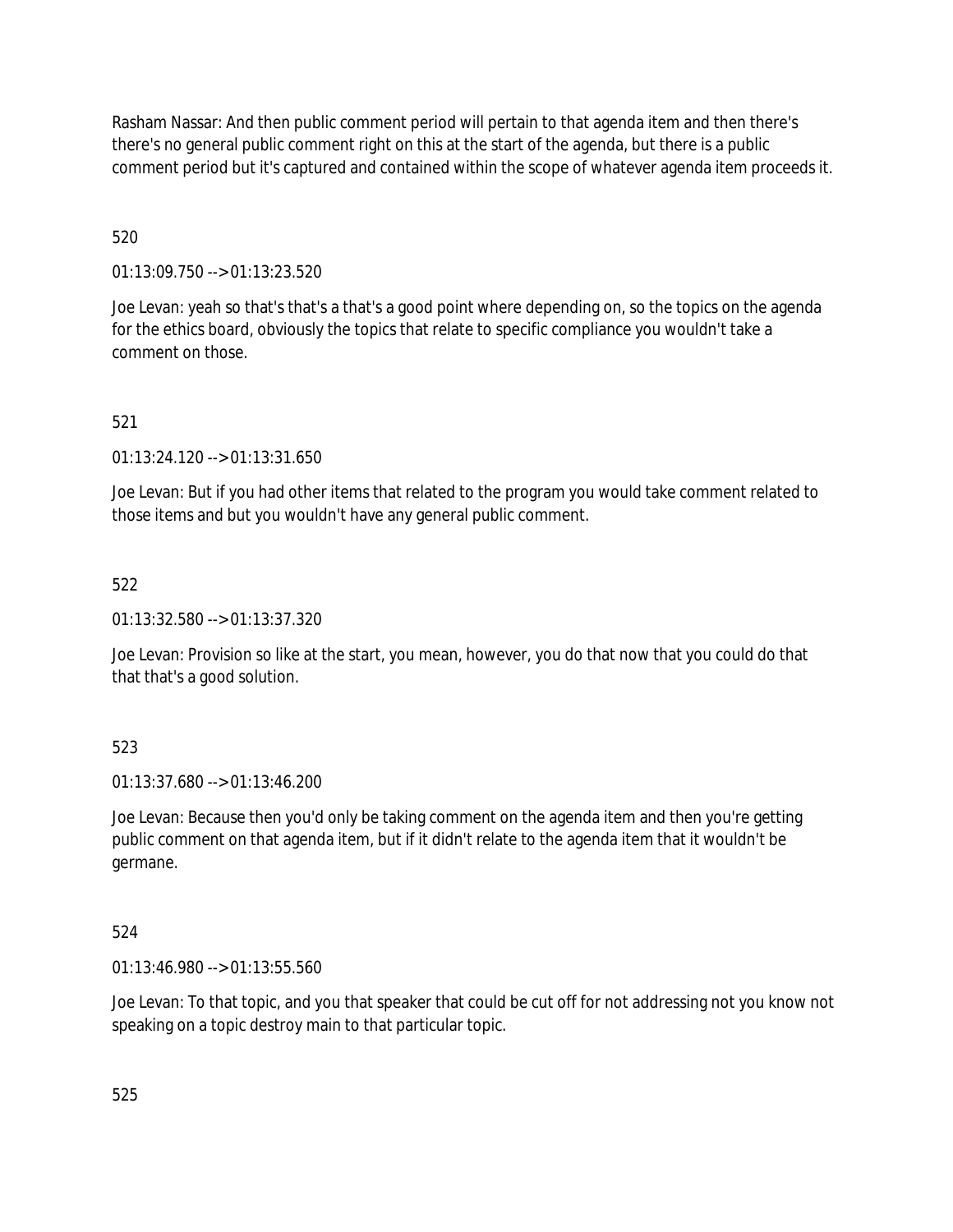01:13:58.230 --> 01:13:59.220

Rasham Nassar: Okay councilmember card.

526

01:14:00.120 --> 01:14:08.910

Christy Carr: yeah thanks I was thinking about a statement, I think the planning Commission might do that sometimes, and in the beginning of their public comment period I can't remember.

527

01:14:09.840 --> 01:14:21.030

Christy Carr: But then I was also curious because the public comment to the point that you're not gathering facts and you're not investigating and you're not supposed to actually be considering the public comment that you're receiving if it's on.

528

01:14:21.480 --> 01:14:37.140

Christy Carr: If it's on a case that's in front of you, maybe that's the the gentler statement is to say, we appreciate, we want to continue this spirit of communication and transparency, but please know, according to the program we are considering this.

## 529

01:14:38.340 --> 01:14:51.570

Christy Carr: in a certain way, which doesn't necessarily include your input in public comment, so I don't know if that makes sense if in in terms of a preliminary air preface statement at an actual meeting.

530

01:14:52.860 --> 01:14:57.810

Christy Carr: And then, I guess, I just wanted to comment on Council members snyder's idea to about giving Council people the.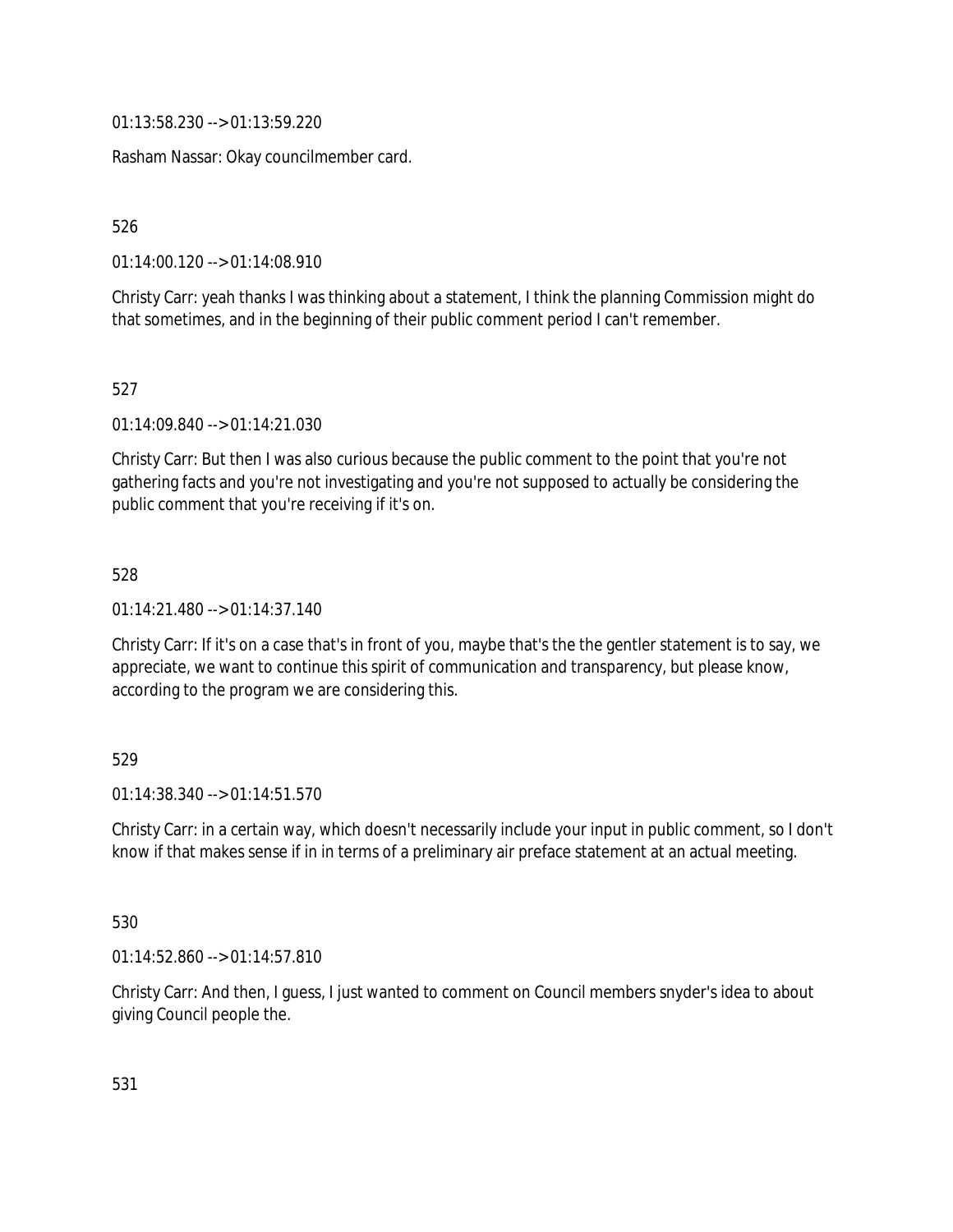01:14:58.980 --> 01:15:15.870

Christy Carr: chance to rebut public comment it's sorted to that same point is that again that, whatever the Council person would bring forward wouldn't be considered by the ethics board just the same as the public comment when being so I didn't see value in that opportunity being provided.

532

01:15:18.690 --> 01:15:19.170

Rasham Nassar: Here Weaver.

533

01:15:20.790 --> 01:15:24.840

Tyler Weaver: yeah I was just going to suggest that in order to move forward.

# 534

01:15:26.100 --> 01:15:36.780

Tyler Weaver: I will work with the city attorney or his deputy, on some language design to make it clear, we are not going to accept comment on.

535

01:15:37.980 --> 01:15:38.790

Tyler Weaver: Currently.

536 01:15:40.710 --> 01:15:41.910 Tyler Weaver: considered complaints.

537

01:15:44.100 --> 01:15:48.420

Tyler Weaver: I don't, I would like to keep the ability for people to.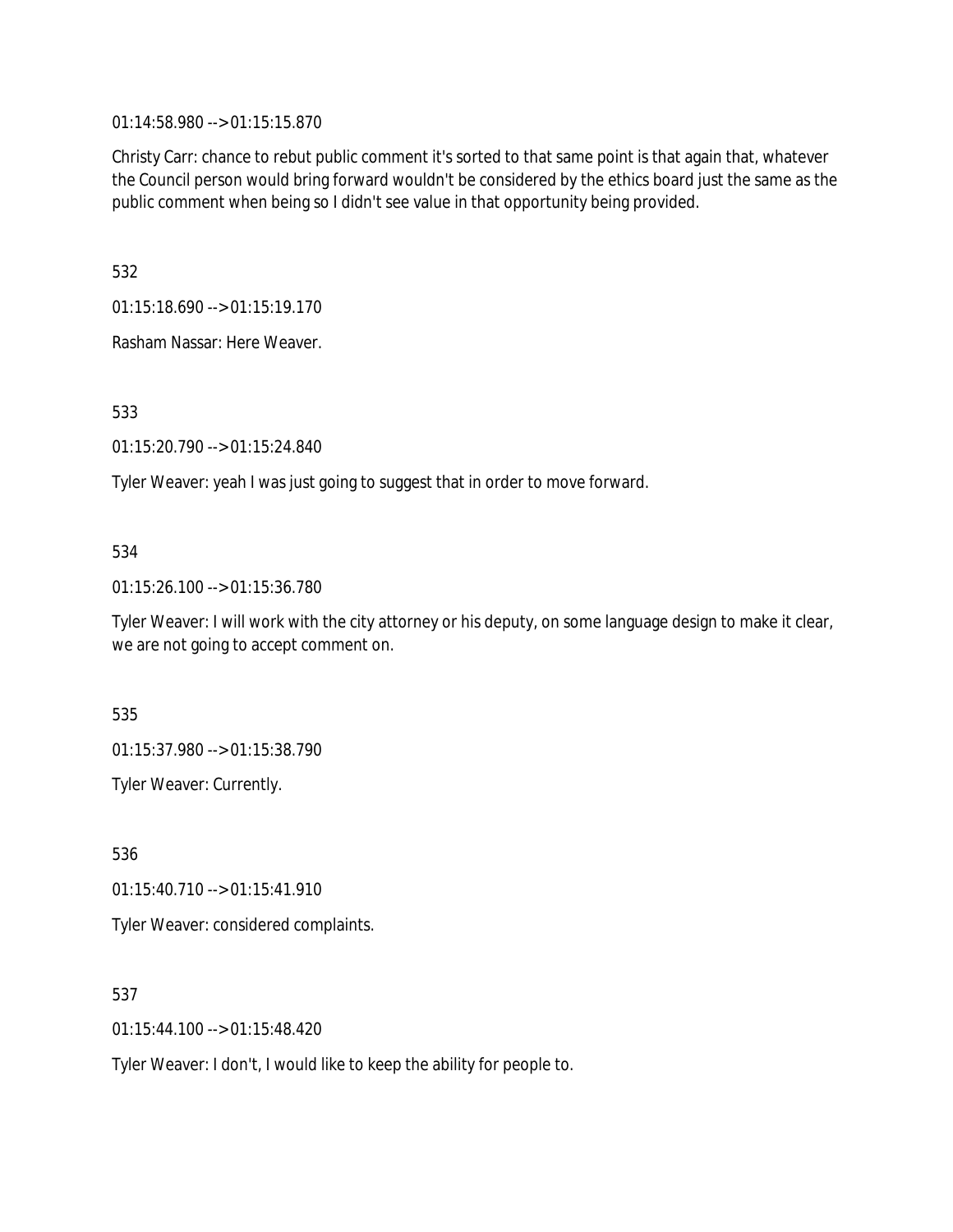$01:15:49.530 \rightarrow 01:15:50.160$ 

Tyler Weaver: comment.

539

01:15:51.300 --> 01:16:02.490

Tyler Weaver: However, they want to on opinions that we have issued and the ability to to deal with that and things that we've already decided, so that we could answer any public questions that are about that.

540

01:16:05.160 --> 01:16:11.460

Rasham Nassar: Well Okay, and I think that that's that's good direction to move forward, and I think the city attorney will also consider with you.

# 541

01:16:11.910 --> 01:16:22.290

Rasham Nassar: The option that I proposed, which was just to you would just schedule routine carry over items on every month agenda and accept public comment for those items, one could be passed.

542

01:16:23.220 --> 01:16:31.530

Rasham Nassar: opinions and find determinations by the ethics board public comment on that item in the second could be the ethics program public comment on that item.

543

01:16:32.490 --> 01:16:38.640

Rasham Nassar: And then for anything that you're currently considering Of course you just would not put in your agenda that there was a public comment period and the city attorney.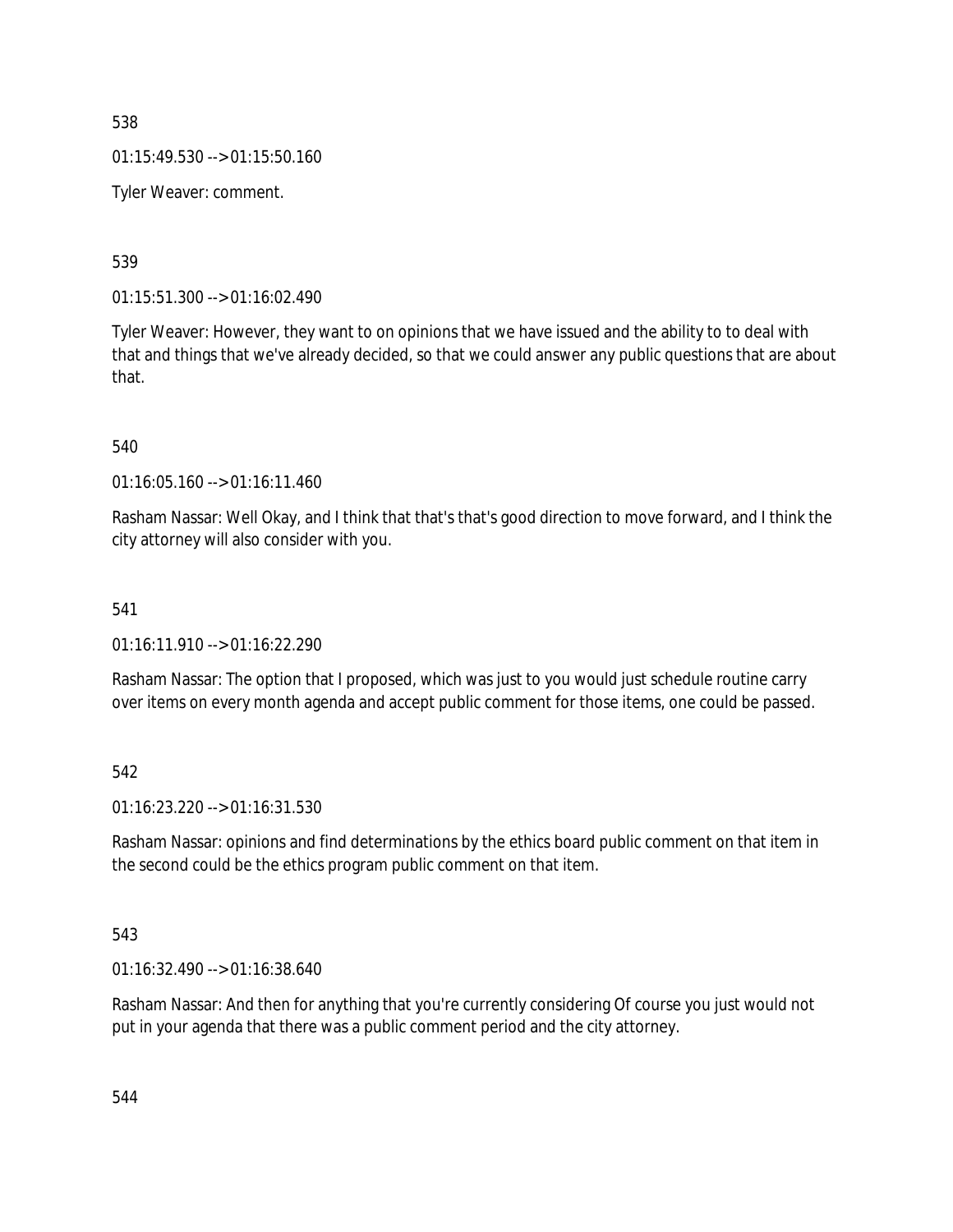01:16:40.230 --> 01:16:44.760

Rasham Nassar: And you chair, we were sounds like you will be discussing that which is the better of the two approaches.

545

01:16:46.470 --> 01:16:51.840

Rasham Nassar: So we're good on that one i'm going to i'm going to literally check it off my list for.

546

01:16:52.980 --> 01:16:58.680

Rasham Nassar: me is making progress, okay Deputy Mayor may go back to you now to that.

#### 547

01:17:00.120 --> 01:17:09.420

Rasham Nassar: Page to have six for the members of the public that are following along we're going to be discussing again the complaints made by an attorney on behalf of an unnamed client or anonymous.

548

01:17:11.010 --> 01:17:13.410

Rasham Nassar: clients somebody gets an ethics complaint in general.

549

01:17:15.210 --> 01:17:19.500

Kirsten Hytopoulos: Well, I mean, I think I made my statement is to my statements as to why I don't think that.

## 550

01:17:19.860 --> 01:17:25.710

Kirsten Hytopoulos: We should allow that we need to clarify in the program that the person complaining needs to identify themselves as somebody mentioned that.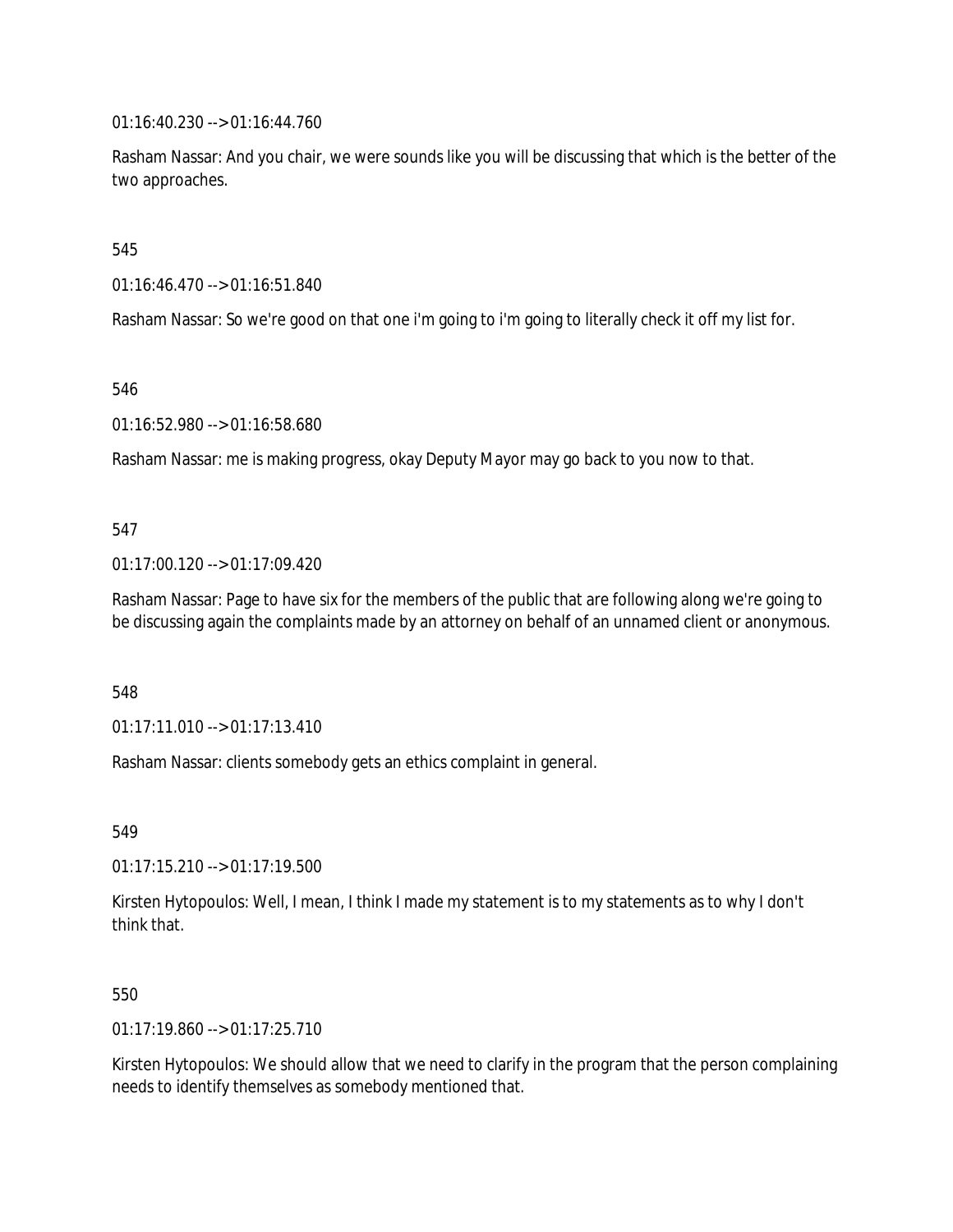01:17:26.190 --> 01:17:33.540

Kirsten Hytopoulos: In that one that had come to the board than someone else came in, then stood in the shoes of the Attorney on behalf apparently of this.

552

01:17:33.840 --> 01:17:41.850

Kirsten Hytopoulos: Also unnamed person and if i'm understanding that correctly remember the point is what whoever is serving as an agent for the person that's not acceptable it's not just the.

553

 $01:17:42.270 \rightarrow 01:17:49.380$ 

Kirsten Hytopoulos: status of attorney it's that the person bringing forward the complaint needs to bring from the complaint and this shouldn't be a big problem, because in that kind of case.

554

01:17:50.040 --> 01:17:58.590

Kirsten Hytopoulos: I don't know which complainant was but presumably that new third party could just take over the complaint and be the complainant, as long as they are the the actual.

555

01:17:59.220 --> 01:18:06.810

Kirsten Hytopoulos: You know, as a player in a one on one situation, but in any case, I just wanted to clarify that this isn't just about attorney client, this is about.

556

01:18:07.830 --> 01:18:16.080

Kirsten Hytopoulos: Whoever is complaining Someone needs to put their name on and say it to stay I this person am complaining these facts.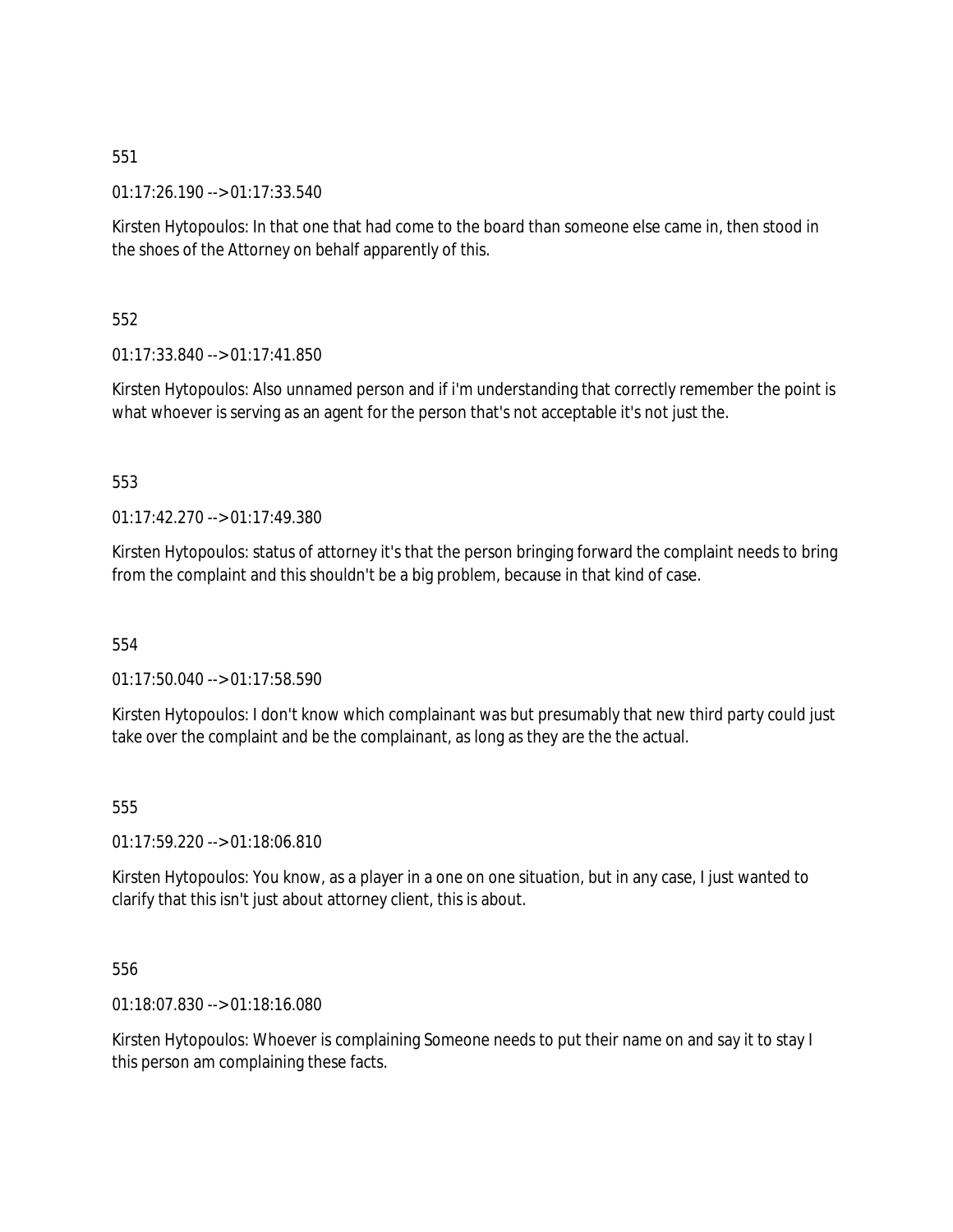01:18:17.610 --> 01:18:18.540

Rasham Nassar: Okay chair Weaver.

558

01:18:19.080 --> 01:18:30.720

Tyler Weaver: I just wanted to clarify that in that case we did have somebody come forward and say i'm complaining here's my complaint and then attach the hundred page complaint from an attorney.

559

01:18:35.130 --> 01:18:38.100

Rasham Nassar: So I think at this point if ethics board members would like to weigh in.

560

01:18:39.300 --> 01:18:40.950

Rasham Nassar: With your individual opinions.

561

01:18:42.090 --> 01:18:42.870

Rasham Nassar: On this question.

562

01:18:44.160 --> 01:18:45.360

Rasham Nassar: Go ahead chair Weaver.

563

01:18:47.880 --> 01:18:49.410

Tyler Weaver: In the one we considered I mean I.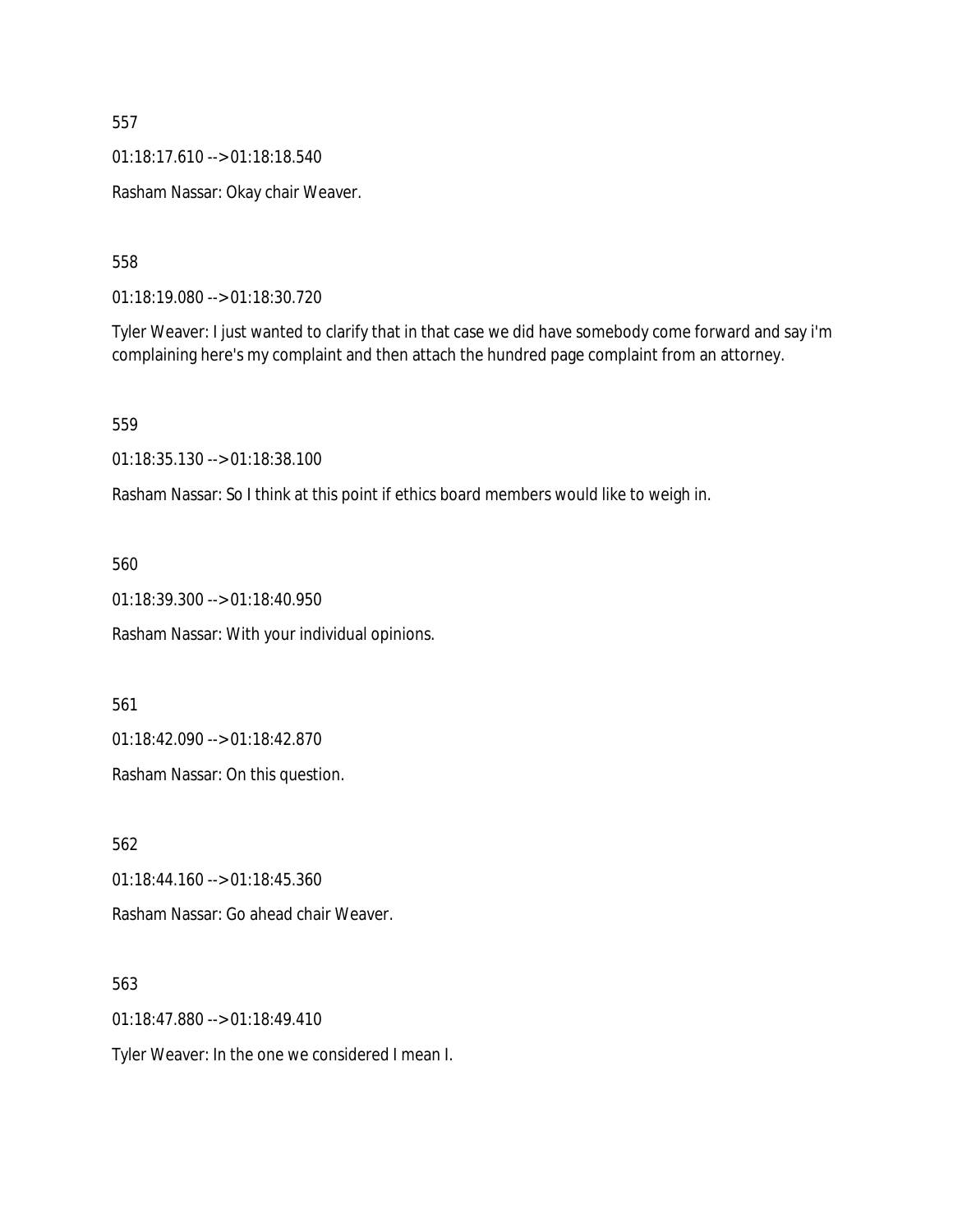01:18:50.640 --> 01:18:58.530

Tyler Weaver: I don't know that it matters to me as an ethics board member necessarily whether there is a name on it or not.

565

01:18:59.610 --> 01:19:01.440

Tyler Weaver: we're getting we looked at it the same way.

566

01:19:03.090 --> 01:19:13.680

Tyler Weaver: It did affect at least to some extent our credibility analysis, because they didn't have anybody who could come forward and say that they've seen or heard that so we did take that into consideration and that way.

### 567

01:19:17.400 --> 01:19:22.080

Tyler Weaver: I don't really have a strong feeling about whether it should be that way or not.

## 568

01:19:23.520 --> 01:19:32.280

Tyler Weaver: You know, we can treat it just as any other complaint, but you know I, it was an issue that came up that I knew the Council would want to consider.

569

01:19:35.340 --> 01:19:35.910

Rasham Nassar: don't yeah.

570

01:19:37.080 --> 01:19:38.430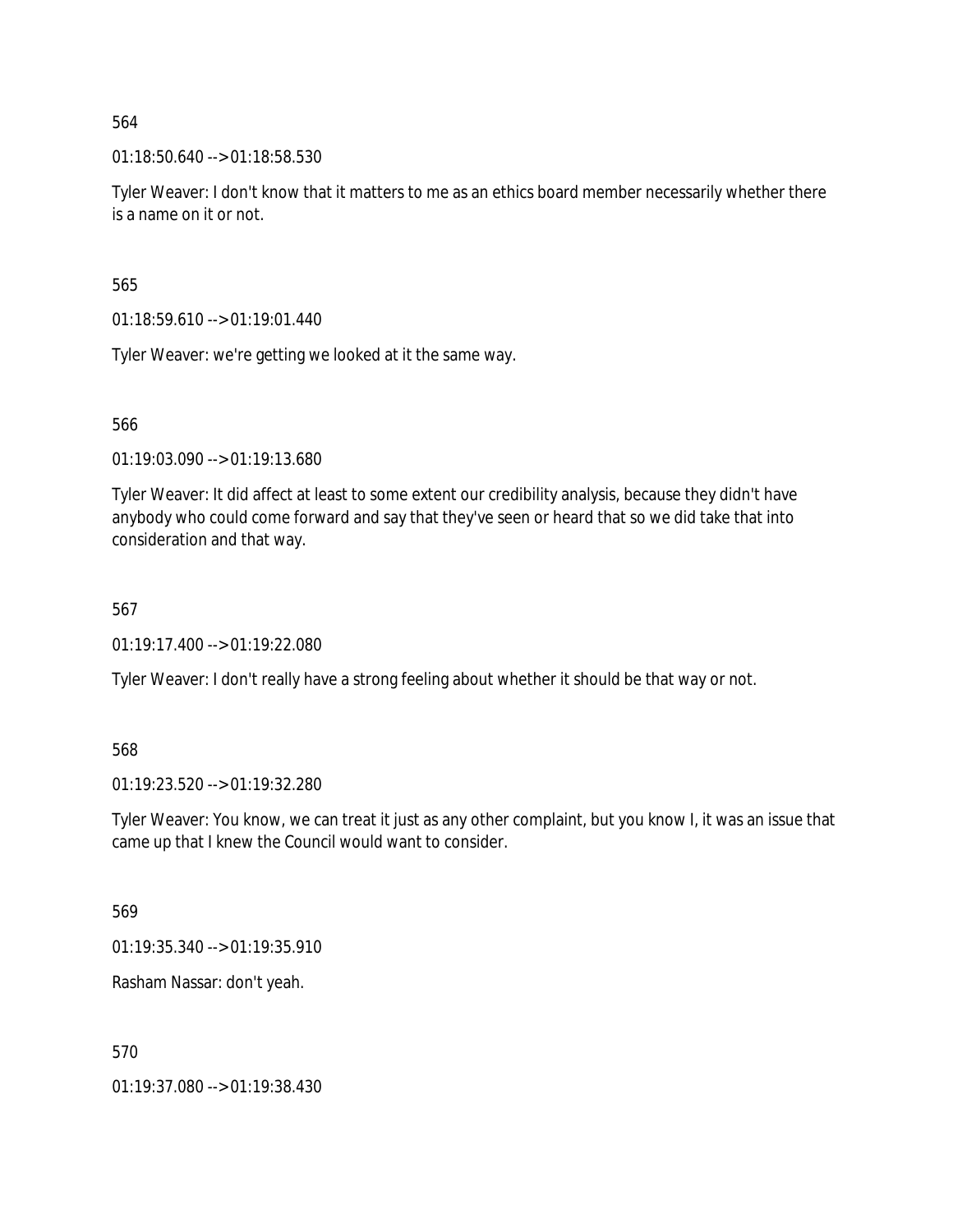Dona Keating: I think that.

# 571

01:19:40.170 --> 01:19:49.530

Dona Keating: You know, I think that having an anonymous complaint actually does get in the way of us being able to confirm the veracity of some of the the allegations that are being made.

# 572

01:19:50.520 --> 01:19:56.520

Dona Keating: I think that we already have in a lot of ways in our legal system, you know the whistleblower protection.

# 573

01:19:56.790 --> 01:20:04.650

Dona Keating: under very extreme circumstances which we could consider on a case by case basis, but they would have to actually maybe fill out some type of a document.

## 574

01:20:05.370 --> 01:20:17.970

Dona Keating: That would go to the city clerk and be reviewed as to whether or not that was something that was legitimate and require that type of protection but otherwise I would say that we should not be taking any anonymous complaints at all.

575

01:20:19.620 --> 01:20:19.800

Rasham Nassar: A.

576

 $01:20:21.000 \rightarrow 01:20:31.290$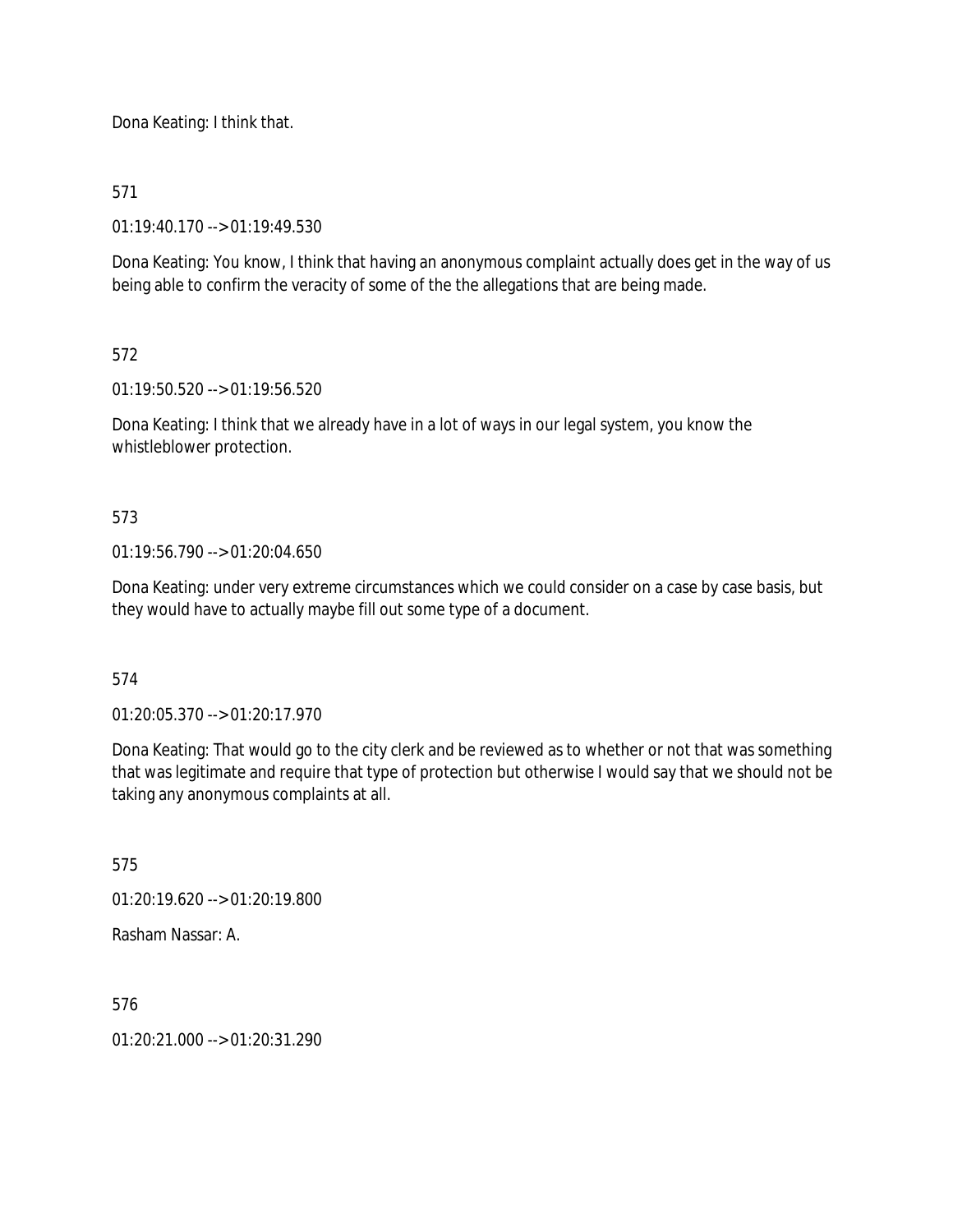Rasham Nassar: city attorney is that have you done review of that do you know if it's possible and consistent with the public records act that we could accept anonymous complaints under whistleblower protection.

577

01:20:32.370 --> 01:20:32.910

Rasham Nassar: In right.

578

01:20:33.150 --> 01:20:37.800

Joe Levan: Now I have looked up in particular I do you know it more generally.

579

01:20:40.050 --> 01:20:50.430

Joe Levan: In terms of complaints that are brought about kind of that there is a way for complaints or generally say in a code compliance situation.

580

01:20:51.030 --> 01:21:01.170

Joe Levan: Where a complaint identify that they there's a threat to their personal safety or their property and they want to remain anonymous and then we respect that if they identify themselves in that situation.

581

01:21:01.740 --> 01:21:10.530

Joe Levan: So you potentially could have a similar situation with the ethics board where they would identify why they think that their their safety or you know their.

582

01:21:11.010 --> 01:21:21.510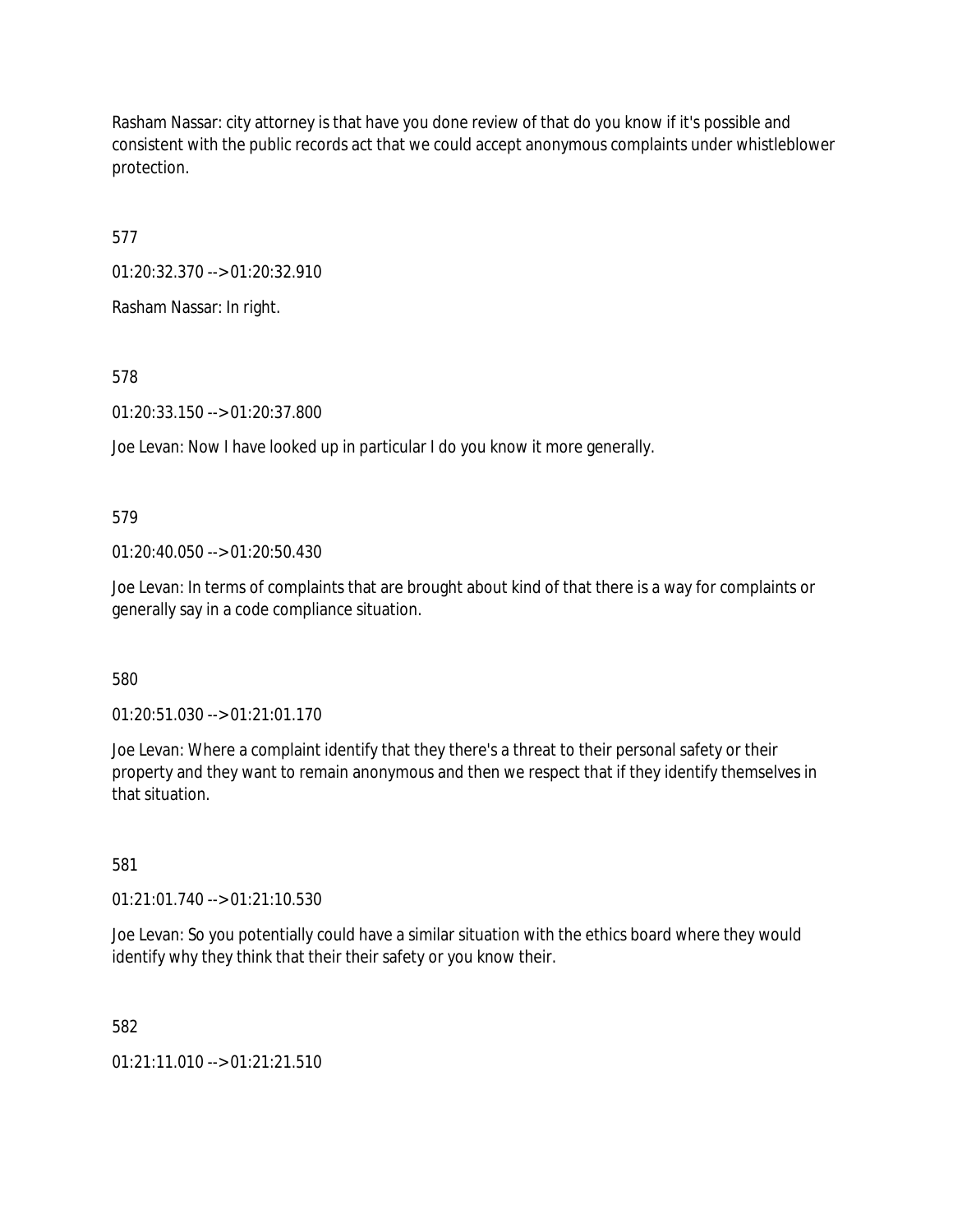Joe Levan: That that's the standard delta it's a standard related to personal safety and personal and property it's, not just because they don't want to be known, so that it, I would suggest you have some kind of.

583

01:21:22.890 --> 01:21:28.020

Joe Levan: vetting process to determine if there's a basis to for them to be anonymous.

584

01:21:30.870 --> 01:21:32.550

Rasham Nassar: Okay um David.

585

01:21:34.350 --> 01:21:49.140

David Mallon: yeah Thank you, I think I would basically just just reiterate my personal opinion is somewhat similar to tanya isn't that you know, notwithstanding if there's some way to protect the the rare cases where someone has a legitimate reason not to include their name.

586

01:21:50.280 --> 01:21:52.260

David Mallon: I think, in many ways.

587

01:21:53.340 --> 01:22:00.630

David Mallon: Many of our meetings have probably tended to push too much in the direction of us being a sort of.

588

 $01:22:01.740 \rightarrow 01:22:09.780$ 

David Mallon: An accumulative body which somebody said already, on this on this on this meeting we're supposed to be our primary purpose education.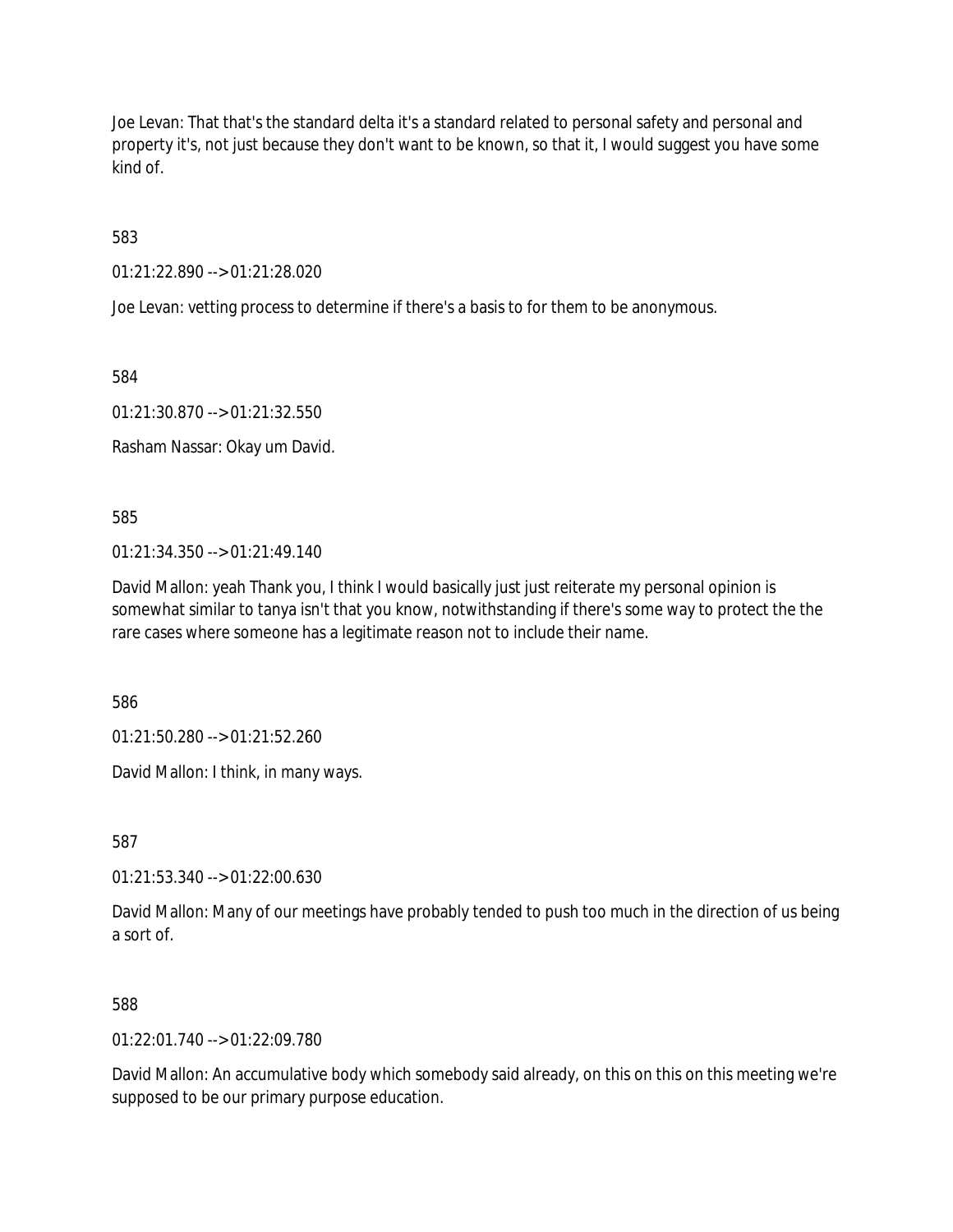01:22:10.440 --> 01:22:19.200

David Mallon: And the spirit of our conversations we I think I would say we've done a pretty good job of trying to keep the spirit of our conversations, more focused on.

590

01:22:19.770 --> 01:22:26.370

David Mallon: The concepts on the ideas on you know what How should this be and and and focused on education and.

591

01:22:26.790 --> 01:22:33.750

David Mallon: In that concept, I think that in that light, I think that's another reason why you know if you have a an issue to raise to us.

592

01:22:34.080 --> 01:22:47.430

David Mallon: Then you should put your name to it because it's part of the it's we are creating a space for dialogue on in especially for something in some of the clump complaints, so I think that's that just fits the it fits the spirit of what we're trying to do.

593

01:22:49.650 --> 01:22:50.610

Rasham Nassar: What counts councilmember car.

594

01:22:53.010 --> 01:22:53.760

Christy Carr: I actually.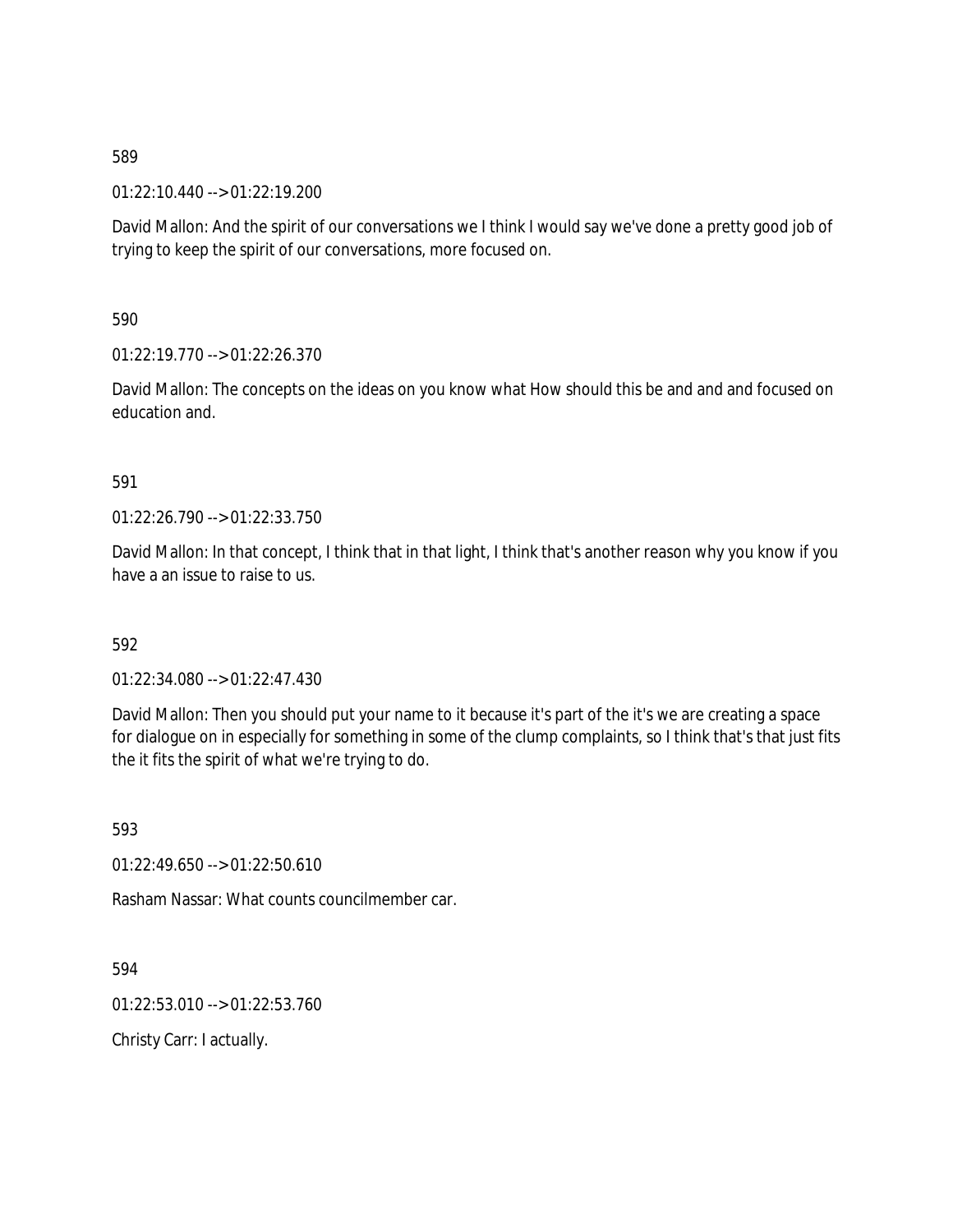01:22:54.930 --> 01:23:01.590

Christy Carr: have seen that Jim has had his hand up a couple times without the button so i'd like to give him a chance to speak oh.

596

01:23:02.520 --> 01:23:06.900

Rasham Nassar: Jim my apologies, I haven't witnessed that are you have a raise hand.

597

01:23:07.140 --> 01:23:08.370

Rasham Nassar: feature at the bottom of your screen.

598

01:23:09.180 --> 01:23:10.110

Jim Cash: Not that I see.

599

01:23:10.680 --> 01:23:13.200

Rasham Nassar: Okay i'm strange OK, I will pick.

600

01:23:14.340 --> 01:23:16.410

Rasham Nassar: So go ahead yeah before.

601

01:23:17.190 --> 01:23:19.830

Jim Cash: I was just in the anonymous situation.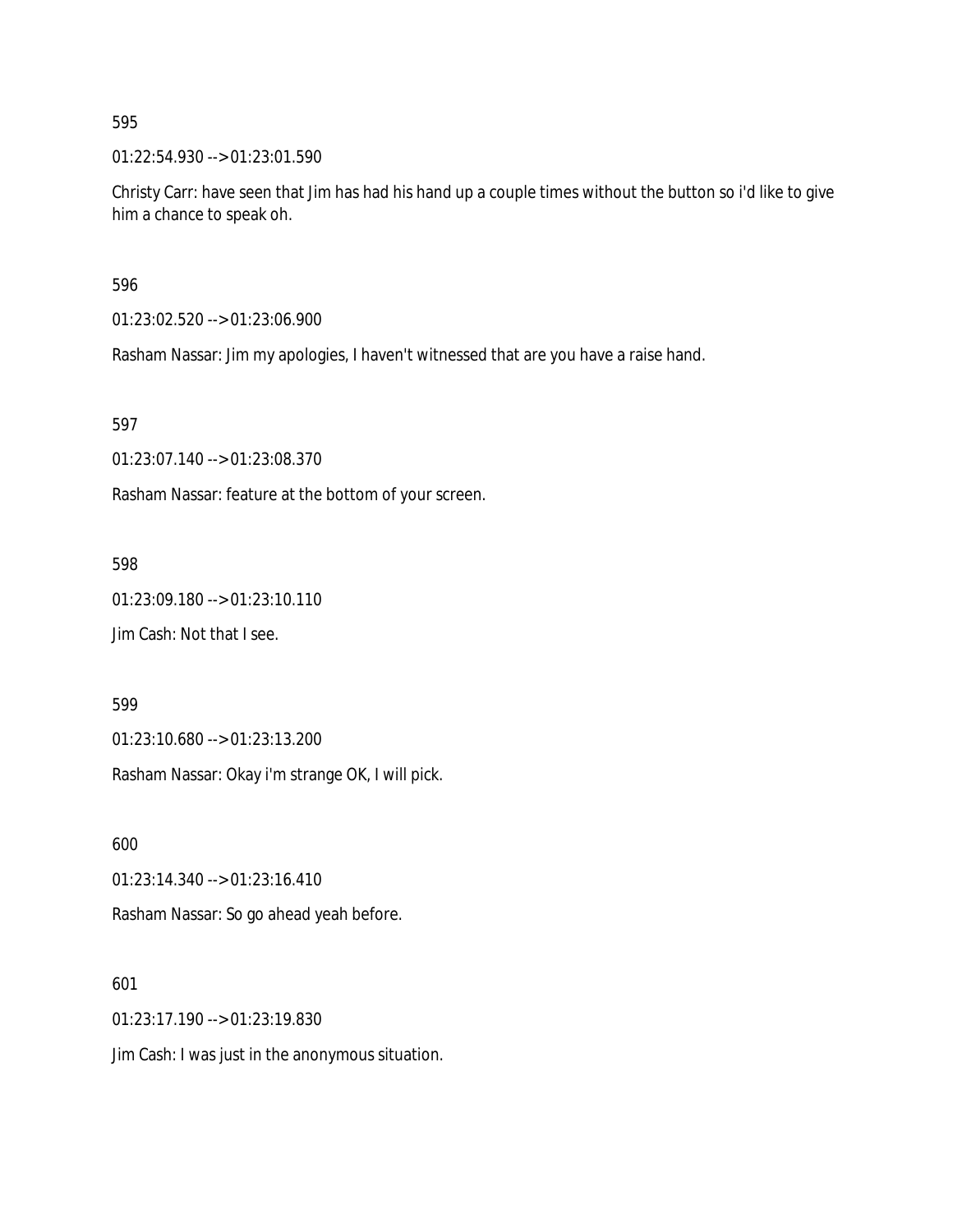01:23:21.240 --> 01:23:30.510

Jim Cash: I reiterate what everyone else has said that I don't believe anonymous complaint should be accepted, but in those rare occasions that there is a legitimate reason.

603

01:23:30.960 --> 01:23:39.840

Jim Cash: I really think that the determination on whether it's legitimate or not should be up to the attorney's office, not us, and not the city clerk's.

604

01:23:43.200 --> 01:23:44.160

Rasham Nassar: Council our car.

605

01:23:46.170 --> 01:23:53.640

Christy Carr: yeah, I think, so I would just concur with what most of everyone has said, I don't support anonymous complaints.

#### 606

01:23:55.770 --> 01:24:04.170

Rasham Nassar: um so picking up from jim's comments were and hearing kind of that sort of what I feel to be might be the consensus of the group.

## 607

01:24:04.680 --> 01:24:15.540

Rasham Nassar: Know anonymous complaints, but allowing review as to whether or not anonymity should be granted to a complainer up to the discretion of the city attorney's office.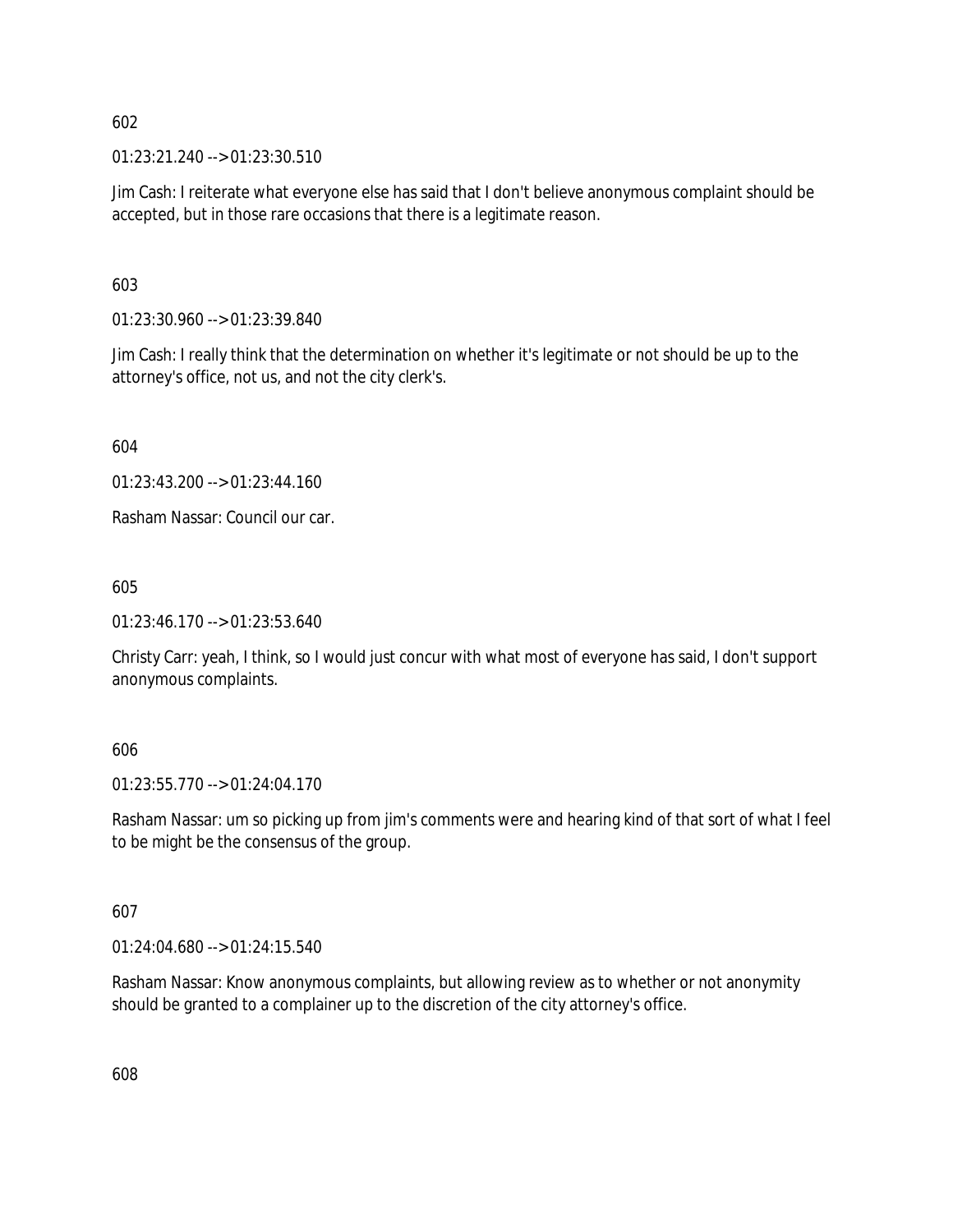01:24:16.560 --> 01:24:27.420

Rasham Nassar: And if city attorney you mentioned some standards that we might already have those for code enforcement or somewhere else within the administration would you just apply the same standards or what what would those be.

609

01:24:27.930 --> 01:24:34.380

Joe Levan: that'd be part of the standard another thing to think about to answer your question about the whistleblower issue.

610

01:24:35.100 --> 01:24:47.520

Joe Levan: A big part of the whistleblower protection relates to the protection from a retaliation related to bring in a whistleblower complaint, so that that's something you can, in this context with an ethics complaint.

611

 $01:24:49.320 \rightarrow 01:24:51.660$ 

Joe Levan: The question would be what's what's the retaliation.

612

 $01:24:52.500 \rightarrow 01:25:03.540$ 

Joe Levan: Because what what kind of retaliation would be proud on this person from the ethics board or potentially from the Council for them, bringing an issue to life that they want the have explored to consider so just would seem like a really rare.

## 613

01:25:04.890 --> 01:25:11.400

Joe Levan: situation that probably be hard to contemplate how that could ever happen someone may think that they may want to be anonymous.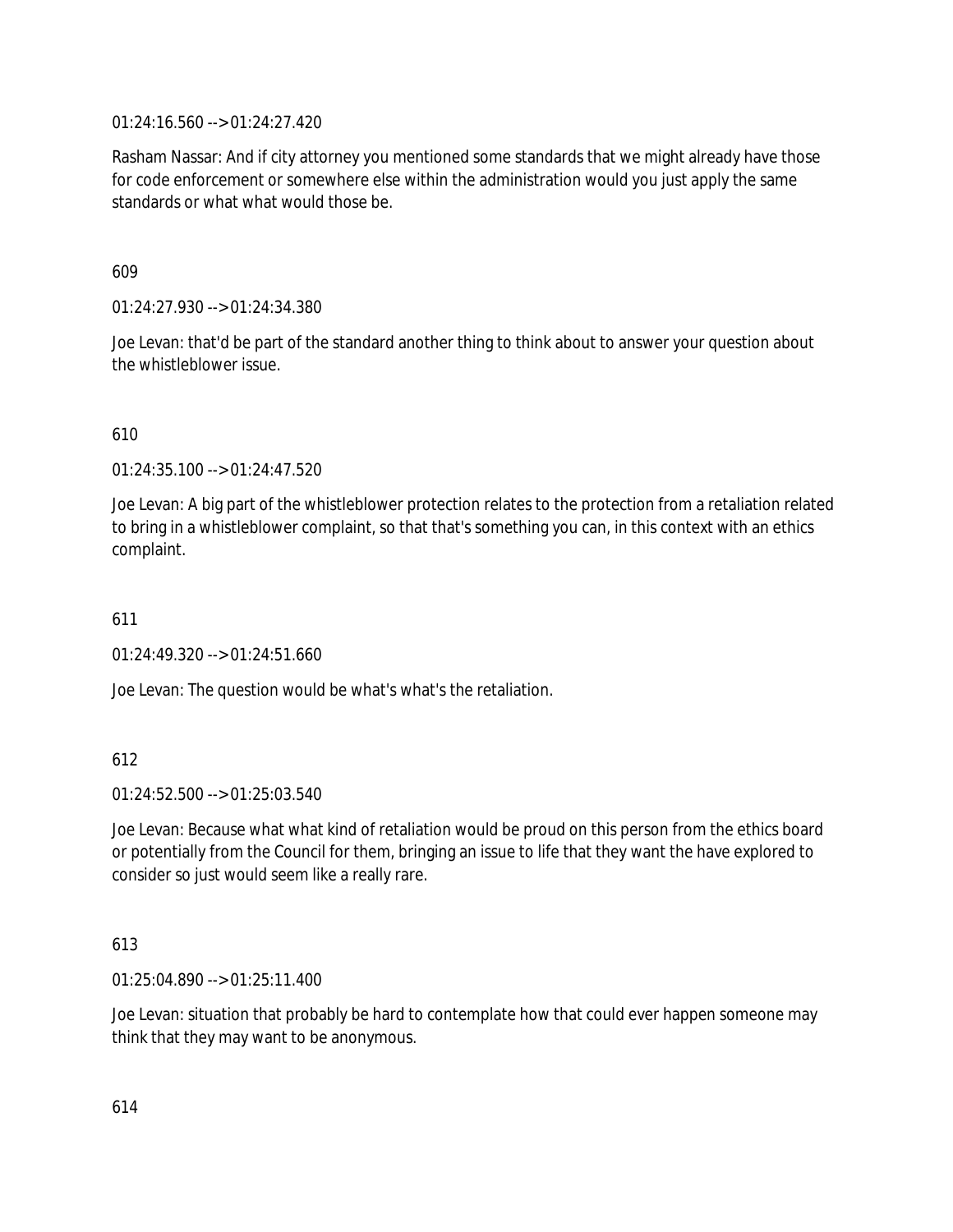01:25:11.910 --> 01:25:20.190

Joe Levan: But in reality, what would potentially would be that retaliation that they're bringing to light some issue for the ethics board to consider that they're concerned about.

# 615

01:25:20.580 --> 01:25:29.850

Joe Levan: And again, in terms of the program it's it's meant to be primarily educational so everyone can learn from that so it seemed like that would be in the public interest to have the person identify themselves.

616

01:25:32.910 --> 01:25:34.260

Rasham Nassar: Deputy Mayor had topless.

# 617

01:25:37.560 --> 01:25:53.070

Kirsten Hytopoulos: Yet, two things one just for the public sake it's worth noting that the way the program is set up, when someone brings forward a complaint again the complaint in the response, are not going to be published and the only getting it published say an article one is going to be a.

## 618

01:25:54.810 --> 01:25:59.700

Kirsten Hytopoulos: An advisory opinion if it goes to mediation is just going to kind of disappear off the face of the any public.

## 619

01:26:00.180 --> 01:26:08.310

Kirsten Hytopoulos: You know stage so it's you know it's not as though, when one identifies oneself they're identifying themselves the entire general public.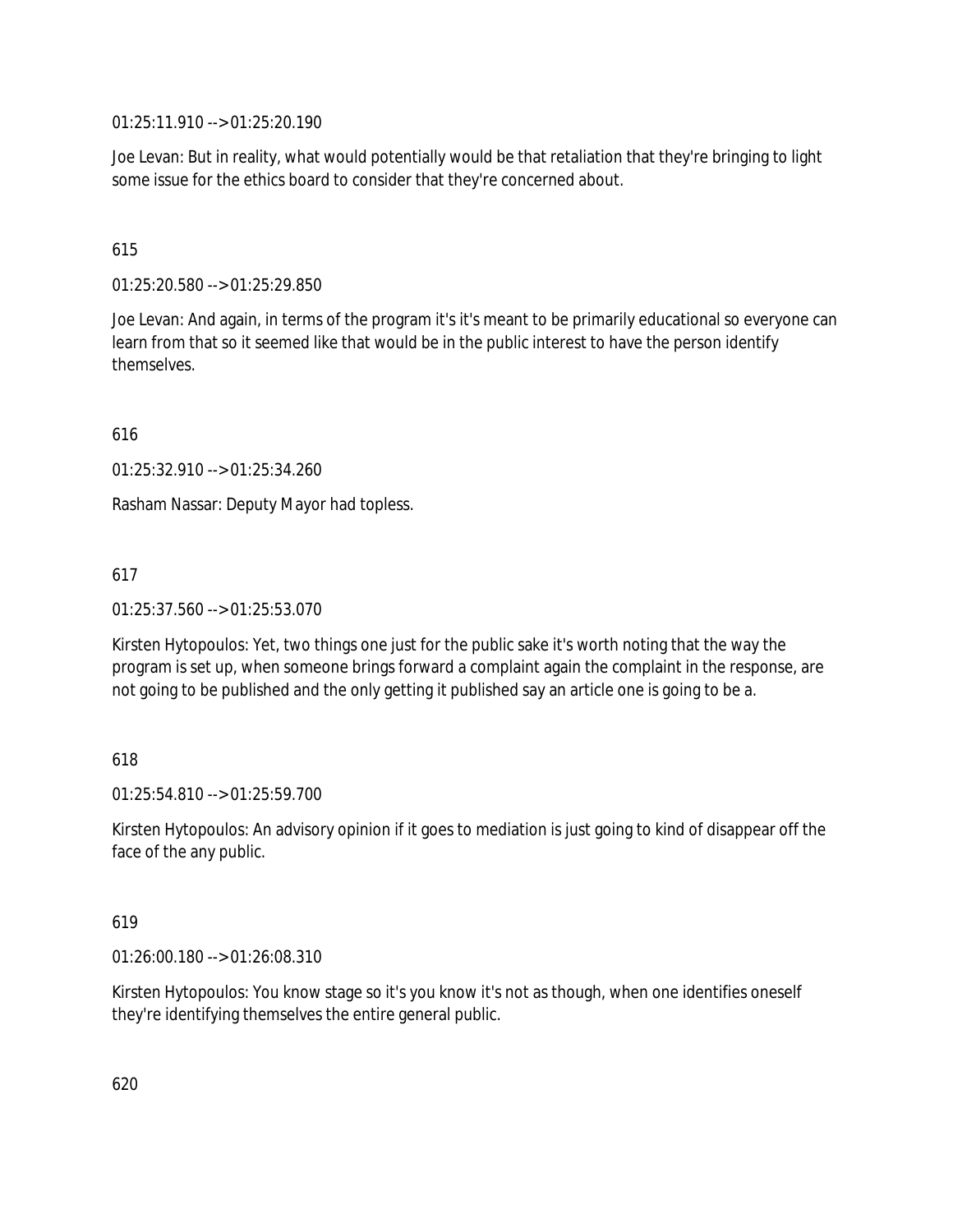01:26:08.640 --> 01:26:16.950

Kirsten Hytopoulos: That they're bringing this bring that forward so I want to point that out, and then I would just really caution that we're not applying the exact same calculus that's applied to.

# 621

01:26:18.450 --> 01:26:26.640

Kirsten Hytopoulos: A code enforcement complaint, which is very different, again, for one thing it's probably neighbor neighbor, which is much more intense and different than what we're talking about.

# 622

01:26:26.910 --> 01:26:34.800

Kirsten Hytopoulos: And also again the allegation being bought forward is you, you know you parked this here you put this there you burn this I don't know you built that.

# 623

01:26:35.070 --> 01:26:45.600

Kirsten Hytopoulos: versus you know you're committing an ethical act and so forth, I mean again i'm sorry but to bring it back as much as it should be an educational program Unfortunately I don't think a lot of people who bring these.

## 624

01:26:46.440 --> 01:26:55.470

Kirsten Hytopoulos: Allegations forward are looking for education, they are looking they have an axe to grind, and so I think it is it's very different someone seeking confidentiality there and I I just.

## 625

01:26:56.040 --> 01:27:04.620

Kirsten Hytopoulos: I just want to counter that with i'm not i'm not asking the city attorney to apply and other should join it, you know to weigh in the same calculus as the.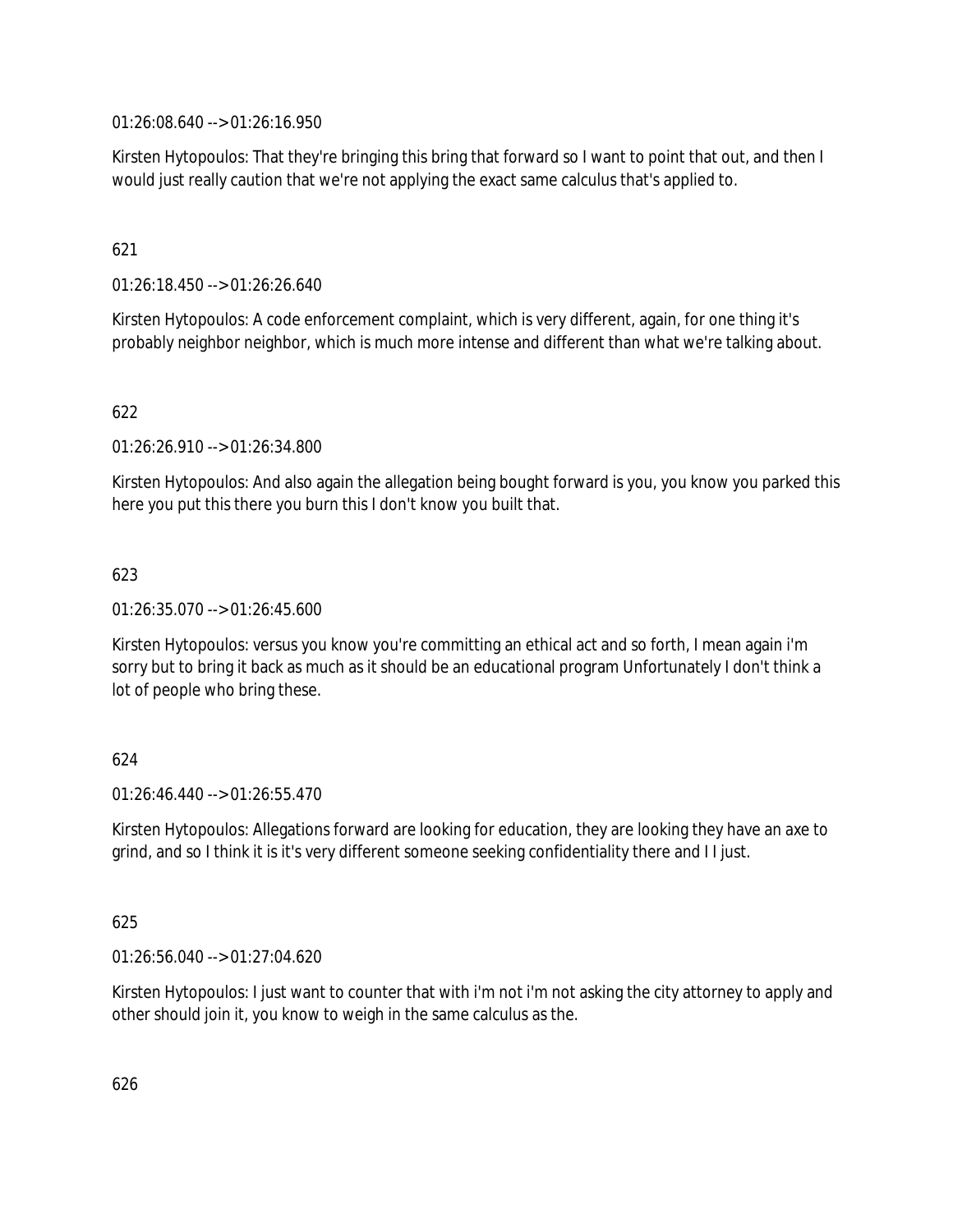01:27:06.000 --> 01:27:06.750

Kirsten Hytopoulos: code enforcement.

627

01:27:12.750 --> 01:27:13.380

Rasham Nassar: chair Weaver.

628

01:27:14.820 --> 01:27:23.700

Tyler Weaver: yeah i'm just going to add a little bit of more factual background in detail the Attorney in this complaint did assert that the complainant felt.

#### 629

01:27:24.420 --> 01:27:36.840

Tyler Weaver: threatened by the respondent and claim that the respondent had threatened him or her in the past we didn't we didn't have any of that was that was a specific as a God and.

630

01:27:37.980 --> 01:27:47.820

Tyler Weaver: We didn't refer to the city attorney but that allegation was made in that complaint as as an explanation for why that person did not feel comfortable being named.

631

01:27:50.250 --> 01:27:51.210

Rasham Nassar: And going yeah.

632

01:27:52.230 --> 01:27:56.940

Dona Keating: We actually had two complaints, one of them was the anonymous one where they said that they were.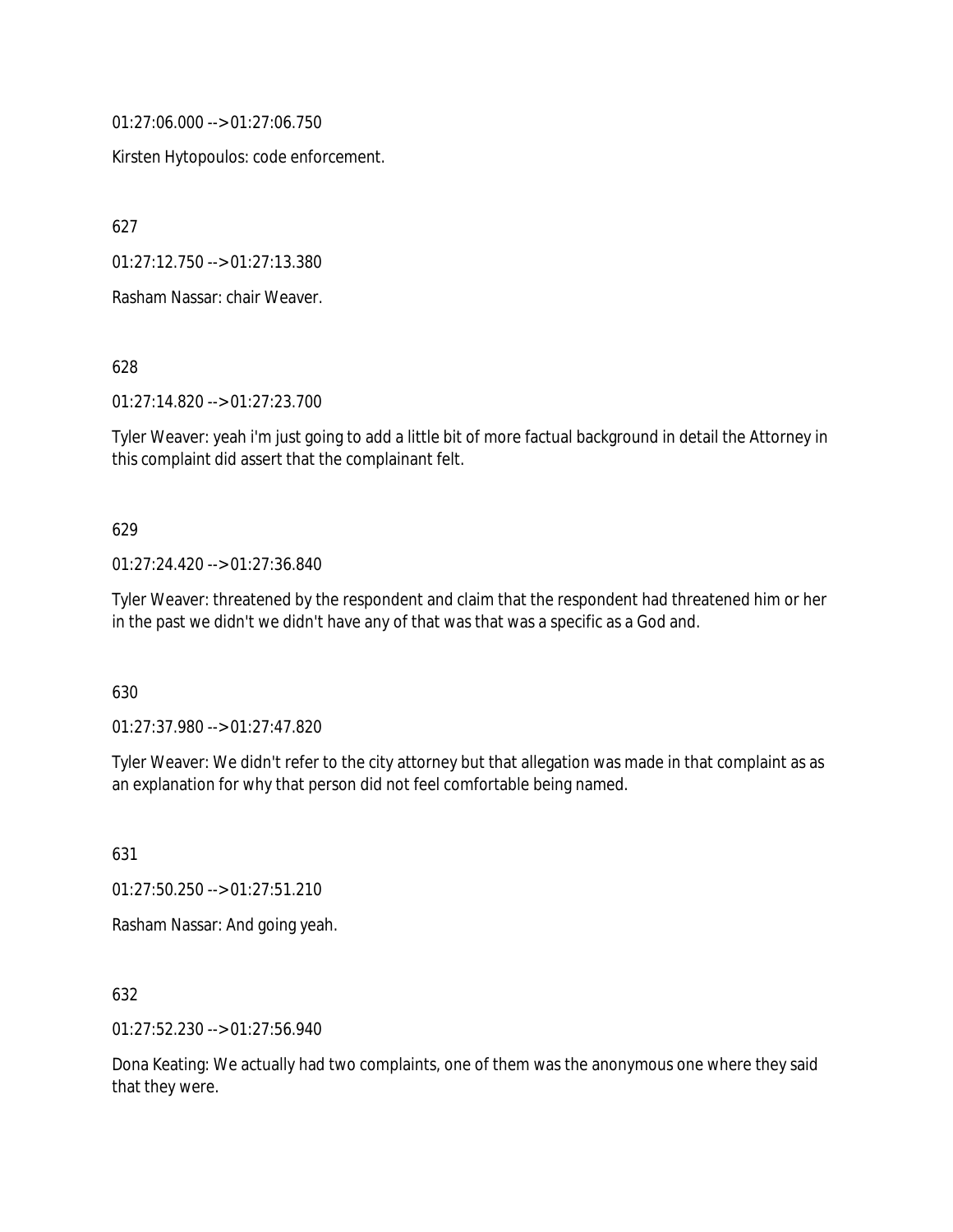01:27:57.300 --> 01:28:03.840

Dona Keating: afraid of retaliation, and then we have the other one where they said, the reason why they file two and a half years later, is because they were afraid.

634

01:28:04.230 --> 01:28:11.460

Dona Keating: Of repercussions at the time that the incident allegedly to play so those were two instances where you know people said that they felt like they were threatened.

## 635

01:28:11.790 --> 01:28:17.700

Dona Keating: Which is why it's particularly important to have a mechanism for you know, looking at and reviewing and vetting whether or not.

636

01:28:18.120 --> 01:28:26.160

Dona Keating: You know that's really a valid reason for being anonymous and then the second thing I wanted to say is that we talked about anonymity, but there's kind of an inconsistency.

637

01:28:26.490 --> 01:28:38.820

Dona Keating: Because when we submit an agenda and that agenda has you know our packet then those those packets include you know the the complaints and they come in, they include the responses.

638

01:28:39.120 --> 01:28:45.420

Dona Keating: And so, when we make a decision and we're deliberating on whether they have a subcommittee and then we're reviewing it and coming back and voting on.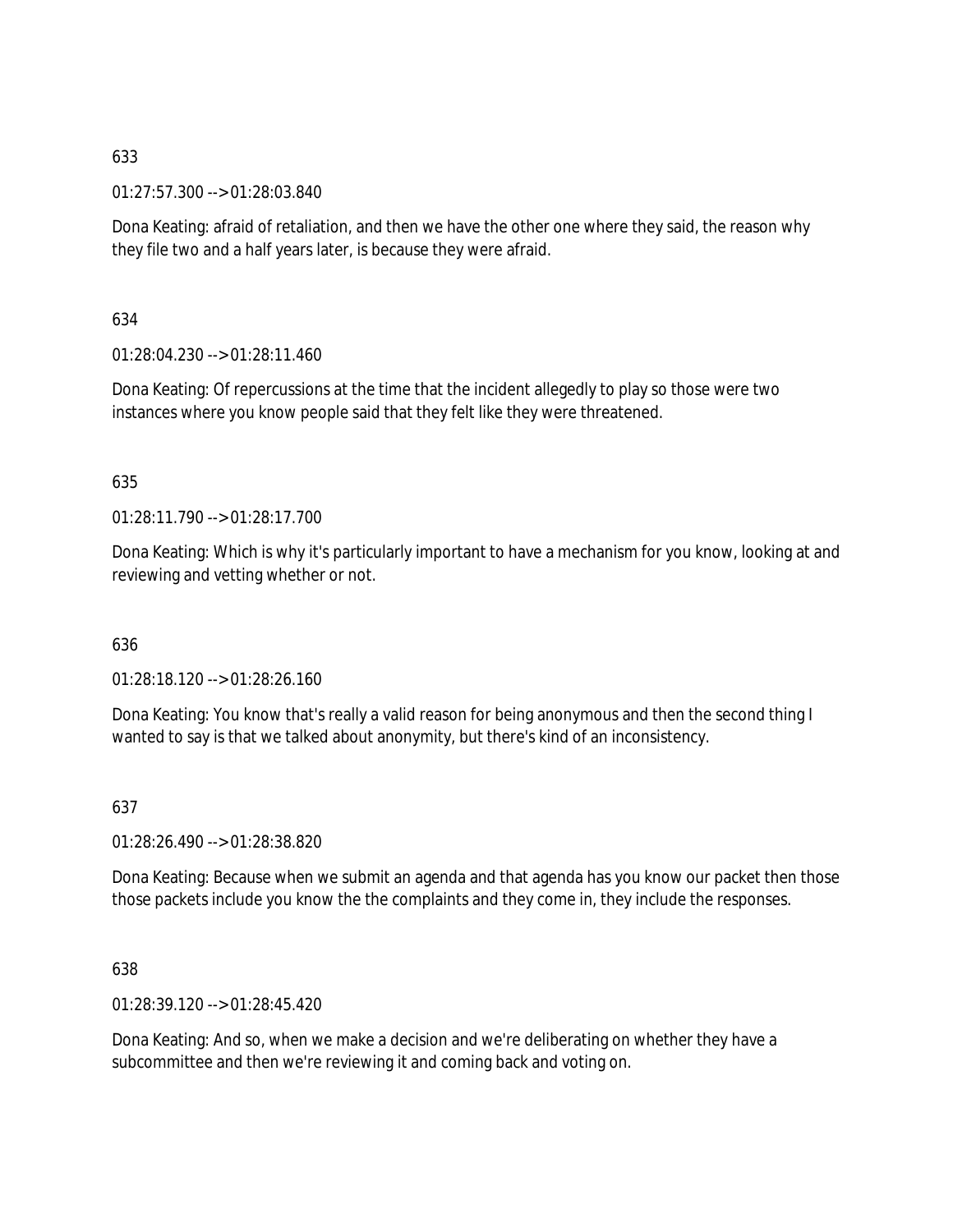01:28:45.660 --> 01:28:56.640

Dona Keating: The final version of that document it's public it's something that they can access on the website through Agenda and minutes and it's something they can access through a public records request so.

640

01:28:56.850 --> 01:29:05.970

Dona Keating: If we're really going to talk about anonymity, I think that there needs to be some continuity there and and looking at what the consistency is where that starts and where that ends.

641

01:29:11.190 --> 01:29:15.150

Rasham Nassar: i'm going to go back to uw mayor, it is 730 and we're scheduled to adjourn at eight.

642

01:29:16.890 --> 01:29:26.190

Rasham Nassar: We haven't moved very far and our agenda, so I wanted to maybe we can take a just a little pause here and reassess.

643

01:29:28.140 --> 01:29:36.570

Rasham Nassar: and discuss because we're not I don't think we're going to make it through the rest of our agenda here it's really ambitious at this point I don't know if there's an appetite to just run past eight.

644

01:29:37.860 --> 01:29:40.980

Rasham Nassar: majority can certainly agree to do that.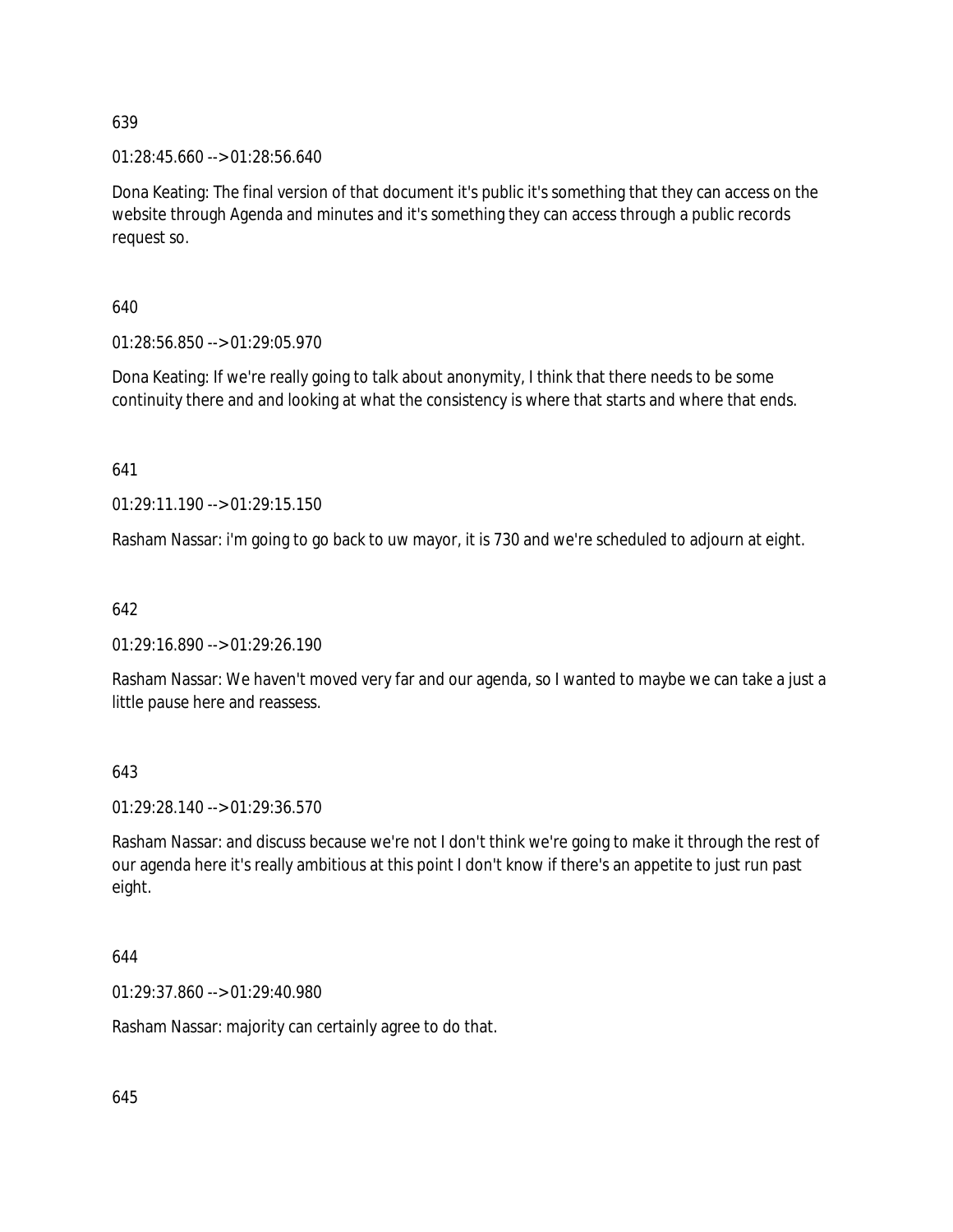01:29:42.210 --> 01:29:54.060

Rasham Nassar: If we should try and move quickly throughout the rest and just agree to pick up this conversation at a future date i'd separate certainly support meeting again for another two hour block of time and continuing to work this along.

646

01:29:55.140 --> 01:30:00.420

Rasham Nassar: That kind of piecemeal process worked well, the last time we were making changes revisions to the ethics programming.

647

01:30:02.490 --> 01:30:06.660

Rasham Nassar: just throwing it out there does anyone have any burning thoughts or feelings about that.

648

01:30:08.340 --> 01:30:09.570

Rasham Nassar: w air yeah.

649

01:30:09.600 --> 01:30:18.480

Kirsten Hytopoulos: No, I think we're good we're going to have to do that and going to tony's point eight you know this is such a beat to say it's an imperfect program is.

650

01:30:18.990 --> 01:30:26.940

Kirsten Hytopoulos: Such an understatement it's going to have to keep evolving and and there are a lot of inconsistency is particularly with regard to anonymity or confidentiality.

651

01:30:27.210 --> 01:30:38.670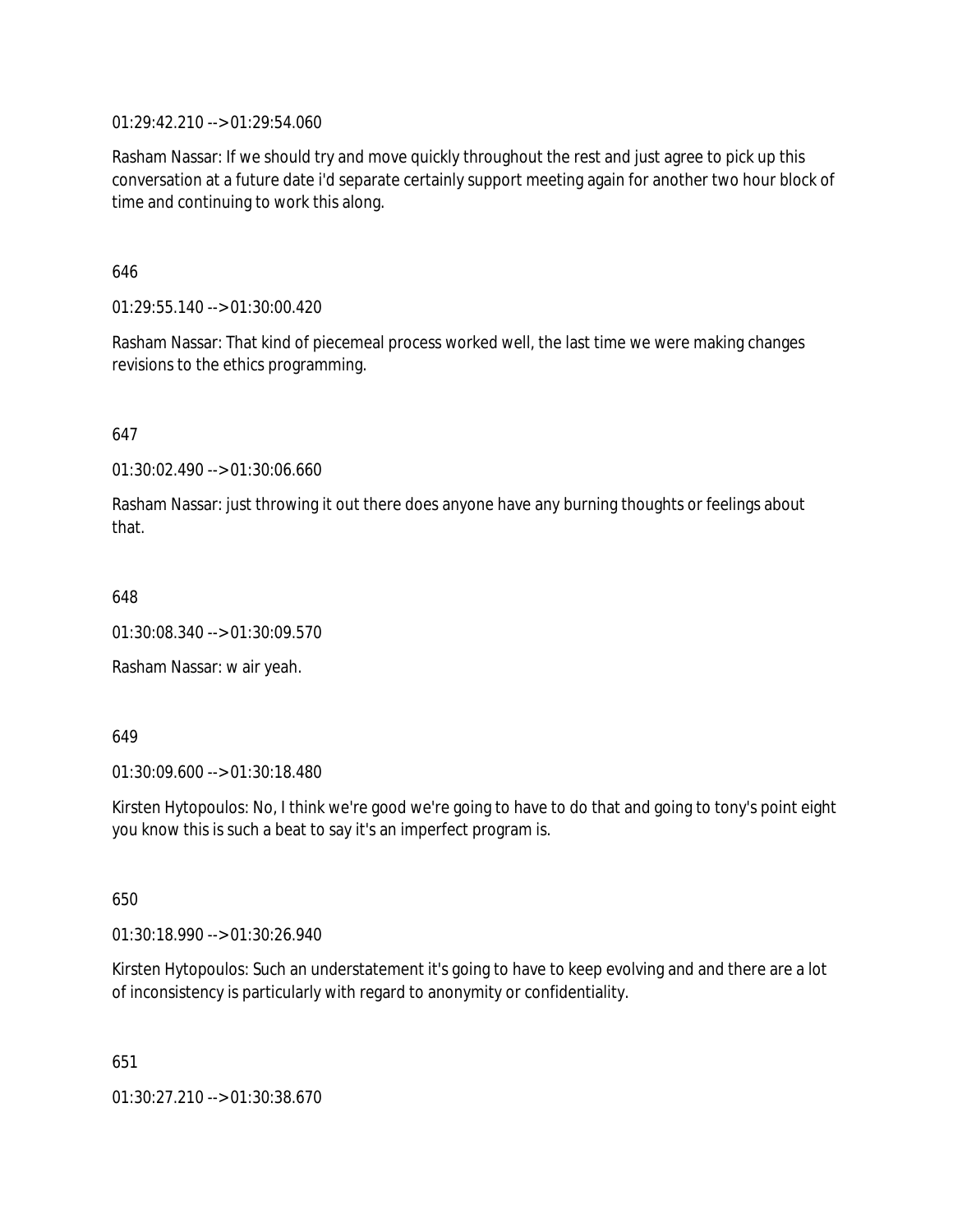Kirsten Hytopoulos: And we've got the pma and I think I think Council was trying to do as much as I could to not, at least not promote not snap published out there on you know the ethics board website and.

# 652

01:30:39.030 --> 01:30:46.530

Kirsten Hytopoulos: In project, the it out there, but good point I mean it's in the agenda, so I yes mayor, I hope that we'll have future.

# 653

01:30:47.550 --> 01:30:57.810

Kirsten Hytopoulos: meetings and will i'm sure come up with more ideas between now and then I would love us to at least dispose of this item we're talking about right now, and maybe potentially we can bite off at least one more.

## 654

01:31:00.120 --> 01:31:04.920

Rasham Nassar: Okay does counselor cars, you want to comment on my on the time check thing I could go ahead.

## 655

01:31:05.280 --> 01:31:18.540

Christy Carr: I do thank you, I i'd like to get through the epic sports report and this evening and make sure that we have that conversation, while we have them here, and then I wouldn't mind.

## 656

01:31:19.110 --> 01:31:30.000

Christy Carr: Pushing our second agenda item in its entirety to another meeting, particularly because councilmember deets had several motions in that packet and he has left us.

## 657

01:31:31.050 --> 01:31:34.170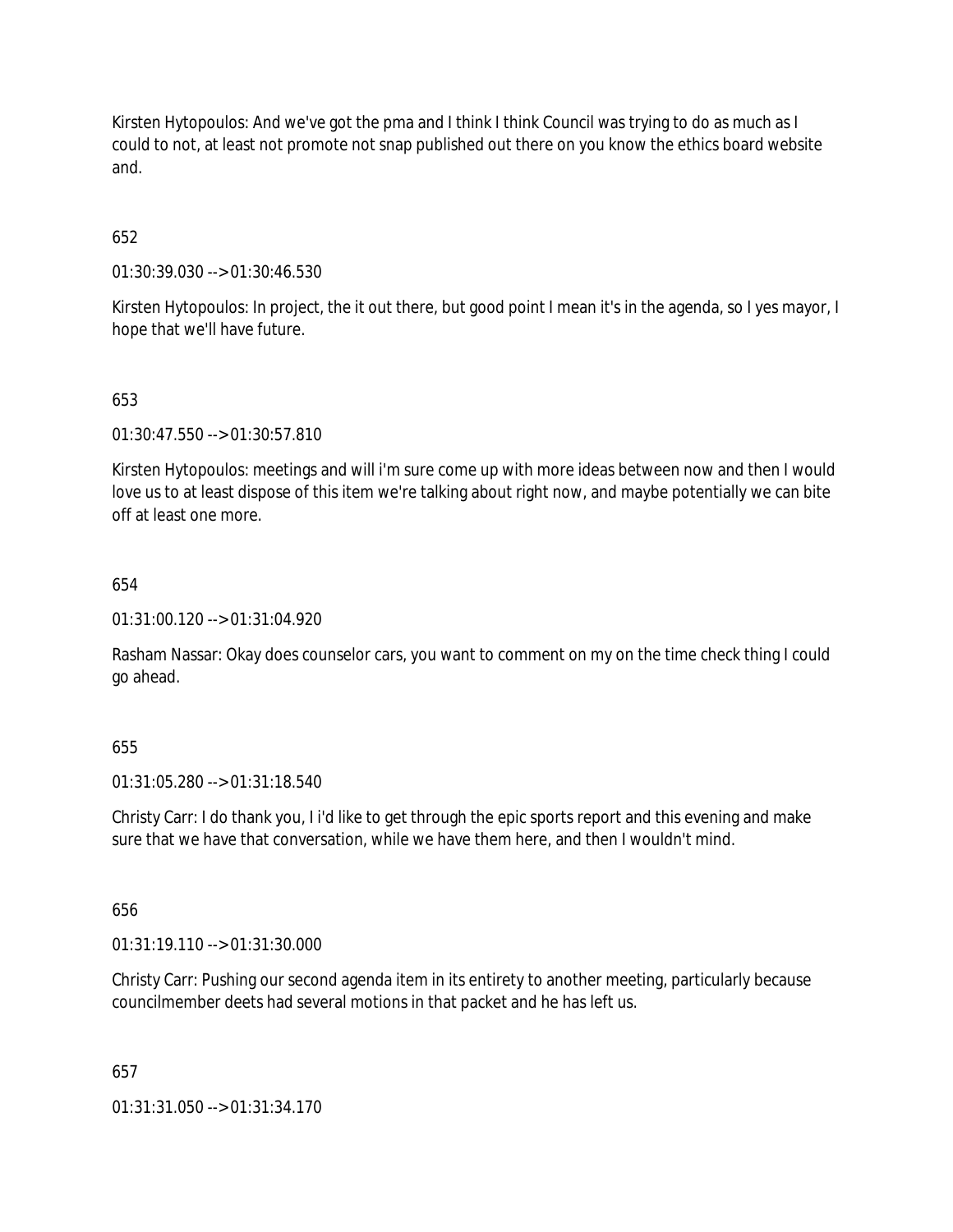Christy Carr: So that would just be my preference for timing.

# 658

01:31:35.490 --> 01:31:44.670

Rasham Nassar: Okay agreed yeah we are, we are down to Council members tonight, so I think that would be fair to hold that debate until all Council members could be President as well city attorney.

# 659

01:31:45.510 --> 01:31:53.130

Joe Levan: To the point about on the anonymous issue, going back to kind of where you all started with the Deputy Mayor talking about.

## 660

01:31:54.150 --> 01:32:04.350

Joe Levan: court proceedings and what what court rules provide in that regard I think that's a good model potentially that I could look to, and I could bring a recommendation back to the Council.

## 661

01:32:05.580 --> 01:32:12.960

Joe Levan: that's something we've done other context with the ethics program obviously that's not the ethics program is in and of itself it's not State law.

## 662

01:32:13.440 --> 01:32:25.560

Joe Levan: But, but there are we can look to other provisions in in court rules and State law to try to help clarify what the program is meant to apply to and that's probably a good it that'd be more applicable than the than the.

## 663

01:32:26.730 --> 01:32:30.900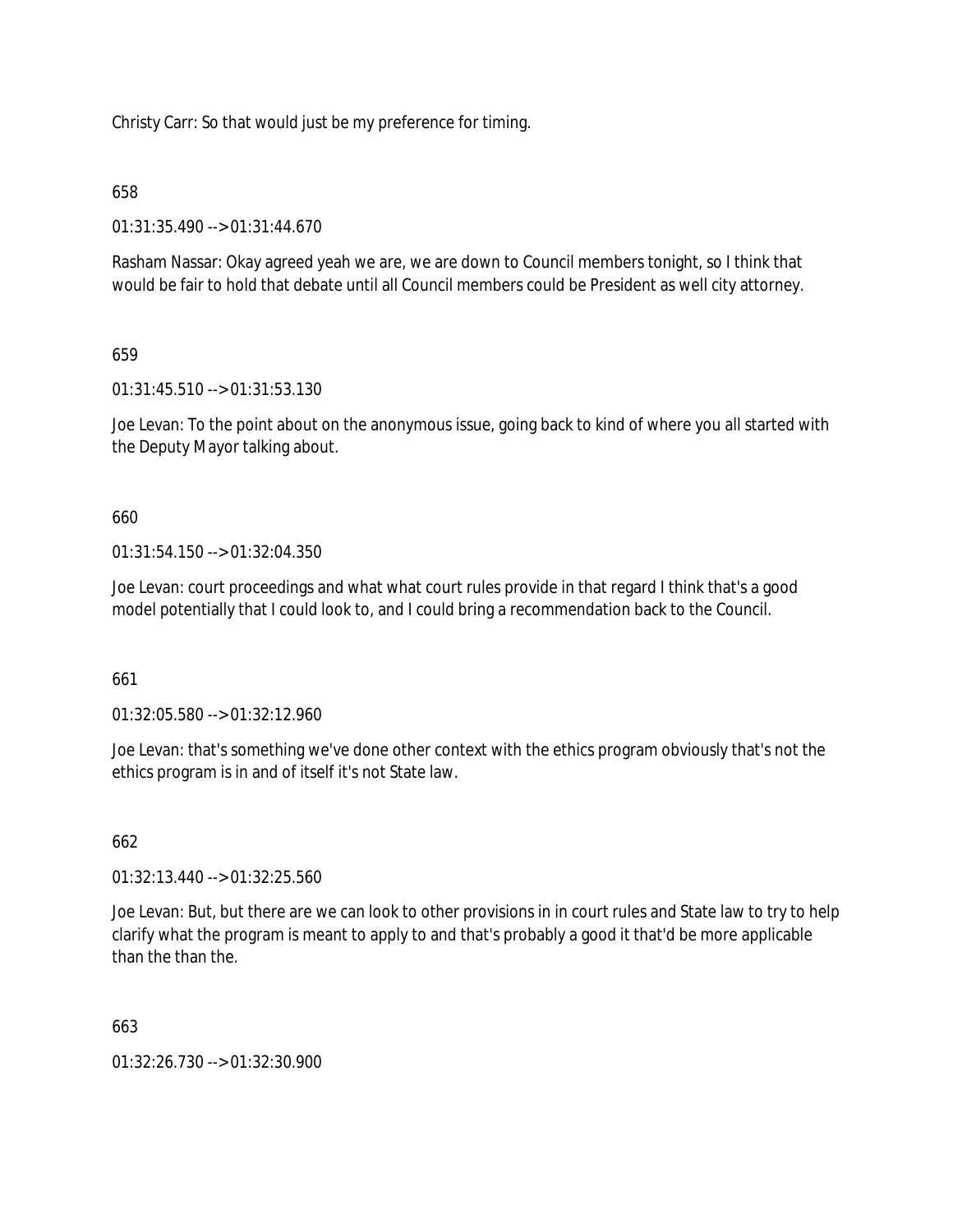Joe Levan: You know the code enforcement situation or complaints against neighbors kind of situation, I agree with that.

664

01:32:33.180 --> 01:32:33.870

Joe Levan: I like and we're gonna.

# 665

01:32:34.470 --> 01:32:37.740

Rasham Nassar: So that's proposed direction to move us along city attorney yeah.

# 666

01:32:38.010 --> 01:32:40.080

Joe Levan: i'm gonna come back with a recommendation.

# 667

01:32:40.140 --> 01:32:43.230

Joe Levan: Related to court rules great another.

668

01:32:43.470 --> 01:32:46.620

Rasham Nassar: check on a box Okay, here we.

# 669

01:32:46.650 --> 01:32:56.910

Tyler Weaver: Go what's next OK so i'll go through the two items that I think we want to make sure we try to get through tonight i've got I think they'll actually complete the report but.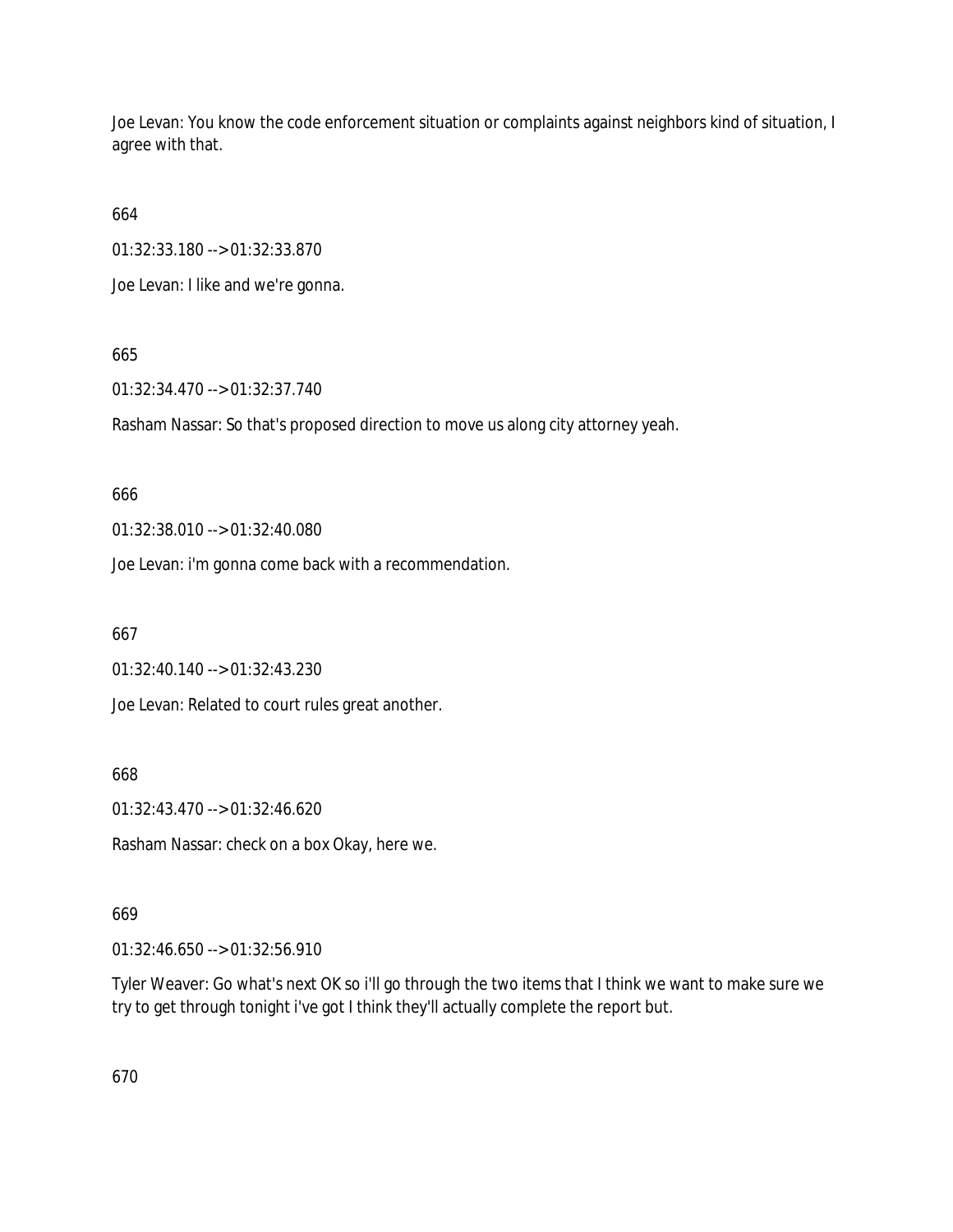01:32:58.320 --> 01:33:17.310

Tyler Weaver: First is the ethics board would like to ask that our meetings be recorded, so that they, there is a record of them public and we can refer to, and that the public can refer to, and if the Council wants to they can refer to them and see what we've discussed in the past.

# 671

01:33:19.110 --> 01:33:28.140

Tyler Weaver: there's their you know their we've had questions about what we did at meetings and I i've had to go and tell them, I think it, I think you can find a copy of it here on this facebook's website.

# 672

01:33:29.580 --> 01:33:34.620

Tyler Weaver: It would, I think it would, I think it would be good to have a public record of what we did.

# 673

01:33:36.750 --> 01:33:38.700

Tyler Weaver: The second point has to do with our proposed training.

## 674

01:33:38.700 --> 01:33:50.070

Tyler Weaver: program and as part of the program what we are required to do and charged with doing is train not only the City Council at account as a Council meeting, but also.

## 675

01:33:51.420 --> 01:33:56.970

Tyler Weaver: Members of all other organizations and in our report on pages four to four to five.

## 676

01:33:59.820 --> 01:34:01.380

Tyler Weaver: we've laid out our ideas.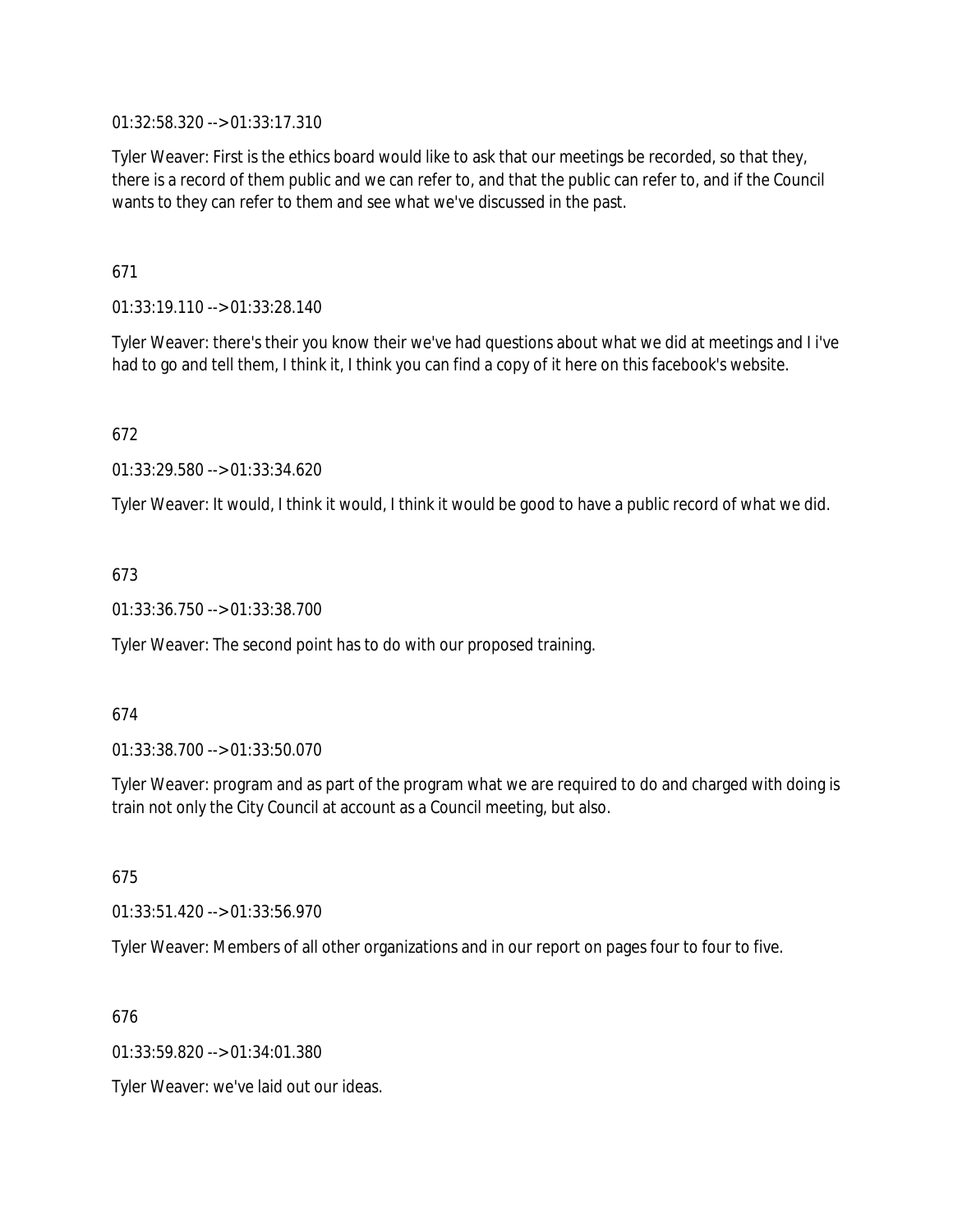01:34:02.820 --> 01:34:15.960

Tyler Weaver: You know, and this was as of a month and a half ago when it looked like a pandemic may not be ending, but I think there's still value and what we propose here is an efficient way to train not only the Council but also.

## 678

01:34:17.700 --> 01:34:28.080

Tyler Weaver: The other people as well, basically have a training session with the Council, but in addition three zoom seminars for other committees.

### 679

01:34:29.580 --> 01:34:43.020

Tyler Weaver: and boards, so that we can go over the ethics rules with them as well, and then also have our materials on the website so that new Members can access them new members of committees or Councils could could access them.

680

01:34:44.550 --> 01:34:47.520

Tyler Weaver: You know, instead of us going and having to retrain everybody.

681

01:34:48.540 --> 01:34:49.500

Tyler Weaver: every few months.

### 682

01:34:52.260 --> 01:34:54.900

Tyler Weaver: There are a few city resources that we would need.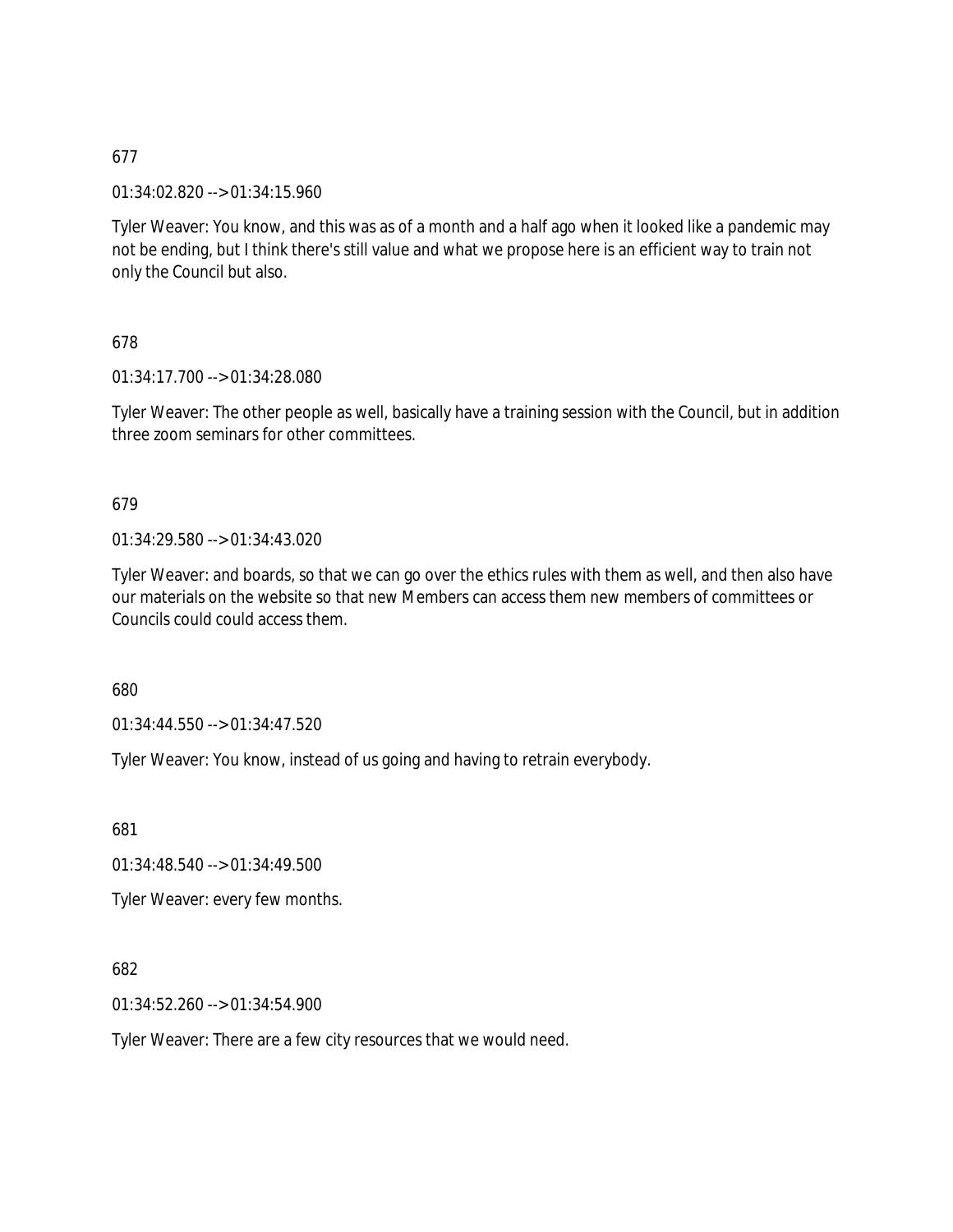01:34:55.950 --> 01:35:01.920

Tyler Weaver: To help us accomplish that if that if the council's you know, on board with what we've proposed.

684

01:35:03.330 --> 01:35:06.570

Tyler Weaver: We need help sending the notices to all the current.

685

01:35:07.620 --> 01:35:09.960

Tyler Weaver: members of the committees and commissions.

686

01:35:12.180 --> 01:35:14.670

Tyler Weaver: We need help scheduling those trainings.

687

01:35:16.800 --> 01:35:19.710

Tyler Weaver: scheduling the session with Council so that we could do that.

688

01:35:21.660 --> 01:35:27.240

Tyler Weaver: and recording the training sessions and posting at least one on the website and then, if the Council wanted.

689

01:35:29.040 --> 01:35:31.920

Tyler Weaver: To track and make sure that the various.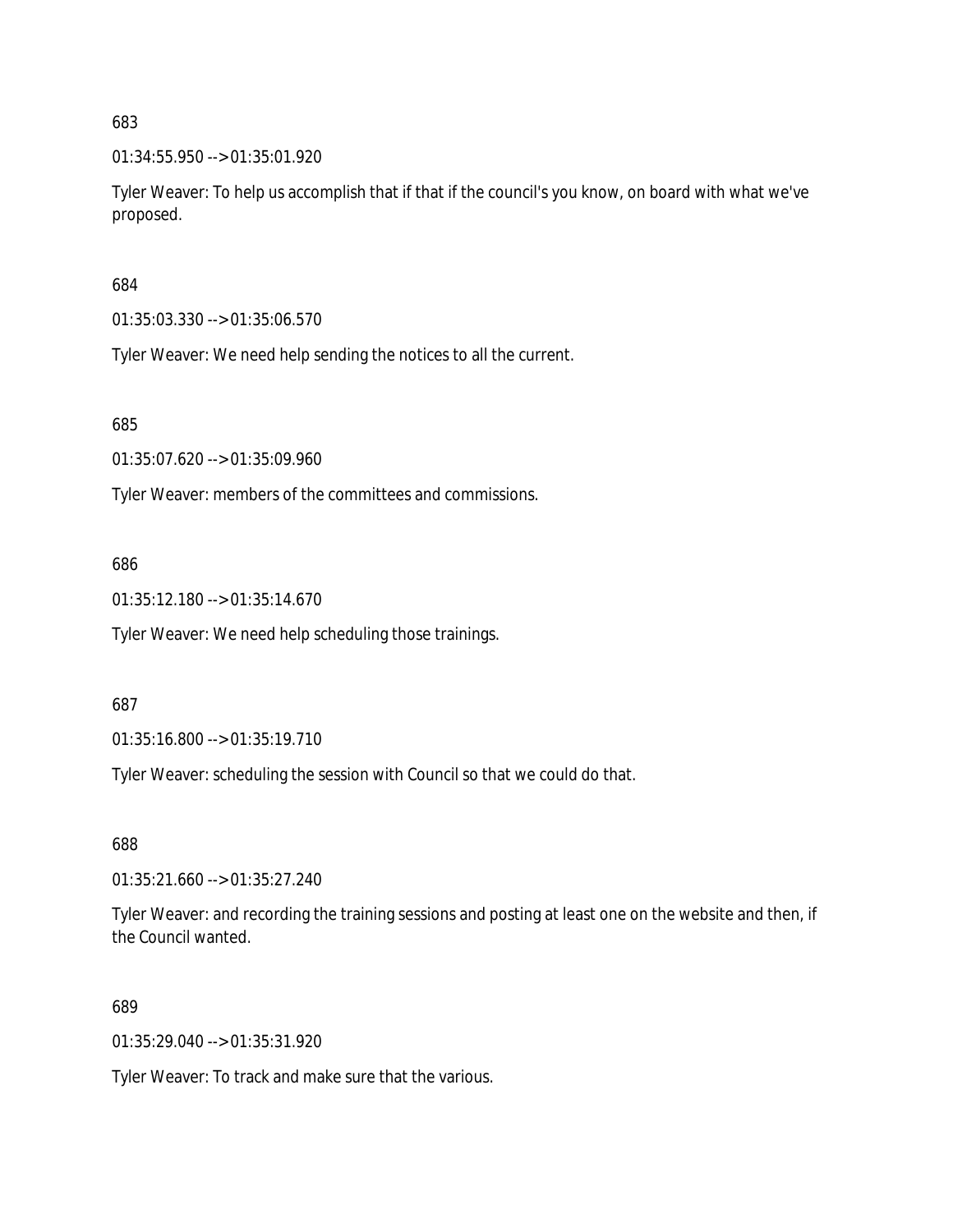01:35:32.940 --> 01:35:35.160

Tyler Weaver: committees and commissions Members had.

691

01:35:37.440 --> 01:35:45.060

Tyler Weaver: received the training some way to track who would actually been at the meetings but I don't know that that's necessary it's not required by the code, but.

692

01:35:47.130 --> 01:35:50.040

Tyler Weaver: that's something that we would like your input on.

693

01:35:51.600 --> 01:36:05.880

Rasham Nassar: So um Thank you sure we can counsel, can we start with the first of the there's two things in the in those requests we just heard the first was to video record and document the ethics board meetings does any Council member disagree with that.

694

01:36:08.190 --> 01:36:15.690

Rasham Nassar: No okay Deputy Mayor, you would like to comment on that Council Ricardo, do you want to comment on that, because your hand was up first on the video recording no.

695

01:36:15.750 --> 01:36:25.620

Christy Carr: No, I would just say that I would support that i'd be open to hearing other from other people as to what the downsides might be, but, in theory, I support that.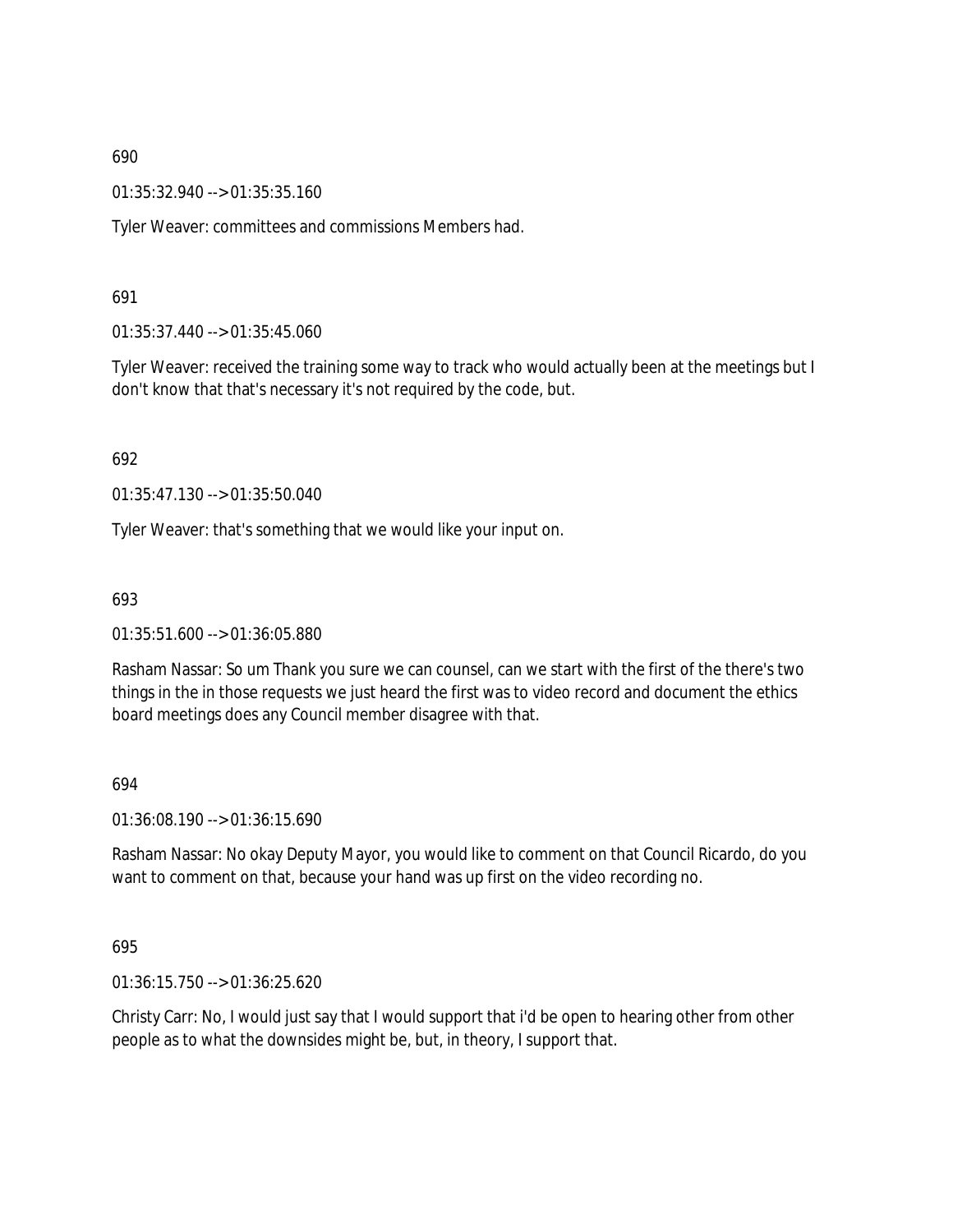01:36:26.130 --> 01:36:27.120

Rasham Nassar: w Mary want to comment.

697

01:36:27.270 --> 01:36:36.870

Kirsten Hytopoulos: yeah I definitely support that right now, during coven I just want to point out that we've got different realities and I guess I would let you know will re enter our normal state.

698

01:36:37.260 --> 01:36:44.220

Kirsten Hytopoulos: And I guess i'd want to hear for the administration about that all of our committees will eventually probably maybe it's to be decided.

### 699

01:36:44.550 --> 01:36:53.460

Kirsten Hytopoulos: But go back to where they're meeting in person, and so I guess that my only point with my question would be is that now versus What would it look like later when we're in person.

### 700

01:36:53.940 --> 01:36:59.640

Kirsten Hytopoulos: Does that make sense It just seems like worth noting what we're deciding So yes, right now, I think that's a great idea.

### 701

01:37:00.120 --> 01:37:12.540

Kirsten Hytopoulos: I think that the that the committee's work is the board's work is interesting enough to the public, and so forth, it merits that attention but there, we will be in a different phases some point, and that might be might look different.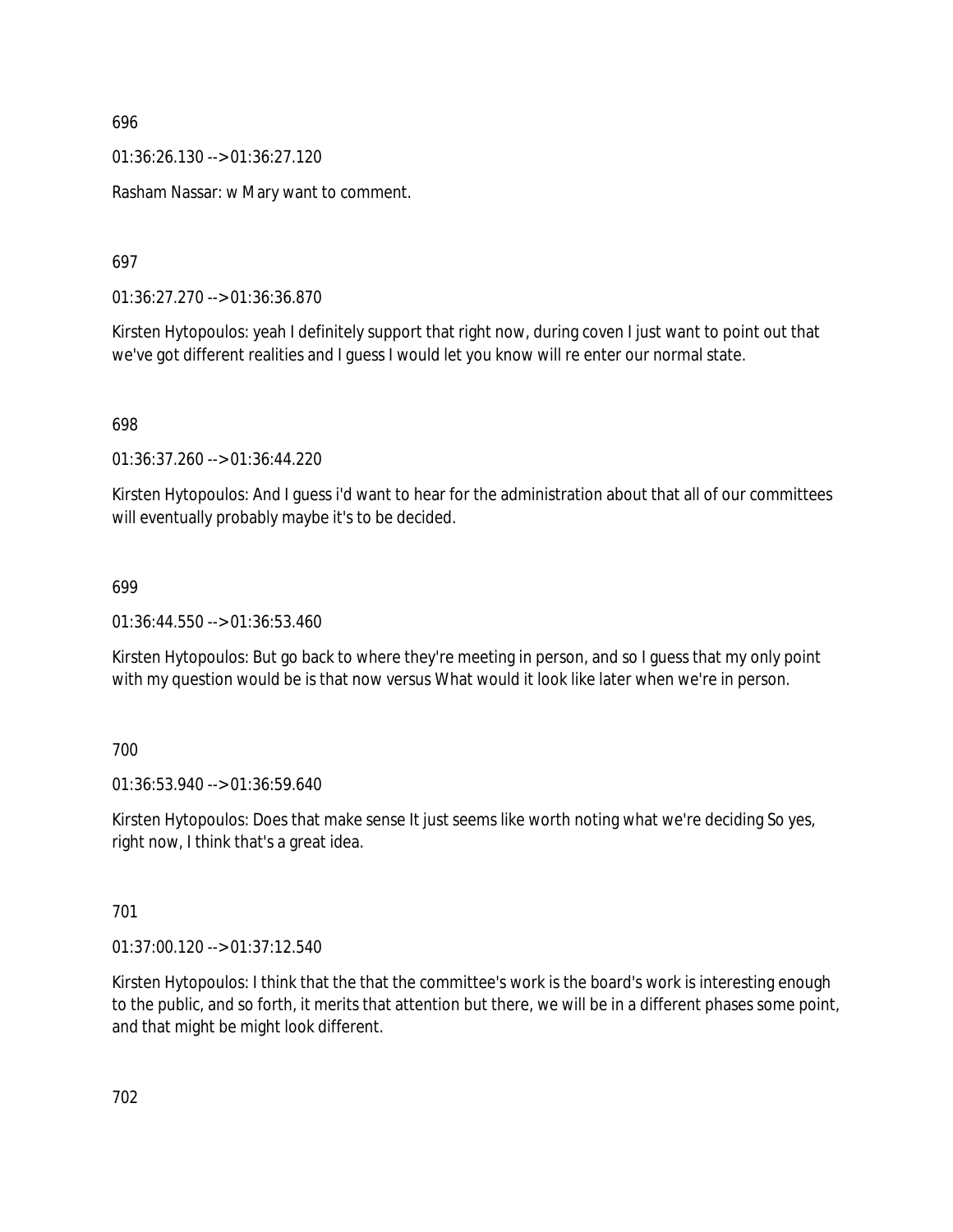01:37:14.310 --> 01:37:15.570

Rasham Nassar: Cities right you want to respond to that.

703

01:37:16.440 --> 01:37:27.540

Joe Levan: yeah I think it's something it's important to think about going forward, so I think it's important for the Council to express your opinion, what would you what you what you think's important on this, and why you think it's important.

704

01:37:27.900 --> 01:37:29.190

Joe Levan: And then that can work with Alan to.

705

01:37:29.190 --> 01:37:49.620

Joe Levan: figure out how best to the staff resource of this is unique situation with this particular advisory body, because we have in the past that the deputy city attorney was designated now as a change to designate the deputy city attorney to be legal advisor to the to the board.

706

01:37:50.760 --> 01:37:56.340

Joe Levan: that's one role, but then that's also kind of the default than the person became kind of the staffing person to which is happening right now.

707

01:37:57.030 --> 01:38:05.010

Joe Levan: So it's there's an additional you know administrative burden related to that it's easy enough and zoom zoom times to hit record.

708

01:38:05.670 --> 01:38:10.920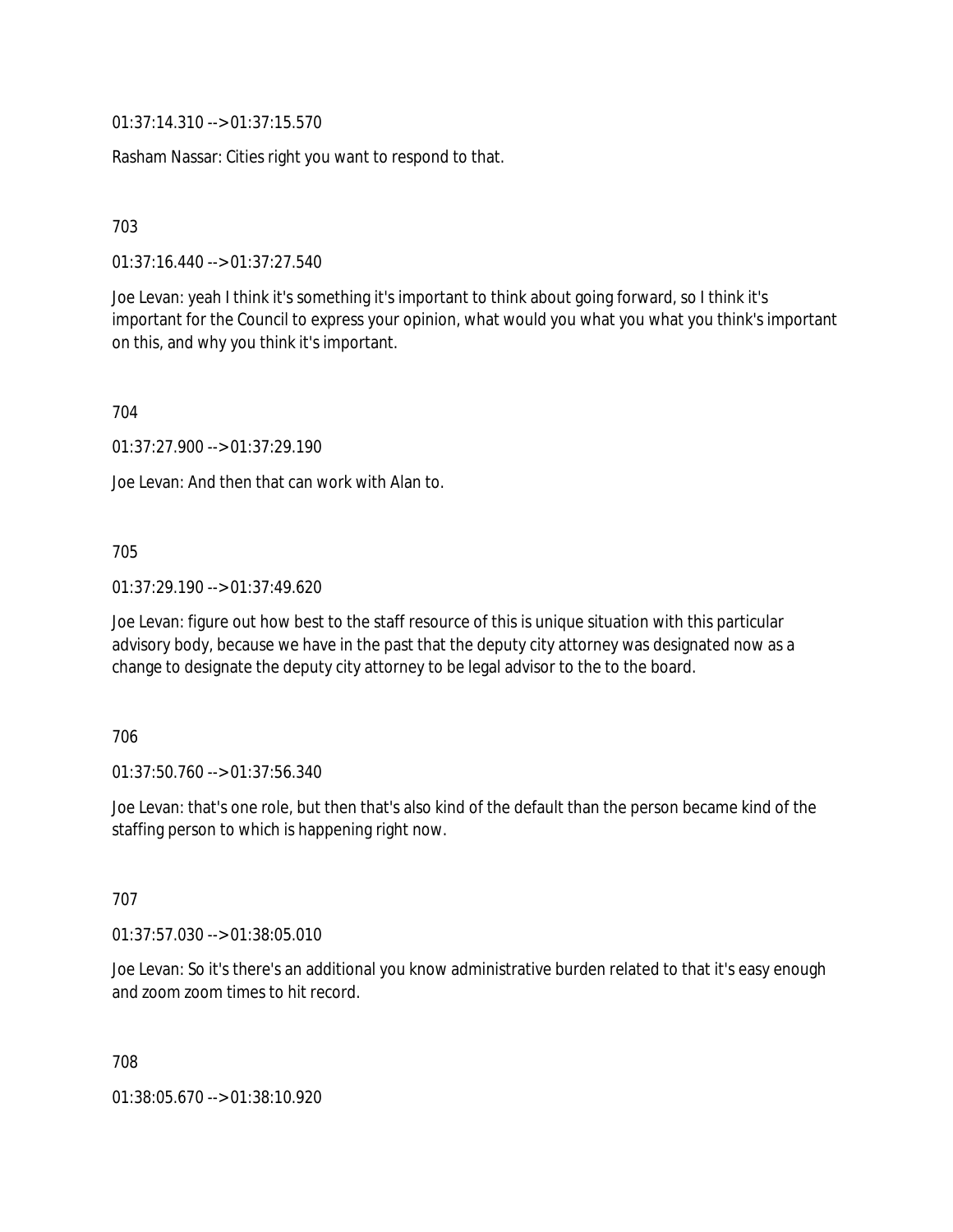Joe Levan: But it's going to be a whole different story when we have you know, in the Council chambers or other meeting rooms.

# 709

01:38:11.400 --> 01:38:26.370

Joe Levan: And going to recording that way, so it can be done, but it's a matter of allocating those resources and how best to do that and that's it didn't matter to work with the interim city manager and otherwise, but whatever decision you make about that.

# 710

01:38:27.480 --> 01:38:36.930

Joe Levan: As as the Deputy Mayor said it's not just about this time now a zoom it's about thinking in the future when we're no longer be doing zoom we're going to be doing in person, and we need to have.

## 711

01:38:37.470 --> 01:38:44.820

Joe Levan: Someone there that can staff that and can and can then manage that, because it takes staff staff to do that and resources.

712

01:38:46.020 --> 01:38:48.060

Rasham Nassar: city My experience is that.

713

01:38:49.140 --> 01:38:57.150

Rasham Nassar: For example, the utility advisory committee pre coven they the public works director just brought a tape recorder down with mike's that he displayed around the table.

714

01:38:57.780 --> 01:39:10.890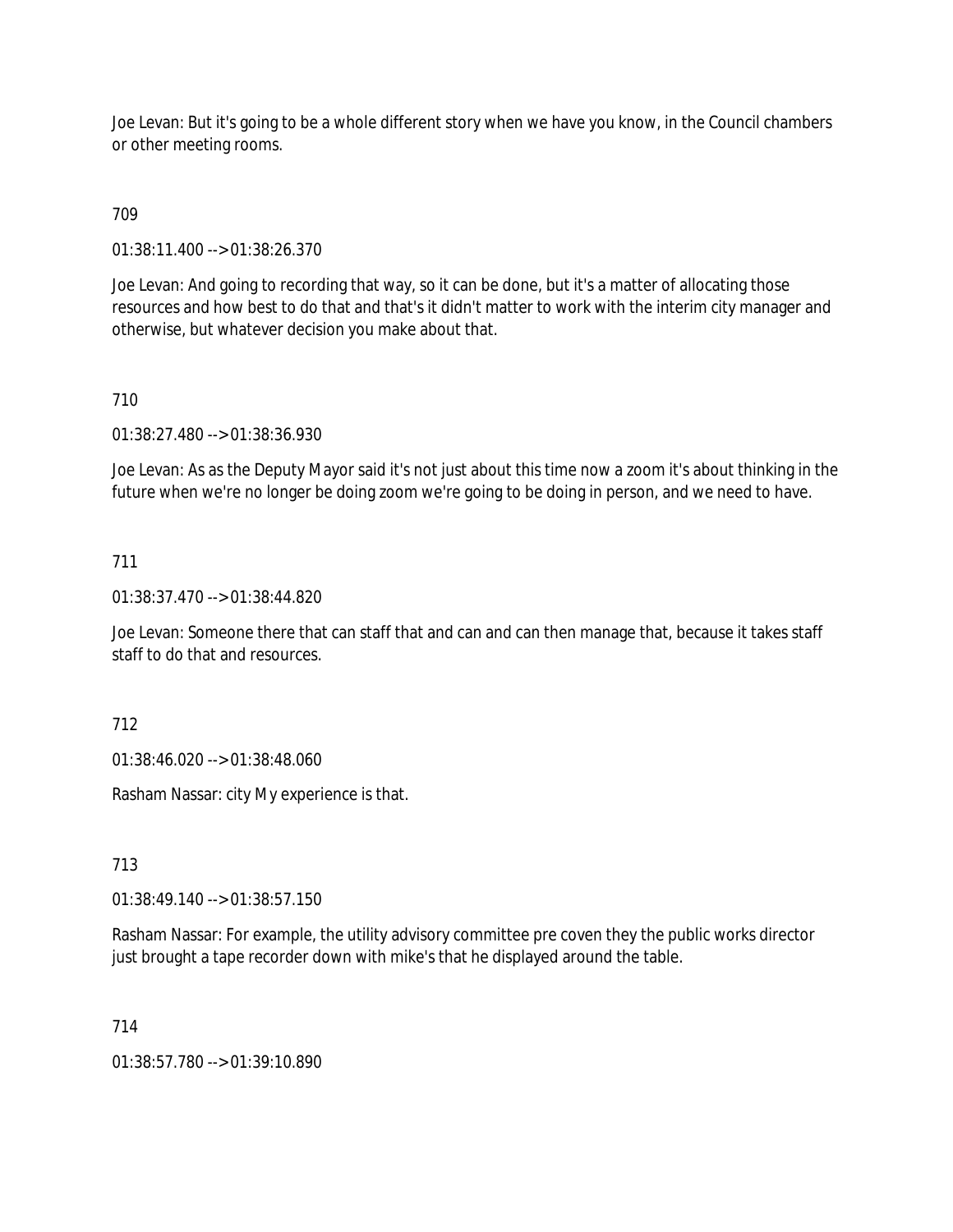Rasham Nassar: And so all there there's no video recording there but it doesn't seem like it's too cumbersome, or you know there's some staffing time, on the other side, but is that a possibility, I think the island Center scenario planning committee as well utilize the.

715

01:39:11.100 --> 01:39:12.450

Joe Levan: Yes, i'm glad you brought it up.

716

01:39:12.480 --> 01:39:19.200

Joe Levan: Because that's a clarifying Council you talking about audio recording or video recording because it does be different.

### 717

01:39:20.160 --> 01:39:21.480

Joe Levan: Well, just do.

718

01:39:21.780 --> 01:39:25.260

Rasham Nassar: With consideration to staff limitations on staff resources and time.

719

01:39:26.340 --> 01:39:28.740

Rasham Nassar: If it would be too burdensome to have the video recording.

### 720

01:39:29.910 --> 01:39:33.570

Rasham Nassar: sounds like that's might be a concern, but always is.

721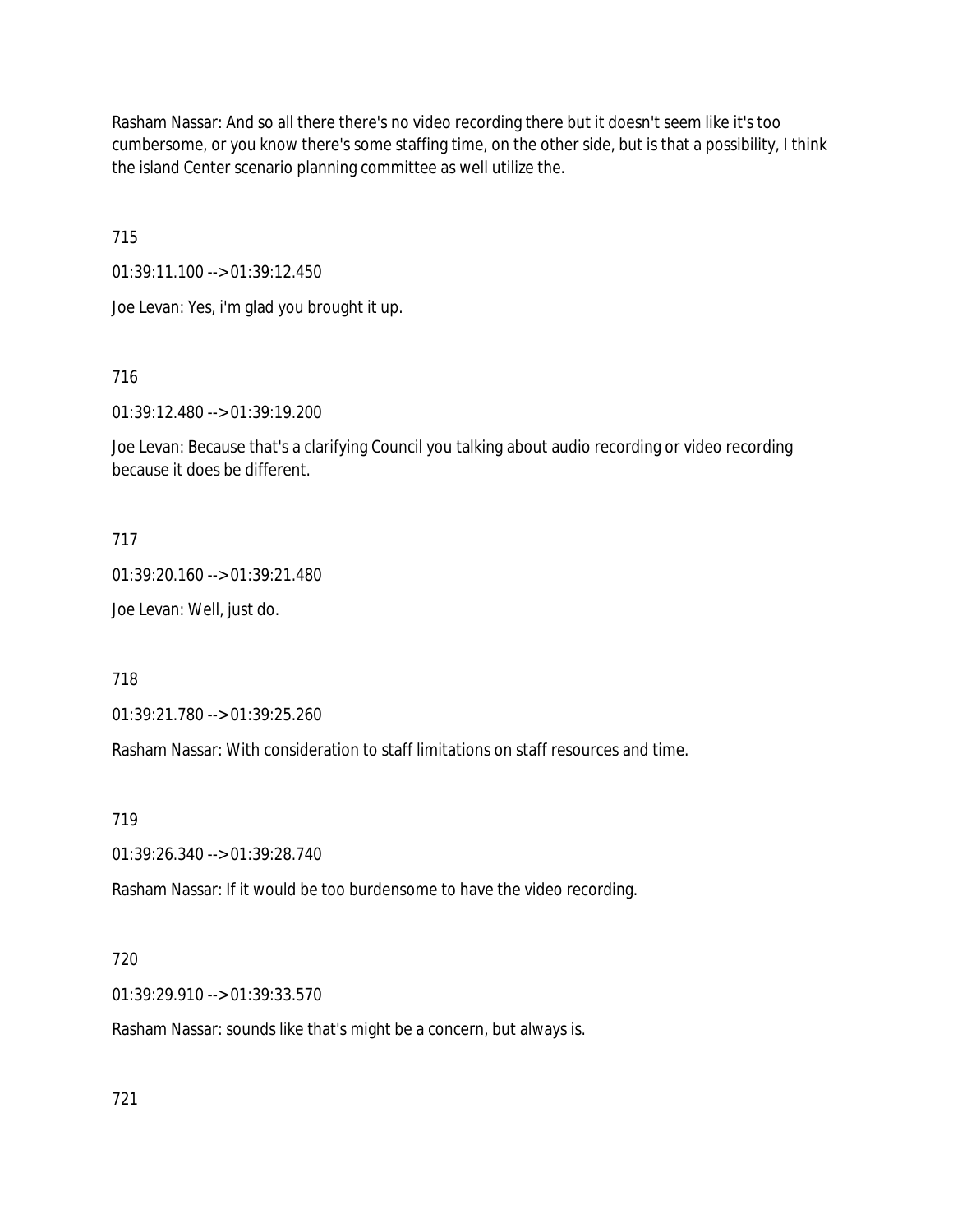01:39:33.840 --> 01:39:34.530

Joe Levan: It was easier.

722

01:39:34.890 --> 01:39:35.730

Rasham Nassar: What do you see here.

723

01:39:37.110 --> 01:39:47.490

Ellen Schroer (she/her): I think sorry, you may also it another complication with video recording as we only have one room in which you can video record and we have an lot of committees that meet.

#### 724

01:39:47.880 --> 01:39:58.380

Ellen Schroer (she/her): And so, establishing the habit of having video recording can be challenging when you have them more than one place that or what more than one committee, and when we are back in City Hall.

### 725

01:40:00.480 --> 01:40:05.700

Ellen Schroer (she/her): So that it is important to understand whether the audio or the video is what's desired.

## 726

01:40:06.210 --> 01:40:12.960

Rasham Nassar: yeah, I just wanted to put it out there, that there is an alternative to video and that's audio for consistency moving if we decide to record the zoom meetings.

727

01:40:14.490 --> 01:40:16.020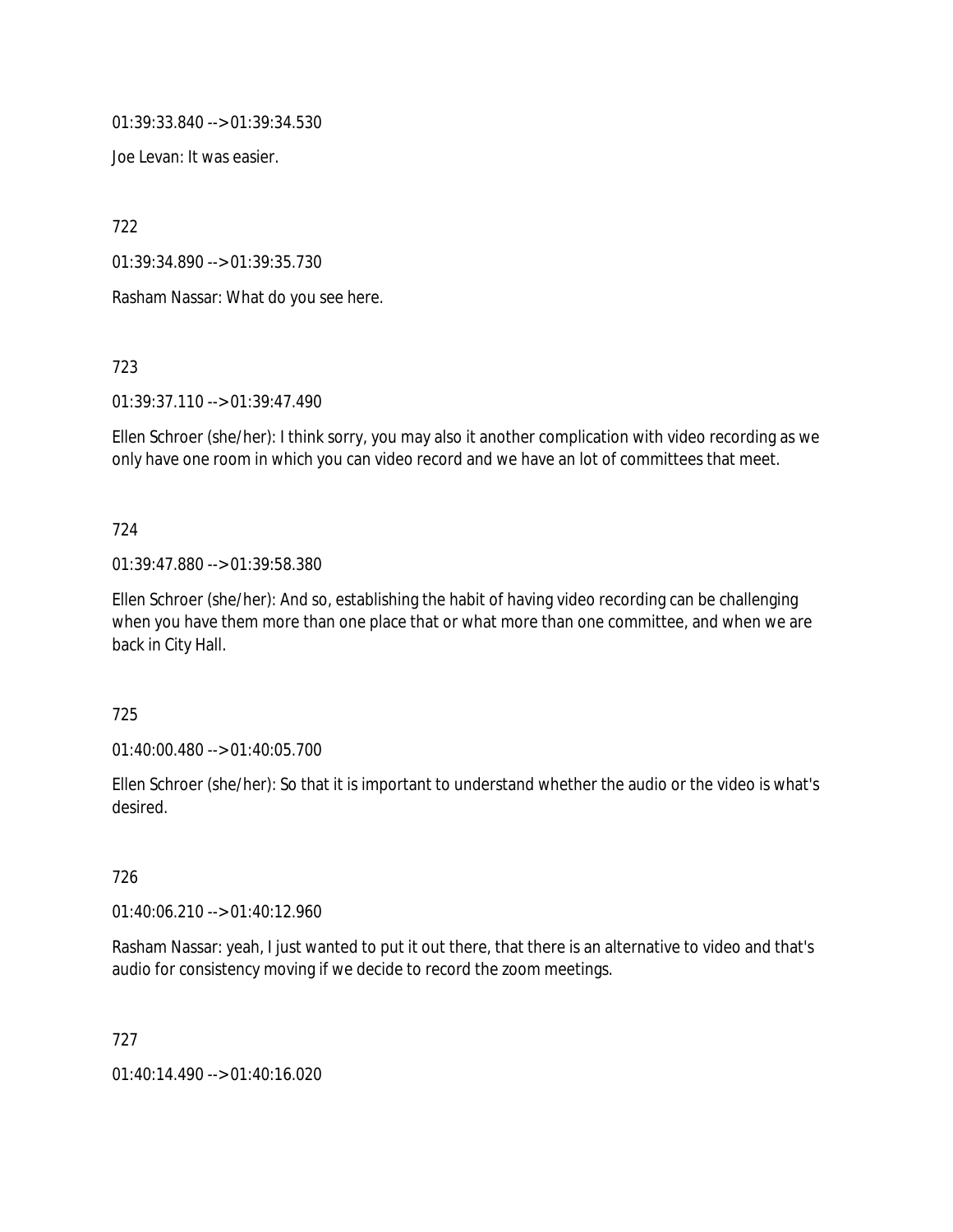Rasham Nassar: Sorry, keep you waiting councilmember Schneider.

728

01:40:16.740 --> 01:40:26.760

Leslie Schneider: Well, I this is on this topic, I think that there's some good experimentation that can be done, as we come out of coven into how we can have a better.

# 729

01:40:27.270 --> 01:40:47.250

Leslie Schneider: remote and in person hybrid in the future, and I just want to say that we've done a fair amount of that experimenting you know in my in my day job and one option for really easy video is just that everybody gets on zoom and you don't have any audio you're not.

## 730

01:40:48.330 --> 01:40:58.290

Leslie Schneider: Your audio is on mute and your speakers are on mute so that you don't get the feedback, but you have you know one designated place where you're getting the.

### 731

01:40:59.130 --> 01:41:09.390

Leslie Schneider: The the audio recording and then everybody's face just shows up so, in other words, keep keep the zoom going and everybody's computer is their camera.

# 732

01:41:10.110 --> 01:41:23.220

Leslie Schneider: So the only thing you have to do is control the audio so it's going to take some experimentation, but i'm looking forward to having the opportunity for these hybrid environments hybrid virtual and in person, and I think we can work it out.

### 733

01:41:28.830 --> 01:41:30.120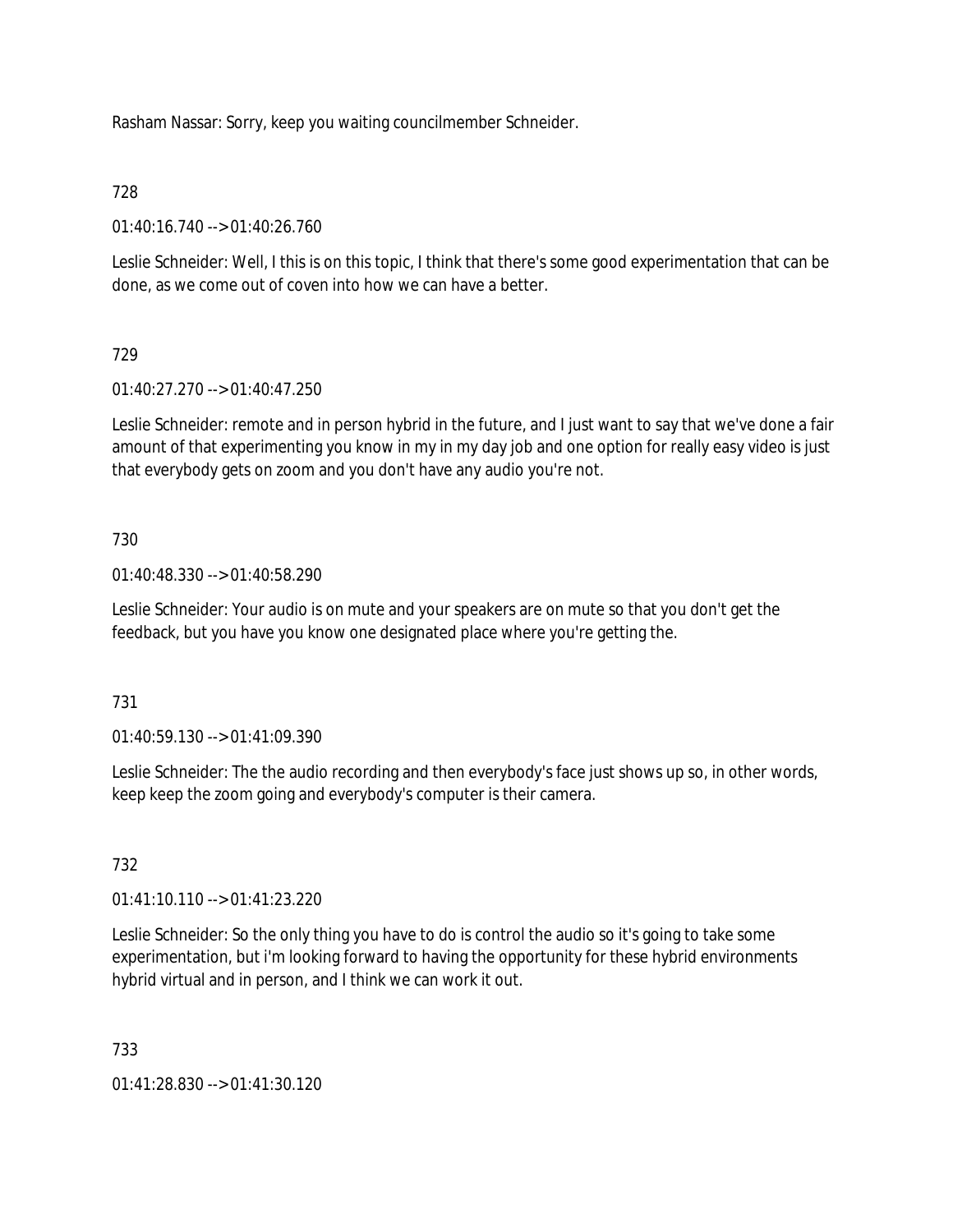Rasham Nassar: Deputy Mayor had topless.

734

01:41:32.520 --> 01:41:41.580

Kirsten Hytopoulos: So I would propose, so we can move forward, I would propose that we that we asked the administration to have the the board's meetings.

# 735

01:41:42.240 --> 01:41:49.980

Kirsten Hytopoulos: recorded while we're in zoom and and then we'll just we'll we'll adjust to whatever based on what happens when we go back, I mean.

736

 $01:41:50.370 \rightarrow 01:41:58.500$ 

Kirsten Hytopoulos: When I was on Council before I think I thought, like all of the committee's were audio recorded and I could be wrong, but and minimally auto recording makes sense, but.

737

01:41:59.790 --> 01:42:09.840

Kirsten Hytopoulos: counselor Schneider has all kinds of other ideas, but I say we authorize the video taping the video recording of the meetings now.

738

01:42:11.670 --> 01:42:16.650

Rasham Nassar: I agree, and I think there's general support for that dory support for that here.

739

01:42:20.130 --> 01:42:20.790

Rasham Nassar: city attorney.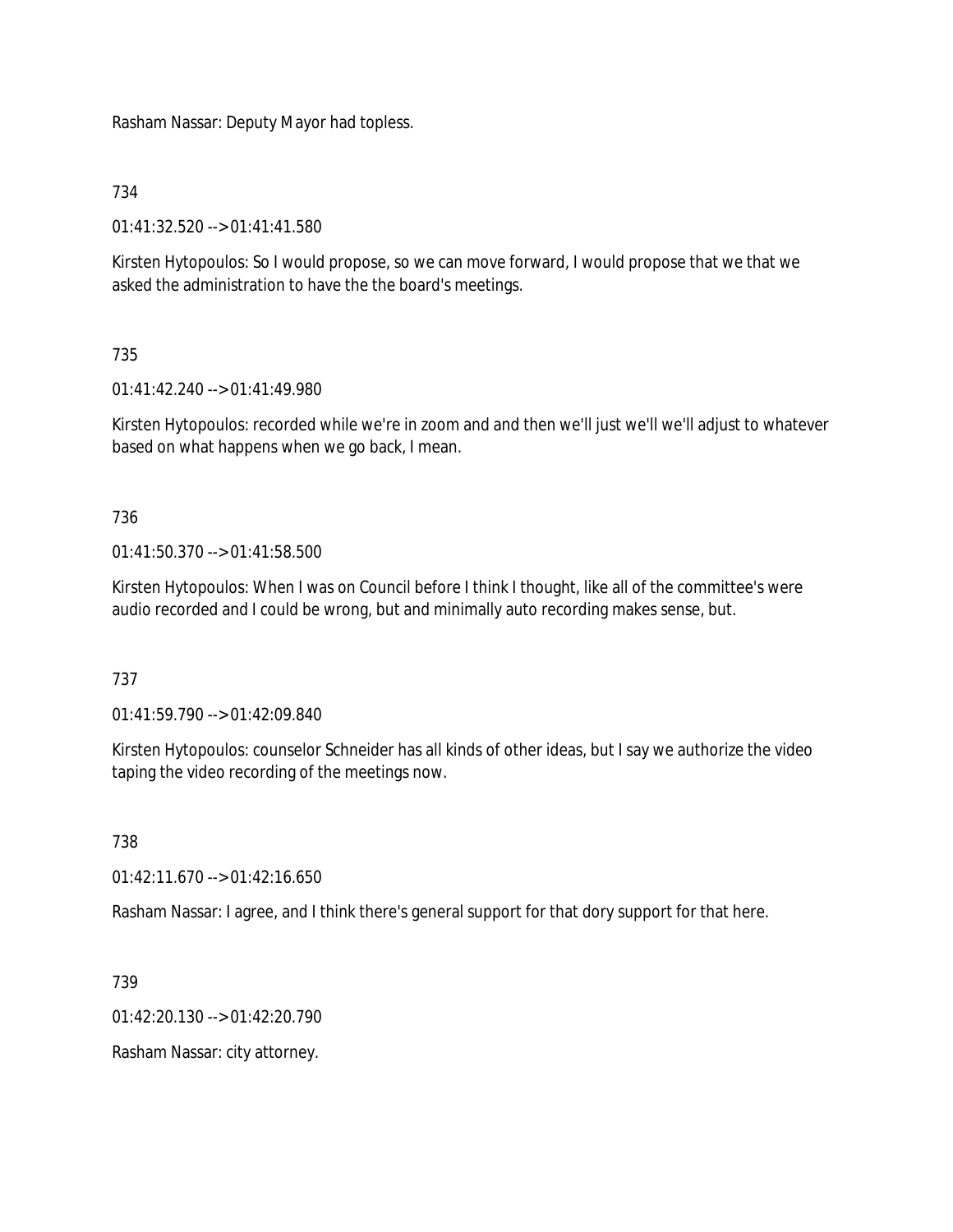01:42:22.170 --> 01:42:29.970

Joe Levan: A couple things one whatever you decide to do and again the zoom times we'd want to do for consistency carry it carry that forward so.

741

01:42:30.660 --> 01:42:38.760

Joe Levan: decision now lead to zoom could mean that it's going to entail different process once we get out of zoom with a pandemic.

742

01:42:39.180 --> 01:42:48.870

Joe Levan: The other part of it, I just want to bring this up, I think this has come up in other contexts, it goes kind of to the question of anonymity and the purpose of the program and.

743

01:42:49.920 --> 01:42:54.990

Joe Levan: If you have a situation where either audio or video where people are coming in they're making complaints.

744

01:42:55.440 --> 01:43:01.680

Joe Levan: And they're you know, making allegations against individuals and all that's recorded and then it's on the web.

745

01:43:02.310 --> 01:43:06.330

Joe Levan: You know throughout the throughout time is that something that concerns you at all.

746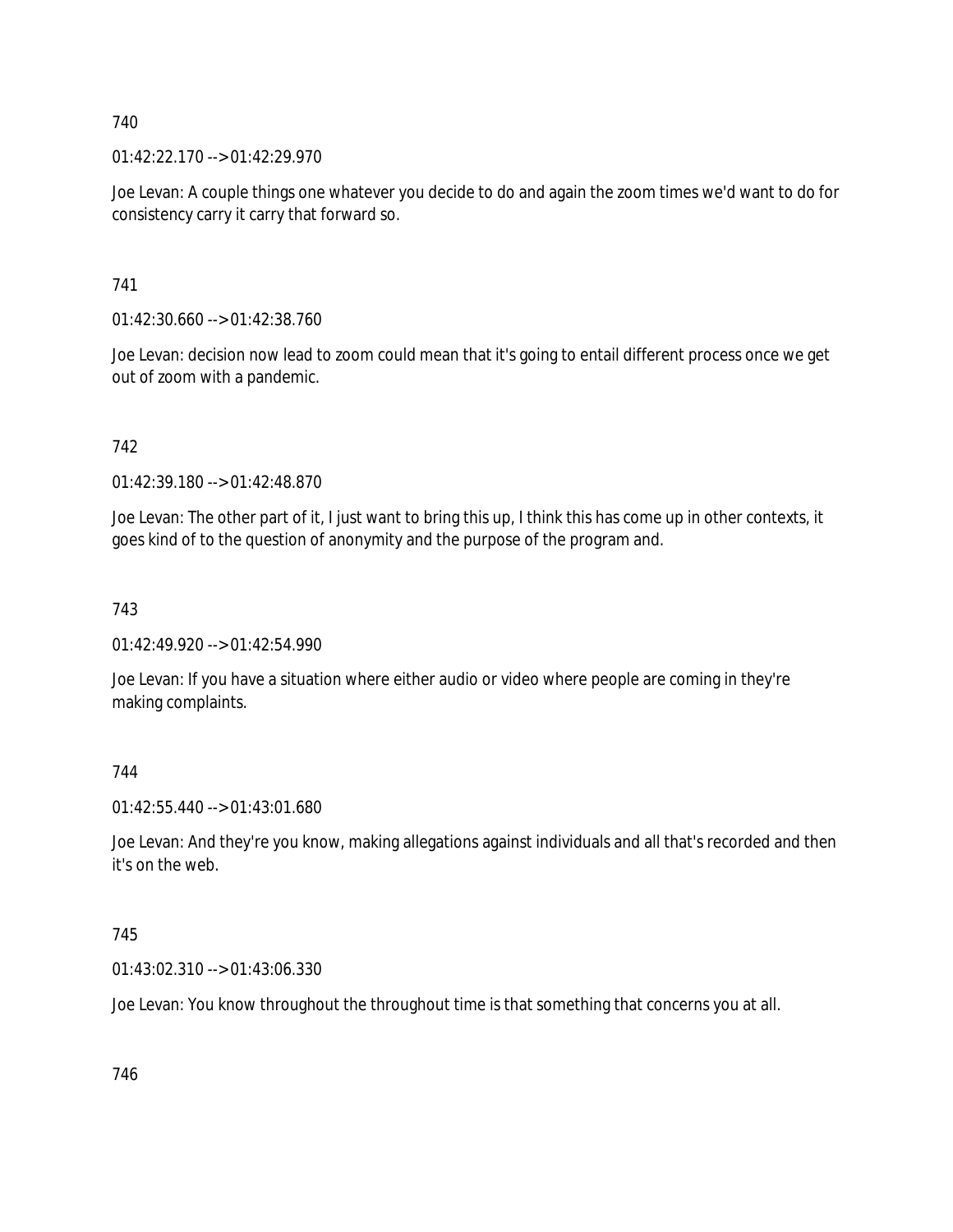01:43:07.200 --> 01:43:19.020

Joe Levan: Or is it something that the trade off is is fine, because that the trade off is that you didn't have a recording of what happened in these proceedings and that's a good record to have in the future if Steve need to refer back to that.

747

01:43:23.130 --> 01:43:23.790

Rasham Nassar: w air.

748

01:43:24.510 --> 01:43:27.960

Kirsten Hytopoulos: Sorry for monopolizing i've thought about these things a lot.

### 749

01:43:28.560 --> 01:43:35.430

Kirsten Hytopoulos: You know it's not perfect, I don't think we have a choice because of the interest and because the transparency and of the Board wants to have.

### 750

01:43:35.700 --> 01:43:45.990

Kirsten Hytopoulos: To me, the difference is what we're not doing is we're not creating a discoverable by Google search, you know allegations in writing on the ethics boards website, to be frank.

751

01:43:46.350 --> 01:43:54.360

Kirsten Hytopoulos: I mean to me that's what we've drawn the line with the program, at least at this point we're saying we're going to put only thing we're going to put it's going to live on in perpetuity in text.

752

01:43:54.660 --> 01:43:59.700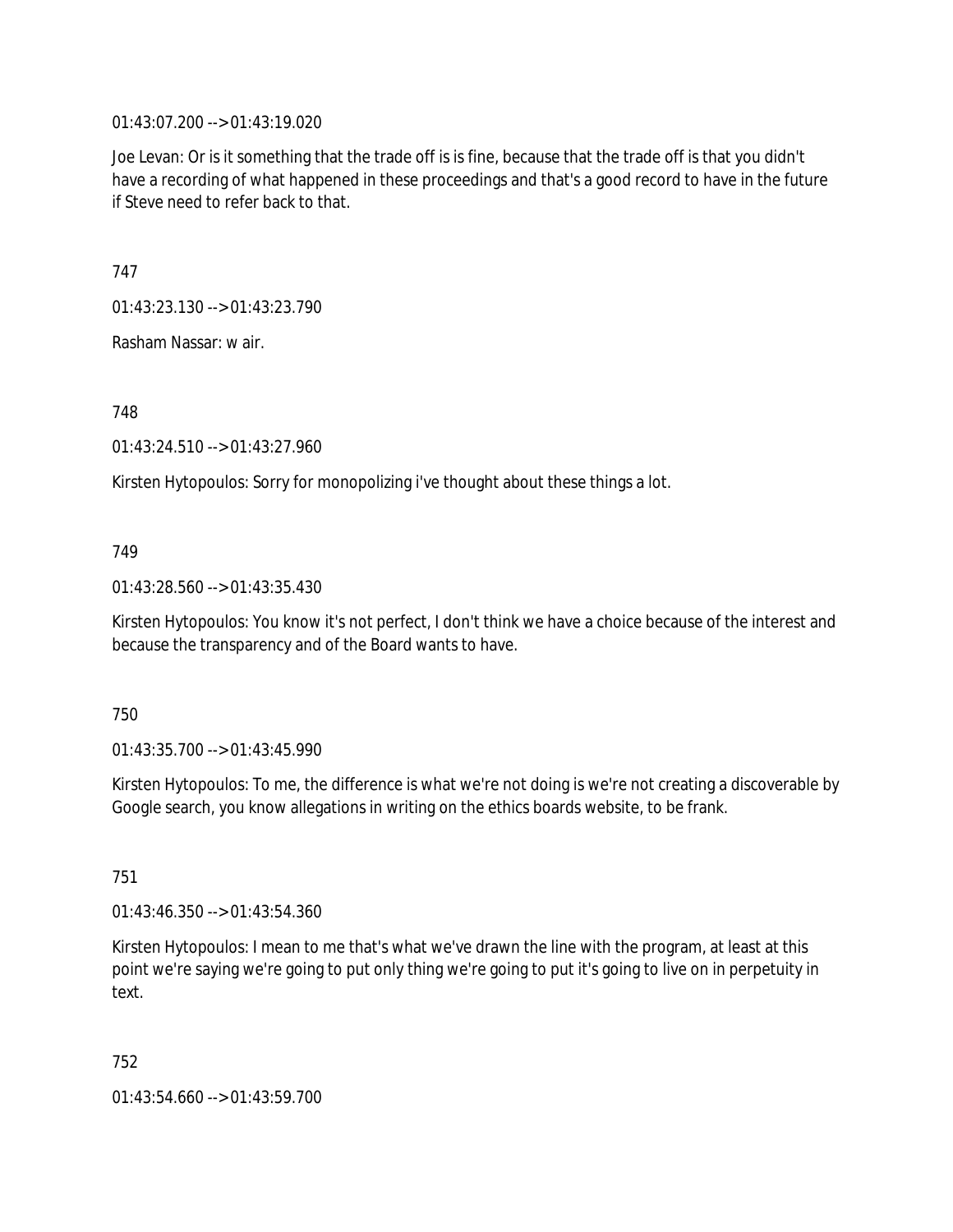Kirsten Hytopoulos: on our website as a city, are going to be advisory opinions and the certain things.

# 753

01:44:00.000 --> 01:44:07.710

Kirsten Hytopoulos: And that is different than, for example, putting every complaint up, no matter how specious and you know all of that and have that be discoverable and definitely on Google.

# 754

01:44:08.130 --> 01:44:22.500

Kirsten Hytopoulos: So that's you know that at least we don't have that there has to be some level of X and level of effort that someone has to make to go look at a video and watch the video and determine what happened so i'm not perfect, but I think I think the trade off is worth it.

# 755

01:44:25.980 --> 01:44:32.190

Rasham Nassar: Are we ready to move on from the video record the ethics board meeting discussion.

756

01:44:33.900 --> 01:44:36.810

Rasham Nassar: And then i'm sure we'll probably have to touch in.

757

01:44:38.430 --> 01:44:44.790

Rasham Nassar: If it is event that we returned back to City Hall some point in the near future, or future.

# 758

01:44:45.330 --> 01:44:50.940

Joe Levan: So as a direction to go to start video recording immediately said to his resume.

759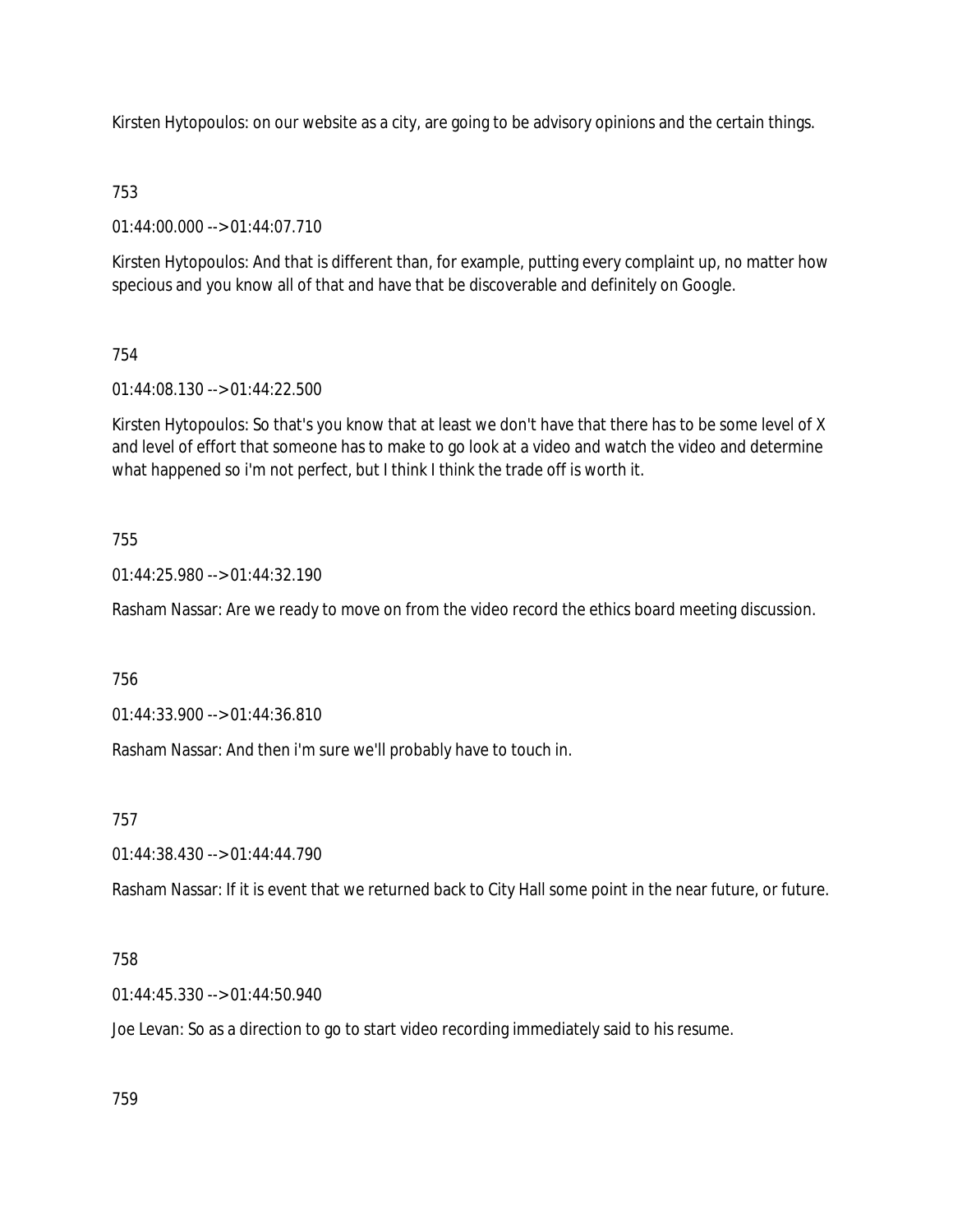01:44:51.360 --> 01:44:52.020

Rasham Nassar: I think so.

760

01:44:52.350 --> 01:44:57.570

Joe Levan: And then to going forward what was no longer in zoom to also record all the meetings video.

761

01:44:59.880 --> 01:45:08.250

Rasham Nassar: Whether video recording is is possible at the time that we end up in City Hall, I guess, we can address that we can have maybe a quick chat with the Council board members.

## 762

01:45:08.820 --> 01:45:15.660

Rasham Nassar: To just such an intimate touch in on that in the future, or if it's The case of this that the city or new city manager in our.

### 763

01:45:16.980 --> 01:45:26.040

Rasham Nassar: Interim city manager feel that we don't have enough resources to accommodate for that or just makes scheduling too complicated and we'll switch to audio agree it sounds like that's where we landed.

### 764

 $01:45:31.020 \rightarrow 01:45:47.010$ 

Rasham Nassar: Okay, so that's taken care of one more check we're Moving on now, I think we're on page four of your court and we're picking up the second half of the ethics board recommendations here and that relates to training.

765 01:45:48.210 --> 01:45:51.780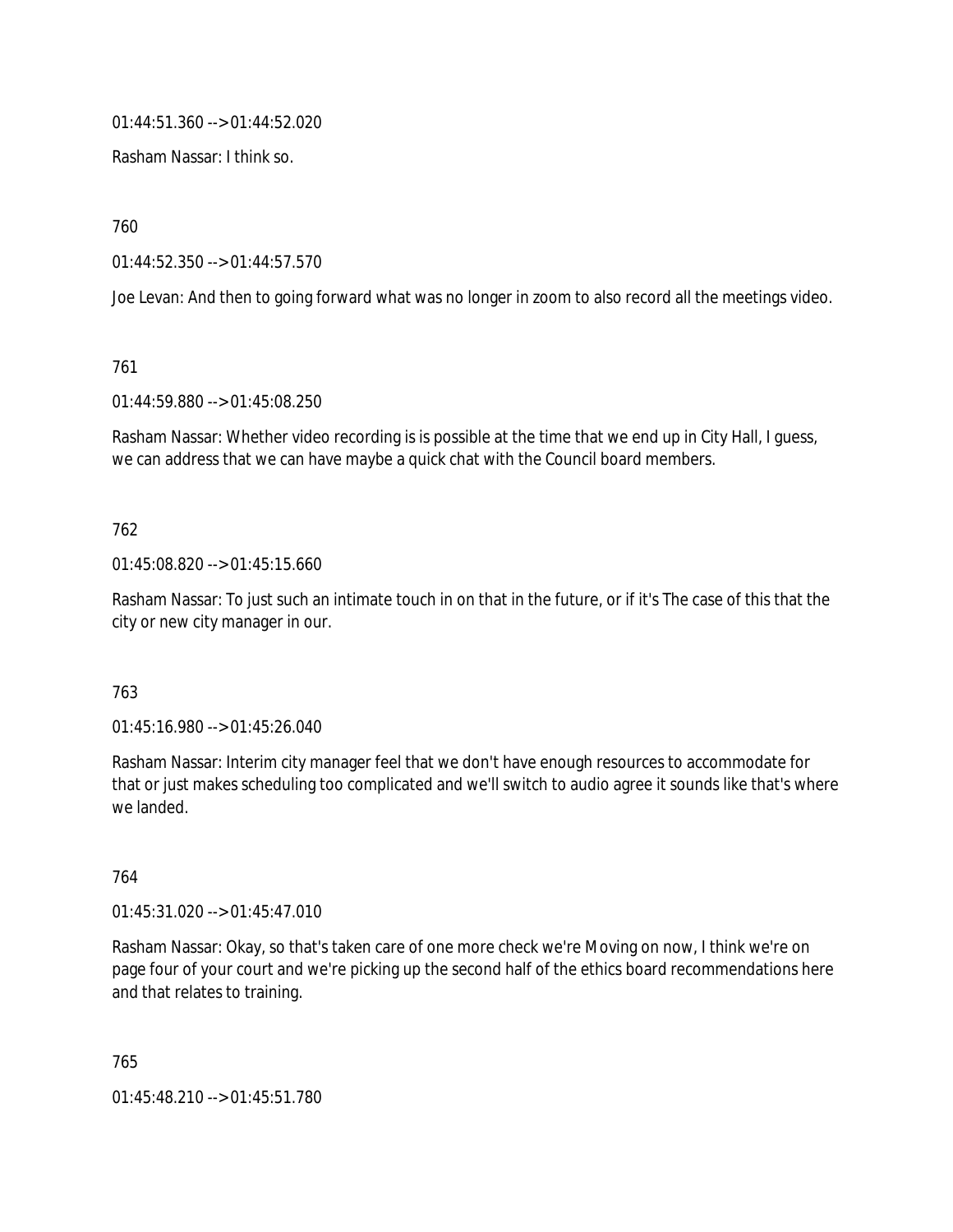Rasham Nassar: So we'll open the floor for comments.

766

01:45:54.330 --> 01:45:55.260

Rasham Nassar: councilmember car.

### 767

01:45:56.880 --> 01:46:04.620

Christy Carr: I liked the approach that you outlined for training, I thought it sounded great it seemed really valuable and efficient.

### 768

01:46:05.370 --> 01:46:26.250

Christy Carr: I would ask the interim city manager what sort of because char Weaver said that they need help so that's not going to be me so i'd like to just hear what sort of effort level of effort that is and the timing that in which that might be possible.

### 769

01:46:27.810 --> 01:46:38.640

Ellen Schroer (she/her): And I think this is a set of meetings that we can support will just need to work to make sure that we can find a time that doesn't overlap with other meetings that are already scheduled for the.

### 770

01:46:39.030 --> 01:46:45.960

Ellen Schroer (she/her): committee's that we're looking to train and find a time that's convenient for the ethics board, but I think that's something that we can take on.

### 771

01:46:46.650 --> 01:46:50.700

Ellen Schroer (she/her): um and then in terms of the third one, which was to post.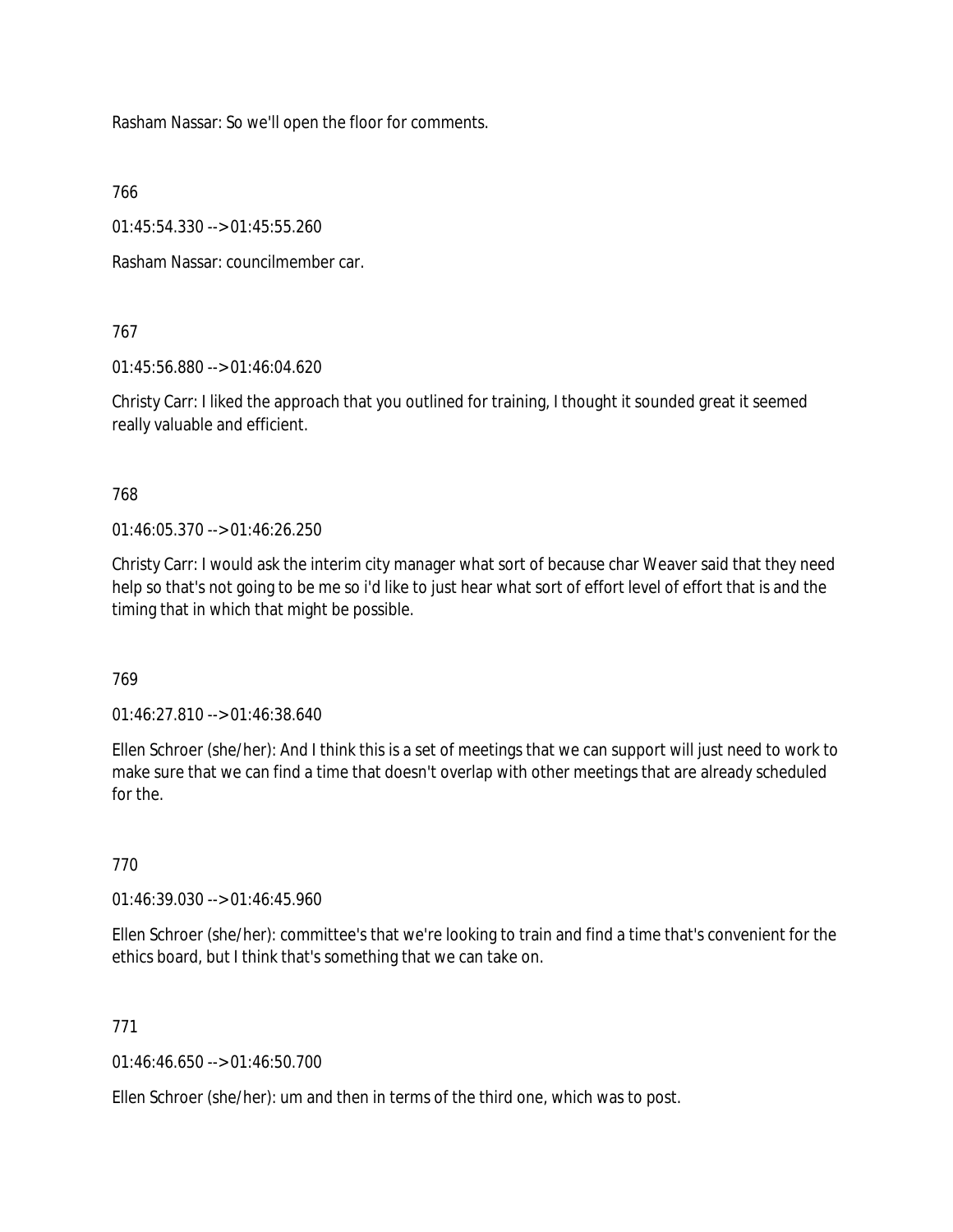01:46:51.690 --> 01:47:01.650

Ellen Schroer (she/her): One of the trainings on the website i'm sure that we can find a place for that and make that available we've done that, for some other trainings that the city offers, so I don't see any reason why that would be a problem for this one.

773

01:47:04.740 --> 01:47:22.800

Rasham Nassar: Okay, is there is there any objection or anyone wish to comment, provide a new direction to what the sport is proposed here in terms of training, or are we all in agreement, the answer is yes okay great excellent so chair Weaver I will turn it back over to you.

# 774

01:47:24.780 --> 01:47:29.070

Tyler Weaver: think that actually concludes our report, but did the city manager had her hand up, I think.

# 775

01:47:30.270 --> 01:47:37.890

Ellen Schroer (she/her): I did, I just wanted to confirm the one sort of hanging item about whether or not you wanted us to try to keep track of who had completed the training.

776

01:47:43.980 --> 01:47:44.580

Rasham Nassar: Deputy Mayor.

777

01:47:46.530 --> 01:47:50.280

Rasham Nassar: Council on our panel Johnson oh wait Deputy Mayor, are you.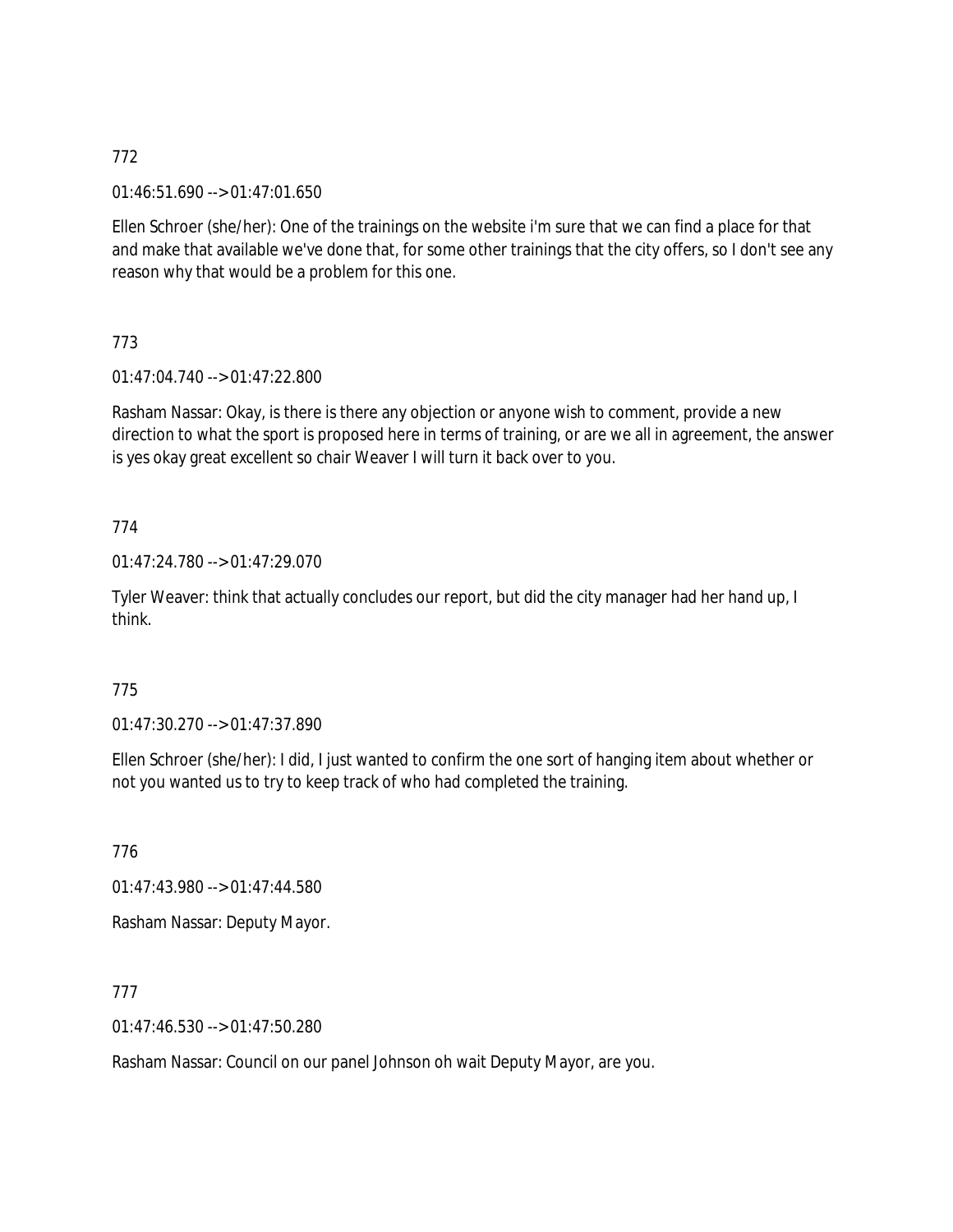01:47:50.700 --> 01:47:55.380

Kirsten Hytopoulos: I wanted to bring up something else I thought I thought the city manager just asked a question.

779

01:47:56.490 --> 01:47:59.310

Rasham Nassar: Yes, I don't know who that question was directed towards.

780

01:47:59.400 --> 01:48:02.730

Ellen Schroer (she/her): I guess it was to the body as a whole, because that was one of the.

781

01:48:04.590 --> 01:48:09.870

Ellen Schroer (she/her): items that was sort of associated with the training and I think we understand the request about.

782

01:48:10.170 --> 01:48:21.840

Ellen Schroer (she/her): scheduling it and posting it on the website, but I see the third last item was if desired keeping track of which committee and Commission members have attended or view to training session so I was wanting to know.

783

01:48:22.440 --> 01:48:28.530

Rasham Nassar: Who was in that maybe it maybe that also in, that is, it is a question of whether or not we want to make it mandatory training.

784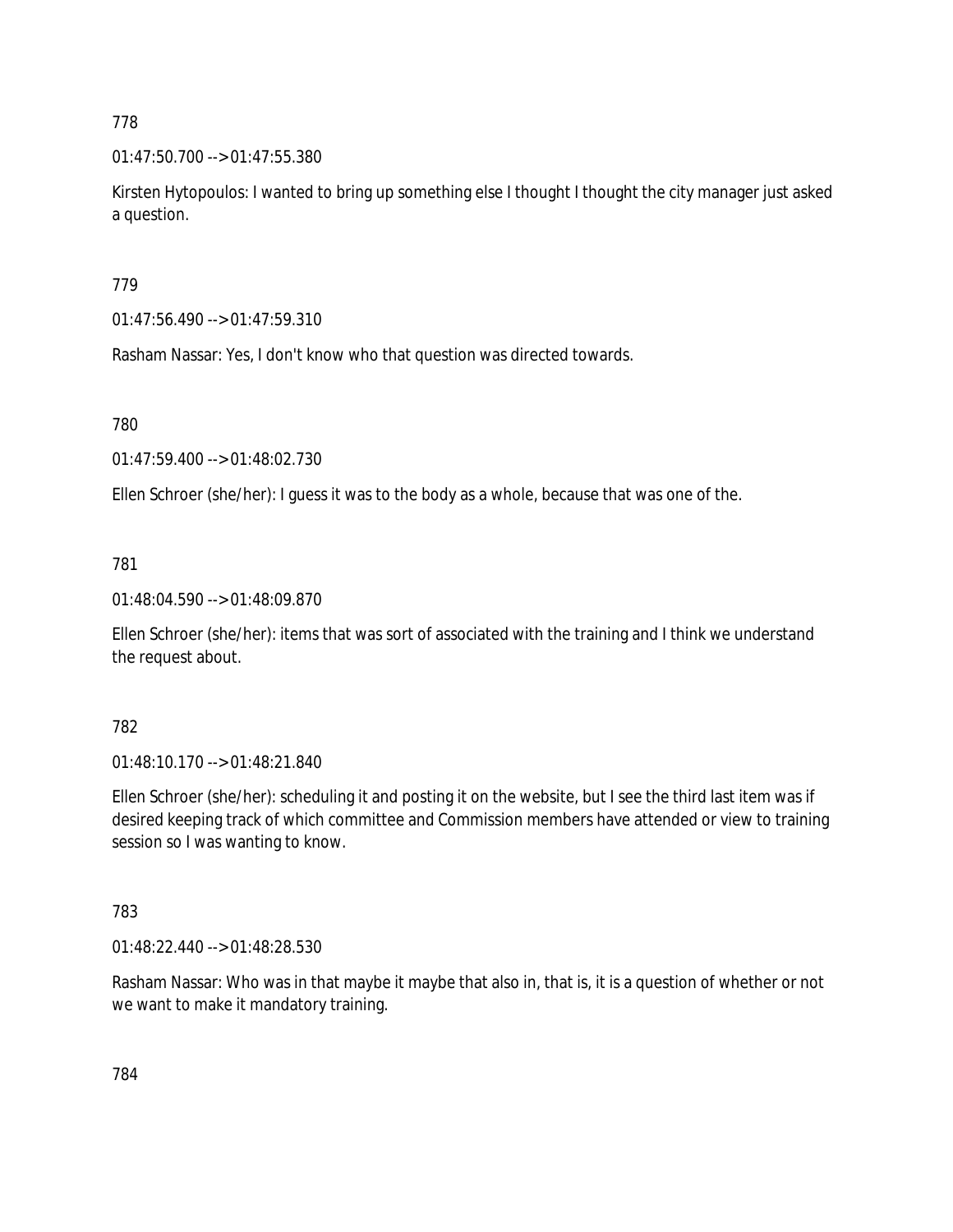01:48:29.790 --> 01:48:33.690

Rasham Nassar: Right why, otherwise we keep track of who's attended.

785

01:48:34.980 --> 01:48:39.930

Rasham Nassar: So that's a question hands raised w mayor, would you like to begin.

786

01:48:41.820 --> 01:48:43.170

Rasham Nassar: I don't know what that you.

#### 787

 $01:48:44.010 \rightarrow 01:48:49.920$ 

Kirsten Hytopoulos: Okay i'll take that first, before I say The other thing I think that the easiest thing for everybody for staff and the Board is to have.

788

01:48:50.400 --> 01:48:58.050

Kirsten Hytopoulos: Have members of committees sign something saying that they've done it and it's an honor system, of course, I mean, and so I think we do require it, and.

789

01:48:58.530 --> 01:49:05.250

Kirsten Hytopoulos: We asked them by a certain point of the year after they've been on board for a while that they sign something saying they reviewed it that's what I would suggest.

790

01:49:06.450 --> 01:49:13.680

Kirsten Hytopoulos: with you how to throw out there is that before we before we adjourn if there is up, there are few minutes while we have the board here.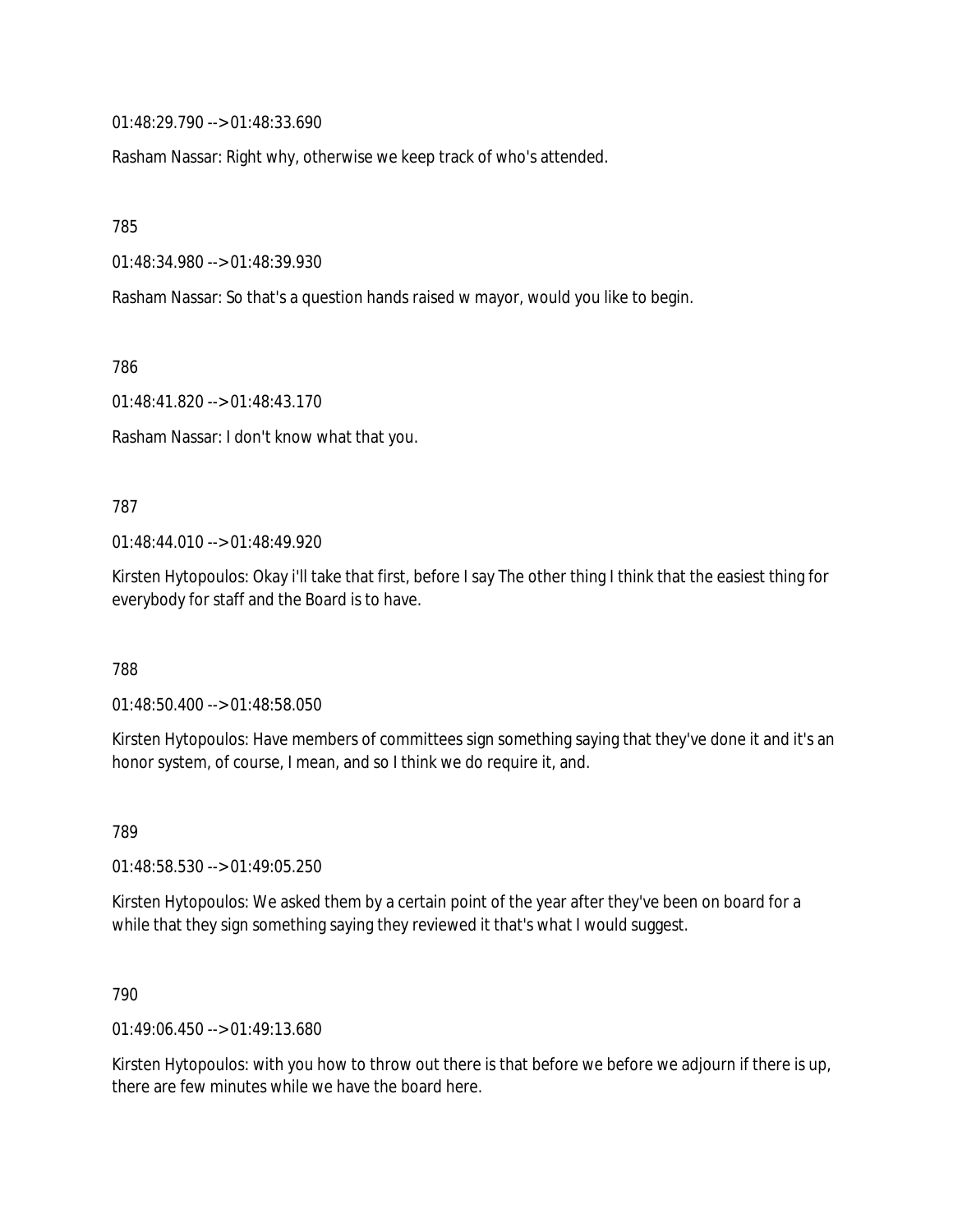01:49:14.040 --> 01:49:21.990

Kirsten Hytopoulos: I wouldn't mind hearing from them on the couple of items that we didn't quite get to that that will probably take up as counsel about complaints about.

792

01:49:22.470 --> 01:49:37.320

Kirsten Hytopoulos: departing Council members complaints bright years later, and then the manner of notice to respond it's just if any of them felt like a burning desire to speak to those before we before we adjourn i'd like to hear those so that they would inform our future conversations.

793

01:49:39.000 --> 01:49:42.990

Rasham Nassar: Okay that's great to be married hold that thought we'll circle back to that once we finish this debate.

794

01:49:44.070 --> 01:49:45.300

Rasham Nassar: accounts on our pantry Johnson.

795

 $01:49:48.000 \rightarrow 01:49:56.100$ 

Brenda Fantroy-Johnson: yeah, I just wanted to speak to the whether or not we're going to track these, and I agree that I think it should be tracked, I just wanted to.

796

01:49:57.570 --> 01:50:12.180

Brenda Fantroy-Johnson: You know, it makes sense to have people sign it, because that's the way that you can say that somebody comply and that's just a natural thing to do and it's really part of the process we really shouldn't be training people with we're not going to track that they were trained.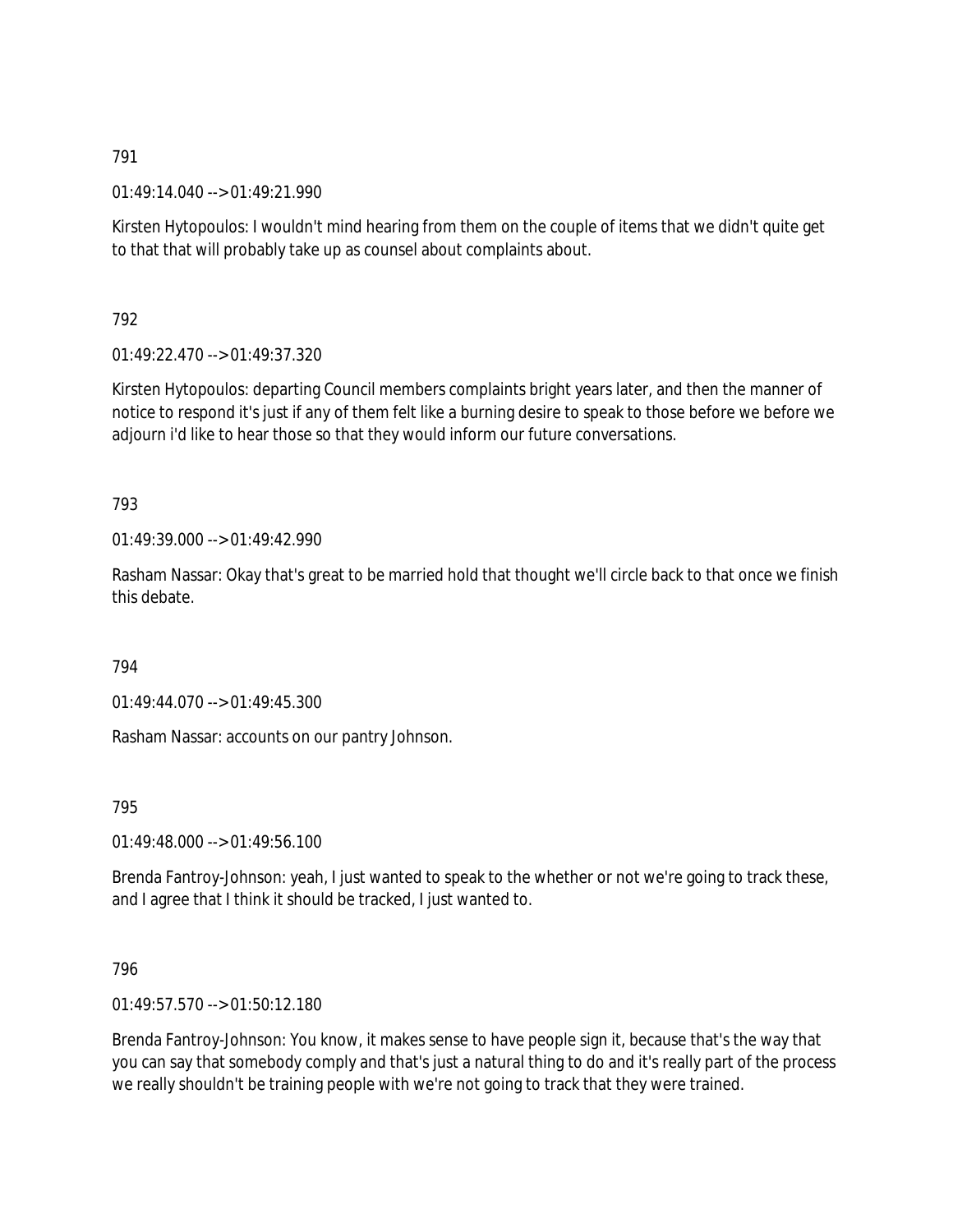01:50:15.060 --> 01:50:15.540

Rasham Nassar: David.

798

01:50:17.340 --> 01:50:19.740

David Mallon: yeah and actually to some degree.

799

01:50:22.620 --> 01:50:32.610

David Mallon: The previous comments were pretty much the same thing I was gonna say was one, I think the honor system makes a lot of sense here and to I was going to call out, yes, we should come back to those other other items before we before we end.

800

01:50:36.390 --> 01:50:37.170

Rasham Nassar: Council number card.

## 801

01:50:39.180 --> 01:50:45.810

Christy Carr: doesn't the city already track opm a training so is that a system that's in place that would be useful for this.

### 802

01:50:46.620 --> 01:50:53.910

Ellen Schroer (she/her): we're committed missions thinking about that and also conflict of interest, so there are some items that we track for each domain number.

803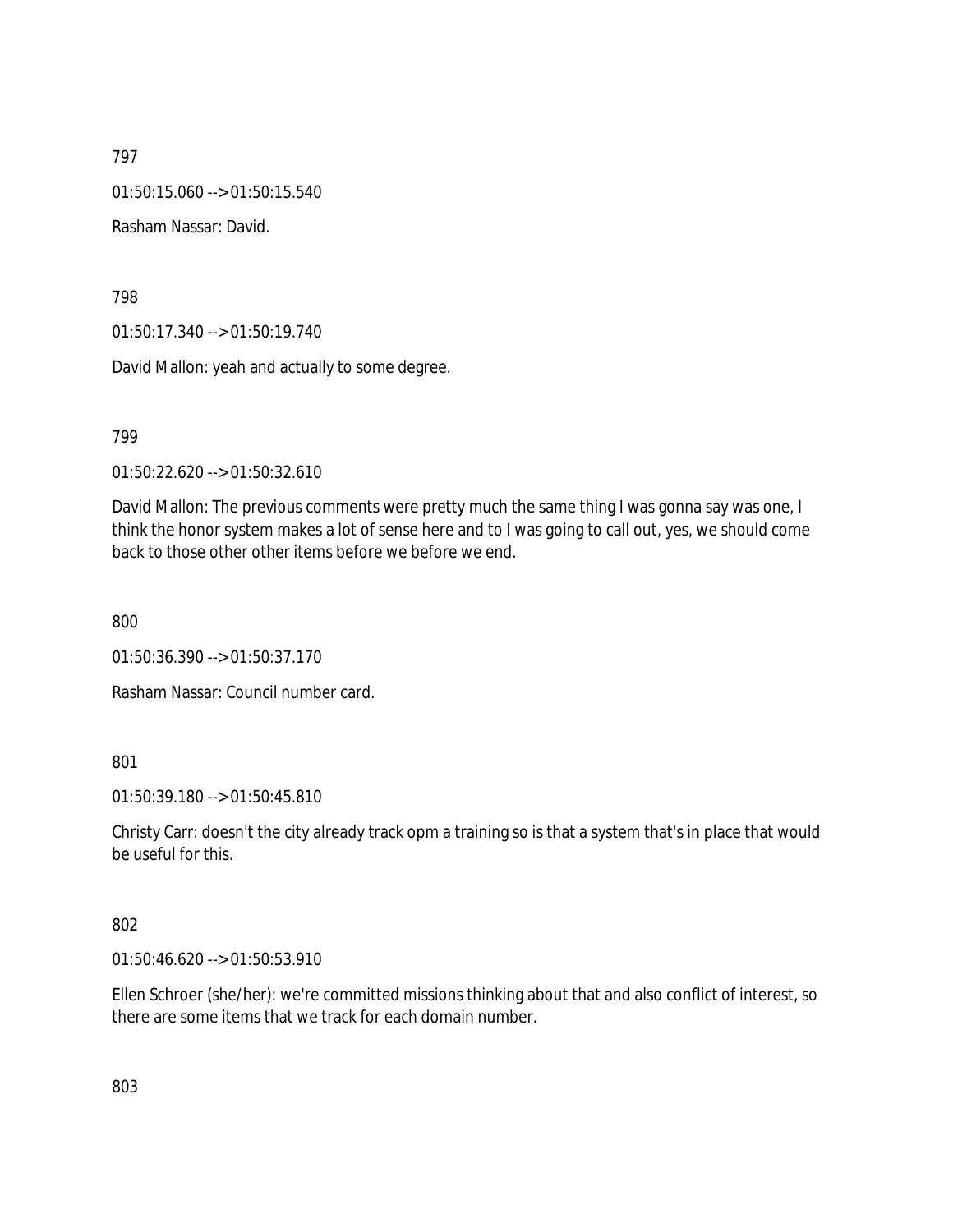01:50:54.450 --> 01:50:59.910

Joe Levan: mm hmm we do have ways to certify that because it before Robbie left he did Chris and.

804

01:50:59.910 --> 01:51:01.470

Joe Levan: videos for trained on the.

805

01:51:01.590 --> 01:51:07.980

Joe Levan: piano pma and we do have ways to have the people watch those videos and certify that they watched him.

806

01:51:11.700 --> 01:51:12.090

Rasham Nassar: yeah.

807

01:51:16.110 --> 01:51:21.690

Jim Cash: I just, I just wanted to reiterate the same thing that everyone said, I think you know he.

808

01:51:23.100 --> 01:51:33.390

Jim Cash: certifying that you've taken it, you know, is something that should be required because it indicates that the council's and the city's commitment to the ethics Program.

809

01:51:34.920 --> 01:51:36.990

Jim Cash: Otherwise, you know why bother.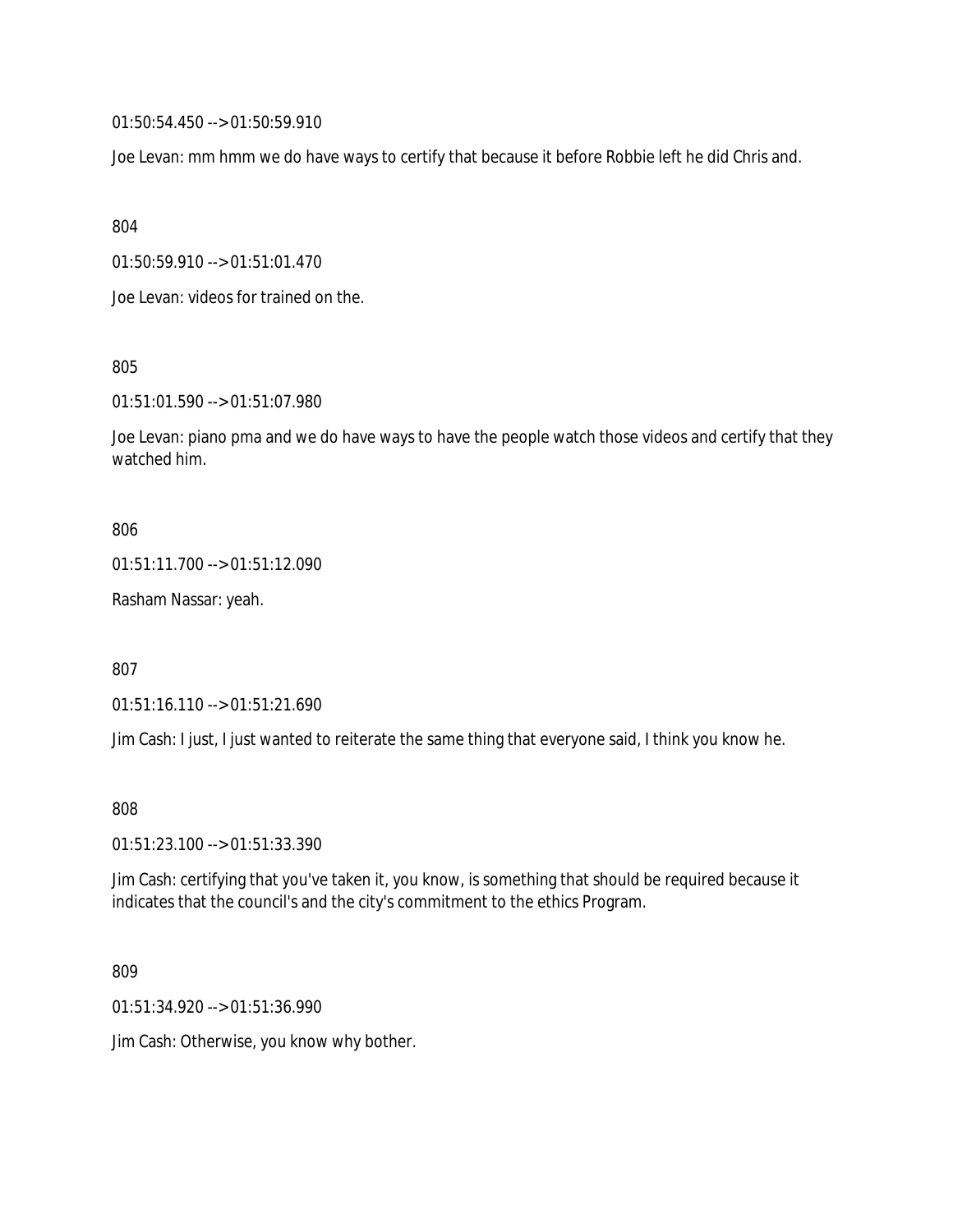01:51:38.610 --> 01:51:47.820

Jim Cash: You know if you don't have to certify you taking the training then there's really no point in taking the training, if the Council isn't committed to giving the training and having an ethics Program.

811

01:51:51.420 --> 01:51:53.310

Rasham Nassar: Okay, so I think we've wrapped that one up to.

812

01:51:55.680 --> 01:51:57.390

Rasham Nassar: Six city staff has the direction they need.

### 813

01:51:58.950 --> 01:52:11.160

Rasham Nassar: Great okay um and then Deputy Mayor wanted to run through and grab some of the ethics boards thoughts opinions on the remainder items it's 750 did you want to.

814

01:52:11.970 --> 01:52:16.710

Rasham Nassar: You want to just pick one and start there, do you want to hear from the ethics chair, which one.

815

01:52:17.790 --> 01:52:18.360

Rasham Nassar: or.

816

01:52:19.440 --> 01:52:26.880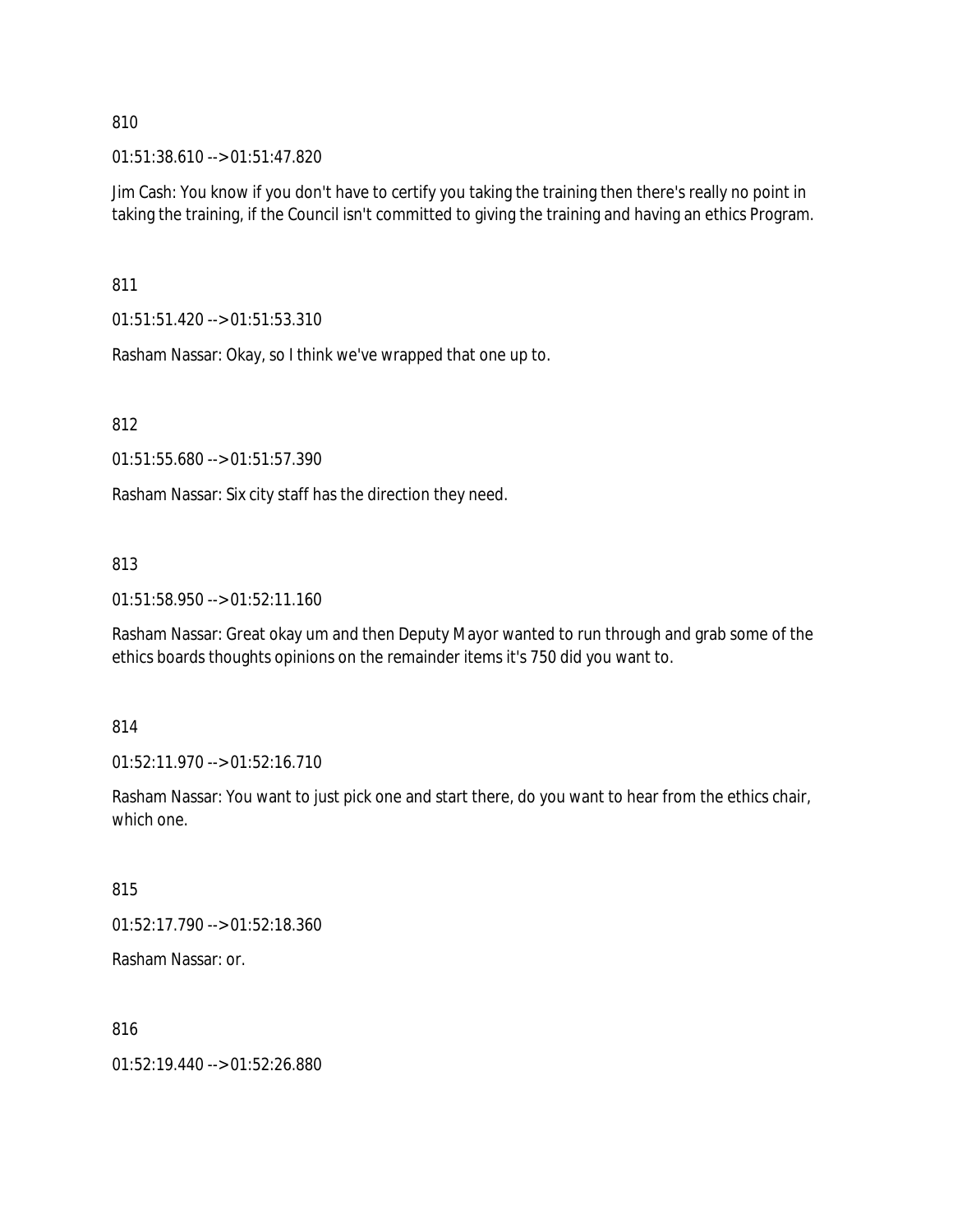Kirsten Hytopoulos: I figured it's like a open stage for anyone who's got burning comments on any of those three things.

817

01:52:27.360 --> 01:52:30.360

Rasham Nassar: Excellent sounds great David we'll start with you.

818

01:52:31.590 --> 01:52:47.070

David Mallon: yeah i'll go really fast, I think the the to the departing Council members and the time limit, I think, are both similar that the Council just needs to weigh in on them decide what what makes sense and just be very clear about it and that's that as long as there's real clarity around.

### 819

01:52:48.300 --> 01:52:54.480

David Mallon: You know statute of limitations, essentially for either people who are leaving or down the road that I think we're good right.

820

01:52:55.020 --> 01:53:10.050

David Mallon: The only one, I would say that I feel a little more strongly about is the manner of of notice, even though we are in a digital world and it's really easy to send an email I think i've as I reflected on being one of the i've had to send a couple of those emails.

821

01:53:11.460 --> 01:53:26.220

David Mallon: It seems like it's something that we should still you know, send a postcard or some some other kind of formal notice, besides just dropping an email and that's just going to require the city to put the resources up to be able to make that notice happen.

822

01:53:29.100 --> 01:53:30.360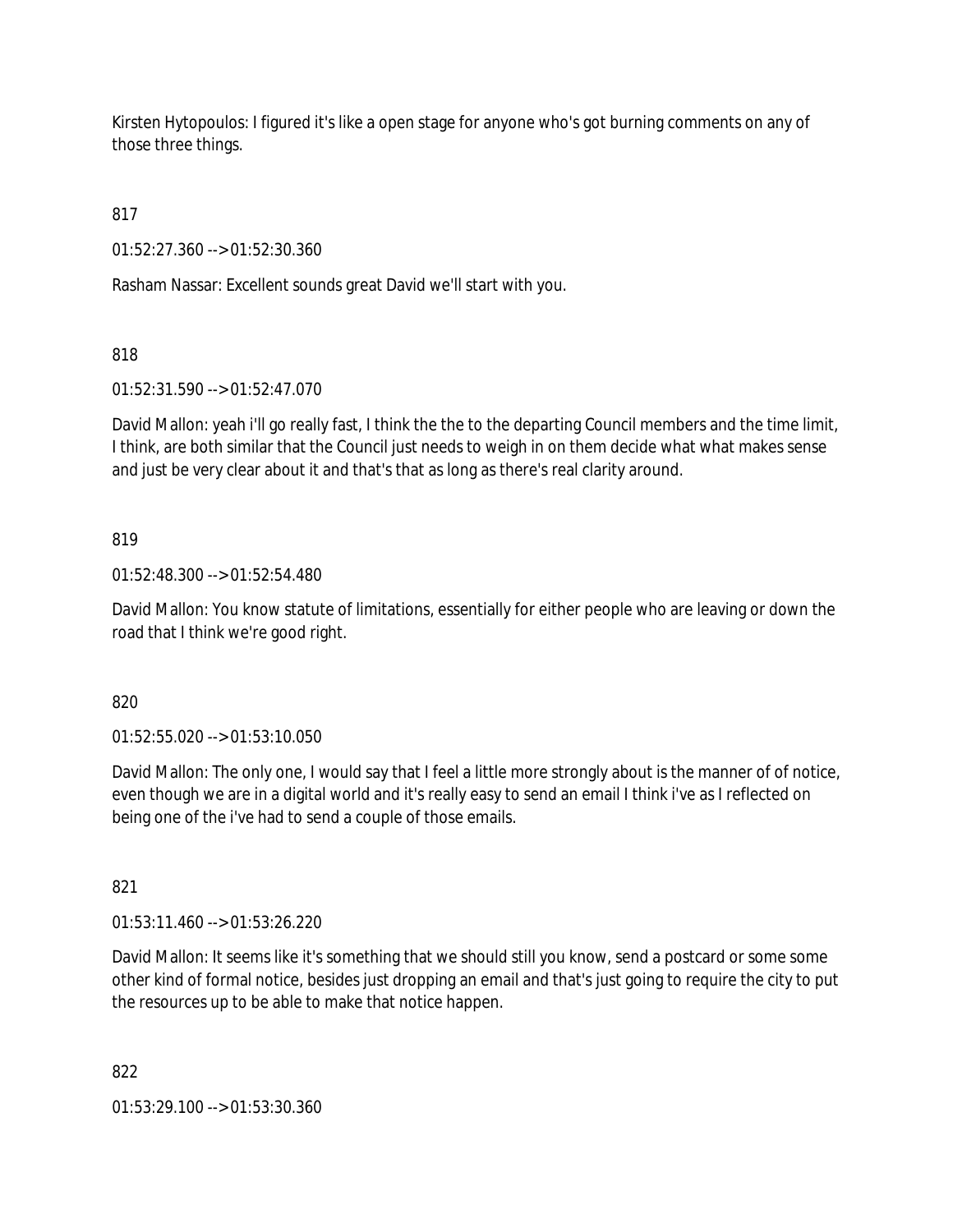Rasham Nassar: um go ahead, Jeremy but.

823

01:53:32.850 --> 01:53:34.470

Tyler Weaver: I just wanted to comment on the.

### 824

01:53:36.540 --> 01:53:48.480

Tyler Weaver: wall to see things David did so on the on the issue, I think, from a sports perspective, it would be nice to have clear guidance on those issues, I think.

825

01:53:49.650 --> 01:53:51.360

Tyler Weaver: I think the other concern is that.

826

01:53:53.760 --> 01:53:57.570

Tyler Weaver: By having something that's so dated and also something where.

### 827

01:53:58.680 --> 01:54:01.740

Tyler Weaver: we're seeing an opinion after someone's gone, I think the concern is that.

### 828

01:54:03.270 --> 01:54:05.850

Tyler Weaver: In some ways it's kind of like what what's the point.

### 829

01:54:09.540 --> 01:54:12.270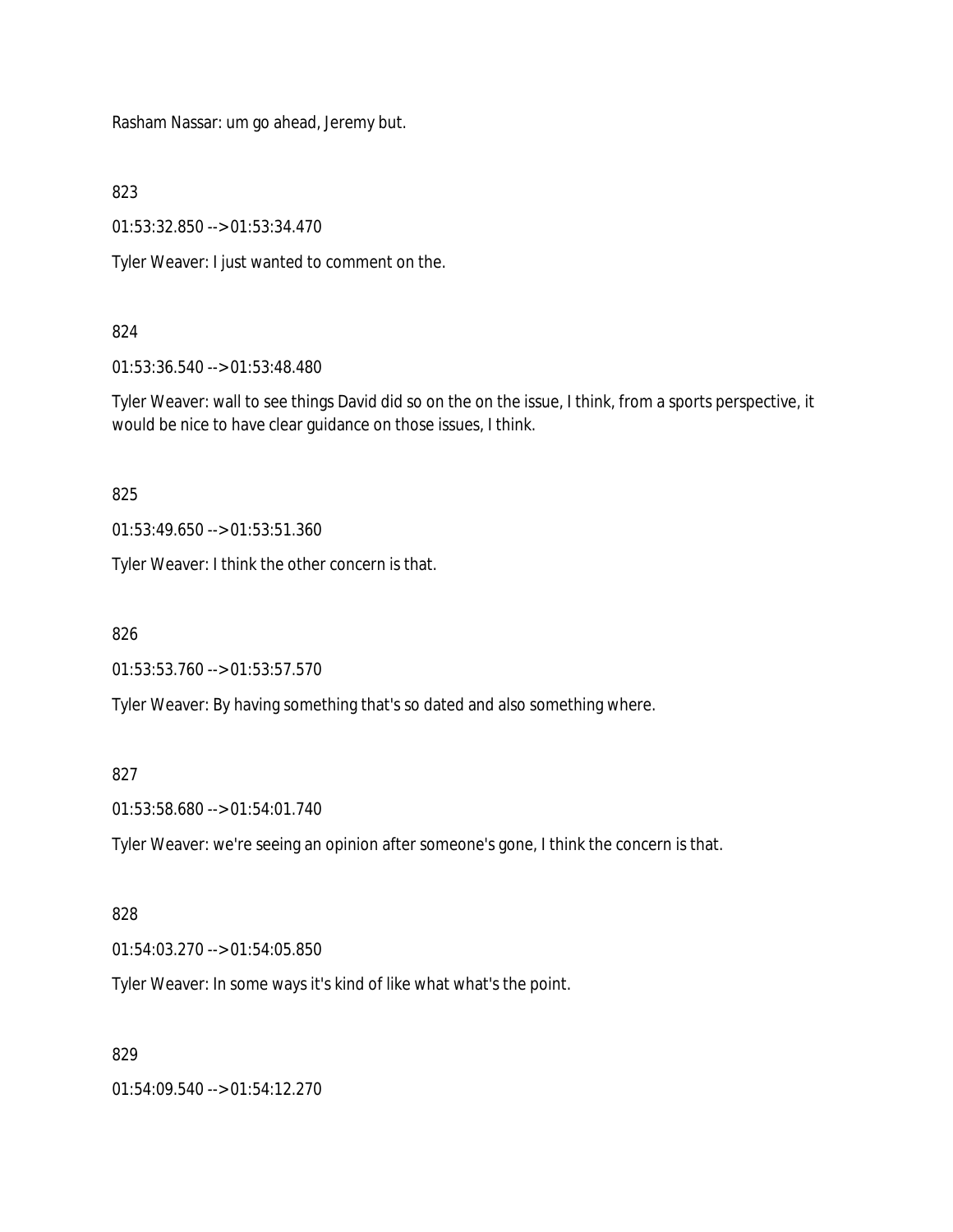Tyler Weaver: On the other hand, with regard to departing Council members.

# 830

01:54:15.840 --> 01:54:26.460

Tyler Weaver: I be concerned i'm also i'd also be concerned that someone was resigning just to avoid us, you know reaching an ethics complaint, so I don't know that there's a clear issue.

# 831

01:54:28.320 --> 01:54:39.480

Tyler Weaver: quarter opinion that I have as to what should be done, but it would be, it would just help us to have guidance in the future that's clear for the Council on the issue of the manner of notice.

# 832

01:54:41.340 --> 01:54:45.540

Tyler Weaver: I guess that was one issue in the report that I didn't we didn't get to earlier but.

833

01:54:49.680 --> 01:54:51.540

Tyler Weaver: I have found the emails working fine.

# 834

01:54:52.800 --> 01:55:04.380

Tyler Weaver: I when someone had when there's a complaint i've been asking them to please respond that they have it, they receive it if they haven't received it, if I don't get a notice which i've gotten i've gotten pretty quick notices back.

835

01:55:06.720 --> 01:55:08.580

Tyler Weaver: A plan is to follow up with them.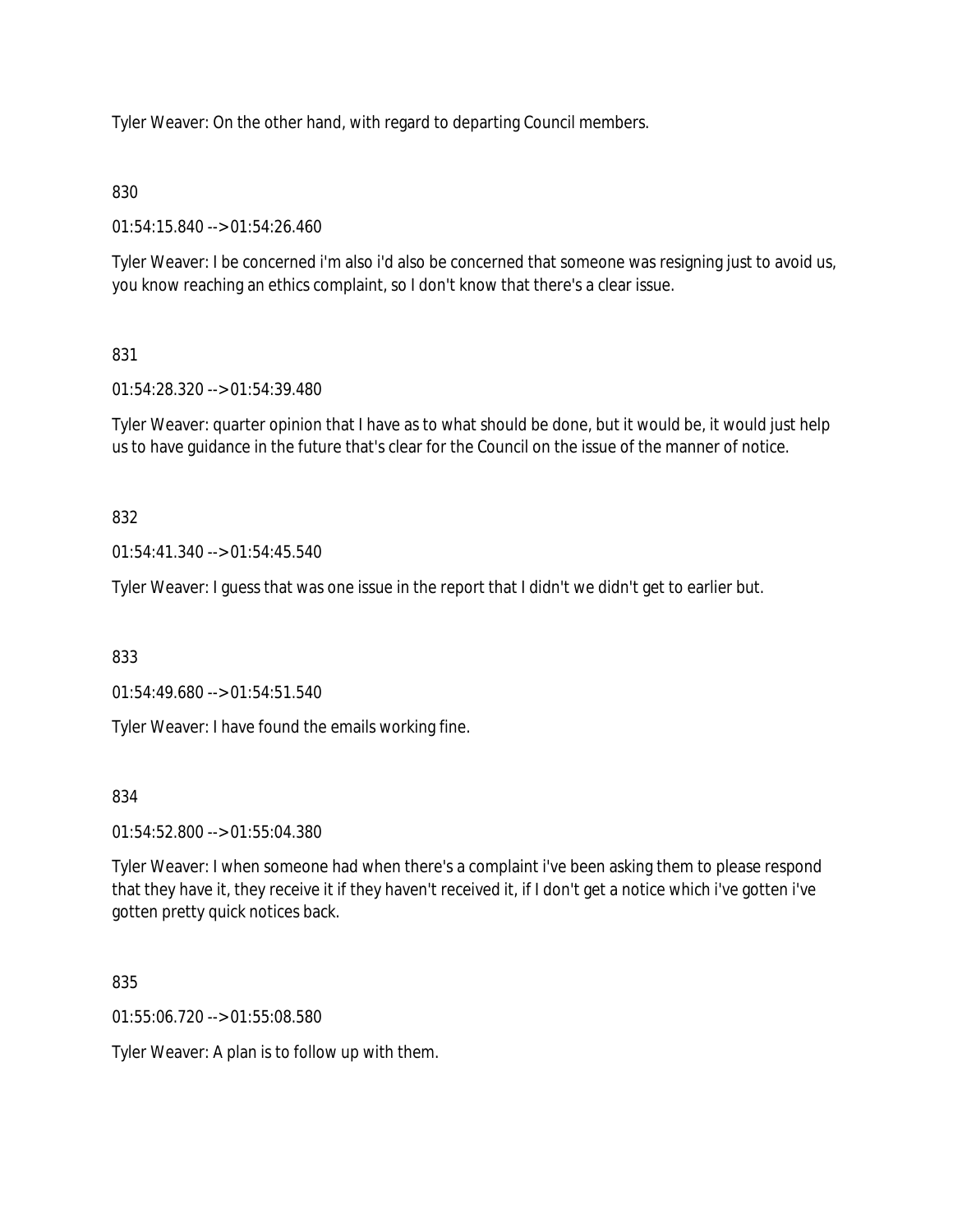01:55:10.260 --> 01:55:19.770

Tyler Weaver: and potentially in other ways as well if we don't get it, but I think, at least for now emails working fine and that's email, obviously, to the.

837

01:55:20.910 --> 01:55:24.750

Tyler Weaver: To the Council member or committee members city email.

838

01:55:27.420 --> 01:55:27.960

Rasham Nassar: Going yeah.

## 839

01:55:30.150 --> 01:55:36.450

Dona Keating: I just wanted to get some quick feedback, since it was requested a matter of notice, I mean I followed the warden.

840

01:55:36.840 --> 01:55:46.470

Dona Keating: city council for many years, and my understanding is that there was only one occasion and old and years that it was ever an issue, so I tend to err on the side of it ain't broke don't fix it.

841

01:55:47.220 --> 01:55:52.890

Dona Keating: If something happens where someone doesn't really get an email and it's really problematic that I think you can always go back.

842

01:55:53.190 --> 01:56:00.570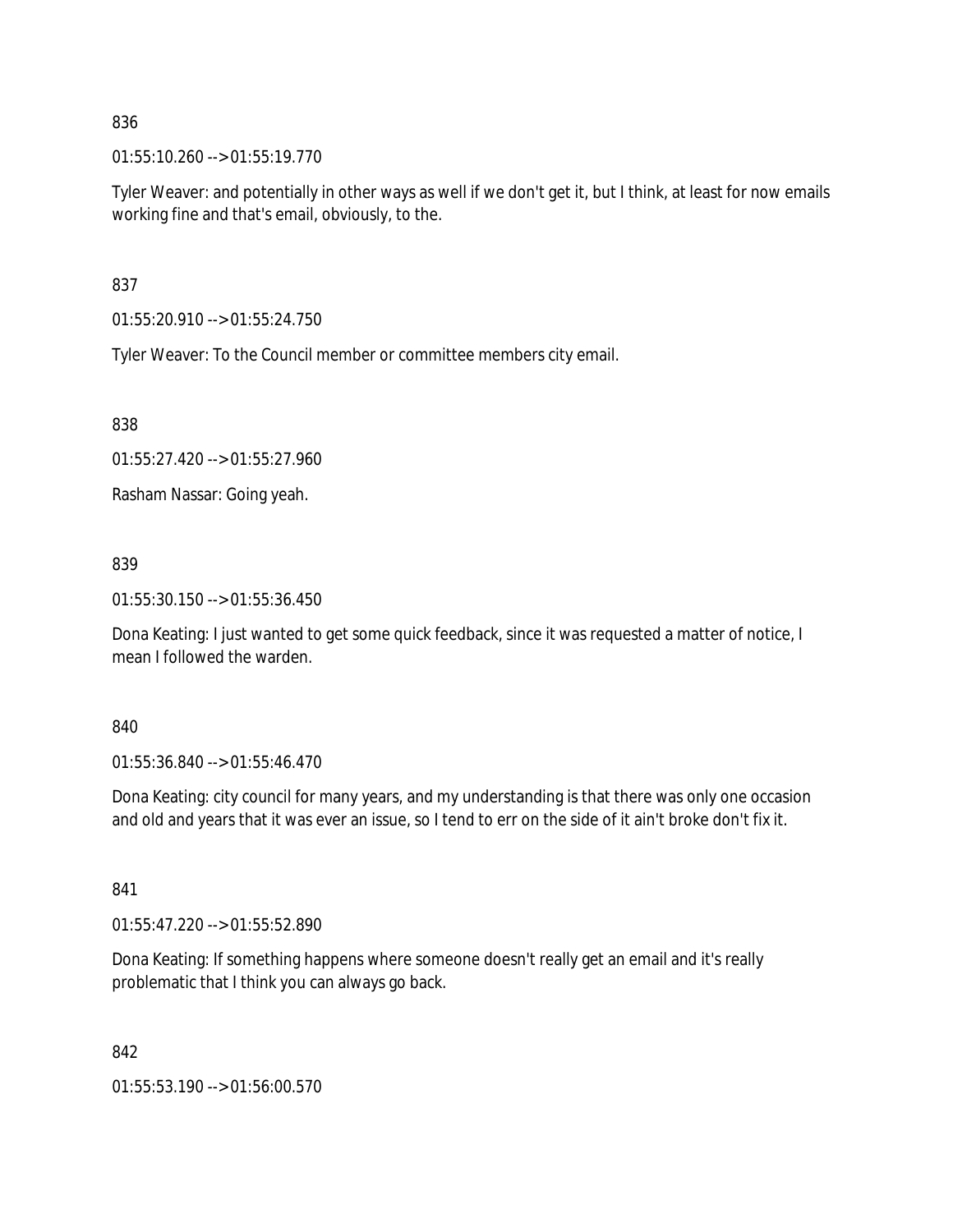Dona Keating: Because this is kind of a living and breathing process, you can change it, but for now I concur with Tyler he said it seems to work fine.

843

01:56:01.290 --> 01:56:09.450

Dona Keating: With respect to department Council members, I think one of the reasons why I raised it as an issue is obviously because.

844

01:56:09.930 --> 01:56:17.250

Dona Keating: You know, we had complaints in the past, where the hearing examiner came back and said there's no there's no recourse here so there's no point in doing this.

845

01:56:17.520 --> 01:56:26.340

Dona Keating: But on the other hand, it's also I mean if you're really talking about education and that person's gone, I mean who are you really trying to educate, or are you really trying to punish this person.

846

01:56:26.640 --> 01:56:33.690

Dona Keating: and come back and do something that's uncomfortable for them public so you kind of really have to look at the intent of the motive, or whatever.

847

01:56:33.870 --> 01:56:45.060

Dona Keating: But I my personal opinion is that if they're gone, you know, unless it's something really egregious that becomes an opportunity to the public and Council to look at that if they're gone and you should let it go.

848

01:56:45.780 --> 01:56:55.500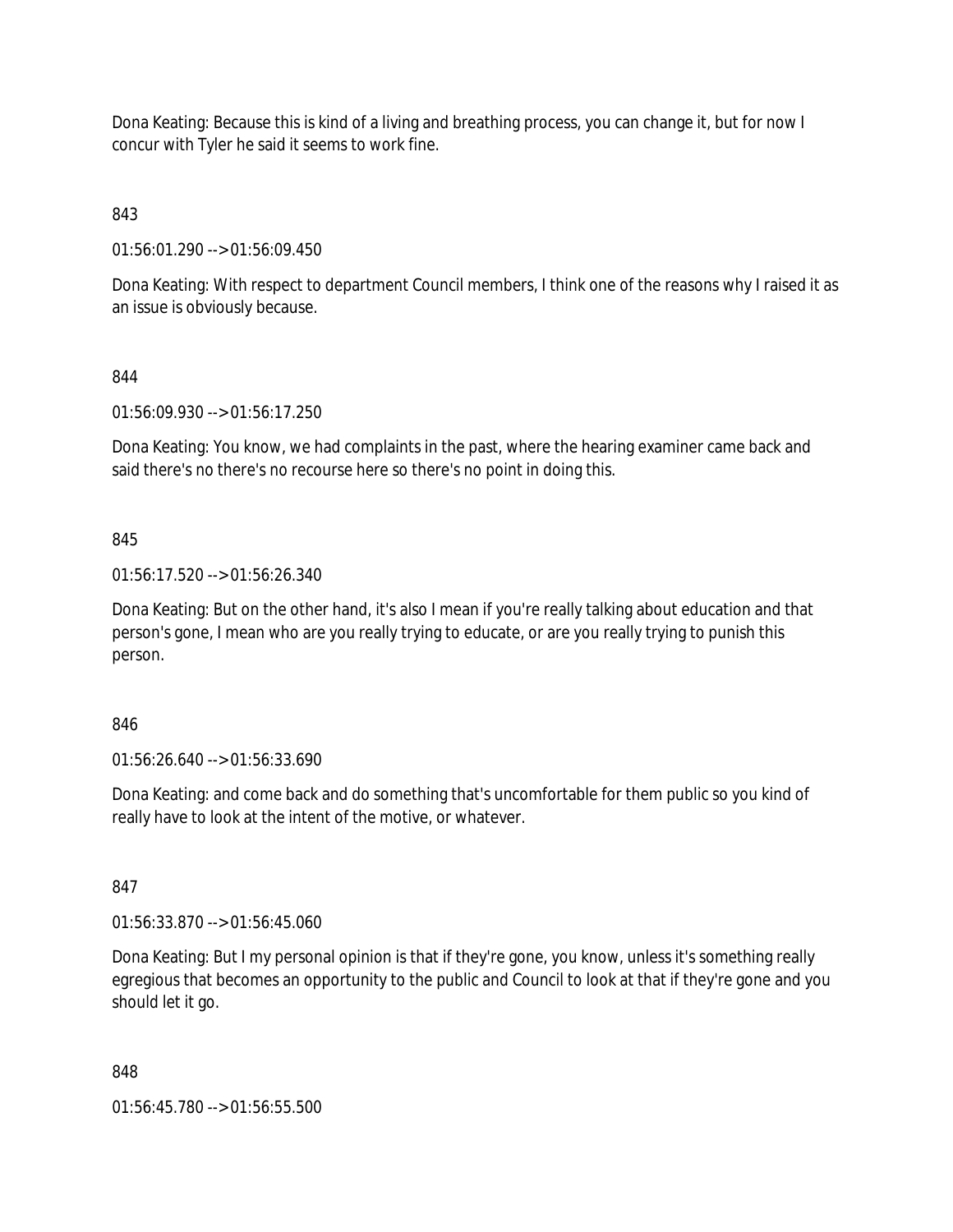Dona Keating: The other thing is very similar to filing years after an allegation, not only does it make due diligence and and COMP confirming information or difficult, but again I mean.

849

01:56:56.040 --> 01:57:00.450

Dona Keating: There was a statute of limitations in the regular legal system, I don't think that we should be.

## 850

01:57:00.930 --> 01:57:15.210

Dona Keating: Trying to piece things together 234 years after something allegedly occurred, and if you really are interested in education than the time is of the essence do it when it's when it's when when the iron is, you know as hot so.

### 851

01:57:16.260 --> 01:57:18.990

Dona Keating: Those are my three opinions there.

852

01:57:23.100 --> 01:57:25.230

Rasham Nassar: i'm councilmember camera Johnson.

853

01:57:26.310 --> 01:57:31.080

Brenda Fantroy-Johnson: i'm as far as the notice to respondents I think that if.

### 854

01:57:32.430 --> 01:57:45.240

Brenda Fantroy-Johnson: There isn't a process in place, you know, the only processes to send one email, I think it, you know you mentioned due diligence, I think there should be a process of maybe three miles, or you know, two emails and a phone call there.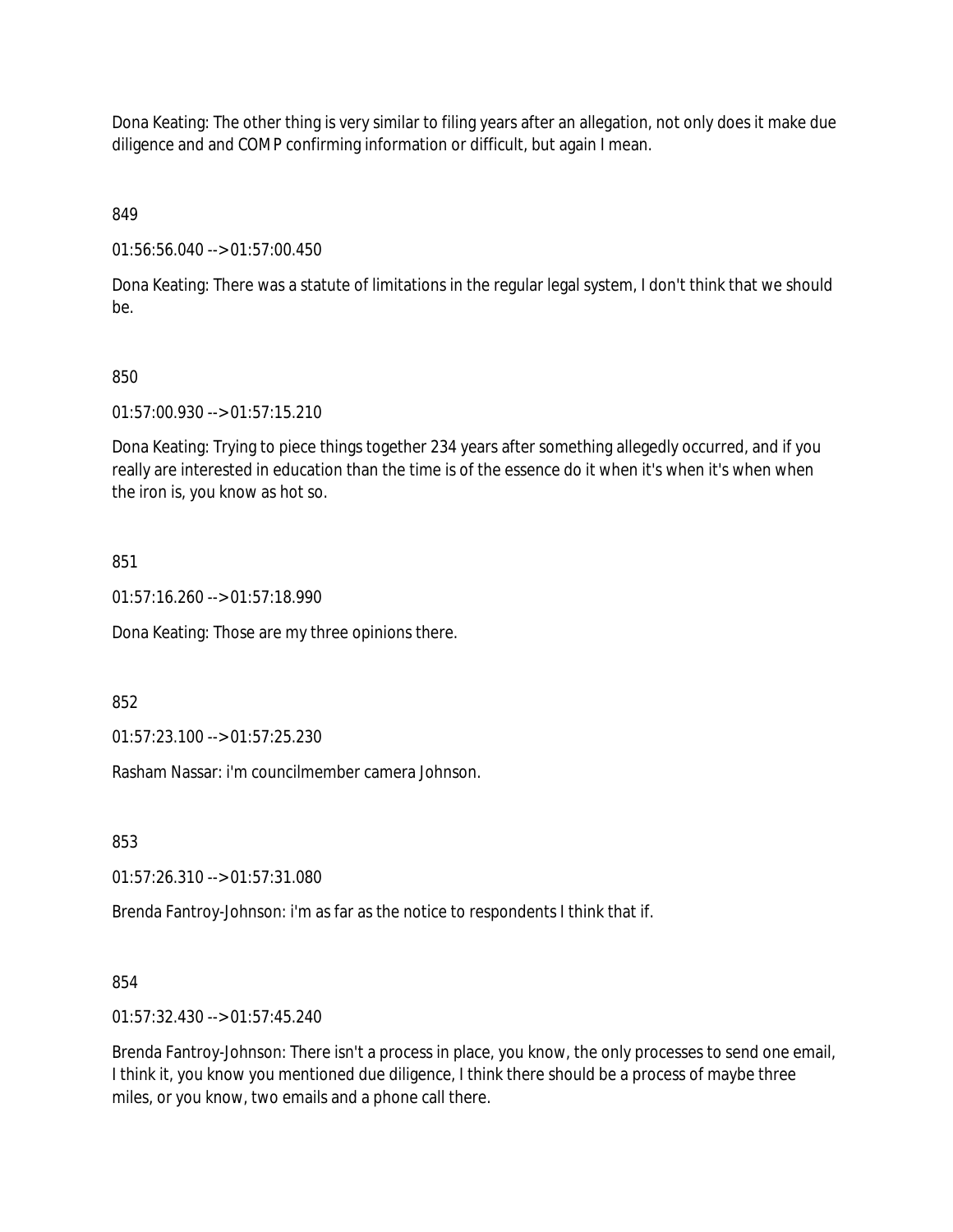01:57:45.780 --> 01:58:02.160

Brenda Fantroy-Johnson: You know you have to you can't just get one email, I think that that's you know that's not doing enough due diligence, I think there should be a specific number of things to be done, and then you can say well in our process we've done all that and that's it.

856

01:58:05.970 --> 01:58:07.200 Rasham Nassar: And chair Weaver go ahead.

857

01:58:07.530 --> 01:58:14.040

Tyler Weaver: I just want to clarify least in the emails I have said, I always asked for someone to confirm that they have received it.

858

01:58:16.110 --> 01:58:25.440

Tyler Weaver: I don't know that there's I think there's nothing, specifically in our operating rules at present, as far as whether there would be additional notice but.

859

01:58:27.540 --> 01:58:40.680

Tyler Weaver: That certainly is my plan practice if I don't hear from somebody within a week i'm going to write them again and say, and you know, make it to the point of a phone call if I continue to not hear from somebody confirming that they received it.

860

01:58:42.210 --> 01:58:50.550

Brenda Fantroy-Johnson: And you know, responding to it that's great if that's the process, it needs to be put into a document that that's the process.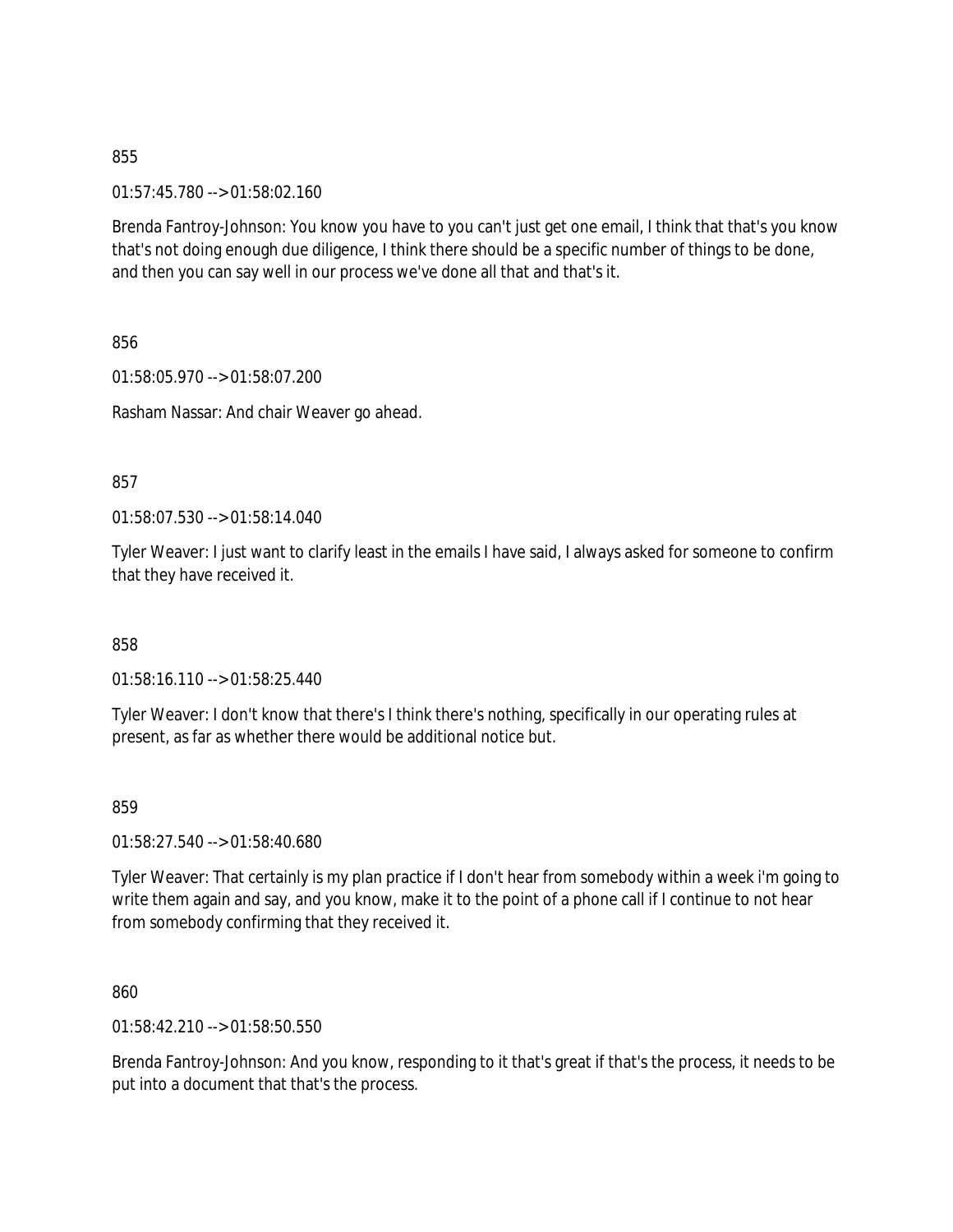01:58:53.010 --> 01:58:53.790

Rasham Nassar: cancel that regard.

862

01:58:55.440 --> 01:58:59.850

Christy Carr: yeah thanks I just wanted to follow up on doing his comments which i'm more alyssa agree with.

### 863

01:59:01.410 --> 01:59:14.160

Christy Carr: But I am curious, because we have talked a lot about that the program is largely for education and so tell me answer the questions about statutes of limitations and departing Council members.

864

01:59:15.570 --> 01:59:27.810

Christy Carr: i'm curious about who are we educating if it's the if it's the person, against which the complaint is filed and they're gone or then, then it kind of seems like.

865

01:59:28.560 --> 01:59:38.460

Christy Carr: they're gone, but if we're educating other committee members or other Council members or the public in general, and it seems like there still may be value in coming to some sort of the conclusion.

866

01:59:39.030 --> 01:59:43.140

Christy Carr: On on the complaint so i'm kind of balancing those in terms of.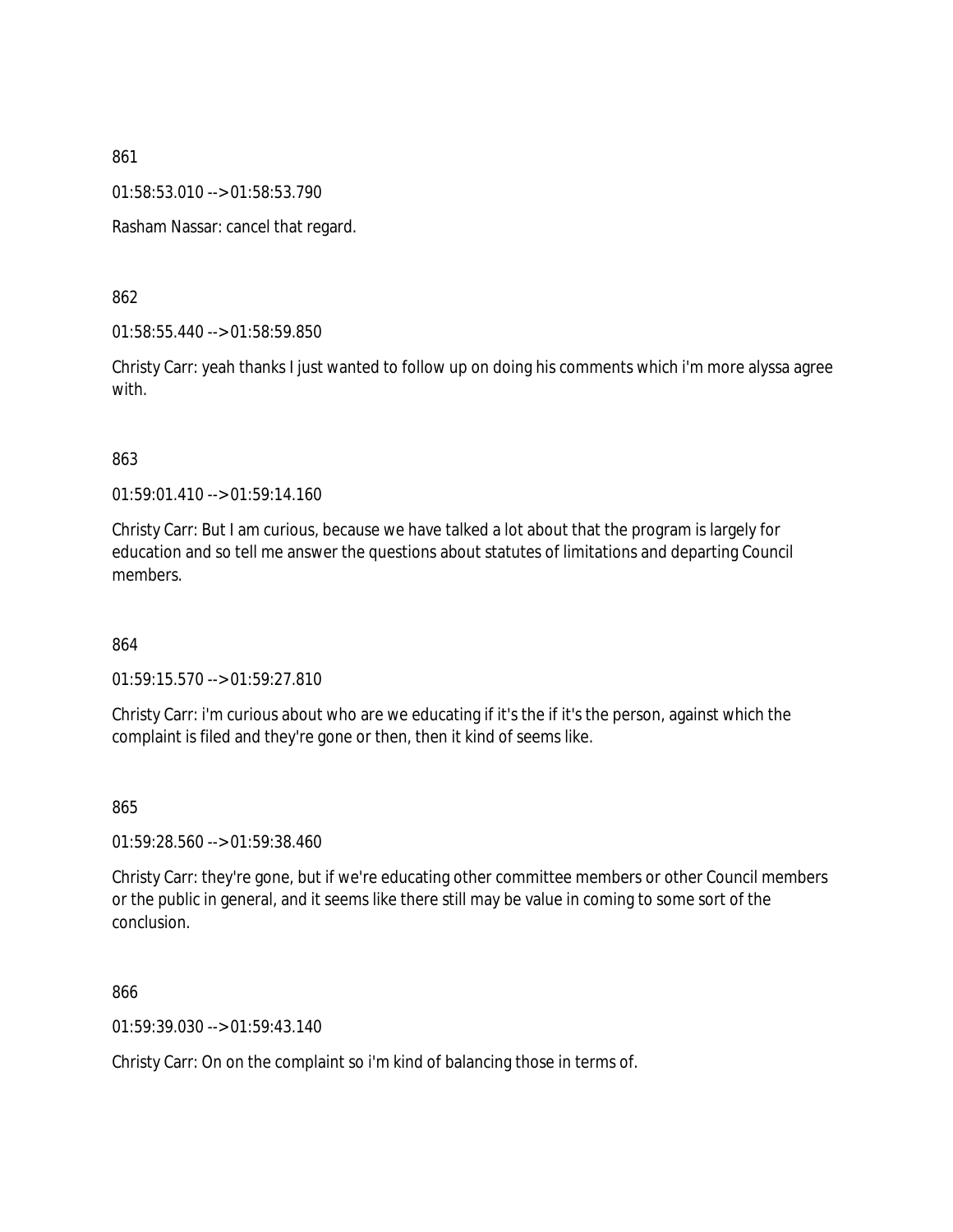01:59:43.770 --> 01:59:59.490

Christy Carr: of thinking about specifically departing Council members and to a lesser degree the limitations, but if you had any kind of general quick thoughts about who are our general audiences for our educational program here i'd love to hear from you guys.

868

02:00:04.620 --> 02:00:13.950

Rasham Nassar: i'd like i'd like to speak to that i'm going to go to councilmember Schneider first and then and then i'll add like a chance to weigh in on that matter so councilmember Schneider.

869

02:00:15.990 --> 02:00:17.100

Leslie Schneider: Thank you um.

870

02:00:18.780 --> 02:00:19.260

Leslie Schneider: I guess.

871

02:00:20.460 --> 02:00:21.630 Leslie Schneider: I would agree.

872 02:00:22.770 --> 02:00:24.300 Leslie Schneider: That if.

873

02:00:25.350 --> 02:00:32.190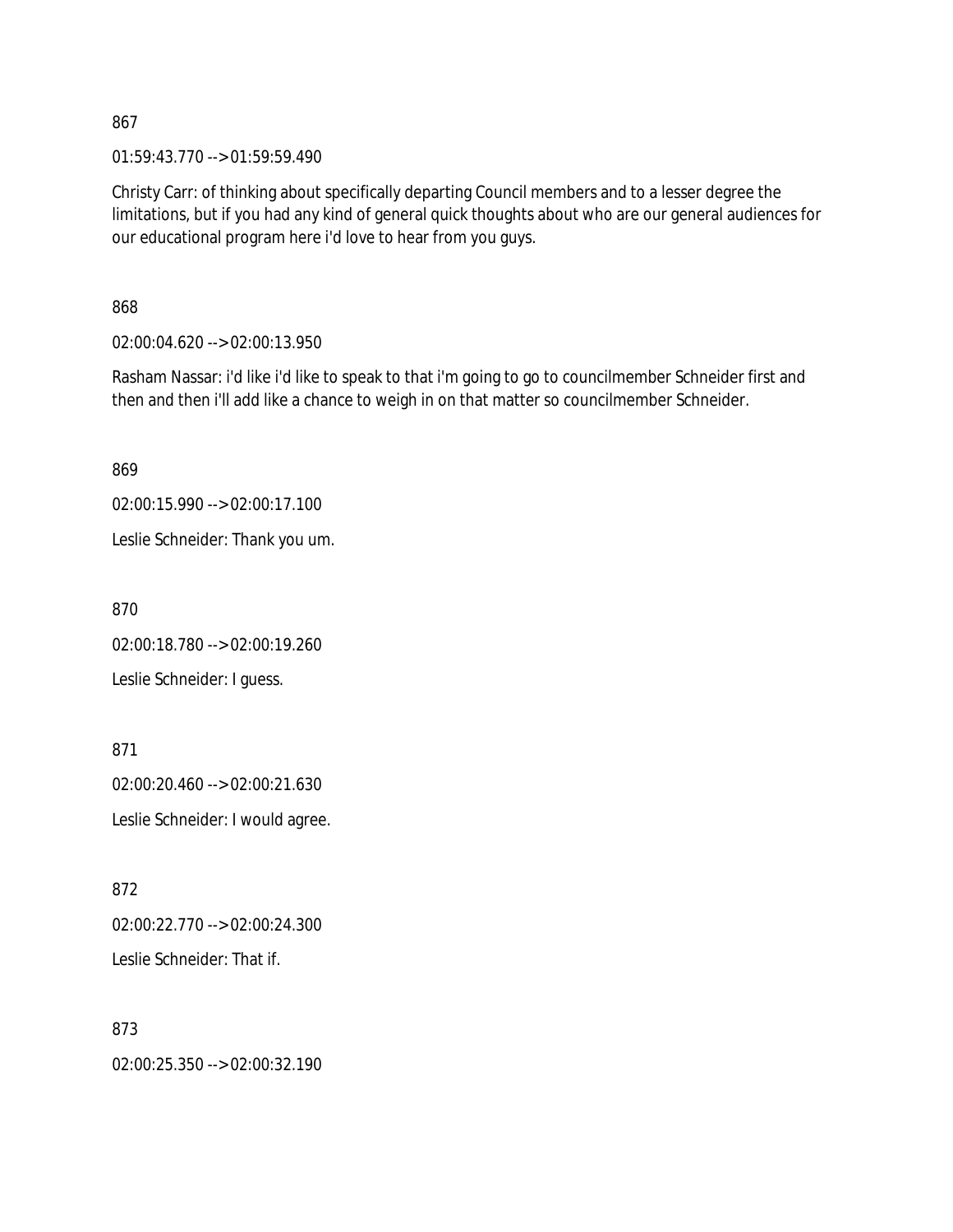Leslie Schneider: If there is some huge educational need that is not being met, because a Council member has departed.

## 874

02:00:32.520 --> 02:00:47.190

Leslie Schneider: Then, maybe there's just a separate path that goes through the city attorney right because the city attorney is the one who sort of holds us accountable advises us is protecting the the entity and um.

### 875

02:00:48.390 --> 02:01:08.580

Leslie Schneider: And so, if there is more of an egregious result that doesn't really apply to a current Council member, maybe that just sort of gets taken in house by by the city attorney so that the learnings are not lost and and given that um I don't know what that means for the.

### 876

02:01:10.050 --> 02:01:17.100

Leslie Schneider: I guess the ethics board would sort of raise the issue and say look we'd like to you know send an opinion.

### 877

02:01:18.180 --> 02:01:27.960

Leslie Schneider: To the the Attorney the city attorney so I don't know that that's not very clear, but in general I, I would say, I would agree that.

### 878

02:01:29.040 --> 02:01:33.900

Leslie Schneider: When someone's gone it's it's not applicable anymore unless there's some deep need to.

### 879

02:01:36.060 --> 02:01:37.320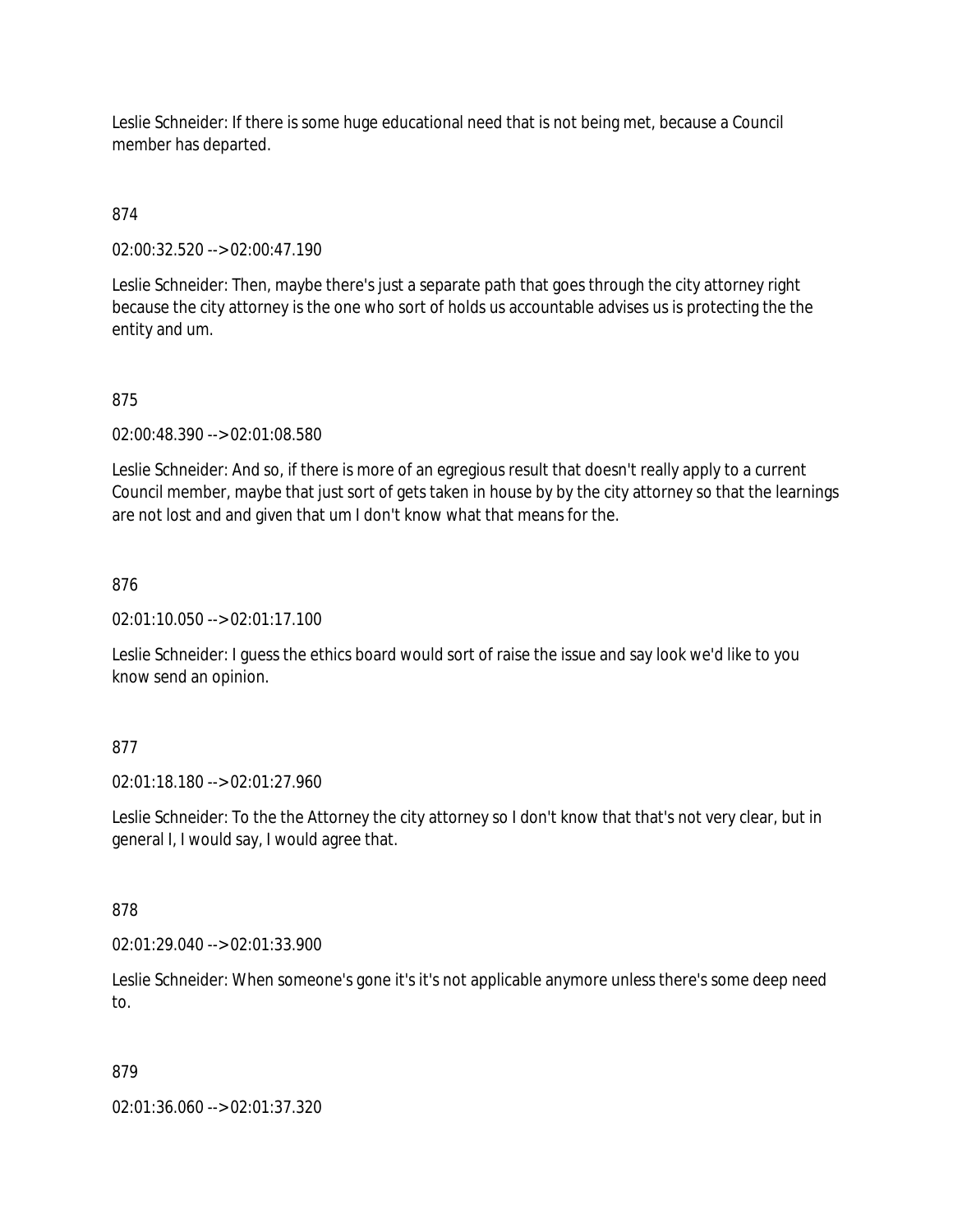Leslie Schneider: Make sure it doesn't happen again.

### 880

02:01:40.080 --> 02:01:47.040

Rasham Nassar: So, if I may i'm sure share some comments on the point that councilmember car race and.

## 881

02:01:48.060 --> 02:01:54.300

Rasham Nassar: The first with regard to the Statute limitations, I absolutely agree there should be one I think it's just a matter of how long.

### 882

02:01:55.680 --> 02:02:03.270

Rasham Nassar: You might think of those differently for Article one, and Article to maybe a year for Article one, or even shorter, since it relates to matters of conduct.

### 883

02:02:03.870 --> 02:02:10.740

Rasham Nassar: And I think those should be handled, because the one of the options is to submit those for mediated process.

### 884

02:02:11.370 --> 02:02:16.530

Rasham Nassar: It doesn't make sense to have to allow someone to file something, a year after an incident happened.

### 885

02:02:16.860 --> 02:02:23.700

Rasham Nassar: More or less and then for some remediation process I just don't it doesn't like conceptually makes sense to me, but others might disagree.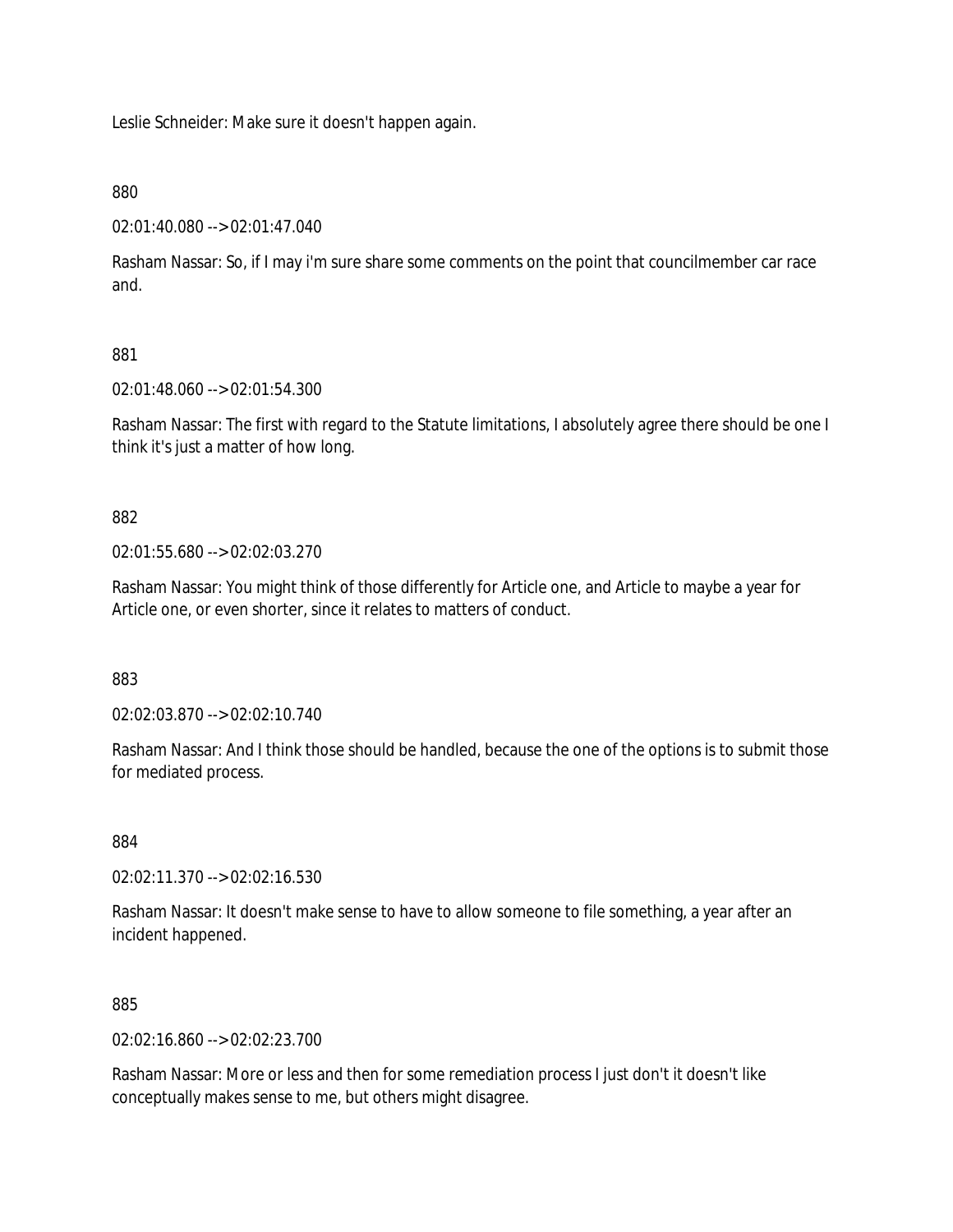02:02:24.120 --> 02:02:31.140

Rasham Nassar: And then the article to maybe more consistent with State law statute limitations for conflict of interest complaints, my understanding is that's two years.

887

02:02:31.560 --> 02:02:42.300

Rasham Nassar: So maybe we just mirror that I don't know if that's already in the program or not, but I think putting a cap on periods that complainants can file against Council members or anyone should definitely be.

888

02:02:43.410 --> 02:02:44.550

Rasham Nassar: articulated in the Program.

889

02:02:45.870 --> 02:02:53.790

Rasham Nassar: I have a difference of opinion on the complaints filed against departing Council members and Council members that have departed.

890

02:02:54.300 --> 02:03:12.240

Rasham Nassar: And, to the question of who are these opinions being rendered for my answer would be everyone for the benefit of all Council members present and future for the benefit of the public, for the benefit of committee members similar to how law is made.

891

02:03:13.260 --> 02:03:23.820

Rasham Nassar: You have a law that's just plain plain language, it can be interpreted in a multitude of ways, and the way that it's interpreted and applied is through certain factual scenarios.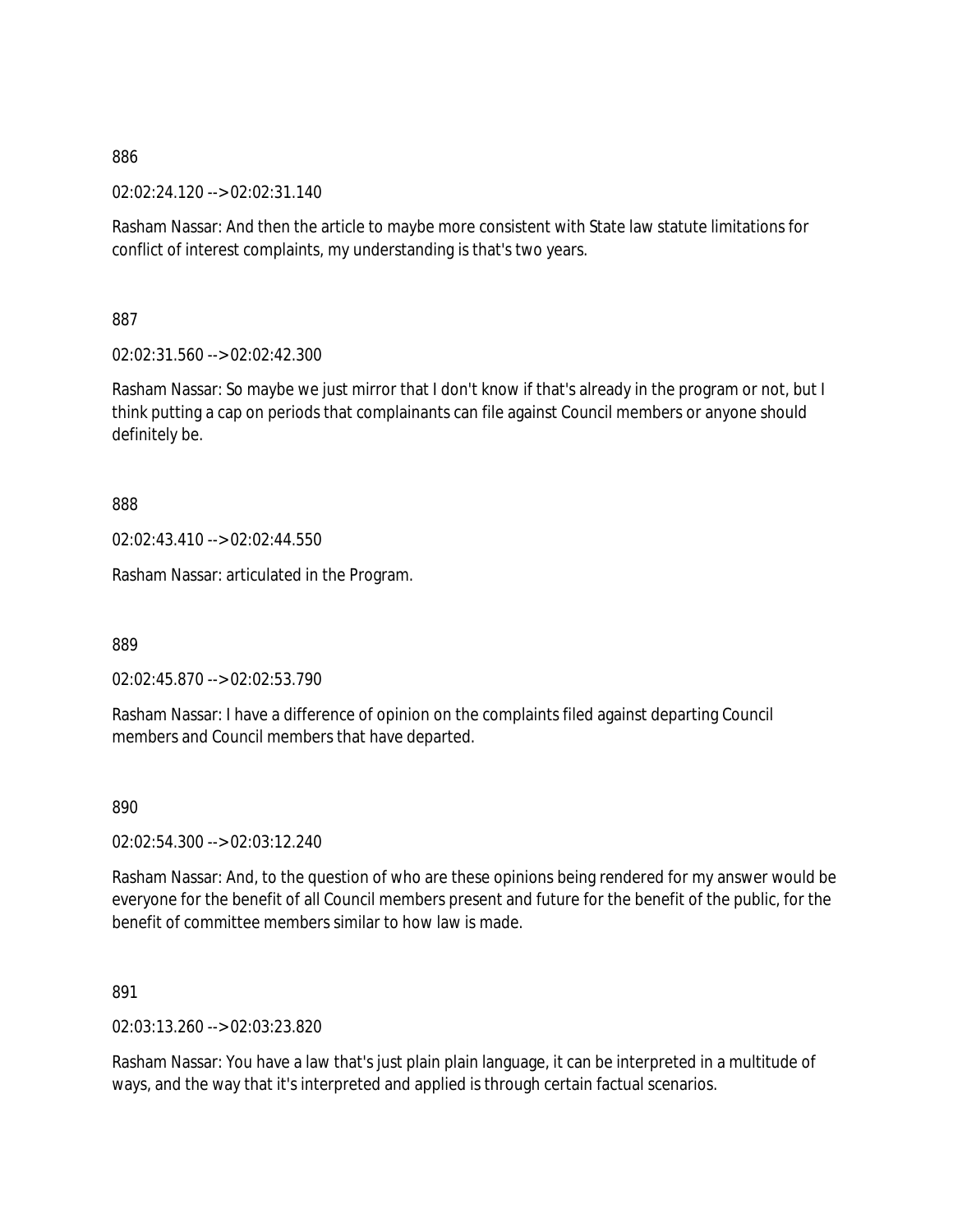02:03:24.270 --> 02:03:36.390

Rasham Nassar: And then there's an opinion rendered on those certain factual scenarios that provides an interpretation of how, in this case the program is ought to be applied, what is ethical conduct what is on ethical conduct.

893

02:03:38.010 --> 02:03:44.910

Rasham Nassar: I hope as well, and I think this is the case that some of your opinions and your and your productions.

894

02:03:46.680 --> 02:03:47.970

Rasham Nassar: Threshold determinations.

895

02:03:49.350 --> 02:03:57.180

Rasham Nassar: provide some of that guidance, so that Council members can refer to what I hope we continue to create as a as a.

896

02:03:58.590 --> 02:04:09.570

Rasham Nassar: kind of a library of rendered opinions and determinations that can be referred to by Council members not present but also future.

897

02:04:11.310 --> 02:04:19.650

Rasham Nassar: So that we can answer the question, what is the kind of conduct that our board feels is appropriate, is consistent with our core values are consistent with Article to and what is not.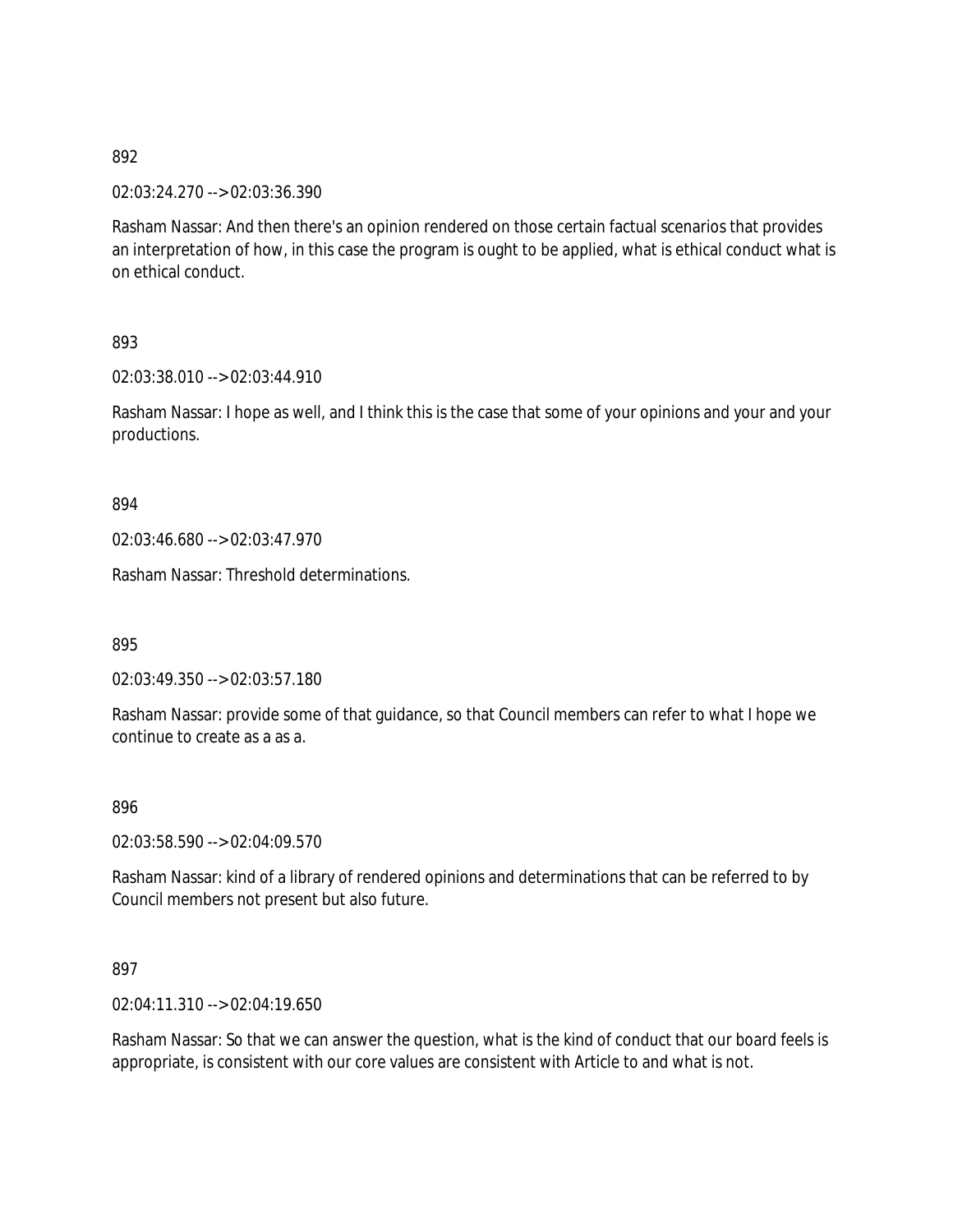02:04:20.850 --> 02:04:27.210

Rasham Nassar: I think it's about I think it's really invaluable to the Community to to promote that and to maintain that.

899

02:04:28.620 --> 02:04:41.550

Rasham Nassar: kind of file, if you will, I also am aware that a lot of courts in being asked the same question well what if a public works directors resigned or resigning and a complaint been filed.

900

02:04:42.480 --> 02:04:46.740

Rasham Nassar: The Court answers that question what they do is they apply a three part muteness factor test.

#### 901

02:04:47.070 --> 02:05:01.620

Rasham Nassar: And really it's a test in which the core asks itself is there an educational value or benefit and rendering and opinion on these set of circumstances will it help to build a body of case law that can serve to educate the public.

#### 902

02:05:02.280 --> 02:05:15.840

Rasham Nassar: And from reading and reviewing case law, the answer is most often yes, that they do hear complaints against officials and members of staff, in some cases, who have or resigned or who are in the process of resigning.

903

02:05:17.160 --> 02:05:24.300

Rasham Nassar: And as we pick up this conversation in the future i'd be happy to provide some of those resources to you, so you can review and see.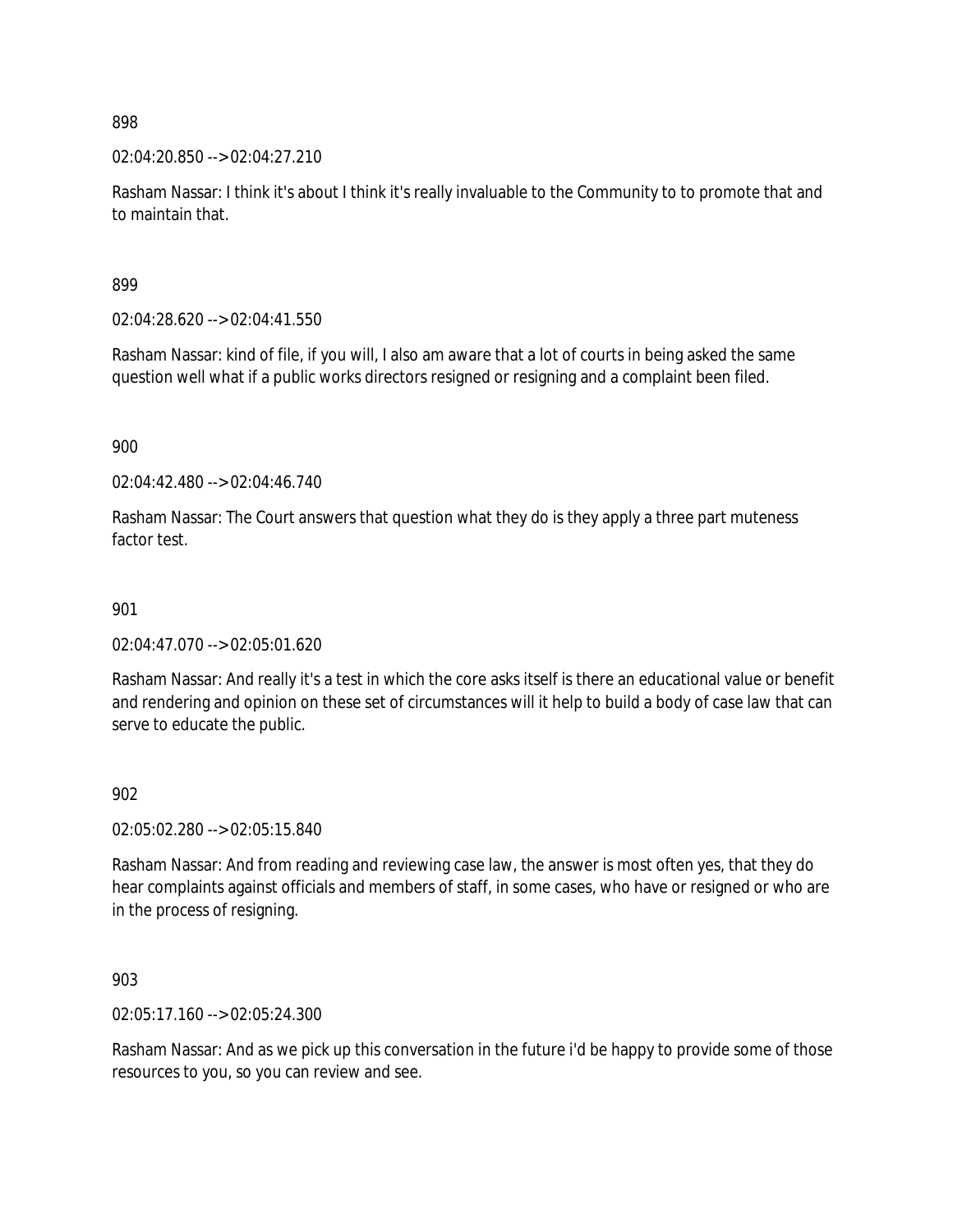02:05:24.900 --> 02:05:39.570

Rasham Nassar: How this exact question is handled in our court system since there's a lot of overlap here between how we'd like to structure ethics program modeled after how we have the judicial processes handled in our state So those are just my thoughts.

905

02:05:45.840 --> 02:05:47.100

Rasham Nassar: chair Weaver your next.

906

02:05:47.760 --> 02:05:49.290

Tyler Weaver: yeah so um.

907

02:05:51.300 --> 02:06:05.010

Tyler Weaver: I would love to think that our beautiful work at the Board has been viewed by people, but because the things are not published on the website, I think, unless somebody follows a public records request.

908

02:06:06.480 --> 02:06:07.470

Tyler Weaver: nobody's seeing it.

909

02:06:10.020 --> 02:06:15.510

Tyler Weaver: i've authored a few of the opinions and I think that we have done a pretty good job and making it clear.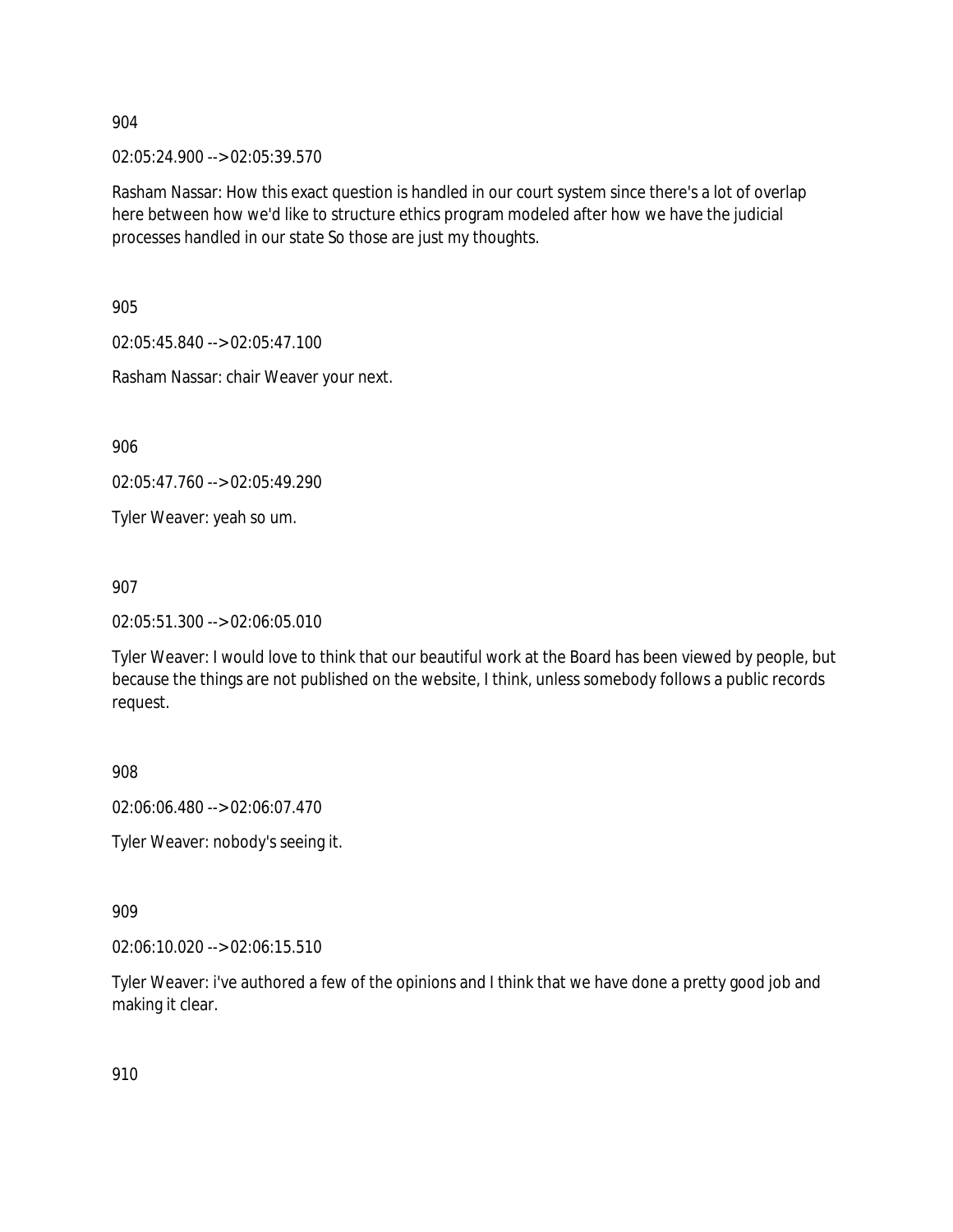02:06:16.800 --> 02:06:25.560

Tyler Weaver: And a couple of cases have commented on what could have been done, even when there wasn't a violation to have avoided the situation that came up but.

## 911

02:06:27.420 --> 02:06:34.860

Tyler Weaver: I don't know that anybody, other than the complaint in the respondent is actually getting those unless they're coming to the meetings and seeing our draft opinions in the agenda.

912

02:06:35.910 --> 02:06:36.570

Tyler Weaver: So.

# 913

02:06:38.040 --> 02:06:47.580

Tyler Weaver: You know, I just wanted to add that I mean who's the educational for who's the education for right now it's basically for the person who filed it and the person who had to respond to it.

## 914

02:06:48.990 --> 02:06:54.450

Rasham Nassar: Well, you know that is a good point, but they are publishing the draft agenda, so they actually do exist.

## 915

02:06:54.810 --> 02:06:58.260

Tyler Weaver: on the record, we don't Yes, they definitely do exist, yes.

916

02:07:00.120 --> 02:07:01.260

Rasham Nassar: I don't yeah.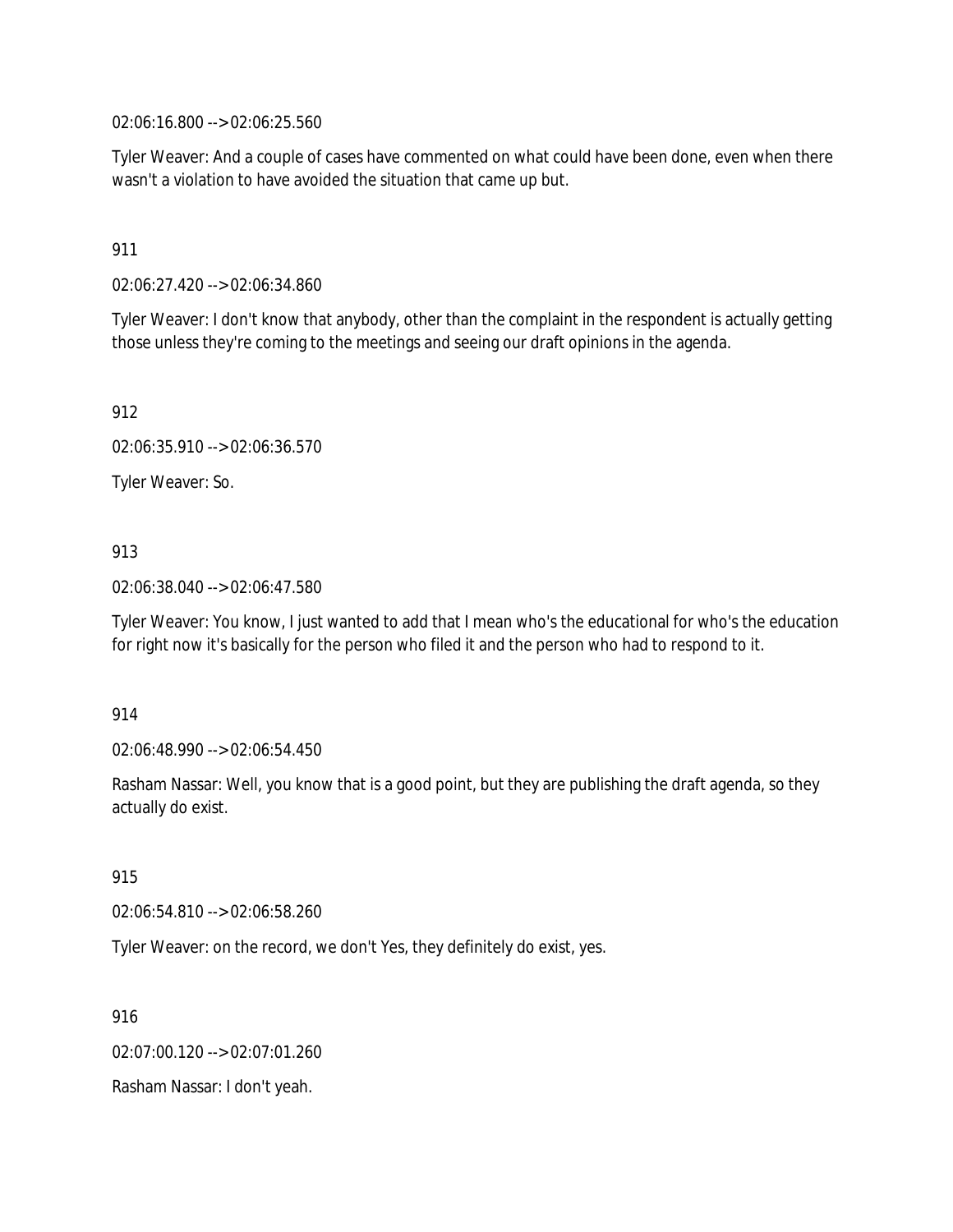02:07:08.940 --> 02:07:10.920

Dona Keating: I think the Deputy Mayor his hand was up first.

918

02:07:11.760 --> 02:07:13.950

Rasham Nassar: I have your name at the top of my list.

919

02:07:14.040 --> 02:07:23.370

Dona Keating: Okay well good i'll tell them, I wanted to say two things, the first thing was in response to counsel them with Andrew Johnson, I took a quick look at the.

920

02:07:24.030 --> 02:07:35.850

Dona Keating: Rules and it does say that we give sufficient notice for responded to but it doesn't say you know once versus twice versus whatever and I think that clarification, would be a good idea, so I concur with you on that.

## 921

02:07:36.390 --> 02:07:45.240

Dona Keating: The second thing I wanted to say is i'm pretty familiar with the case law about this, what we're talking about in terms of when someone to cards and because it is educational.

922

02:07:45.810 --> 02:07:49.920

Dona Keating: And because this has one of those it's on the agenda but it's not being closed, etc.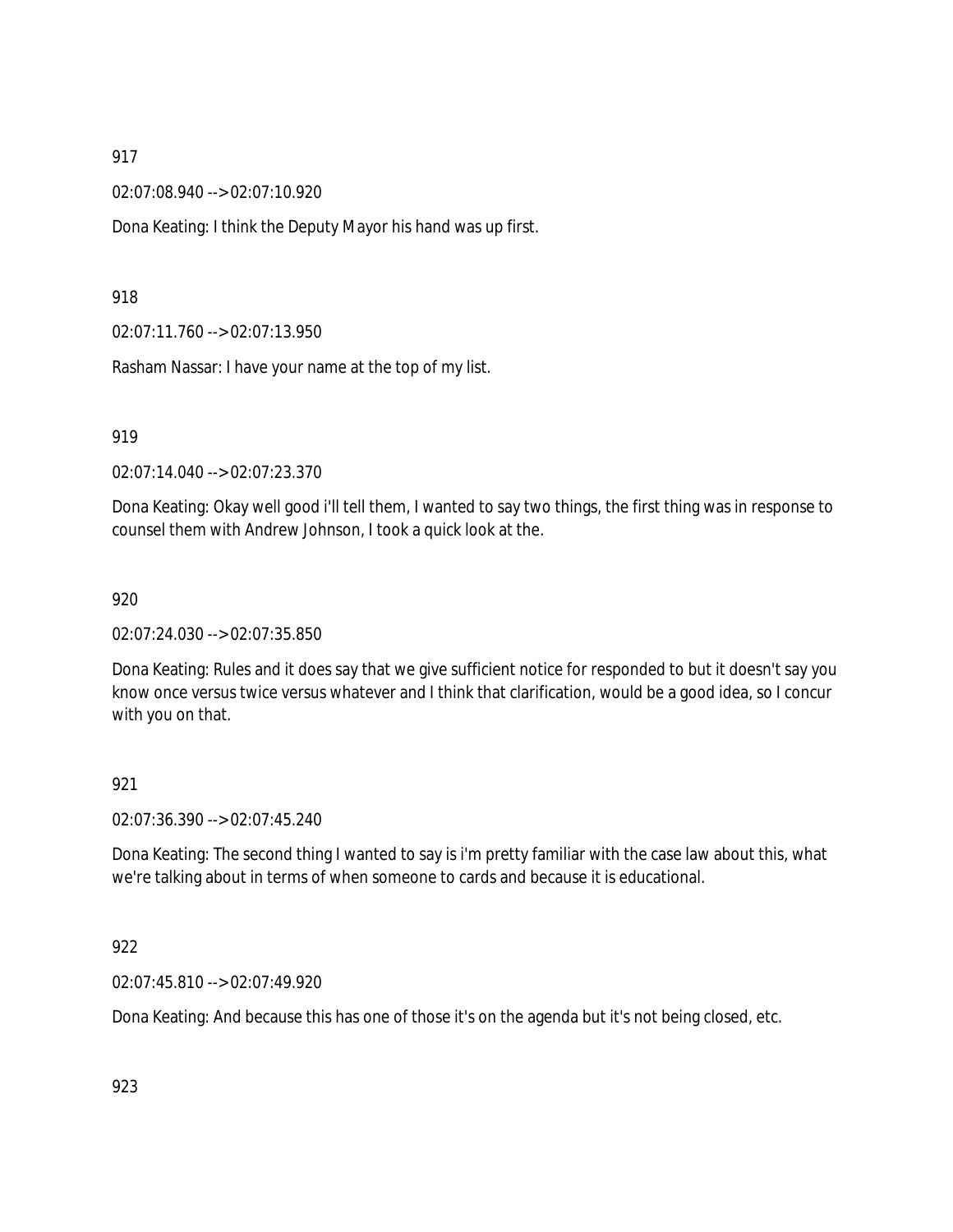02:07:50.310 --> 02:07:56.550

Dona Keating: And because we don't have the flip side of that in terms of the ability to say this is frivolous and less you know dismiss it.

# 924

02:07:56.970 --> 02:08:04.980

Dona Keating: I think that when you are looking at something that is filed when someone's gone, the best thing to do at that point my opinion would be to have an advisory opinion.

925

02:08:05.430 --> 02:08:09.240

Dona Keating: And then that way you actually address the educational component without.

## 926

02:08:09.660 --> 02:08:19.620

Dona Keating: You know, following someone who's already out the door, you know and, of course, someone else mentioned that someone might resigned to to avoid that well I think that's kind of a case by case situation but.

## 927

02:08:20.340 --> 02:08:32.160

Dona Keating: In general I think we're talking about something else, where someone's long gone or whatever, and then there's a complaint and then, of course, you know what ends up in the media and it becomes a totally different thing and I don't think that that's what any of us is here.

928

02:08:35.160 --> 02:08:50.430

Rasham Nassar: um I think I heard you, I want to pick something up that you said just to bring it forward dhoni and that was that maybe the board can issue an advisory opinion but not name the person against to whom it that complaint, but initially filed if they are departing or have departed.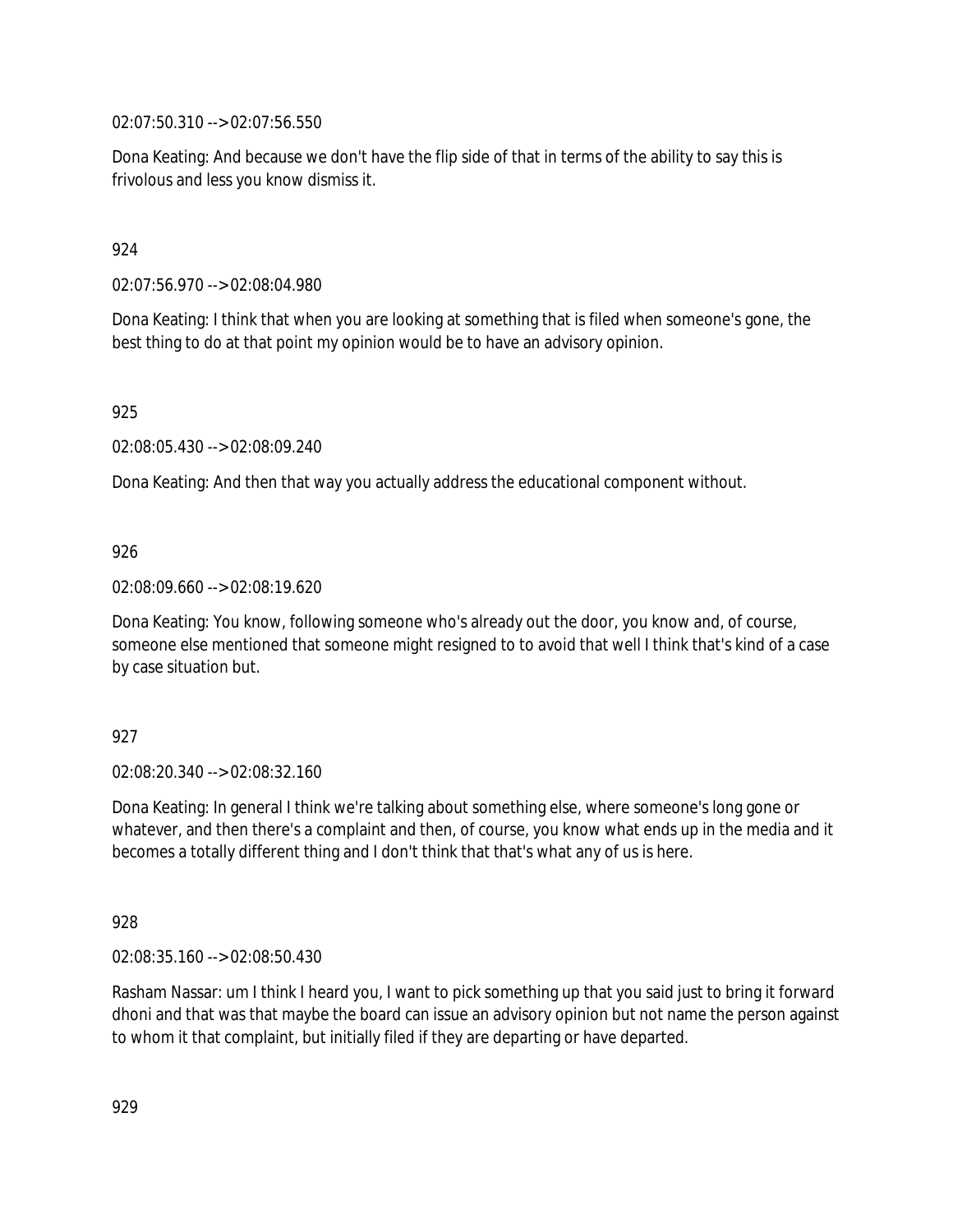02:08:51.120 --> 02:09:03.480

Dona Keating: Right and then you still get that education out there, like you were saying so that anyone looking at it going forward will say hey, this is the way you should behave, and this is, you know, this is, this is the caveat or whatever it is that the opinion addresses.

930

02:09:04.860 --> 02:09:06.090

Rasham Nassar: Deputy Mayor had topless.

931

02:09:07.830 --> 02:09:16.440

Kirsten Hytopoulos: yeah I really liked that I was just about raising my hand to say, I see a big difference between somebody departing and somebody departed and fortunately we're not bound by.

# 932

02:09:16.770 --> 02:09:26.400

Kirsten Hytopoulos: by law and procedure in this is our creation we can do what we want, with it, and I want a program that doesn't dissuade people from running for Council because they're going to be chased for the rest of their life.

# 933

02:09:27.270 --> 02:09:33.960

Kirsten Hytopoulos: By by complaint, so I think that's a wonderful solution, I just want to acknowledge to real quickly what Tyler said about.

## 934

02:09:34.650 --> 02:09:43.860

Kirsten Hytopoulos: You know, we really is weird that we have like some things out there in the public and then we don't have like say the opinions that are being written that are not or the findings that are not.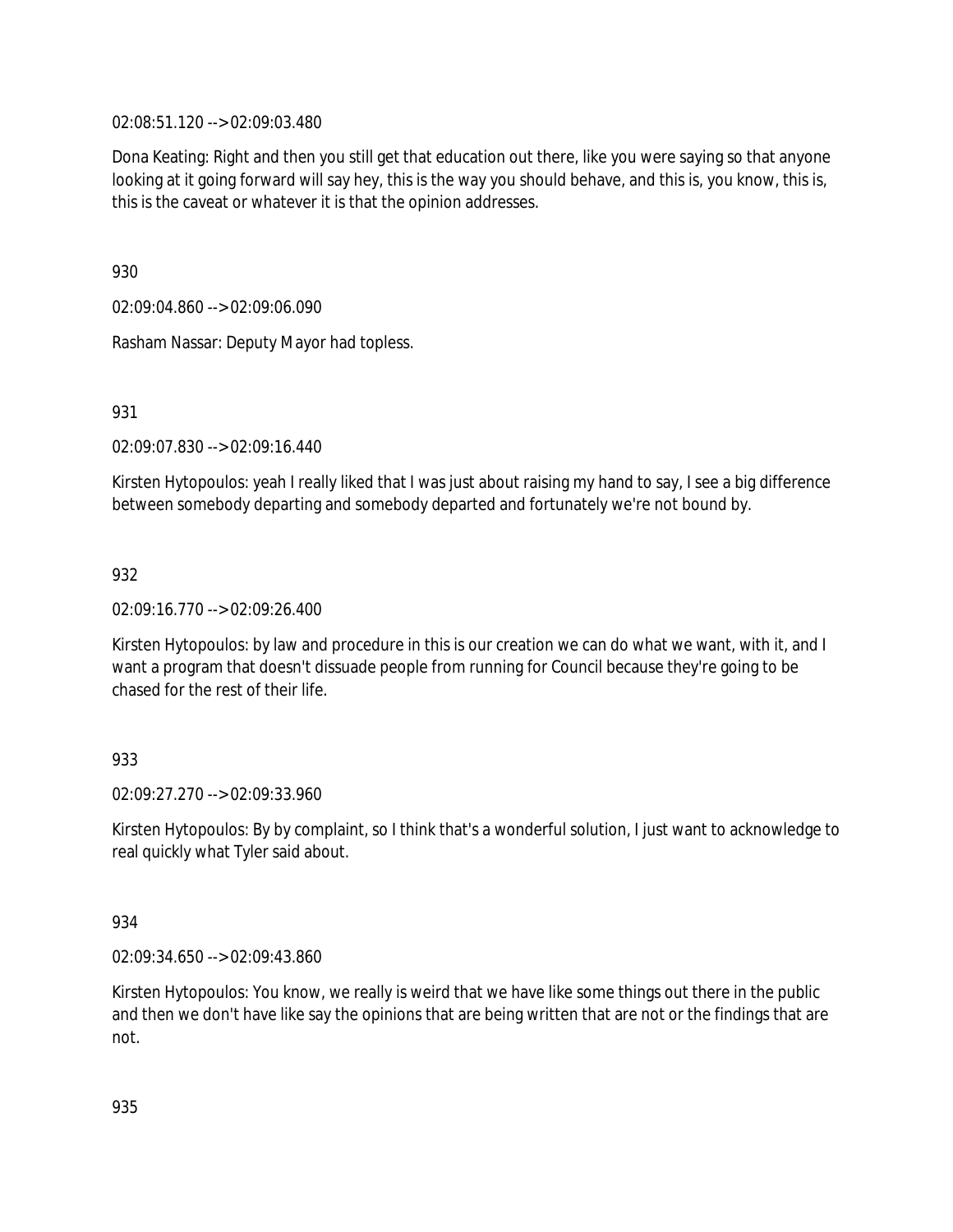02:09:44.370 --> 02:09:50.820

Kirsten Hytopoulos: I actually just recently saw your findings that then led to a mediation only because someone else had asked for it and I asked for it.

## 936

02:09:51.750 --> 02:10:03.360

Kirsten Hytopoulos: And so I just want to say, for me, my mind is open going forward to changing things, so I hope that you guys will just think about how should we change that we were trying so hard to protect.

## 937

02:10:04.110 --> 02:10:18.450

Kirsten Hytopoulos: identities against you know spurious accusations, but then, things are still out there in your in your agendas, but then you may be good to have the whole story out there for everybody, so all I want to say is I pray to make any sense but.

## 938

02:10:18.900 --> 02:10:30.480

Kirsten Hytopoulos: This this thing is not done, it has to evolve and that's why again, I think we should have other meetings in the future, and I hope that if you guys have ideas about how we could change it so we're balancing those.

### 939

02:10:30.840 --> 02:10:38.880

Kirsten Hytopoulos: needs to have the whole story out there, what needs to be out there, but also protecting people from harassment we're all ears speaking for myself.

940

02:10:40.800 --> 02:10:42.120

Rasham Nassar: A counselor Patrick Johnson.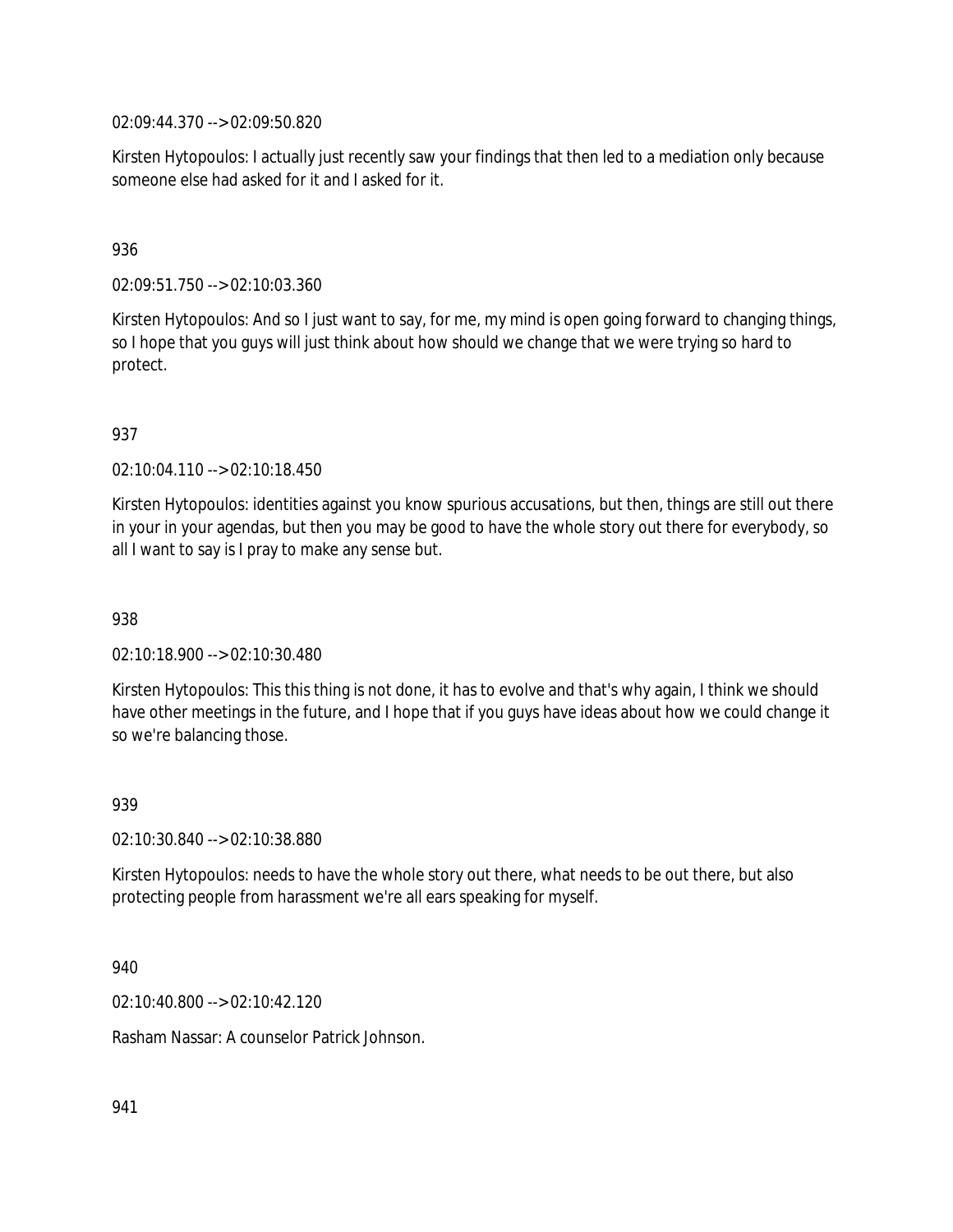02:10:43.050 --> 02:10:47.280

Brenda Fantroy-Johnson: yeah I agree with that and I also would would like the.

### 942

02:10:48.420 --> 02:10:59.940

Brenda Fantroy-Johnson: The information that you know I don't want you guys out there just creating stuff and we don't we don't get to see it, you know, because then i'm not being educated on what I should be doing what I shouldn't be doing.

### 943

02:11:00.420 --> 02:11:13.830

Brenda Fantroy-Johnson: And I know we talked in the beginning about communication and if there is some kind of way to communicate to us some of your findings after they've been rendered that you know those findings might help us.

### 944

02:11:14.550 --> 02:11:32.670

Brenda Fantroy-Johnson: In our behavior I don't want all your beautiful work going just out in the ether or wherever you store in it, because I think it is beneficial and the education would would do me a lot of good, so I don't know how we do that, but we definitely need to look at that.

945

02:11:34.170 --> 02:11:34.830

Rasham Nassar: Care Weaver.

946

02:11:35.400 --> 02:11:36.960

Tyler Weaver: yeah I was just gonna say that.

947

02:11:38.880 --> 02:11:53.910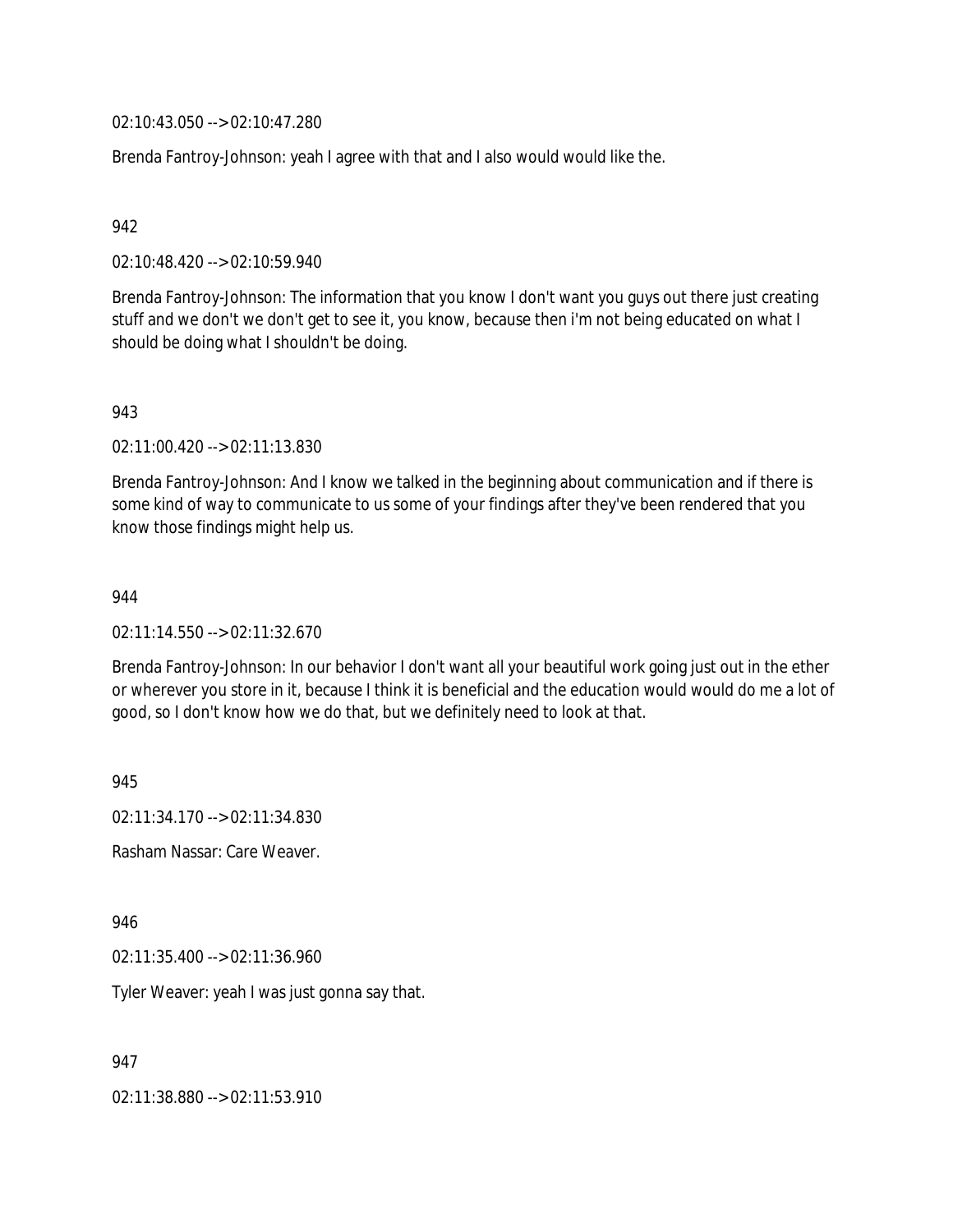Tyler Weaver: are most recent opinion that we issued as an advisory opinion it's going to end up on the website and we actually included a copy of the complaint, but redacted all the names of people who were you know.

948

02:11:55.380 --> 02:11:56.970

Tyler Weaver: directly affected by the complaint.

# 949

02:11:58.260 --> 02:12:14.340

Tyler Weaver: Potentially we could do that with all our opinions, so that they aren't necessarily going to be, you know easily searched but the guidance would be out there and public is just an idea of a way that we could.

# 950

02:12:16.170 --> 02:12:20.430

Tyler Weaver: kind of do both protecting people but also educating people.

## 951

02:12:22.470 --> 02:12:38.790

Brenda Fantroy-Johnson: Can I respond to that yeah I wasn't thinking about putting it on the website, I meant as communicating it to us as a body, so that we can learn I don't I don't know if we want to put it on the website so that it can be searchable and you know in that kind of thing.

## 952

02:12:39.870 --> 02:12:42.330

Brenda Fantroy-Johnson: I don't I don't know if that would be beneficial.

953

02:12:44.100 --> 02:12:44.670

Rasham Nassar: I don't yeah.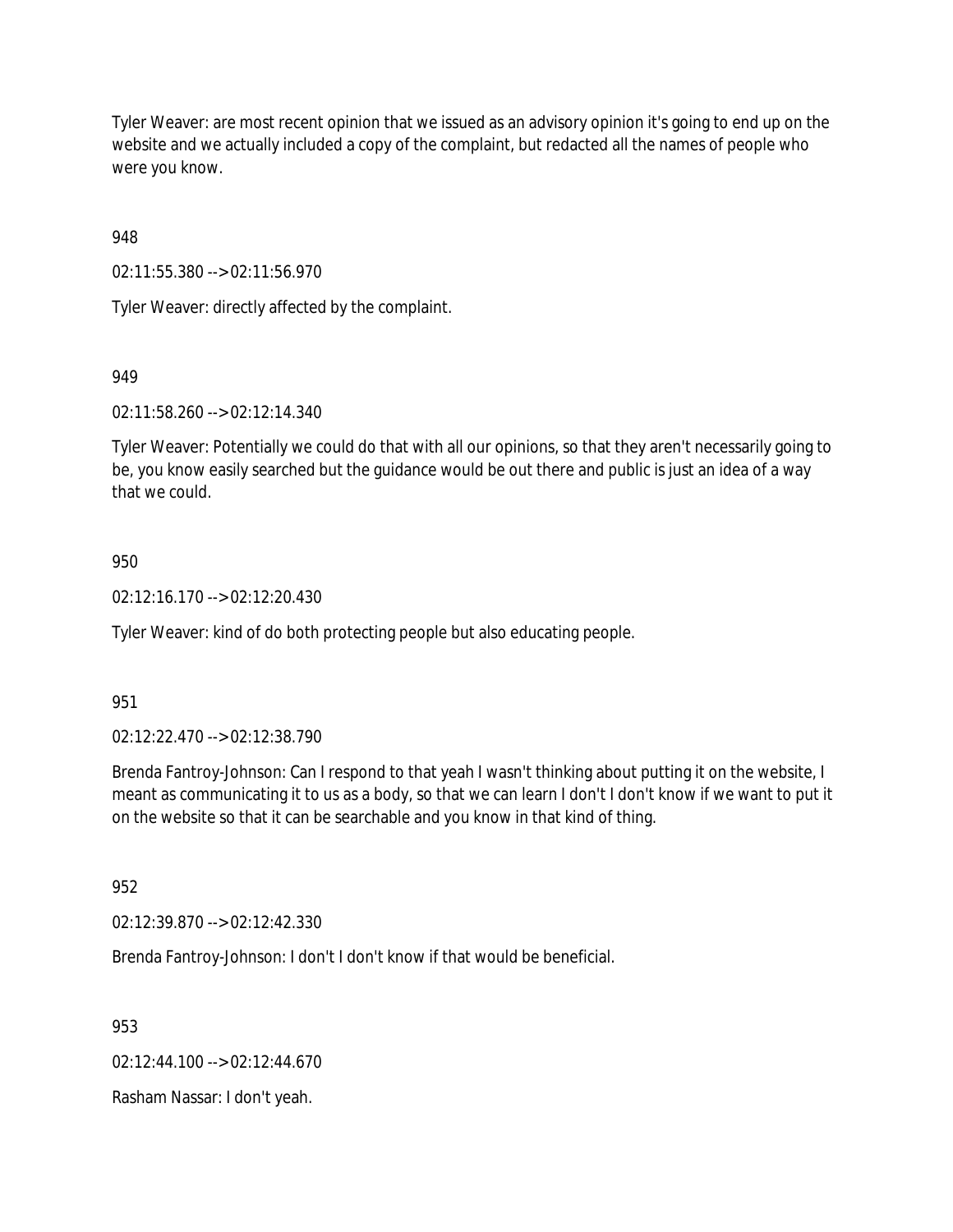02:12:45.330 --> 02:12:48.600

Dona Keating: isn't it possible when we're sending it to the city clerk.

### 955

02:12:49.800 --> 02:12:53.370

Dona Keating: that there could be just a CC that goes to city council.

956

02:12:56.130 --> 02:13:03.780

Rasham Nassar: If City Council wants that we certainly could add that to the process, but I heard earlier, that there was a concern about.

### 957

02:13:05.220 --> 02:13:10.110

Rasham Nassar: kind of preservation related to anonymity from the other side and the person being complained about so that wouldn't.

## 958

02:13:11.070 --> 02:13:18.810

Rasham Nassar: I don't know if that's That was something different, a different context i'm just thinking that maybe we're contradicting ourselves Deputy Mayor that you kind of lead that charge.

### 959

02:13:20.250 --> 02:13:32.550

Kirsten Hytopoulos: I just think it's I think it's a larger conversation and actually deputy Council member deeds had a couple proposed motions on the subject, so I don't think the conversation is over, on that, but I don't think we can easily answer it.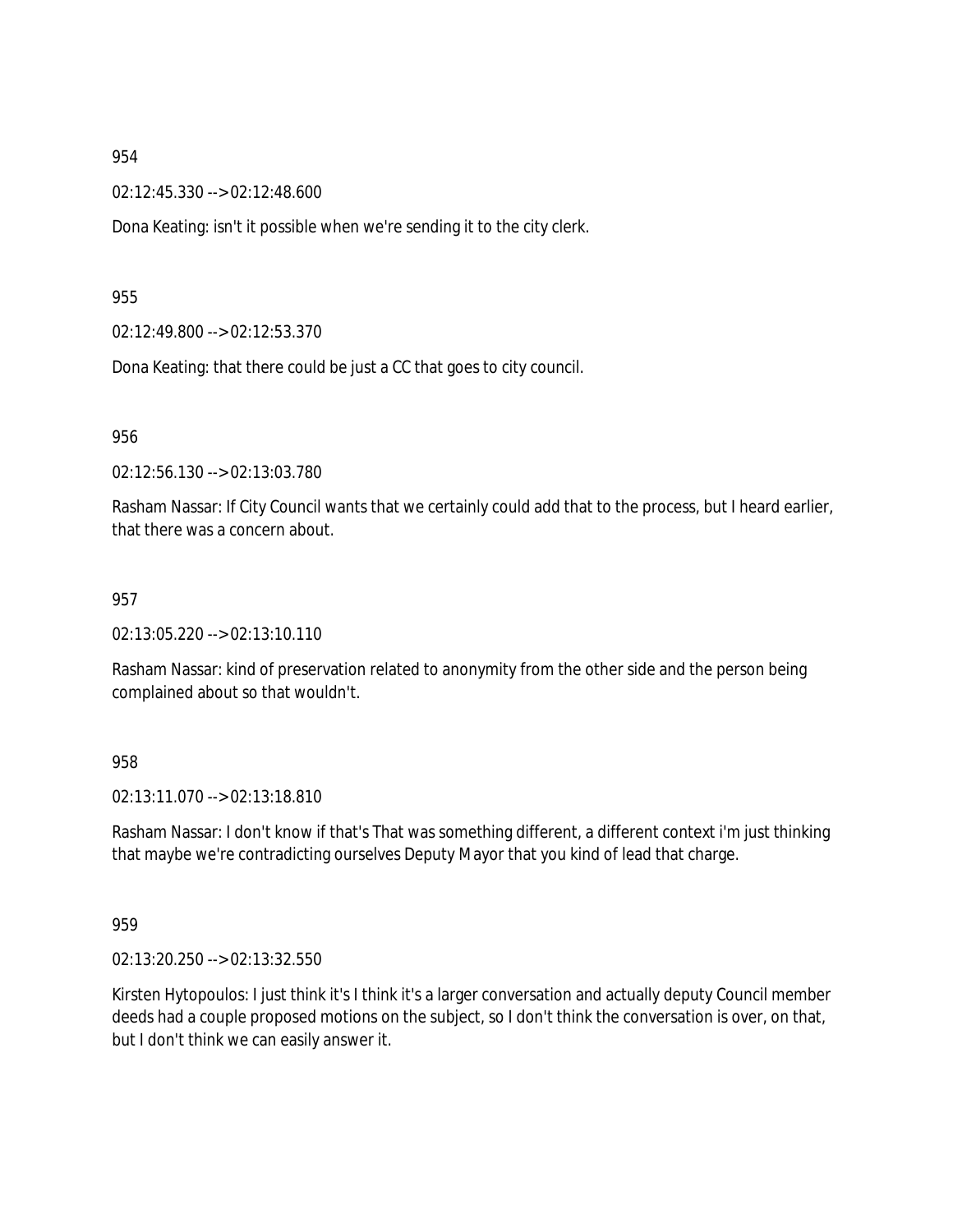02:13:34.530 --> 02:13:44.370

Rasham Nassar: Okay, so it sounds like we all agree with the educational value, and at least having the board render opinions and maybe there we create some guidelines around.

961

02:13:45.870 --> 02:14:02.340

Rasham Nassar: Protecting the identity of the individual departing or departed I don't know that we're ready to make a decision on that report consensus there So how do folks feel about just adding that to the list of things we should come back to after some careful thought and consideration.

962

02:14:04.050 --> 02:14:12.960

Rasham Nassar: In which case, I think we have we done well to go through the board some recommendations and request for advice here Weaver aside from that item.

963

02:14:14.070 --> 02:14:15.180

Tyler Weaver: Yes, I believe so.

964

02:14:16.410 --> 02:14:16.800

Okay.

965

02:14:18.480 --> 02:14:19.470

Rasham Nassar: All right, well.

966

02:14:20.640 --> 02:14:23.340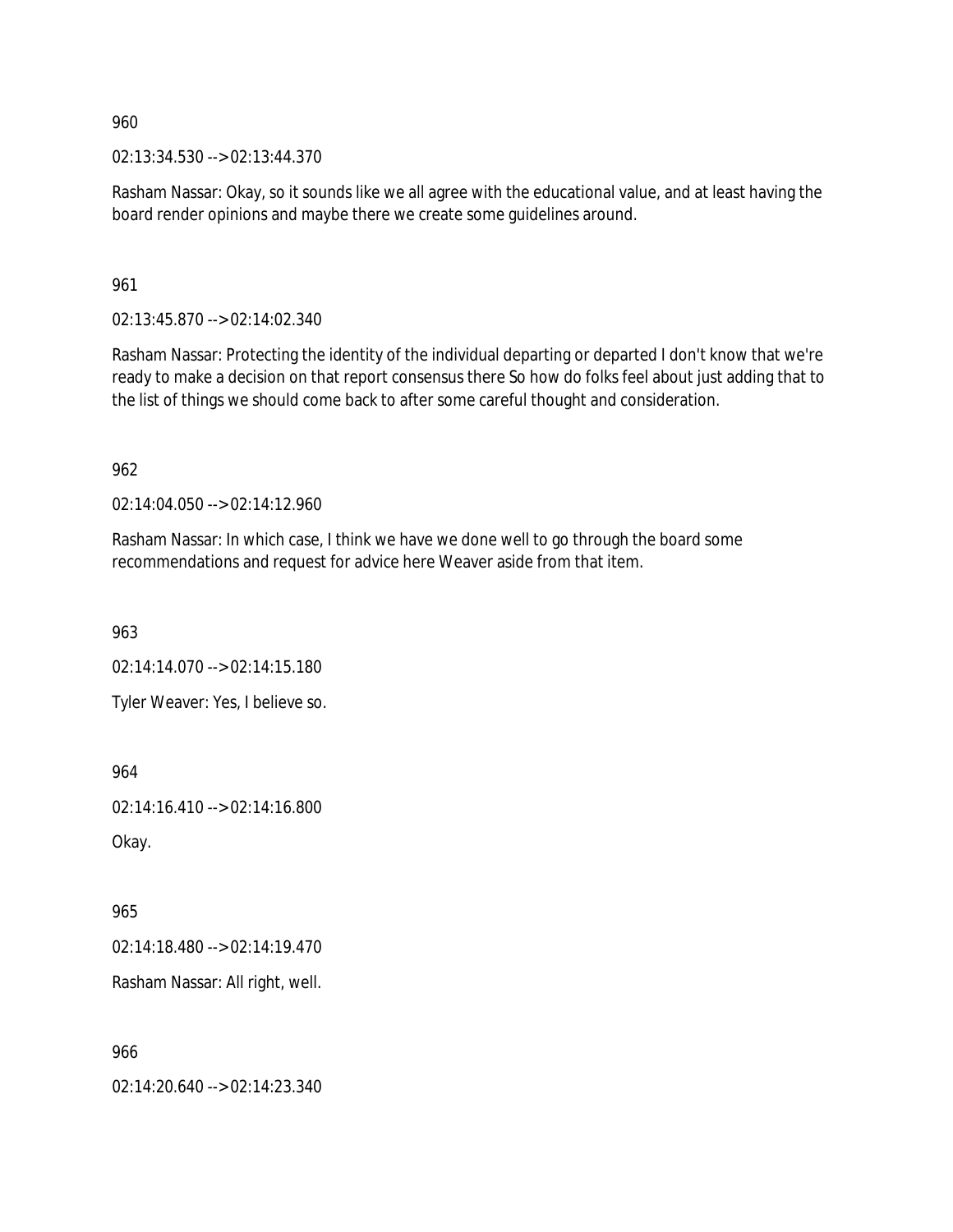Rasham Nassar: Two hours and what seven minutes.

## 967

02:14:25.500 --> 02:14:29.220

Rasham Nassar: into our meeting we are finally moving on from our first agenda item.

# 968

02:14:30.840 --> 02:14:36.000

Rasham Nassar: To item to be for you a pending motions to amend ethics board operating rules.

# 969

02:14:37.470 --> 02:14:48.030

Rasham Nassar: i'm going to put the question out again to see if the if the Council and board members would be okay with postponing discussion of this just moving it to a future meeting.

970

02:14:50.220 --> 02:14:51.990

Rasham Nassar: And we will leave it to myself and.

# 971

02:14:52.260 --> 02:15:02.580

Rasham Nassar: The manager and Deputy Mayor to schedule that at a future date, and is it the expectation, will we have you all here that the epic sport will be joining us for that again so be another joint special City Council meeting with the ethics board.

# 972

02:15:03.510 --> 02:15:15.300

Rasham Nassar: The ethics board prefer that okay okay great Okay, so we will now move on to item three, and our agenda for the good of the order interesting to see that on here anyone have anything for going to the order.